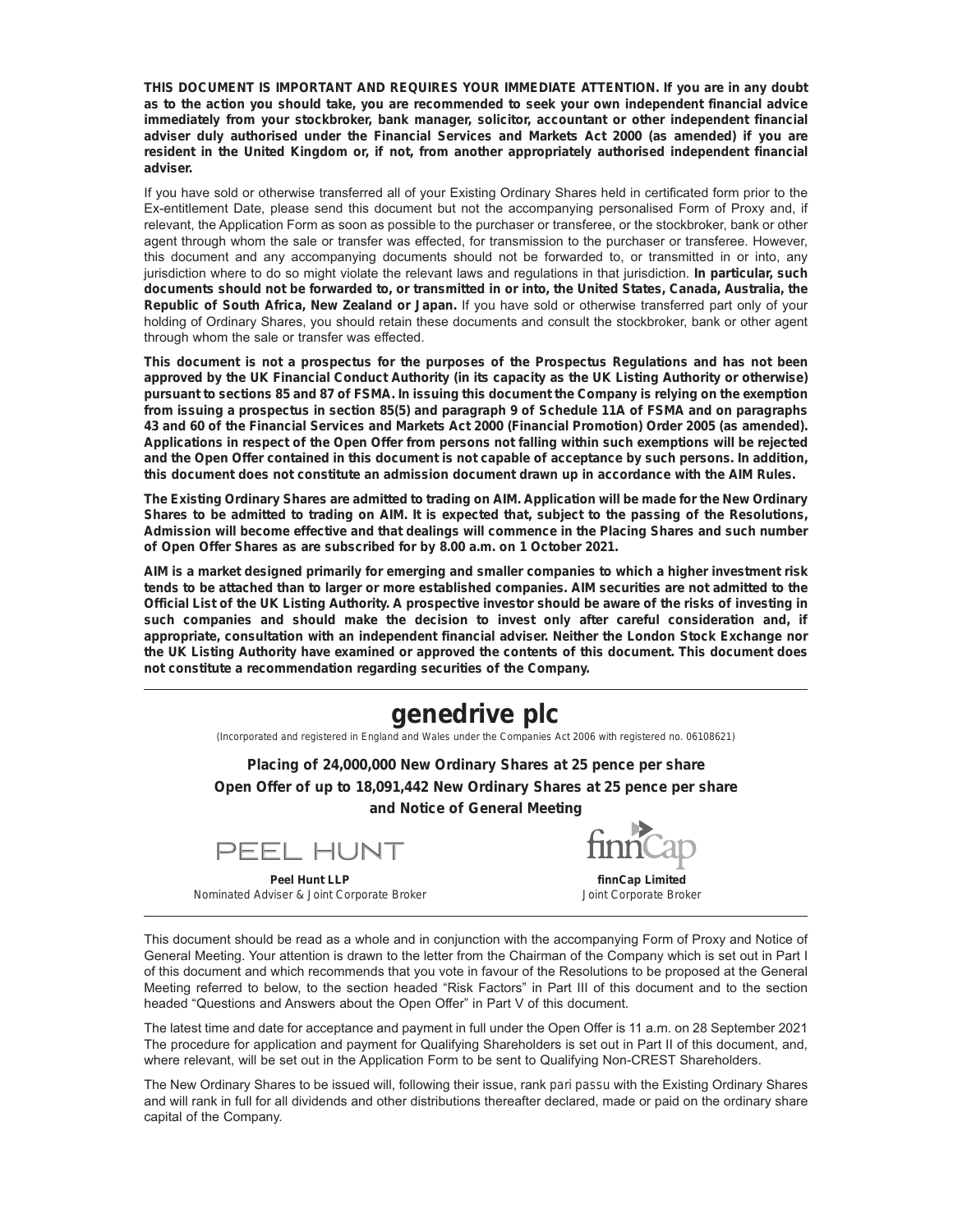The New Ordinary Shares have not been, nor will be, registered under the US Securities Act of 1933 (as amended) or under the securities laws of any state of the United States or qualify for distribution under any of the relevant securities laws of Canada, Australia, New Zealand, the Republic of South Africa or Japan. Shareholders outside the UK and any person (including, without limitation, custodians, nominees and trustees) who has a contractual or other legal obligation to forward this document to a jurisdiction outside the UK should seek appropriate advice before taking any action.

Peel Hunt LLP, which is authorised and regulated in the UK by the Financial Conduct Authority, is acting exclusively for genedrive plc and for no one else in relation to the matters described in this document and will not be responsible to anyone other than genedrive plc for providing the protections afforded to customers of Peel Hunt LLP or for advising any other person on the contents of this document or any transaction or arrangement referred to herein. Peel Hunt LLP has not authorised the contents of, or any part of, this document for the purposes of FSMA and no liability whatsoever is accepted by Peel Hunt LLP for the accuracy of any information or opinions contained in this document or for the omission of any information. Peel Hunt LLP, as nominated adviser and joint broker to the Company, owes certain responsibilities to London Stock Exchange plc which are not owed to the Company or its Directors or any other person.

finnCap Limited, which is authorised and regulated in the UK by the Financial Conduct Authority, is acting exclusively for genedrive plc and for no one else in relation to the matters described in this document and will not be responsible to anyone other than genedrive plc for providing the protections afforded to customers of finnCap Limited or for advising any other person on the contents of this document or any transaction or arrangement referred to herein. finnCap Limited has not authorised the contents of, or any part of, this document for the purposes of FSMA and no liability whatsoever is accepted by finnCap Limited for the accuracy of any information or opinions contained in this document or for the omission of any information. finnCap Limited, as nominated adviser and joint broker to the Company, owes certain responsibilities to London Stock Exchange plc which are not owed to the Company or its Directors or any other person.

Notice of the General Meeting of genedrive plc to be held at 11 a.m. on 30 September 2021 at 48 Grafton Street, Manchester M13 9XX is set out at the end of this document. To be valid, the Form of Proxy for use at the General Meeting, which accompanies this document, must be completed, signed and returned so as to be received by the Company's registrars, Neville Registrars Limited, Neville House, Steelpark Road, Halesowen, B62 8HD by no later than 11 a.m. on 28 September 2021. The completion and return of the Form of Proxy will not prevent you from attending, speaking and voting at the General Meeting in person, if you so wish (and are so entitled). A summary of the action to be taken by Shareholders is set out in paragraph 7 of the letter from the Chairman of the Company included in Part I of this document and in the Notice of General Meeting.

**Notwithstanding the recent relaxations in public health advice in relation to public gatherings in response to the COVID-19 outbreak, the Company strongly encourages all shareholders to submit their Form of Proxy, appointing the Chairman as proxy, rather than attend the meeting in person.**

This document and, where applicable, the Application Form, does not constitute a prospectus, neither does it constitute an admission document drawn up in accordance with the AIM Rules nor does it constitute or form part of an offer or invitation to sell or issue or any solicitation of any offer to purchase or subscribe for any Shares or other securities in the United States (including its territories and possessions, any state of the United States and the District of Colombia (the "**United States**" or "**US**")), Canada, Australia, New Zealand, the Republic of South Africa or Japan or in any jurisdiction to whom or in which such offer or solicitation is unlawful.

This document includes "forward looking statements" which include all statements other than statements of historical facts, including, without limitation, those regarding the Group's financial position, business strategy, plans and objectives of management for future operations, or any statements proceeded by, followed by or that include the words "targets", "believes", "expects", "aims", "intends", "will", "may", "anticipates", "would", "could" or similar expressions or negatives thereof. Such forward looking statements involve known and unknown risks, uncertainties and other important factors beyond the Company's control that could cause the actual results, performance or achievements of the Group to be materially different from future results, performance or achievements expressed or implied by such forward looking statements. Such forward looking statements are based on numerous assumptions regarding the Group's present and future business strategies and the environment in which the Group will operate in the future. These forward looking statements speak only as at the date of this document. The Company expressly disclaims any obligation or undertaking to disseminate any updates or revisions to any forward looking statements contained herein to reflect any change in the Company's expectations with regard thereto or any change in events, conditions or circumstances on which any such statements are based unless required to do so by applicable law or the AIM Rules.

In accordance with the AIM Rules, this document will be available to Shareholders on the Company's website at www.genedriveplc.com from the date of this document, free of charge.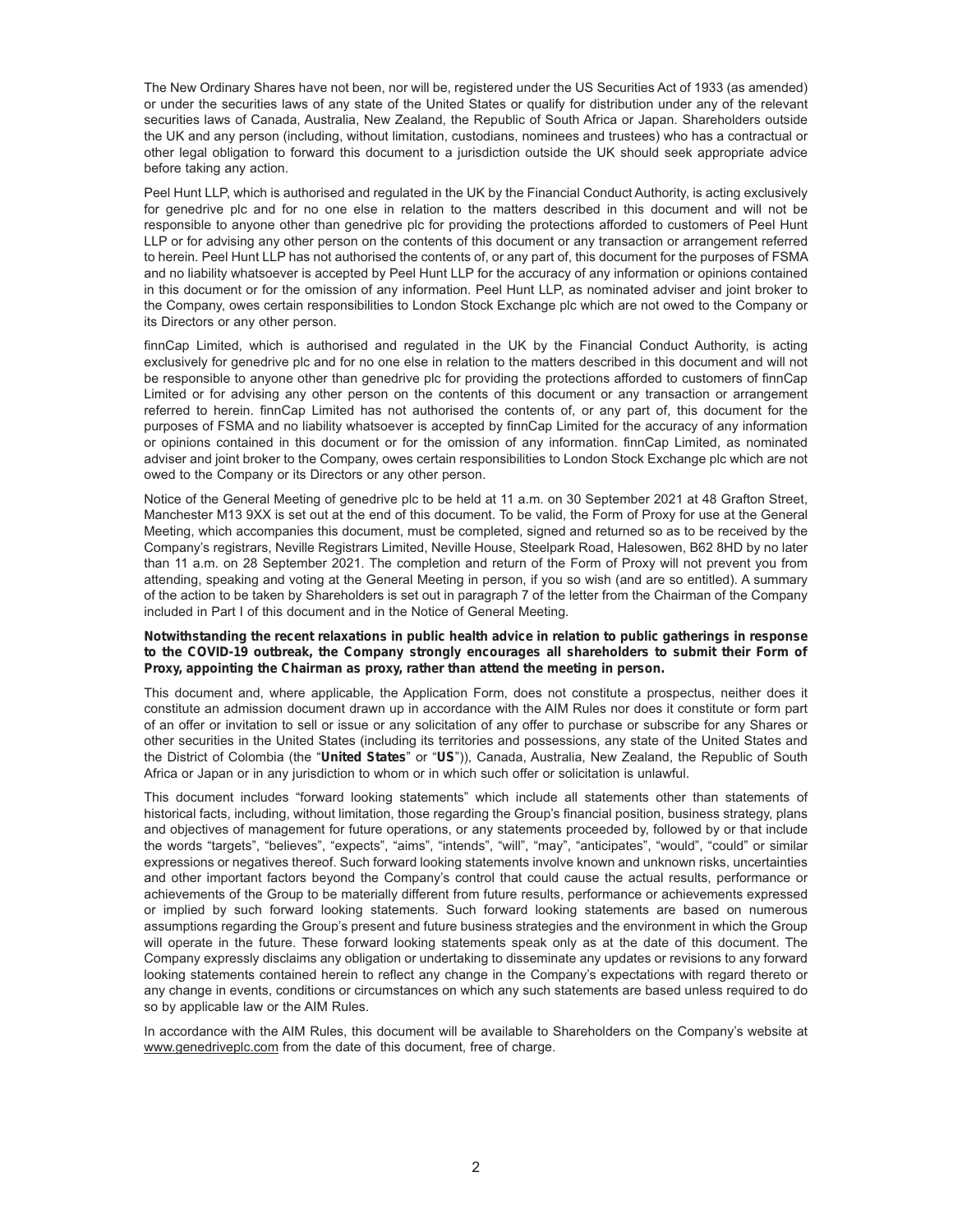# **CONTENTS**

|  |  | Page |
|--|--|------|
|  |  |      |
|  |  |      |

| EXPECTED TIMETABLE OF PRINCIPAL EVENTS<br>4 |                                            |    |
|---------------------------------------------|--------------------------------------------|----|
| 5<br>PLACING AND OPEN OFFER STATISTICS      |                                            |    |
| DIRECTORS, SECRETARY AND ADVISERS           |                                            |    |
| <b>DEFINITIONS</b>                          |                                            | 7  |
| PART I                                      | LETTER FROM THE CHAIRMAN                   | 12 |
| <b>PART II</b>                              | TERMS AND CONDITIONS OF THE OPEN OFFER     | 24 |
| PART III                                    | RISK FACTORS                               | 49 |
| <b>PART IV</b>                              | <b>TAXATION</b>                            | 55 |
| PART V                                      | OUFSTIONS AND ANSWERS ABOUT THE OPEN OFFER | 57 |
| <b>PART VI</b>                              | NOTICE OF GENERAL MEETING                  | 64 |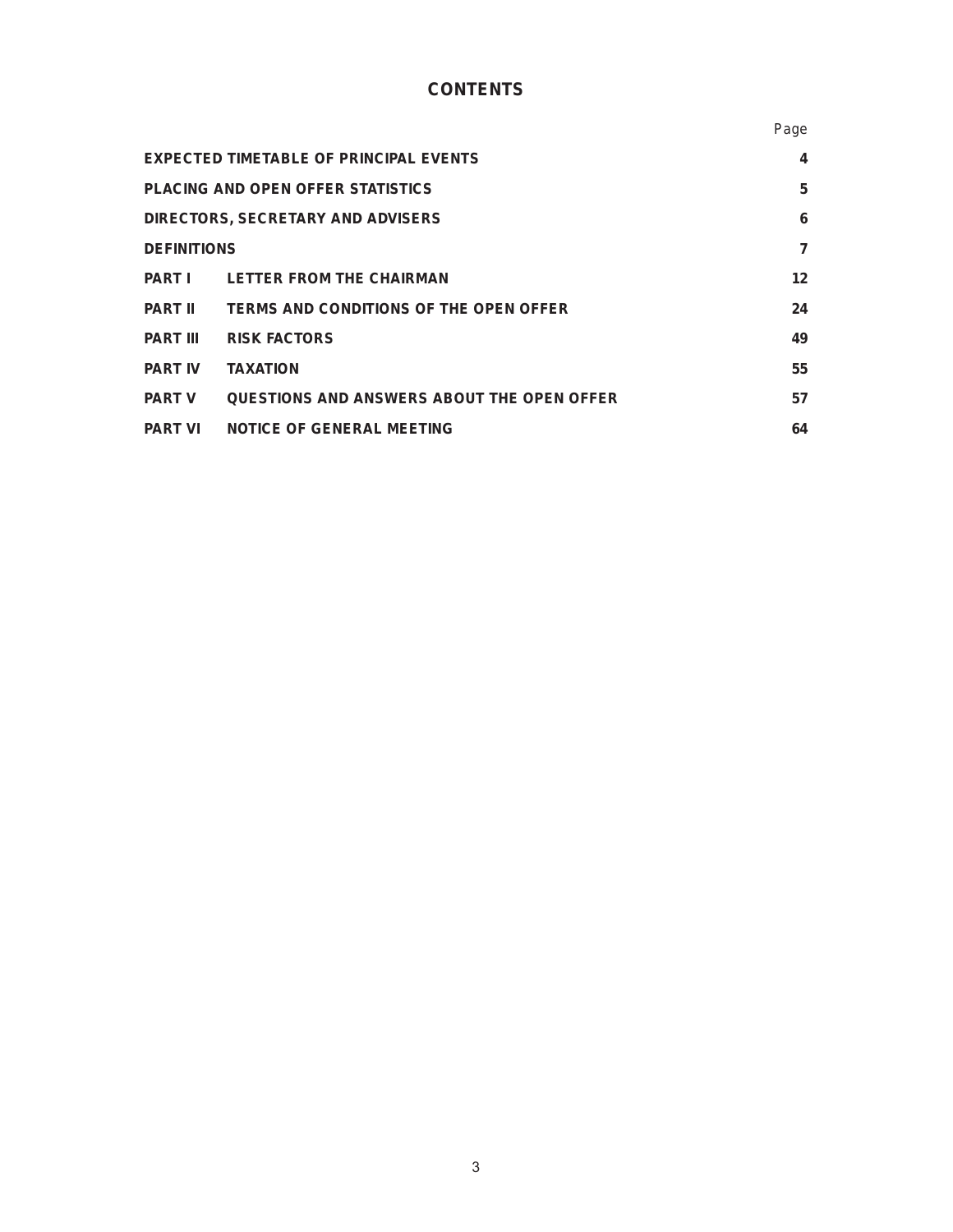# **EXPECTED TIMETABLE OF PRINCIPAL EVENTS**

| Announcement of the Placing and Open Offer                                                                                                                                                          | 10 September 2021                                           |
|-----------------------------------------------------------------------------------------------------------------------------------------------------------------------------------------------------|-------------------------------------------------------------|
| Record Date for entitlement to participate in the Open Offer                                                                                                                                        | 6 p.m. on 10 September 2021                                 |
| Despatch of the Circular, the Form of Proxy and, to certain<br>Qualifying Non-CREST Shareholders, the Application Form                                                                              | 14 September 2021                                           |
| Ex-entitlement Date for the Open Offer                                                                                                                                                              | 8 a.m. on 14 September 2021                                 |
| Basic Entitlements and Excess CREST Open Offer<br>Entitlements credited to CREST stock accounts of Qualifying<br><b>CREST Shareholders</b>                                                          | As soon as possible after 8 a.m.<br>on 15 September 2021    |
| Recommended latest time and date for requesting withdrawal<br>of Basic Entitlements and Excess CREST Open Offer<br><b>Entitlements from CREST</b>                                                   | 4.30 p.m. on 22 September 2021                              |
| Latest time for depositing Basic Entitlements and Excess<br><b>CREST Open Offer Entitlements into CREST</b>                                                                                         | 3 p.m. on 23 September 2021                                 |
| Latest time and date for splitting Application Forms (to satisfy<br>bona fide market claims only)                                                                                                   | 3 p.m. on 24 September 2021                                 |
| Latest time and date for receipt of Forms of Proxy for<br>the General Meeting                                                                                                                       | 11 a.m. on 28 September 2021                                |
| Latest time and date for receipt of completed Application<br>Forms and payment in full under the Open Offer or settlement<br>of relevant CREST instruction (as appropriate)                         | 11 a.m. on 28 September 2021                                |
| <b>General Meeting</b>                                                                                                                                                                              | 11 a.m. on 30 September 2021                                |
| Announcement of the result of the General Meeting                                                                                                                                                   | 30 September 2021                                           |
| Admission of the Placing Shares and such number of<br>Open Offer Shares as are subscribed for to trading on AIM                                                                                     | 8.00 a.m. on 1 October 2021                                 |
| Placing Shares and such number of Open Offer Shares as are<br>subscribed for expected to be credited to accounts in CREST<br>(uncertificated holders only)                                          | As soon as practicable after<br>8.00 a.m. on 1 October 2021 |
| Expected date of despatch of definitive share certificates for<br>the Placing Shares and such number of Open Offer Shares as<br>are subscribed for in certificated form (certificated holders only) | By 8 October 2021                                           |

**Notes:**

- (1) The ability to participate in the Open Offer is subject to certain restrictions relating to Qualifying Shareholders with registered addresses or who are located or resident in countries outside the UK (particularly the Excluded Overseas Shareholders), details of which are set out in paragraph 6 of Part II of this document. Subject to certain exceptions, Application Forms will not be despatched to, and Open Offer Entitlements will not be credited to the stock accounts in CREST of, Shareholders with registered addresses in any of the Restricted Jurisdictions.
- (2) Each of the times and dates set out in the above timetable and mentioned in this document is subject to change by the Company (with the agreement of Peel Hunt and finnCap), in which event details of the new times and dates will be notified to the London Stock Exchange and the Company will make an appropriate announcement to a Regulatory Information Service.
- (3) References to times in this document are to London times unless otherwise stated.
- (4) Different deadlines and procedures for applications may apply in certain cases. For example, if you hold your Ordinary Shares through a CREST member or other nominee, that person may set an earlier date for application and payment than the dates noted above.
- (5) Assumes that the Resolutions that are set out in the Notice of General Meeting are passed.
- (6) If you require assistance, please contact Neville Registrars on 0121 585 1131 or +44 (0)121 585 1131 (if calling from outside the UK). Calls are charged at the standard geographic rate and will vary by provider. Calls outside the United Kingdom will be charged at the applicable international rate. The helpline is open between 9 a.m. – 5 p.m., Monday to Friday excluding public holidays in England and Wales. Please note that Neville Registrars cannot provide any financial, legal or tax advice and calls may be recorded and monitored for security and training purposes.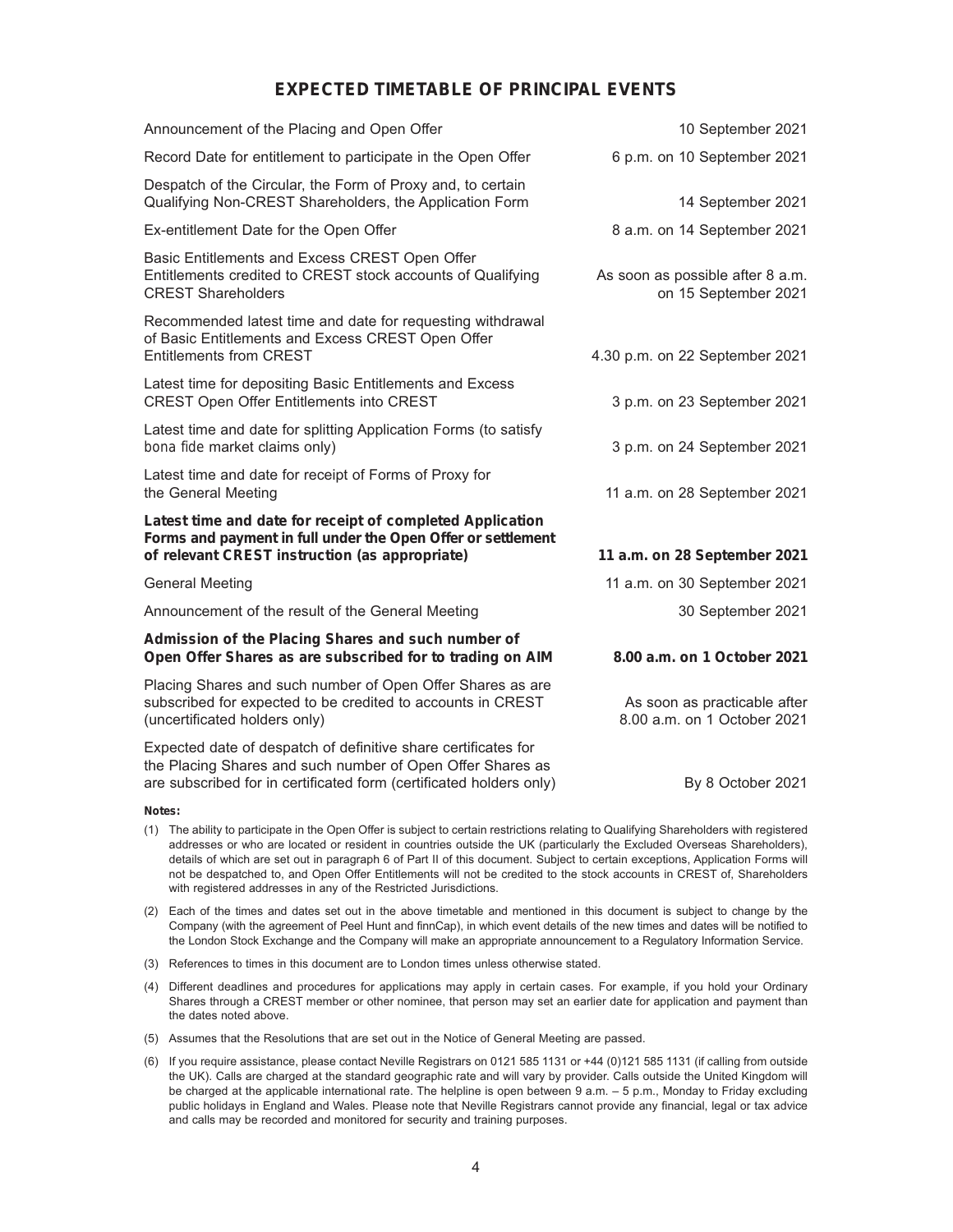# **PLACING AND OPEN OFFER STATISTICS**

| Market price per Existing Ordinary Share <sup>1</sup>                                                                         | 41.75 pence                                                      |
|-------------------------------------------------------------------------------------------------------------------------------|------------------------------------------------------------------|
| Issue Price per New Ordinary Share                                                                                            | 25 pence                                                         |
| Discount to the market price of an Existing Ordinary Share <sup>2</sup>                                                       | 40.1%                                                            |
| Number of Ordinary Shares in issue as at the Latest Practicable Date                                                          | 63,320,048                                                       |
| Number of New Ordinary Shares to be issued by the Company<br>pursuant to the Placing                                          | 24,000,000                                                       |
| Percentage of Enlarged Share Capital represented by Placing Shares*4                                                          | 22.8%                                                            |
| Gross proceeds of the Placing receivable by the Company                                                                       | £6 million                                                       |
| Entitlement of Qualifying Shareholders under the Open Offer                                                                   | 2 Open Offer Shares for every<br>7 Existing Ordinary Shares held |
| Maximum number of Open Offer Shares to be issued by<br>the Company pursuant to the Open Offer                                 | 18,091,442                                                       |
| Maximum gross proceeds of the Open Offer receivable<br>by the Company <sup>3</sup>                                            | approximately £4.5 million                                       |
| Maximum number of Ordinary Shares in issue immediately<br>following completion of the Placing and the Open Offer <sup>4</sup> | 105,411,490                                                      |
| Approximate market capitalisation at Admission at the Issue Price <sup>4</sup>                                                | £26.35 million                                                   |
| The New Ordinary Shares as a percentage of the Enlarged Share Capital <sup>4</sup>                                            | approximately 39.9%                                              |
| <b>TIDM</b>                                                                                                                   | <b>GDR</b>                                                       |
| <b>ISIN</b> - Ordinary Shares                                                                                                 | GB00B1VKB244                                                     |
| ISIN - Open Offer Basic Entitlements                                                                                          | GB00BNHXFW97                                                     |
| ISIN - Open Offer Excess Entitlements                                                                                         | GB00BNHXFS51                                                     |
| <b>SEDOL</b>                                                                                                                  | B1VKB24                                                          |
| LEI                                                                                                                           | 213800ZYODIRZ87Y4K14                                             |
|                                                                                                                               |                                                                  |

\* Assumes that the Resolutions that are set out in the Notice of General Meeting are passed.

**Notes:**

- 1 Mid-Market Closing Price on AIM on the Latest Practicable Date.
- 2 Being the percentage discount which the Issue Price represents to the Mid-Market Closing Price on the Latest Practicable Date.
- 3 Assumes the maximum possible number of New Ordinary Shares under the Open Offer are allotted.
- 4 Assumes the maximum possible number of New Ordinary Shares under the Placing and the Open Offer are allotted.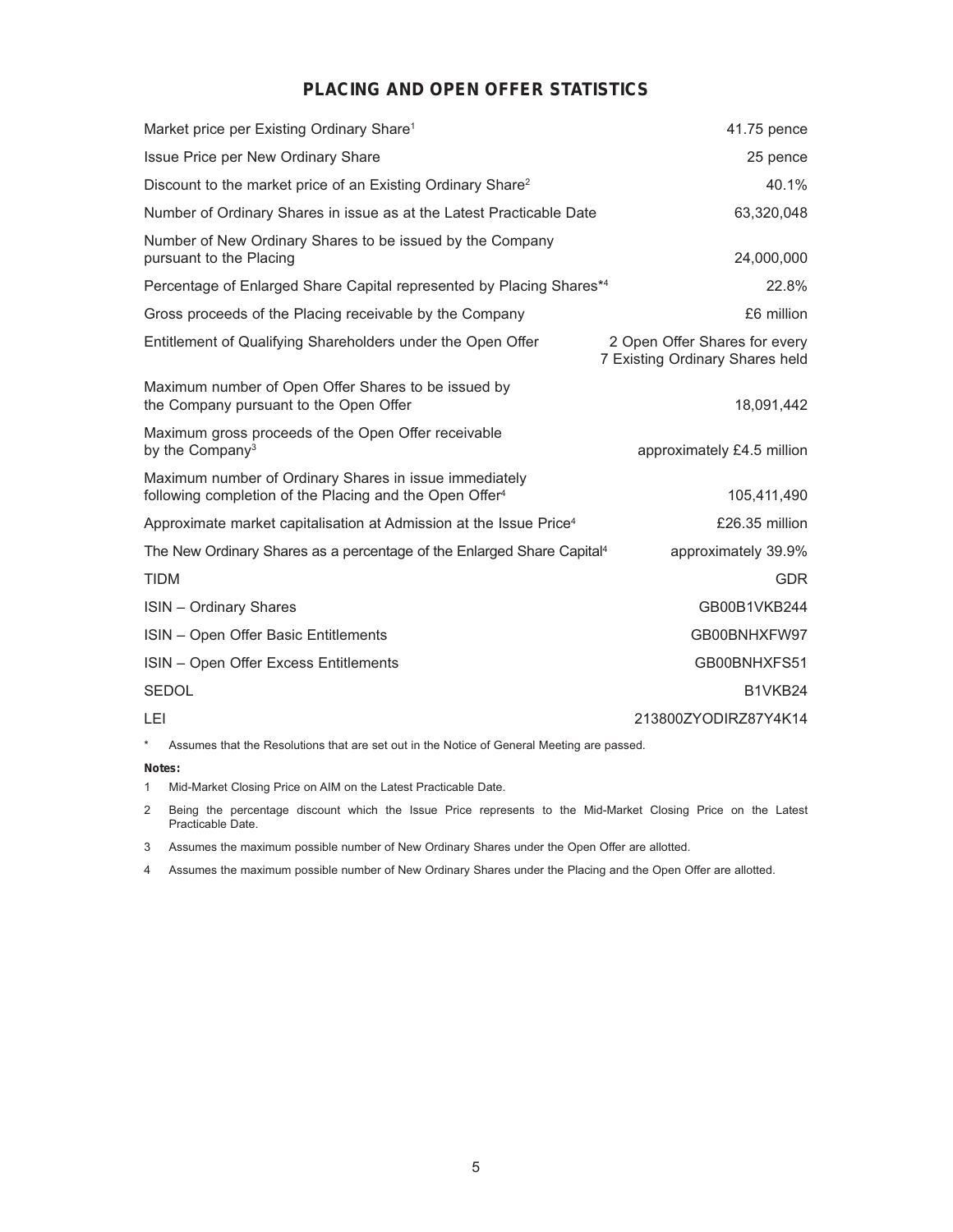# **DIRECTORS, SECRETARY AND ADVISERS**

| <b>Directors</b>                                                                    | Ian Gilham (Non-Executive Chairman)<br>David Budd (Chief Executive Officer)<br>Matthew Fowler (Chief Financial Officer)<br>Tom Lindsay (Non-Executive Director)<br>Chris Yates (Non-Executive Director) |
|-------------------------------------------------------------------------------------|---------------------------------------------------------------------------------------------------------------------------------------------------------------------------------------------------------|
|                                                                                     | All of whose business address is 48 Grafton Street, Manchester,<br>M13 9XX                                                                                                                              |
| Company Secretary                                                                   | <b>Matthew Fowler</b>                                                                                                                                                                                   |
| <b>Registered Office</b>                                                            | 48 Grafton Street<br>Manchester<br>M13 9XX                                                                                                                                                              |
| Company Website                                                                     | www.genedriveplc.com                                                                                                                                                                                    |
| Telephone Number                                                                    | +44 (0) 161 989 0245                                                                                                                                                                                    |
| Nominated Adviser, Joint<br>Bookrunner and Joint<br>Corporate Broker                | Peel Hunt LLP<br>100 Liverpool Street<br>London<br>EC2M 2AT                                                                                                                                             |
| Joint Bookrunner and Joint<br>Corporate Broker                                      | finnCap Ltd<br>1 Bartholomew Close<br>London<br>EC <sub>1</sub> A <sub>7BL</sub>                                                                                                                        |
| Lawyers to the Company                                                              | Addleshaw Goddard LLP<br>Cornerstone<br>107 West Regent Street<br>Glasgow<br><b>G2 2BA</b>                                                                                                              |
| Lawyers to the Nominated<br>Adviser, Joint Bookrunner and<br>Joint Corporate Broker | <b>K&amp;L Gates LLP</b><br>One New Change<br>London<br>EC4M 9AF                                                                                                                                        |
| Registrars                                                                          | Neville Registrars Limited<br>Neville House<br>Steelpark Road<br>Halesowen<br><b>B62 8HD</b>                                                                                                            |
| <b>Financial PR and Communications</b>                                              | <b>Walbrook PR Limited</b><br>4 Lombard Street<br>London<br>EC3V 9HD                                                                                                                                    |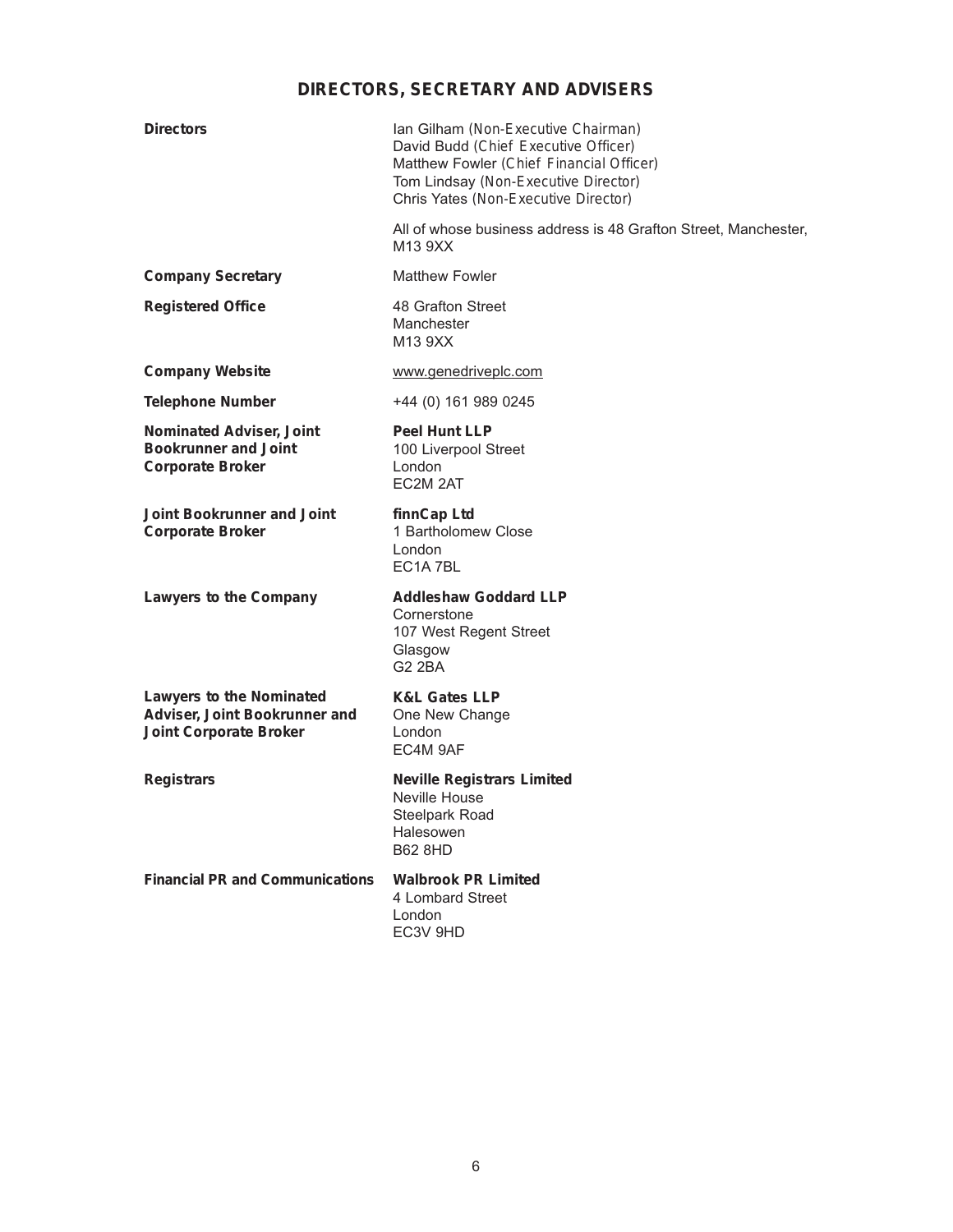# **DEFINITIONS**

The following definitions apply throughout this document, unless the context requires otherwise:

| "29.9% Aggregate Limit"               | a restriction on any Shareholder acquiring any New Ordinary<br>Shares pursuant to the Placing and/or the Open Offer which<br>would, when aggregated with any existing interests in shares<br>held by such Shareholder, result in such Shareholder holding an<br>interest in shares which (taken together with shares in which<br>persons acting in concert with him are interested) carry 30% or<br>more of the voting rights of the Company |
|---------------------------------------|----------------------------------------------------------------------------------------------------------------------------------------------------------------------------------------------------------------------------------------------------------------------------------------------------------------------------------------------------------------------------------------------------------------------------------------------|
| "Act"                                 | the Companies Act 2006, as amended                                                                                                                                                                                                                                                                                                                                                                                                           |
| "Admission"                           | admission of the Placing Shares and such number of Open Offer<br>Shares as are subscribed for to trading on AIM becoming<br>effective in accordance with the AIM Rules                                                                                                                                                                                                                                                                       |
| "AIM"                                 | the market of that name operated by the London Stock<br>Exchange                                                                                                                                                                                                                                                                                                                                                                             |
| "AIM Rules"                           | the AIM Rules for Companies and/or the AIM Rules for<br>Nominated Advisers (as the context may require)                                                                                                                                                                                                                                                                                                                                      |
| "AIM Rules for Companies"             | the rules of AIM as set out in the publication entitled "AIM Rules<br>for Companies" published by the London Stock Exchange from<br>time to time                                                                                                                                                                                                                                                                                             |
| "AIM Rules for Nominated<br>Advisers" | the rules of AIM as set out in the publication entitled "AIM Rules<br>for Nominated Advisers" published by the London Stock<br>Exchange from time to time                                                                                                                                                                                                                                                                                    |
| "Announcement"                        | the RIS announcement issued by the Company dated<br>10 September 2021 announcing the proposed Placing and the<br>Open Offer                                                                                                                                                                                                                                                                                                                  |
| "Appendix"                            | the appendix to the Announcement setting out the terms and<br>conditions of the Placing                                                                                                                                                                                                                                                                                                                                                      |
| "Application Form"                    | the application form accompanying this document to be used by<br>Qualifying Non-CREST Shareholders in connection with the<br>Open Offer                                                                                                                                                                                                                                                                                                      |
| "Basic Entitlement"                   | the Open Offer Shares which a Qualifying Shareholder is entitled<br>to subscribe for under the Open Offer calculated on the basis of<br>2 Open Offer Shares for every 7 Existing Ordinary Shares held<br>by that Qualifying Shareholder as at the Record Date (subject to<br>any adjustment required to remain within the Maximum Limit)                                                                                                     |
| "Board" or "Directors"                | the board of directors of the Company, whose names are listed<br>on page 6 of this document                                                                                                                                                                                                                                                                                                                                                  |
| "Bookbuild"                           | the accelerated bookbuild process conducted in relation to the<br>Placing which established the demand for and total number of<br>Placing Shares to be issued pursuant to the Placing at the Issue<br>Price                                                                                                                                                                                                                                  |
| "Business Day"                        | any day (excluding Saturdays and Sundays and public holidays<br>in England and Wales) on which banks are open in London for<br>normal banking business and the London Stock Exchange is<br>open for trading                                                                                                                                                                                                                                  |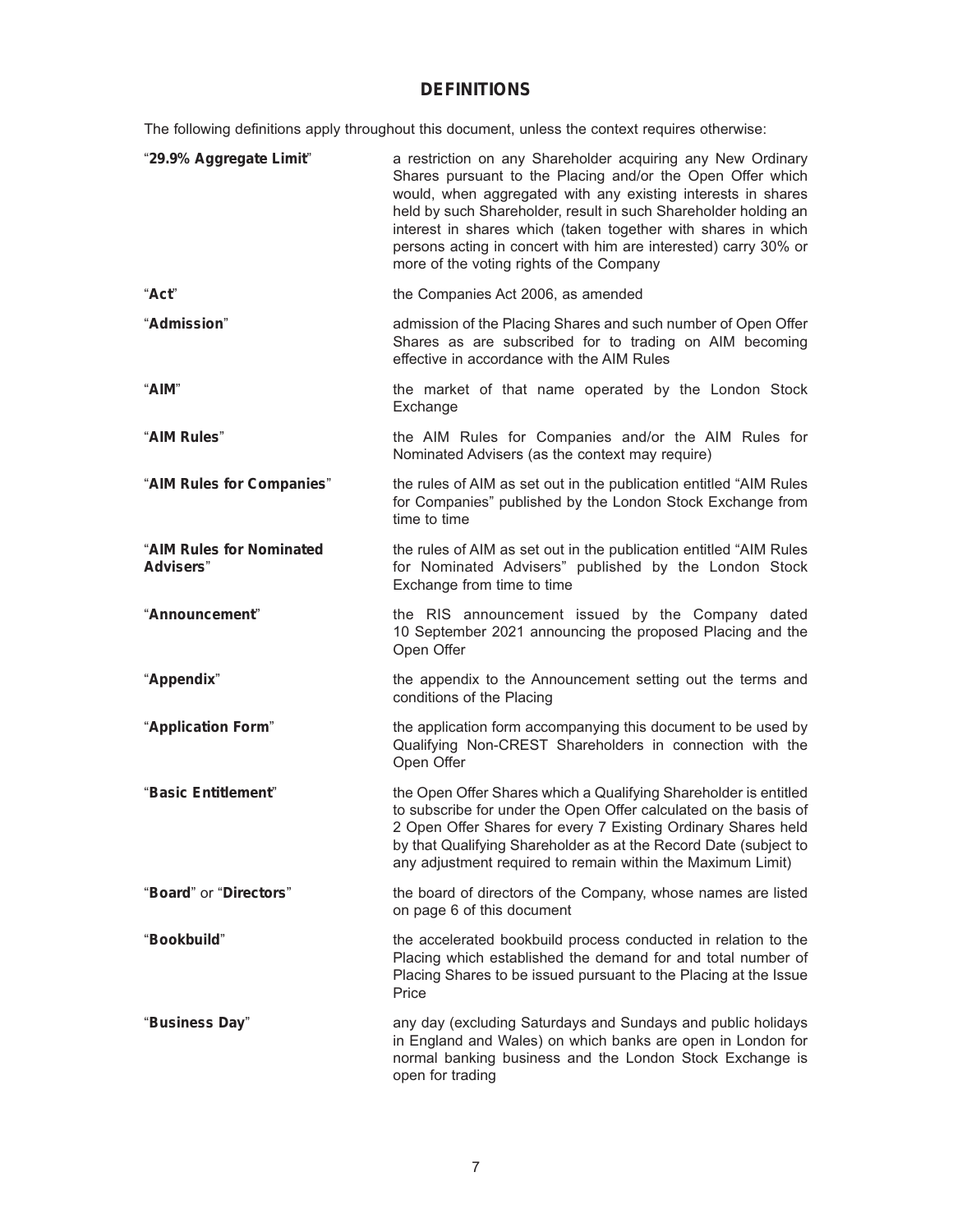| "certificated" or "in certificated<br>form" | an Ordinary Share or other security recorded on a company's<br>share register as being held in certificated form (that is not in<br>CREST)                                                                                                                                                                                                                                                                                |
|---------------------------------------------|---------------------------------------------------------------------------------------------------------------------------------------------------------------------------------------------------------------------------------------------------------------------------------------------------------------------------------------------------------------------------------------------------------------------------|
| "Circular" or "this document"               | this circular of the Company giving (amongst other things)<br>details of the Placing and the Open Offer and incorporating the<br>Notice of General Meeting                                                                                                                                                                                                                                                                |
| "Closing Price"                             | the closing middle market quotation of an Ordinary Share as<br>derived from the AIM Appendix to the Daily Official List of the<br>London Stock Exchange                                                                                                                                                                                                                                                                   |
| "Company" or "genedrive"                    | genedrive plc, a public limited company incorporated in England<br>and Wales under registered number 06108621                                                                                                                                                                                                                                                                                                             |
| "CREST"                                     | the relevant system (as defined in the Regulations) which<br>enables title to units of relevant securities (as defined in the<br>Regulations) to be evidenced and transferred without a written<br>instrument and in respect of which Euroclear is the Operator<br>(as defined in the CREST Regulations)                                                                                                                  |
| "CREST Manual"                              | the compendium of documents entitled "CREST Manual"<br>published by Euroclear from time to time and comprising the<br>CREST Reference Manual, the CREST Central Counterparty<br>Service Manual, the CREST International Manual, the CREST<br>Rules (including CREST Rule 8), the CREST CCSS Operating<br>Manual and the CREST Glossary of Terms                                                                           |
| "CREST member"                              | a person who has been admitted to CREST<br>as a<br>system-member (as defined in the CREST Regulations)                                                                                                                                                                                                                                                                                                                    |
| "CREST participant"                         | a person who is, in relation to CREST, a system-participant<br>(as defined in the CREST regulations)                                                                                                                                                                                                                                                                                                                      |
| "CREST Proxy Instruction"                   | the appropriate CREST message made to appoint a proxy,<br>properly authenticated in accordance with Euroclear's<br>specifications                                                                                                                                                                                                                                                                                         |
| "CREST Regulations" or<br>"Requlations"     | the Uncertificated Securities Regulations 2001 (SI 2001/3755)<br>(as amended from time to time)                                                                                                                                                                                                                                                                                                                           |
| "CREST sponsor"                             | a CREST participant admitted to CREST as a CREST sponsor                                                                                                                                                                                                                                                                                                                                                                  |
| "CREST sponsored member"                    | a CREST member admitted to CREST as a sponsored member                                                                                                                                                                                                                                                                                                                                                                    |
| "Enlarged Share Capital"                    | the entire issued share capital of the Company following<br>Admission, assuming no other Ordinary Shares are issued<br>between the date of this document and Admission and assuming<br>42,091,442 New Ordinary Shares are issued                                                                                                                                                                                          |
| "EU"                                        | the European Union                                                                                                                                                                                                                                                                                                                                                                                                        |
| "Euroclear"                                 | Euroclear UK & Ireland Limited, the Operator of CREST<br>(as defined in CREST Regulations)                                                                                                                                                                                                                                                                                                                                |
| "Excess Applications"                       | applications pursuant to the Excess Application Facility                                                                                                                                                                                                                                                                                                                                                                  |
| "Excess Application Facility"               | the mechanism whereby a Qualifying Shareholder, who has<br>taken up his Basic Entitlement in full, can apply for Excess<br>Shares up to an amount equal to the total number of Open Offer<br>Shares available under the Open Offer less an amount equal to<br>a Qualifying Shareholder's Basic Entitlement, subject always to<br>the 29.9 per cent. Aggregate Limit, as more fully set out in Part II<br>of this document |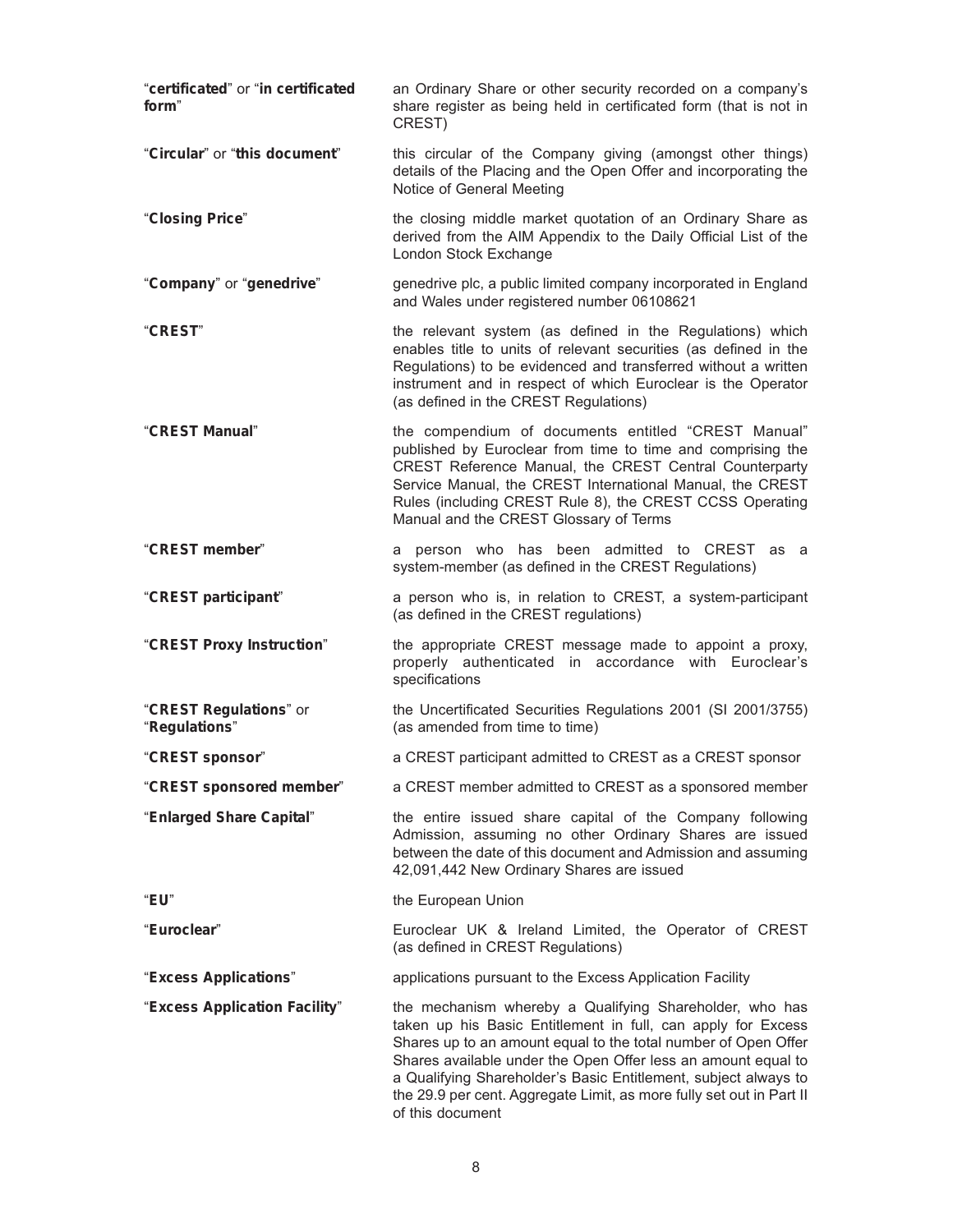| "Excess CREST Open Offer<br>Entitlements" | in respect of each Qualifying CREST Shareholder who has taken<br>up his Basic Entitlement in full, the entitlement to apply for Open<br>Offer Shares in addition to his Basic Entitlement credited to his<br>stock account in CREST, pursuant to the Excess Application<br>Facility, which may be subject to scaling back in accordance with<br>the provisions of this document |
|-------------------------------------------|---------------------------------------------------------------------------------------------------------------------------------------------------------------------------------------------------------------------------------------------------------------------------------------------------------------------------------------------------------------------------------|
| "Excess Open Offer Entitlement"           | in respect of each Qualifying Shareholder, the entitlement<br>(in addition to his Open Offer Entitlement) to apply for Open<br>Offer Shares pursuant to the Excess Application Facility, which<br>is conditional on him taking up his Open Offer Entitlement in full<br>and which may be subject to scaling back in accordance with the<br>provisions of this document          |
| "Excess Shares"                           | Open Offer Shares which are not taken up by Qualifying<br>Shareholders pursuant to their Basic Entitlement and which are<br>offered to Qualifying Shareholders under the Excess Application<br>Facility                                                                                                                                                                         |
| "Existing Issued Share Capital"           | the entire Issued Share Capital of the Company on<br>10 September 2021 (the latest practicable date prior to<br>publication of this document)                                                                                                                                                                                                                                   |
| "Excluded Overseas<br>Shareholders"       | other than as agreed by the Company, Peel Hunt and finnCap or<br>as permitted by applicable law, Shareholders who are located or<br>have registered addresses in a Restricted Jurisdiction                                                                                                                                                                                      |
| "Executive Directors"                     | means David Budd and Matthew Fowler                                                                                                                                                                                                                                                                                                                                             |
| "Existing Ordinary Shares"                | the 63,320,048 Ordinary Shares of 1.5 pence each in the capital<br>of the Company in issue on 13 September 2021, (the latest<br>practicable date prior to publication of this document) all of which<br>are admitted to trading on AIM                                                                                                                                          |
| "FDA"                                     | the US Food and Drug Administration                                                                                                                                                                                                                                                                                                                                             |
| "finnCap"                                 | finnCap Ltd, a company incorporated and registered in England<br>with registered number 061998898 and having its registered<br>office at 1 Bartholomew Close, London, EC1A 7BL                                                                                                                                                                                                  |
| "Form of Proxy"                           | the form of proxy accompanying this Circular for use by<br>Shareholders in relation to the General Meeting                                                                                                                                                                                                                                                                      |
| "FSMA"                                    | the Financial Services and Markets Act 2000, as amended                                                                                                                                                                                                                                                                                                                         |
| "Fundraising"                             | the Placing and the Open Offer                                                                                                                                                                                                                                                                                                                                                  |
| "General Meeting"                         | the general meeting of the Shareholders of the Company to be<br>held at 11.00 am at 48 Grafton Street, Manchester M13 9XX on<br>30 September 2021, notice of which is set out at the end of this<br>document                                                                                                                                                                    |
| "Group"                                   | the Company, its subsidiaries and subsidiary undertakings                                                                                                                                                                                                                                                                                                                       |
| "Issue Price"                             | 25 pence per New Ordinary Share                                                                                                                                                                                                                                                                                                                                                 |
| "Latest Practicable Date"                 | means 5.00 p.m. on 9 September 2021                                                                                                                                                                                                                                                                                                                                             |
| "London Stock Exchange"                   | London Stock Exchange plc                                                                                                                                                                                                                                                                                                                                                       |
| "Money Laundering Regulations"            | The Money Laundering, Terrorist Financing and Transfer of<br>Funds (Information on the Payer) Regulations<br>2017<br>(as amended)                                                                                                                                                                                                                                               |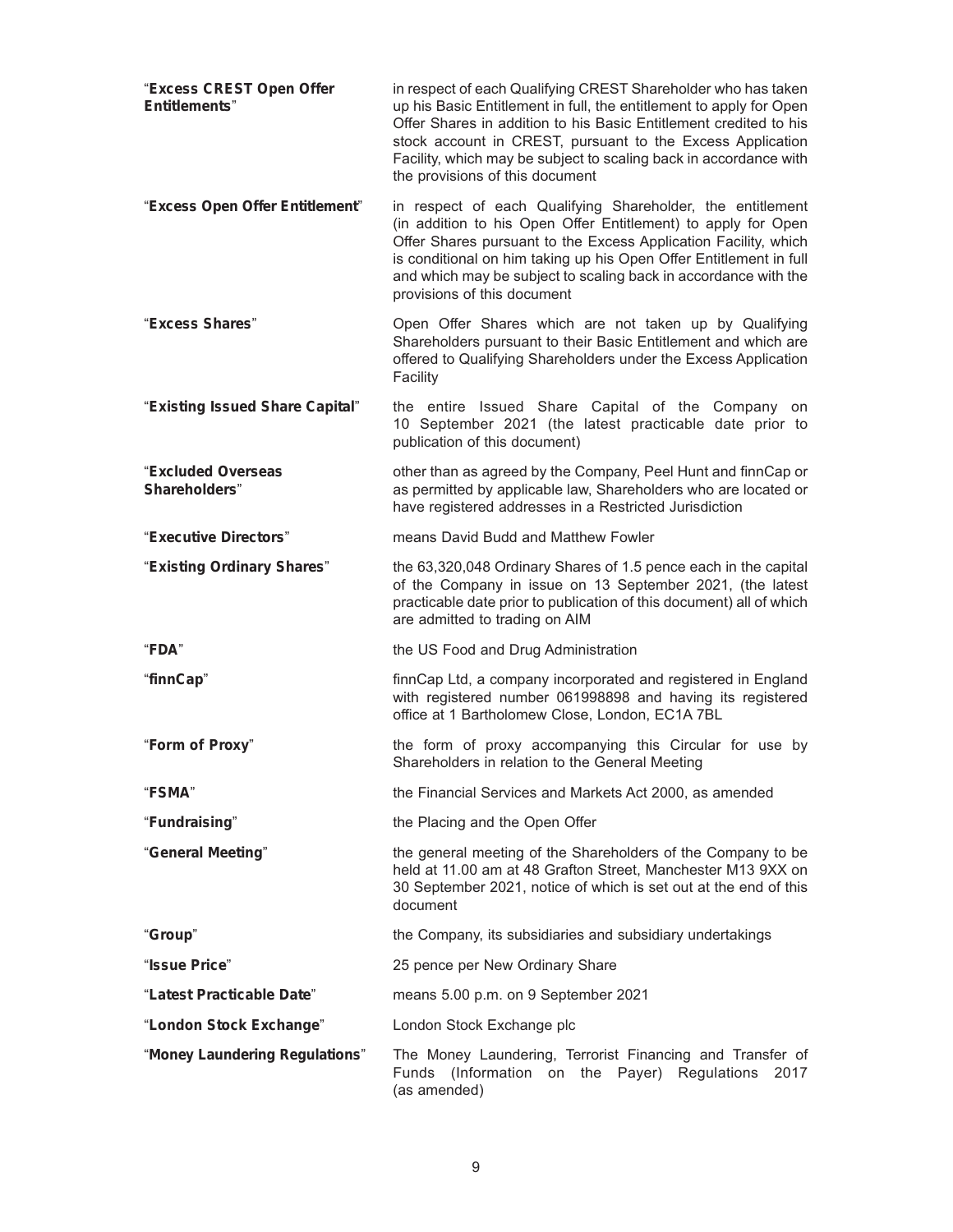| "New Ordinary Shares"                  | the Placing Shares and the Open Offer Shares to be issued by<br>the Company pursuant to the Placing and the Open Offer                                                                                                                                                                                  |
|----------------------------------------|---------------------------------------------------------------------------------------------------------------------------------------------------------------------------------------------------------------------------------------------------------------------------------------------------------|
| "Notice of General Meeting"            | the notice of General Meeting set out at the end of this document                                                                                                                                                                                                                                       |
| "Open Offer"                           | the conditional invitation by the Company to Qualifying<br>Shareholders to apply to subscribe for Open Offer Shares at the<br>Issue Price on the terms and subject to the conditions set out in<br>this document and in the case of the Qualifying Non-CREST<br>Shareholders only, the Application Form |
| "Open Offer Entitlements"              | an entitlement to subscribe for Open Offer Shares, allocated to<br>a Qualifying Shareholder under the Open Offer (and, for the<br>avoidance of doubt, references to Open Offer Entitlements<br>include Basic Entitlements and Excess Open Offer Entitlements)                                           |
| "Open Offer Shares"                    | the up to 18,091,442 New Ordinary Shares to be offered to<br>Qualifying Shareholders under the Open Offer                                                                                                                                                                                               |
| "Ordinary Shares"                      | ordinary shares of £0.015 each in the capital of the Company                                                                                                                                                                                                                                            |
| "Overseas Shareholders"                | Shareholders with registered addresses outside the UK or who<br>are citizens of, incorporated in, registered in or otherwise<br>resident in, countries outside the UK                                                                                                                                   |
| "Participant ID"                       | the identification code or membership number used in CREST to<br>identify a particular CREST member or other CREST participant                                                                                                                                                                          |
| "Peel Hunt"                            | Peel Hunt LLP, a Limited Liability Partnership incorporated and<br>registered in England with No. OC357088 whose registered<br>office is at 100 Liverpool Street, London EC2M 2AT                                                                                                                       |
| "Placee"                               | an eligible institutional investor procured by Peel Hunt or finnCap<br>who has agreed to subscribe for Placing Shares in the Placing                                                                                                                                                                    |
| "Placing"                              | the conditional placing by Peel Hunt and finnCap (on behalf of<br>the Company) of the Placing Shares pursuant to the Placing and<br>Open Offer Agreement                                                                                                                                                |
| "Placing and Open Offer<br>Agreement"  | the conditional agreement dated 10 September 2021 relating to<br>the Placing and Open Offer made between the Company, Peel<br>Hunt and finnCap as described in paragraph 5 of Part 1 of this<br>document                                                                                                |
| "Placing Shares"                       | the 24,000,000 New Ordinary Shares to be issued by the<br>Company pursuant to the Placing                                                                                                                                                                                                               |
| "POC"                                  | point of care                                                                                                                                                                                                                                                                                           |
| "Prospectus Regulation"                | the Regulation 2017/1129 of the European Parliament and the<br>Council                                                                                                                                                                                                                                  |
| "Qualifying CREST Shareholders"        | Qualifying Shareholders whose Existing Ordinary Shares on the<br>register of members of the Company on the Record Date are in<br>uncertificated form                                                                                                                                                    |
| "Qualifying Non-CREST<br>Shareholders" | Qualifying Shareholders whose Existing Ordinary Shares on the<br>register of members of the Company on the Record Date are<br>held in certificated form                                                                                                                                                 |
| "Qualifying Shareholders"              | holders of Existing Ordinary Shares on the register of members<br>of the Company at the Record Date with the exception (subject<br>to certain exceptions) of Excluded Overseas Shareholders                                                                                                             |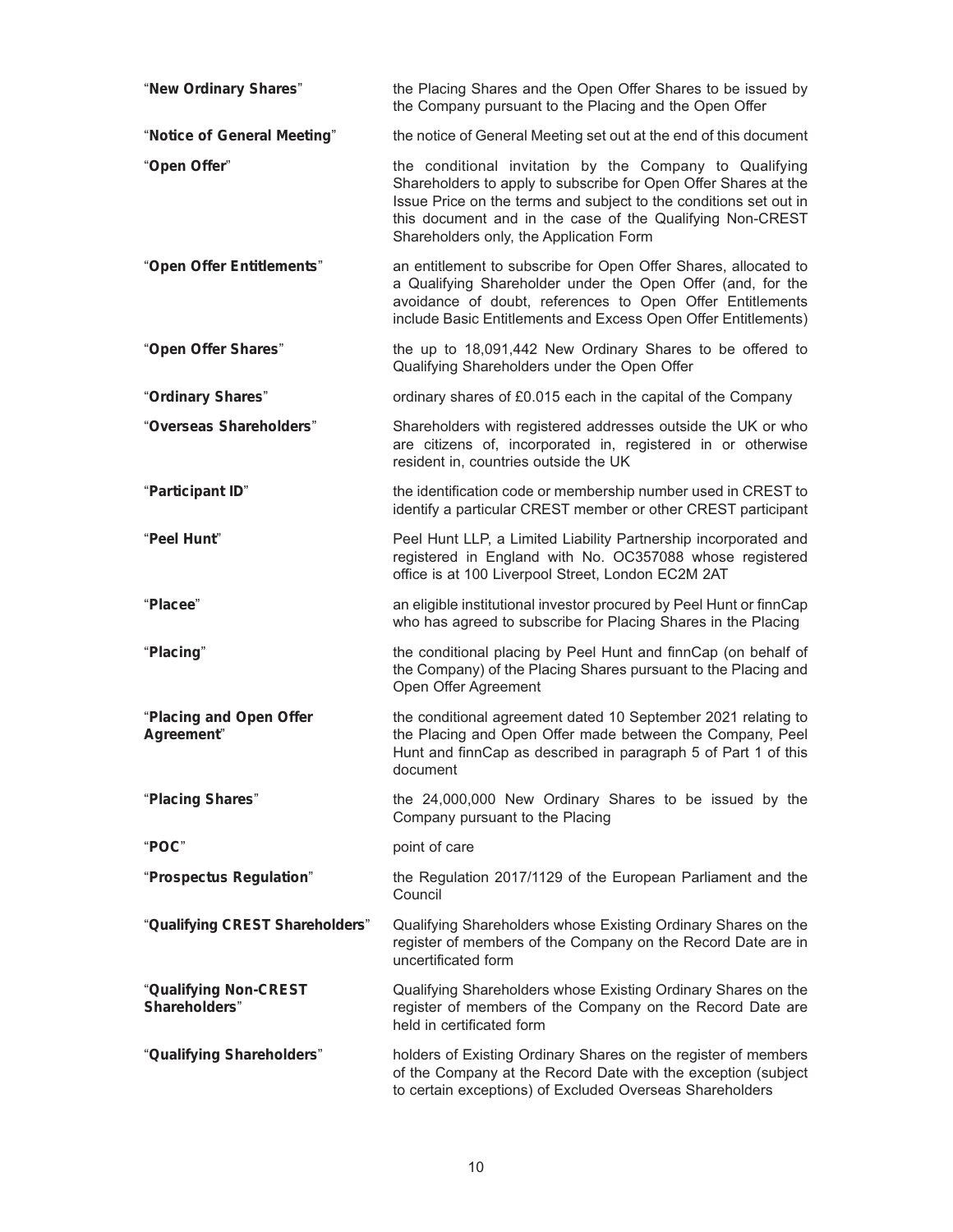| "Record Date"                                               | 6.00 p.m. on 10 September 2021                                                                                                                                                                                 |
|-------------------------------------------------------------|----------------------------------------------------------------------------------------------------------------------------------------------------------------------------------------------------------------|
| Registrars" or "Neville<br>Registrars" or "Receiving Agent" | Neville Registrars Limited of Neville House, Steelpark Road,<br>Halesowen, B62 8HD                                                                                                                             |
| "Regulatory Information<br>Service" or "RIS"                | has the meaning given in the AIM Rules for Companies                                                                                                                                                           |
| "Resolutions"                                               | the resolutions to be proposed at the General Meeting as set out<br>in the Notice of General Meeting and "Resolution" shall be a<br>reference to either one of them                                            |
| "Restricted Jurisdictions"                                  | each of the United States of America and each of Canada,<br>Australia, New Zealand, the Republic of South Africa and Japan                                                                                     |
| "Shareholders"                                              | the holders of Ordinary Shares for the time being, each<br>individually a "Shareholder"                                                                                                                        |
| "Takeover Code"                                             | the City Code on Takeovers and Mergers of the United Kingdom<br>(as amended)                                                                                                                                   |
| "UK" or "United Kingdom"                                    | the United Kingdom of Great Britain and Northern Ireland                                                                                                                                                       |
| "uncertificated" or<br>"uncertificated form"                | recorded on the register of members of the Company as being<br>held in uncertificated form in CREST and, title to which, by virtue<br>of the CREST Regulations, may be transferred by means of<br><b>CREST</b> |
| "US" or "United States"                                     | the United States of America, its territories and possessions, any<br>state of the United States and the District of Columbia                                                                                  |
| "USE"                                                       | unmatched stock event                                                                                                                                                                                          |
| "VCT"                                                       | <b>Venture Capital Trust</b>                                                                                                                                                                                   |
| "WHO"                                                       | World Health Organisation                                                                                                                                                                                      |

All references in this document to "£", "pence"or "p" are to the lawful currency of the United Kingdom.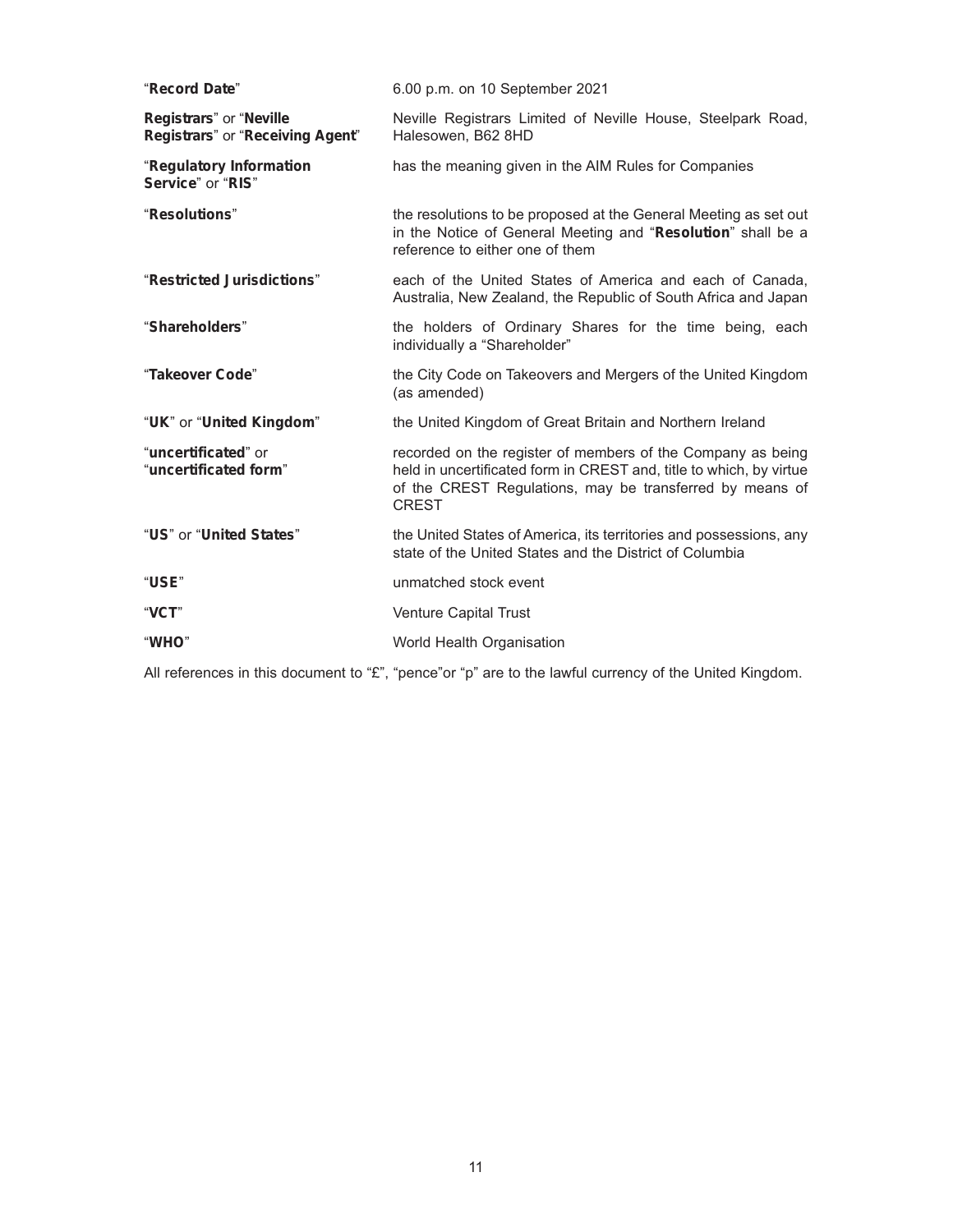# **PART I**

# **LETTER FROM THE CHAIRMAN OF GENEDRIVE PLC**

## **genedrive plc**

*(Incorporated and registered in England and Wales with registered no. 06108621)*

Ian Gilham *(Non-Executive Chairman)* 48 Grafton Street David Budd *(Chief Executive Officer)* Manchester **Matthew Fowler (Chief Financial Officer)** Tom Lindsay *(Non-Executive Director)* Chris Yates *(Non-Executive Director)*

*Directors egistered Office*

To the holders of Ordinary Shares

14 September 2021

Dear Shareholder

#### **Proposed Placing of 24,000,000 New Ordinary Shares, Open Offer of up to 18,091,442 New Ordinary Shares and Notice of General Meeting**

## **1. Introduction**

#### *Placing and Open Offer*

The Company announced on 10 September 2021 that it is proposing to undertake a Placing to raise £6 million (before expenses) together with an Open Offer to raise up to an aggregate of approximately £4.5 million (before fees and expenses), in each case through the issue of New Ordinary Shares at the Issue Price. Peel Hunt is acting as nominated adviser and joint bookrunner and joint broker in connection with the Placing and the Open Offer and finnCap is acting as joint bookrunner and joint broker in connection with the Placing and the Open Offer.

The Issue Price represents a discount of 40.1 per cent. to the Closing Price on the Latest Practicable Date. Application will be made to the London Stock Exchange for the New Ordinary Shares to be admitted to trading on AIM. It is expected that Admission will occur on or around 1 October 2021. The Placing and the Open Offer are conditional, *inter alia*, on the passing of the Resolutions at the General Meeting. The Resolutions are contained in the Notice of General Meeting at Part VI of this document.

The purpose of this letter is to set out the background to, and the reasons for, the Placing and the Open Offer. It explains why the Directors consider the Placing and the Open Offer to be in the best interests of the Company and its Shareholders as a whole. The Board recommends that Shareholders vote in favour of the Resolutions to be proposed at the General Meeting, as the Directors who are interested in the Company's shares have irrevocably undertaken to do themselves in respect of their own beneficial shareholdings.

Shareholder approval is being sought in respect of the Placing and the Open Offer at the General Meeting which is convened for 11.00 a.m. on 30 September 2021 at 48 Grafton Street, Manchester M13 9XX.

**Notwithstanding the recent relaxation in public health advice in relation to public gatherings in response to the COVID-19 outbreak, the Company strongly encourages all shareholders to submit their Form of Proxy, appointing the Chairman of the meeting as proxy, rather than attend the meeting in person. Only the formal business of the Resolutions will be carried out at the meeting and no update will be provided.**

Your attention is drawn to:

(a) paragraph 4 of Part II of this document which sets out the actions to be taken by Qualifying Shareholders seeking to participate in the Open Offer;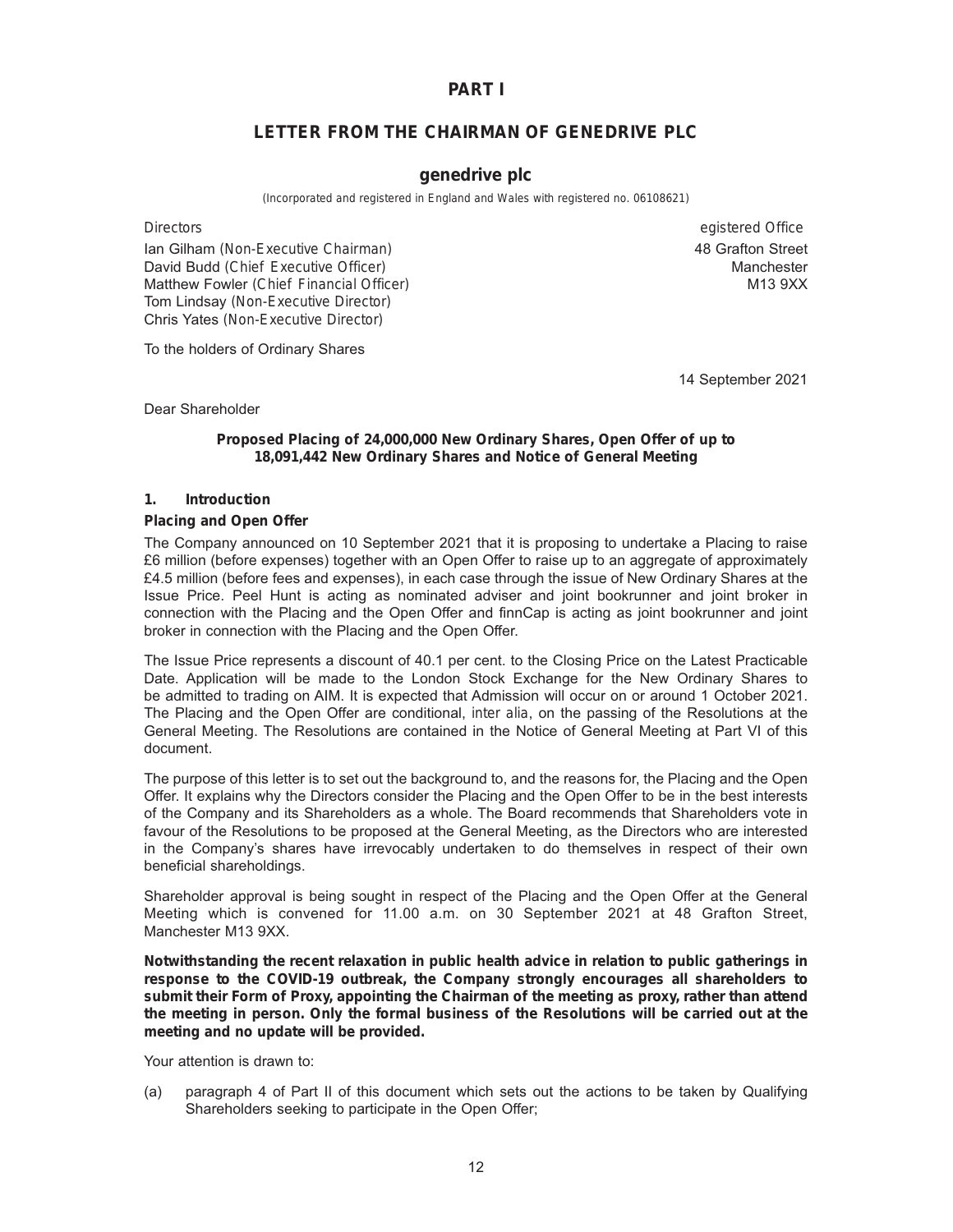- (b) the section headed "Risk Factors" in Part III of this document;
- (c) the section headed "Taxation" in Part IV of this document;
- (d) the section headed "Questions and Answers about the Open Offer" in Part V of this document; and
- (e) the Notice of General Meeting contained in Part VI of this document and paragraph 6 of this letter which explain the purpose of the General Meeting and action to be taken by you in relation to the Notice of General Meeting.

#### **2. Background to and reasons for the Fundraising**

#### *Background*

genedrive is a commercial-stage molecular diagnostics business, which develops highly accurate molecular diagnostic assays for use on its Genedrive® point-of-need molecular diagnostic gene reader instrument. The Company has a range of launched and soon to be launched products in areas of significant unmet need. The Company has products on market in the areas of pathogen detection which have been designed in conjunction with the US Department of Defence, an HCV assay which is positioned to drive revenue growth once COVID becomes less of a priority in its target markets, and a high throughput 96 SARS-COV-2 test. The Company sees attractive short and long term revenue opportunities for its novel AIHL test for use in neonatal acute care settings which it is due to launch in October 2021 and also for the GDR COV POC, a point of care product with a number of performance differentiating features which is in the final stages of development and which the Company is also planning to launch in October 2021.

In the Company's interim results issued in March 2021, the Company confirmed that its cash balances at 15 March 2021 were £2.8 million with approximately £1.0 million owing on the R&D tax credit. The cash burn rate at that time was around £0.4 million per month. The Company's unaudited cash positions at 30 June 2021 and 20 August 2021 were £2.6 million and £1.9 million respectively indicting that the rate of cash burn indicated in the interim results has broadly been maintained. The Company therefore estimates that, excluding any net proceeds of the Fundraising (and on the same revenue assumptions as set out in the interim results), it has a cash runway of around four months as at the date of this document.

#### *The Company's Assays and Markets*

## *Antibiotic-Induced Hearing Loss ("AIHL")*

Ototoxicity from antibiotics is a widely known issue with specific clinical guidance on genetic mutations and their role in hearing loss in newborns as a result of antibiotics. Around one in 500 infants carry a genetic mutation that puts them at risk of suffering lifelong profound hearing loss after exposure to gentamicin, a commonly used antibiotic. genedrive has developed what is believes to be the world's first rapid point-of-care genetic test for neonatal intensive care and the Directors believe genedrive's test could support a new standard of care for urgent case infants providing a test result in less than 30 minutes.

NHS clinicians initially approached genedrive to see if the Company would be able to develop a genetic test to rapidly identify the genetic mutation in certain newborns. The AIHL test was developed with £0.6 million of funding from The National Institute of Health Research, and trialled clinically in partnership with Manchester University NHS Foundation Trust in 2020. genedrive received a CE mark for the test in 2019 which has demonstrated high clinical accuracy with 100% sensitivity and 100% specificity. Trials in a number of NHS hospitals were completed in June 2021 (having experienced some delays due to the pandemic) with 750 babies participating in studies with a peer reviewed publication expected in the coming months. As announced on 31 August 2021, genedrive has also developed a new Genedrive® system to support the roll out of this test based on feedback received, with a CE mark for the new system expected to be received in October 2021. The Directors believe that the AIHL test has the potential to be written into standards of care in the UK which would be expected to drive adoption.

On 24 April 2020, genedrive announced that it had entered into a distribution agreement with Inspiration Healthcare Group plc ("IHC") for the distribution of genedrive's AIHL test in the UK and Ireland. The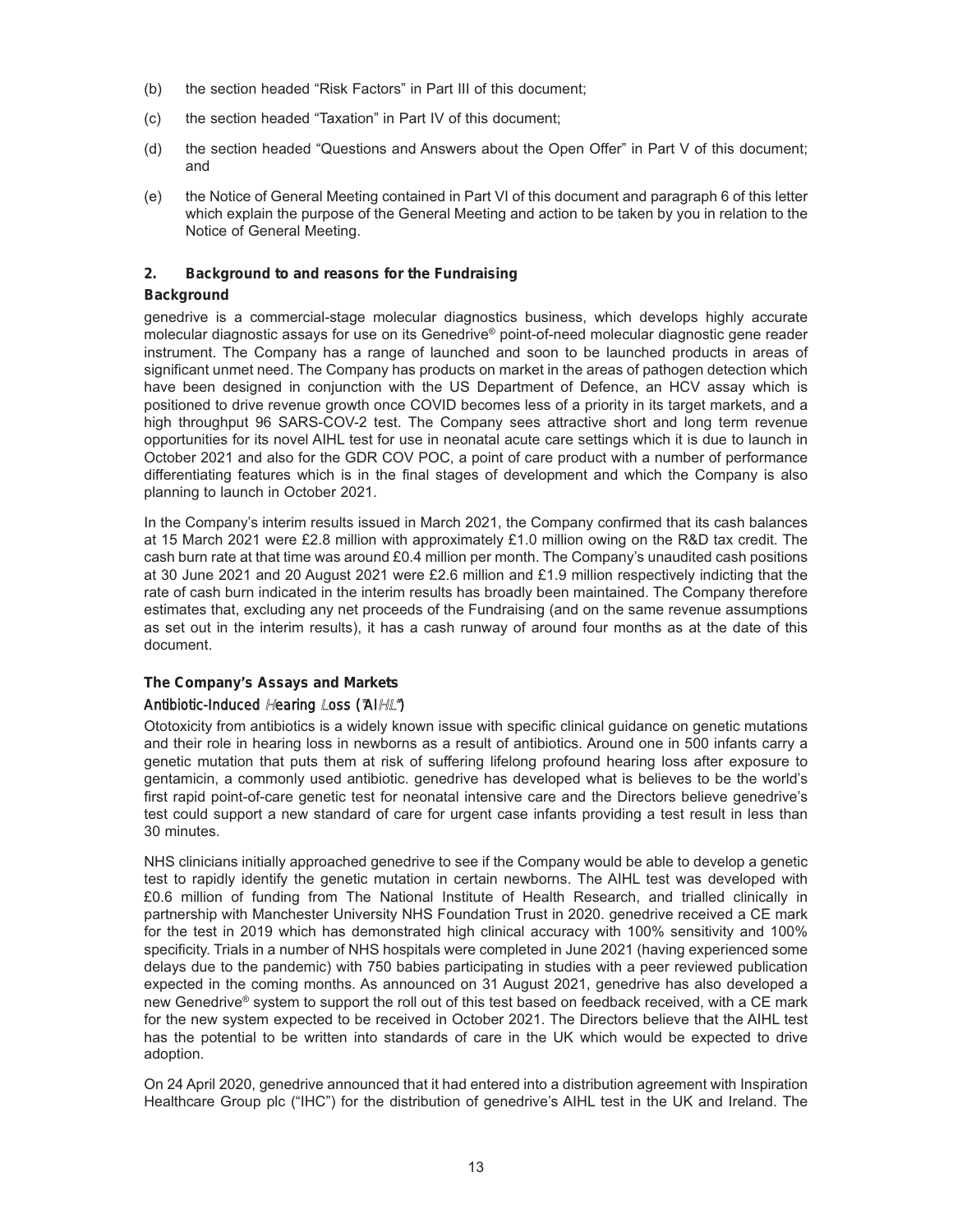Company will also be recruiting its own business development team of around two to three FTEs to work alongside IHC's own teams in the UK and Ireland. In addition, genedrive will also target territory expansion opportunities in the EU and other specific rest of world markets via a team of up to a further five FTEs. The US market is considered to have an attractive legal and clinical landscape for the Group's AIHL assay but any launch there would require FDA approval. FDA approval and US registration is not funded by the Placing however, should the Company raise a minimum of £8 million via the Placing and the Open Offer, the Company's intention would be to accelerate the commencement of US studies, and expects that £2 million would be the total cost for the FDA submission and approval process.

The Company is targeting an assay price of around £60 for the UK NHS market and is initially targeting three to five sites for the launch (study centres and close supporters). genedrive is expecting to achieve first sales in the UK in Autumn 2021. The Company also has an EU pilot site identified. Based on extrapolating population sizes and birth rate, the Company estimates that there are 180 sites it could target in the UK and a further 1,000 in Europe with around 100,000 and 550,000 infant intensive care admissions per annum in these regions respectively.

The Company estimates that the total addressable UK market is up to £5 million per annum with Europe potentially another £30 million per annum. The Directors believe that the UK and Europe presents an attractive market opportunity for the Company to target. The Company expects to pursue a direct distributor model alongside some investment in its own business development activities including a direct selling and support team of less than eight people which will be complimentary to IHC and help drive initial adoption.

In terms of the US opportunity, that market is estimated to have 900 sites and 500,000 infant intensive care admissions per annum and a market opportunity in excess of £20 million per annum.

## *Genedrive® COV19ID Kit (GDR COV POC)*

Despite vaccination programmes much of the world remains unvaccinated, and vaccination thresholds are well below herd immunity requirements in many parts of the world owing to vaccine hesitancy, duration of vaccine protection, and uneven vaccine roll-outs. Population lateral flow testing has not been widely adopted globally. While easy to use, lateral flow tests can have a low sensitivity in finding positive cases. Public Health England's evaluation of the Innova test showed that its sensitivity was 79.2% when used by trained laboratory scientists, 73% when used by trained healthcare staff, but only 57.5% when used by self-trained members of the public. Further, in relation to asymptomatic patients who the Directors believe generally have a viral load peak, on average, lower than the viral load peak of people with symptoms, the Directors believe that any test with a relatively low level of sensitivity could struggle to pick up asymptomatic infections on an "intolerable" number of occasions.

The Board of genedrive therefore believe there is a significant market opportunity for the GDR COV POC, which is a closed platform single patient point-of-care test that will run on the Genedrive® instrument. As noted in the announcement issued on 1 July 2021, the Genedrive® COV19-ID Kit detects the presence of SARS-CoV-2 virus in a nasal swab. The product has been designed to provide an ease of use appropriate for people inexperienced in molecular testing. Positive samples are detected as quickly as 10 minutes, with a negative result reported after 20 minutes if no signal is detected.

In contrast to some competitor products, the test targets two genes of the SARS-CoV-2 genome, and is shown to be inclusive of all current Variants of Concern (VoCs), including the Delta variant. The intent of a two-gene design is to provide additional robustness to new emerging VoCs in the future. The sensitivity and specificity of the test during design verification (30 positive and 30 negative contrived clinical samples) was 100%.

The testing procedure for GDR COV POC does not require extraction of the virus from the patient's sample. The Company has developed a proprietary lysis buffer that is used to resuspend patient swab material. The simple, 4-step workflow uses an 'eye-dropper' liquid transfer process familiar from lateral flow testing and makes the system appropriate for use by those without previous molecular experience and has a very similar workflow to lateral flow testing.

The Company anticipates the GDR COV POC will fulfil requirements of multiple markets, including confirmatory tests following a lateral flow, testing required for many travel destinations, and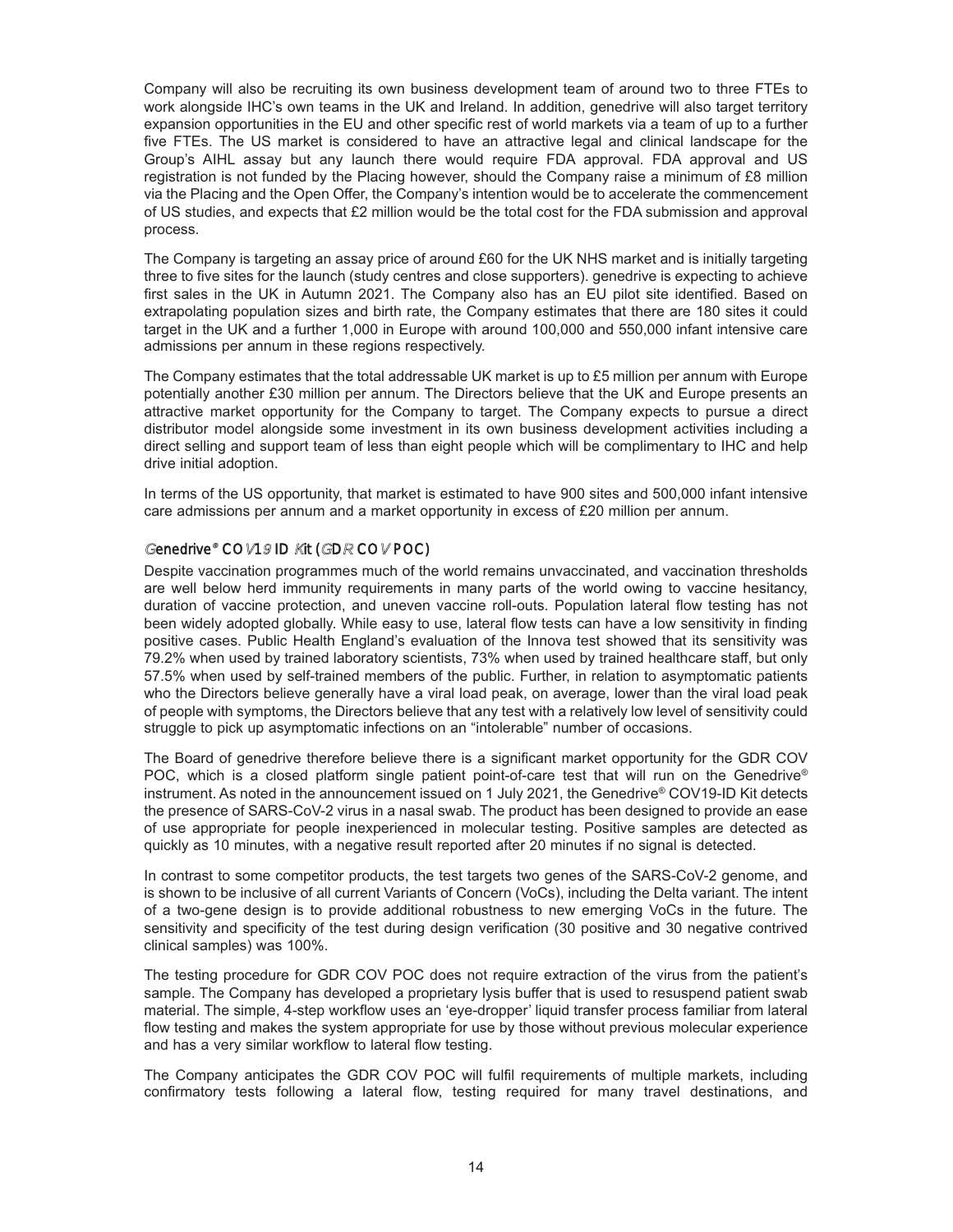occupational health tests in the return to work. All of these areas would benefit from the rapid results potentially offered by the GDR COV POC.

Full clinical validation on patient specimens is required for regulatory registration and/or other emergency listings. The Company is optimistic that this can be completed successfully and is targeting CE marking in October 2021, with prospective patient sample collection already underway. The Company is targeting initial product launch in Europe, through the use of commercial partners focused on service provision, rather than end users.

The Company believes that notwithstanding widely available lab based PCR, the Genedrive® COV19-ID Kit will be well placed to build an attractive market presence across a number of end markets where speed to result and its point of care nature will be key attributes. The Company expects demand will emerge in areas like urgent need to travel, work places with risk of transmission is high (e.g. care homes), elite sports, cruise ships and emergency care. genedrive believes it can achieve a transfer price of £20-30 per test and around £2,000 for the units.

The competitive landscape for Point of Care Covid 19 molecular products is varied, with UK and International companies releasing or developing products with a range of use cases. The sensitivity and specificity of molecular tests is generally superior to lateral flow antigen tests, and as such their use cases and price points are different. Molecular test offerings include large diagnostic companies such as Abbott, Roche and Thermo Fisher, through to a selection of UK private and quoted companies such as DNANudge and Novacyt. While specific performance features may be favoured in one application vs another, the Directors believe that the GDR COV POC's rapid time to result of 10-20 minutes, the multigene configuration of the test's formulation, temperature stable reagents, and an ease of workflow akin to lateral flow presents a competitive advantage.

## *Genedrive<sup>®</sup> 96 SARS CoV-2 Kit*

genedrive additionally has the Genedrive® 96-SARS-CoV-2 Kit on market, which is an open platform laboratory based test, independent from the Company's core Genedrive® device. The Genedrive® 96-SARS-CoV-2 is a one-step "ready to go" polymerase chain reaction (PCR) test. It is a high volume laboratory assay compatible with multiple third party platforms. The Genedrive® 96 SARS-CoV2-Kit is a final format test, meaning that it only requires the addition of patient sample, and no other user preparation is required. The test can be transported globally without the need for refrigeration, allowing product distribution and use in a variety of different environments.

The initial product was CE marked in May 2020, developed in partnership with Cytiva using proprietary manufacturing processes, with excellent performance data shown in independent studies on 3rd party machines. The Company sought emergency use authorisation ("EUA") approval in the USA in summer 2020. However, with a large number of applications, approval is yet to be granted. As time has passed while waiting for approval, many labs have established testing processes making it difficult to convert to an unapproved Genedrive® test.

The Company has a distribution agreement with Beckman in the USA and EU however the lack of EUA has proven to be an insurmountable hurdle in the primary market, and levels of PCR testing have been declining in many key markets. genedrive also has distributors for the product in Africa, India and Asia. Total sales to 30 June 2021 were £0.3 million. The Company is aware that vaccine roll-out is reducing testing requirements of central labs especially in the US, but notes small pockets of demand still exist across various geographies, and screening opportunities may present over time. Finally, the European Ministry of Health opportunity potentially for low double digit millions of pounds sterling (which the Company first announced in November 2020) is considered to be increasingly less likely as time progresses, but still remains a live prospect as far as the Company is aware.

## *Department of Defense ( DoD )*

genedrive was contracted by the United States Department of Defense (DoD) to develop Genedrive® as a portable bio-warfare testing system. The development contract has been worth approximately \$10.0 million to date and has included approximately 185 Genedrive® unit sales since 2014. The contract has now moved onto a conventional commercial phase, which sees the DoD purchasing the assays that have been developed.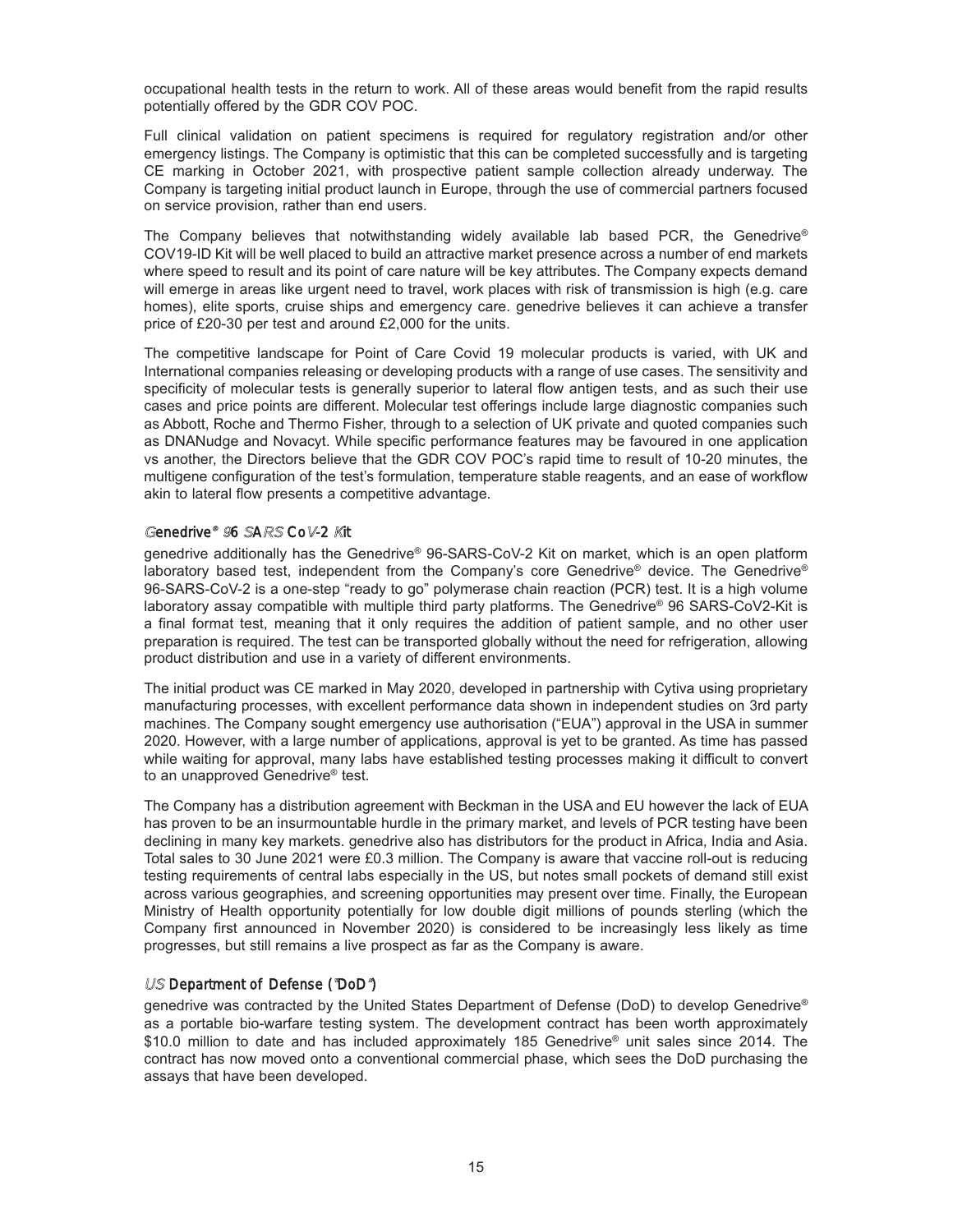In March 2021 genedrive appointed Mountain Horse Solutions ("MHS") as a distributor in the US, to drive commercial opportunities and promote the capabilities of Genedrive®. MHS are specialists with existing procurement contracts to expedite US DoD procurement, and their leads and interactions are now needed following completion of the development phase. There is opportunity for approximately 500 fielding units over 3 years. The initial opportunity from March 2020 has been delayed owing to Covid-19 and is now around 18 months overdue, but genedrive expects clarity on this opportunity within the next 9 months.

## *Genedrive<sup>®</sup> HCV-ID Assay*

According to a 2015 WHO report, an estimated 70 million people worldwide are infected with HCV and there are 1.75 million new HCV infections annually. HCV primarily affects the liver and over many years infection often leads to liver disease, cirrhosis, liver failure or cancer. New 'curative' Direct Acting Antiviral (DAA) treatments for HCV are now becoming available at an affordable price in many target countries but molecular diagnostics need to be widely available prior to treatment to help identify the millions of patients that will benefit from DAAs.

genedrive is the first to market a qualitative point-of-need molecular test. In independent field testing, the Genedrive® HCV-ID assay was shown to have sensitivity and specificity of 100% versus the laboratory standard. genedrive has distribution agreements in place with Sysmex in Africa, however the Company has also now contracted with country specific distributors, which the Directors believe will assist with reducing margin erosion and lower market pricing.

The impacts of Covid-19 on health care are still affecting priorities, making it difficult to quantify the potential of the HCV-ID assay, however the Directors believe there are pockets of opportunities.

The Company achieved pre-qualification ("WHO-PQ") for the Genedrive HCV tests in May 2020. At the time of the PQ award, the WHO noted in its public release that there were "technical difficulties with verification of the limit of detection ("LoD") of the assay, this assessment will be repeated at the National Serology Reference Laboratory (NRL), Melbourne, Australia, using a plasma-based secondary standard. Due to the current context with the Covid-19 pandemic, verification of the LoD will be considered as a commitment to maintain prequalification status." This technical difficulty in assessment is still unresolved following testing at NRL, and the Company is in discussions with the WHO on if and how the assessment criteria will impact the WHO PQ status. It is favourable to have WHO PQ status to conduct business in countries that look to the WHO for procurement standards.

## **3. Future News Flow**

Prior to the end of calendar year 2021 (assuming the Fundraise is completed) the Company is expecting to launch the AIHL assay in the UK across three – five adopter sites, announce clinical test data for the GDR COV POC and attain a CE mark and commence initial sales via partners.

In the first half of calendar 2022 (assuming the Fundraise is completed) the Company expects to launch the AIHL test in the EU, will provide updates on sales for GDR COV POC and also expects resolution of the historical sale opportunities currently open with the US DoD. Finally, the Company may (depending on the level of funds received pursuant to the Fundraise) commence the processes needed for US studies for the AIHL test with the aim of entering the US market in due course.

## **4. Current Trading**

The Company issued its interim results on 25 March 2021. Unaudited revenues to 30 June 2021 are £0.7 million split roughly equally between the DoD and the Genedrive® 96-SARS-CoV-2 test. The estimated loss for the year is £0.8 million after a tax credit of £1.2 million and finance income of £3.5 million as a result of a gain on the conversion of loan notes.

The Company's unaudited cash positions at 30 June 2021 and 20 August 2021 were £2.6 million and £1.9 million respectively indicating that the rate of cash burn indicated in the interim results issued on 25 March 2021 has broadly been maintained. The Company therefore estimates that, excluding any net proceeds of the Fundraising (and on the same revenue assumptions as set out in the interim results), it has a cash runway of around four months as at the date of this document.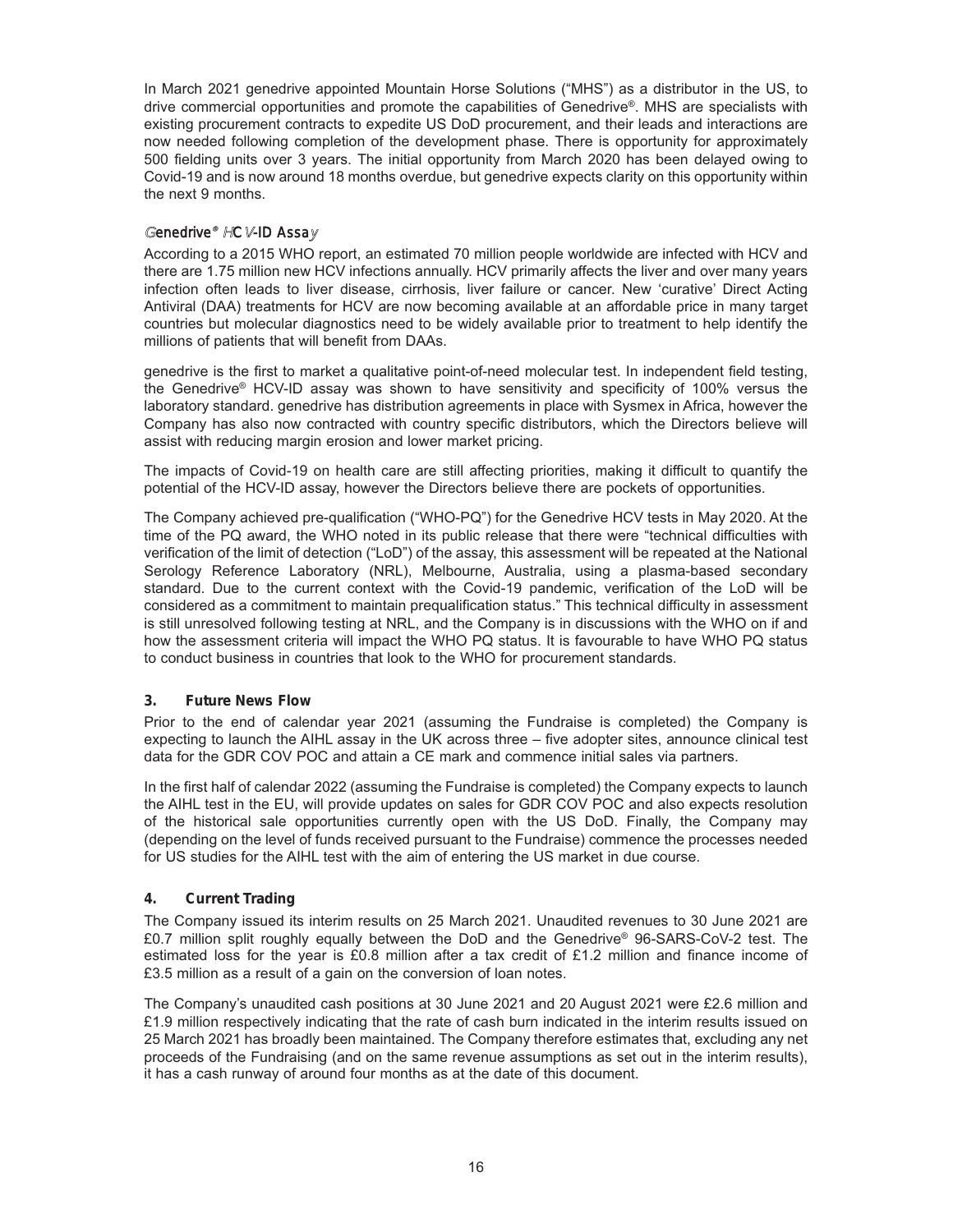The Company's annual net cost base (after receipt of qualifying R&D tax credits) is currently around £5 million. Post completion of the Fundraise the Company is expecting its annual cost base to increase by between 10% and 15% to support its direct sales approach for the AIHL assay and the planned rollout of the GDR COV POC.

#### *Importance of Vote*

Shareholders should note that if the Resolutions are not passed at the General Meeting, the Fundraising will not take place and the proceeds of the Fundraising will not be received by the Company. Should that situation arise the Company only has around four months of working capital and therefore the Directors would need to explore alternative forms of funding for its operations which may not be available at all or, if available, may be on commercially unacceptable terms and could lead to more substantial dilution for Shareholders than would be the case under the proposed Placing and Open Offer.

**The Directors consider that not to complete the Placing and Open Offer would not be in the best interests of the Company or its Shareholders as a whole and that any alternative financing, if available, could be on less favourable terms and could lead to more substantial dilution for Shareholders than would be the case under the proposed Placing and Open Offer. Accordingly, the Directors believe that the passing of the Resolutions is in the best interests of Shareholders and recommend that Shareholders vote in favour of all of the Resolutions.**

## **5. Details of the Placing and Open Offer and Use of Proceeds**

The net proceeds of the Placing alongside the Company's existing cash are intended to be directed towards the following areas of the Company's operations:

35% of the Group's financial resources are expected to go towards funding the rapid development of the GDR COV POC. The system is expected to receive a CE mark in October 2021. In addition, the Company intends to develop a second generation of the GDR COV POC which is expected to include the bead format utilised in the Genedrive® 96-SARS-CoV-2 Kit and wants to also include functionality improvements such as the ability to utilise saliva as a sample. Finally, the Group expects to undertake some initial activities to prepare for potential FDA studies for the GDR COV POC however additional funding is required to properly initiate and complete such studies.

15% of the Group's financial resources are expected to go towards supporting the commercial roll out of the AIHL text including new business development and support teams as set out in paragraph 2 above.

50% of the Group's financial resources are expected to go towards additional product development, commercialisation efforts and general corporate costs until the AIHL test and GDR COV POC are capable to support the Group's overheads. Product development is going to focus on some early pipeline opportunities. There is some moderate investment required to build additional freeze drying capabilities and reduce development timelines on product enhancements, as well as attaining dual supply of the Genedrive<sup>®</sup> instrument via targeting on-shoring solution in addition to the current offshore supplier.

The proceeds of the Placing (before expenses) are expected to raise up to £6.0 million. The Open Offer is being made for up to 18,091,442 Open Offer Shares at the Issue Price on the basis of 2 Open Offer Shares for every 7 Ordinary Shares held by Qualifying Shareholders at the Record Date, to raise up to approximately £4.5 million before expenses. Shareholders subscribing for their full entitlement under the Open Offer may also apply for additional Open Offer Shares under the Excess Application Facility, up to the total number of Open Offer Shares available to Qualifying Shareholders under the Open Offer.

The Directors have given careful consideration to the structure of the Fundraising and concluded that the Placing together with the Open Offer was the most suitable option available to the Company and its Shareholders at this time.

All of the Company's Directors intend to participate in the Fundraising via the Open Offer. The  $E$  sterling amount they each intend to subscribe for is as follows: David Budd  $-$  £20,000, Matthew Fowler  $-$ £10,000, Ian Gilham £10,000, Tom Lindsay – £15,000 and Chris Yates – £5,000. In the event that the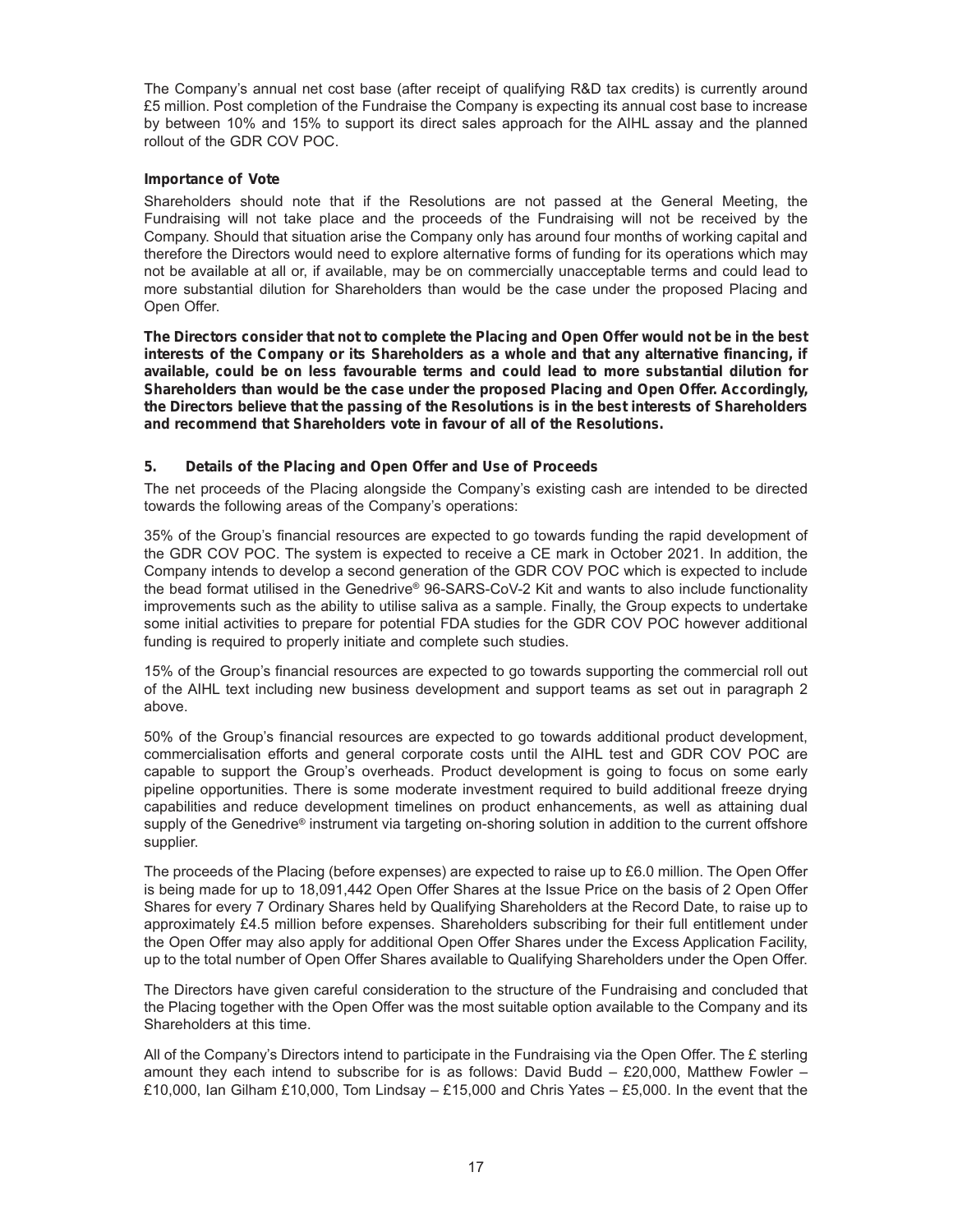Open Offer is oversubscribed, any excess applications by the Directors up to such subscription amounts will be allocated in full.

The allotment and issue of the Placing Shares and such number of Open Offer Shares as are subscribed for is conditional on the approval by Shareholders of the Resolutions required for the Directors to allot the Placing Shares and the Open Offer Shares and for statutory pre-emption rights to be disapplied in respect of such allotments. The Resolutions include the relevant approvals required for the Placing and the Open Offer.

#### *Principal Terms of the Placing*

Peel Hunt and finnCap, as agents for the Company, have severally agreed to use their respective reasonable endeavours to procure Placees by way of an accelerated bookbuild process on the terms of the Placing and Open Agreement. Placees are required to subscribe for the Placing Shares on the basis of the Terms and Conditions of the Placing set out in the Appendix to the Announcement. Neither the Placing nor the Open Offer is being underwritten.

The issue of the Placing Shares is intended to raise £6.0 million (before expenses). If the Open Offer is taken up in full, the Company would raise a further approximately £4.5 million (before expenses) by the issue of the Open Offer Shares. It is expected that the proceeds of the Placing and the Open Offer will be received by the Company in early October.

Under the Placing and Open Offer Agreement, the Company has agreed to pay to Peel Hunt and finnCap commission based on the aggregate value of the New Ordinary Shares placed at the Placing Price and the costs and expenses incurred in relation to the Placing and Open Offer together with any applicable VAT. Peel Hunt will also be paid a corporate finance fee.

No commissions will be paid to Placees or by Placees in respect of any New Ordinary Shares.

#### *Principal terms of the Open Offer*

The Directors consider it important that Qualifying Shareholders have the opportunity to participate in the Fundraising, and the Directors have concluded that the Open Offer is the most suitable option available to the Company and its Shareholders.

The Open Offer provides an opportunity for all Qualifying Shareholders to participate in the fundraising by both subscribing for their respective Basic Entitlements and by subscribing for Excess Shares under the Excess Application Facility, subject to availability.

**Pursuant to the Open Offer, Qualifying Shareholders will be given the opportunity to subscribe for 2 Open Offer Shares for every 7 Existing Ordinary Shares held on the Record Date.**

The Open Offer will raise gross proceeds of up to approximately £4.5 million if subscribed for in full.

#### *Basic Entitlement*

Qualifying Shareholders are invited, on and subject to the terms and conditions of the Open Offer, to apply for any number of Open Offer Shares (subject to the limit on the number of Excess Shares that can be applied for using the Excess Application Facility) at the Issue Price. Qualifying Shareholders have a Basic Entitlement of:

#### **2 Open Offer Shares for every 7 Existing Ordinary Shares**

registered in the name of the relevant Qualifying Shareholder on the Record Date.

Basic Entitlements under the Open Offer will be rounded down to the nearest whole number and any fractional entitlements to Open Offer Shares will be disregarded in calculating Basic Entitlements and will be aggregated and made available to Qualifying Shareholders under the Excess Application Facility.

The aggregate number of Open Offer Shares available for subscription pursuant to the Open Offer will not exceed 18,091,442 New Ordinary Shares. Open Offer Shares will not be EIS qualifying shares.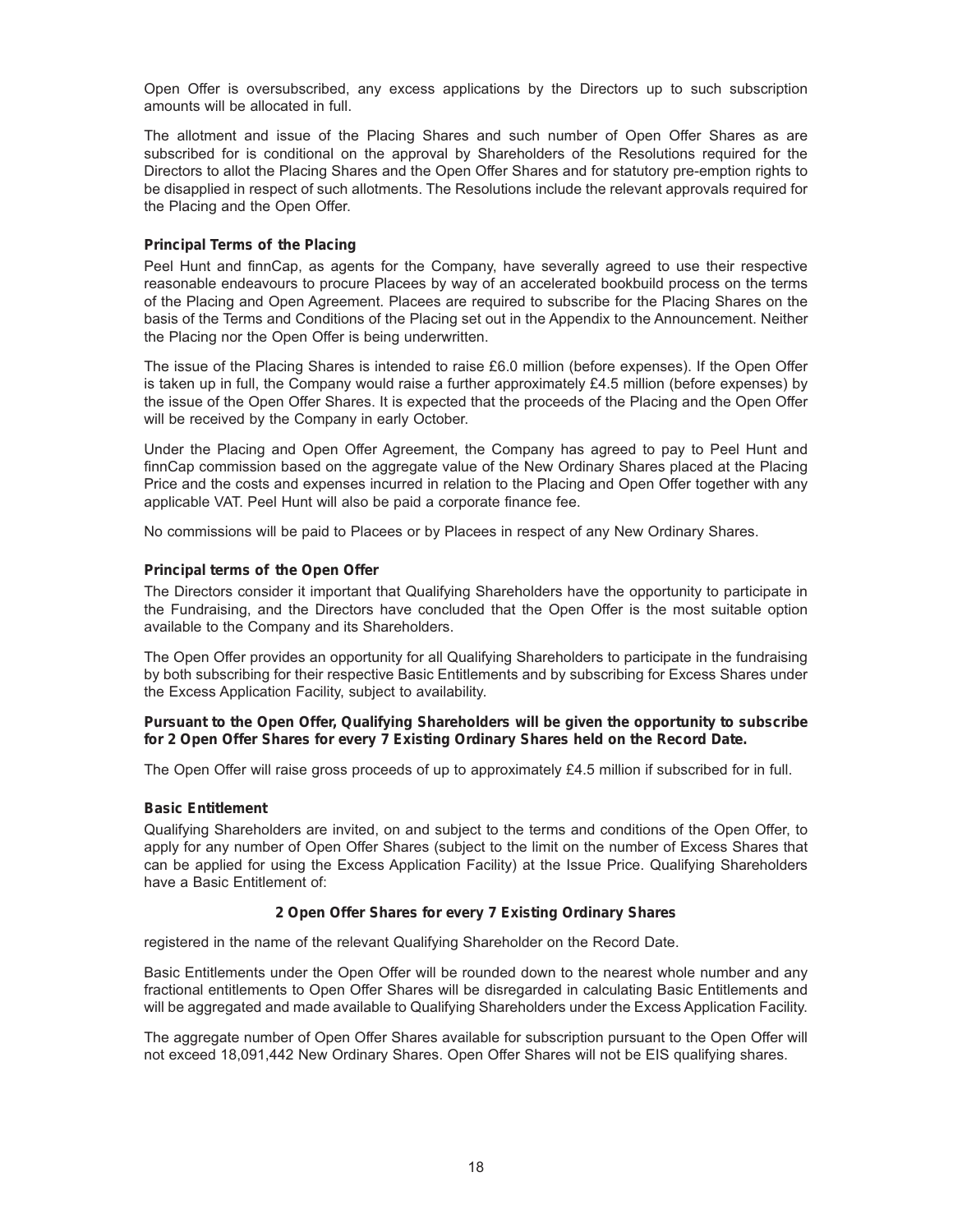#### *Allocations under the Open Offer*

In the event that valid acceptances are not received in respect of all of the Open Offer Shares under the Open Offer, unallocated Open Offer Shares will be allotted to Qualifying Shareholders to meet any valid applications under the Excess Application Facility provided always that no Qualifying Shareholder shall be entitled to receive in excess of such number of Open Offer Shares as would bring their aggregate interest in the Company to more than the 29.9 per cent. Aggregate Limit.

#### *Excess Application Facility*

Subject to availability and assuming that Qualifying Shareholders have accepted their Basic Entitlement in full, the Excess Application Facility enables Qualifying Shareholders to apply for any whole number of Excess Shares in addition to their Basic Entitlement up to an amount equal to the total number of Open Offer Shares available under the Open Offer less an amount equal to a Qualifying Shareholder's Basic Entitlement, subject always to the 29.9 per cent. Aggregate Limit.

Qualifying Non-CREST Shareholders who wish to apply to subscribe for more than their Basic Entitlement should complete the relevant sections on the Application Form and should refer to paragraph 4.1(c) of Part II of this document for further information. Qualifying CREST Shareholders will have Excess CREST Open Offer Entitlements credited to their stock account in CREST and should refer to paragraph 4.2(c) of Part II of this document for information on how to apply for Excess Shares pursuant to the Excess Application Facility.

Excess Applications may be allocated in such manner as the Directors (in consultation with Peel Hunt and finnCap) may determine, in their absolute discretion, and no assurance can be given that applications by Qualifying Shareholders under the Excess Application Facility will be met in full or in part or at all.

#### *Application procedure under the Open Offer*

Qualifying Shareholders may apply for any whole number of Open Offer Shares subject to the limit on applications under the Excess Application Facility referred to above. The Basic Entitlement, in the case of Qualifying Non-CREST Shareholders, is equal to the number of Basic Entitlements as shown in Box 7 on their Application Form or, in the case of Qualifying CREST Shareholders, is equal to the number of Basic Entitlements standing to the credit of their stock account in CREST.

Qualifying Shareholders with holdings of Existing Ordinary Shares in both certificated and uncertificated form will be treated as having separate holdings for the purpose of calculating their Basic Entitlements.

Qualifying CREST Shareholders will receive a credit to their appropriate stock accounts in CREST in respect of their Basic Entitlement and also in respect of their Excess CREST Open Offer Entitlement as soon as practicable after 8.00 a.m. on 15 September 2021.

Application will be made for the Basic Entitlements and Excess CREST Open Offer Entitlements to be admitted to CREST. The Basic Entitlements and Excess CREST Open Offer Entitlements will also be enabled for settlement in CREST as soon as practicable after 8.00 a.m. on 15 September 2021. Applications through the CREST system may only be made by the Qualifying Shareholder originally entitled or by a person entitled by virtue of a bona fide market claim.

Qualifying CREST Shareholders should note that, although the Basic Entitlements and Excess CREST Open Offer Entitlements will be admitted to CREST and be enabled for settlement, applications in respect of entitlements under the Open Offer may only be made by the Qualifying Shareholder originally entitled or by a person entitled by virtue of a bona fide market claim raised by Euroclear's Claims Processing Unit. Qualifying Non-CREST Shareholders should note that their Application Form is not a negotiable document and cannot be traded.

Further information on the Open Offer and the terms and conditions on which it is made, including the procedure for application and payment, are set out in Part II of this document and, where relevant, on the Application Form.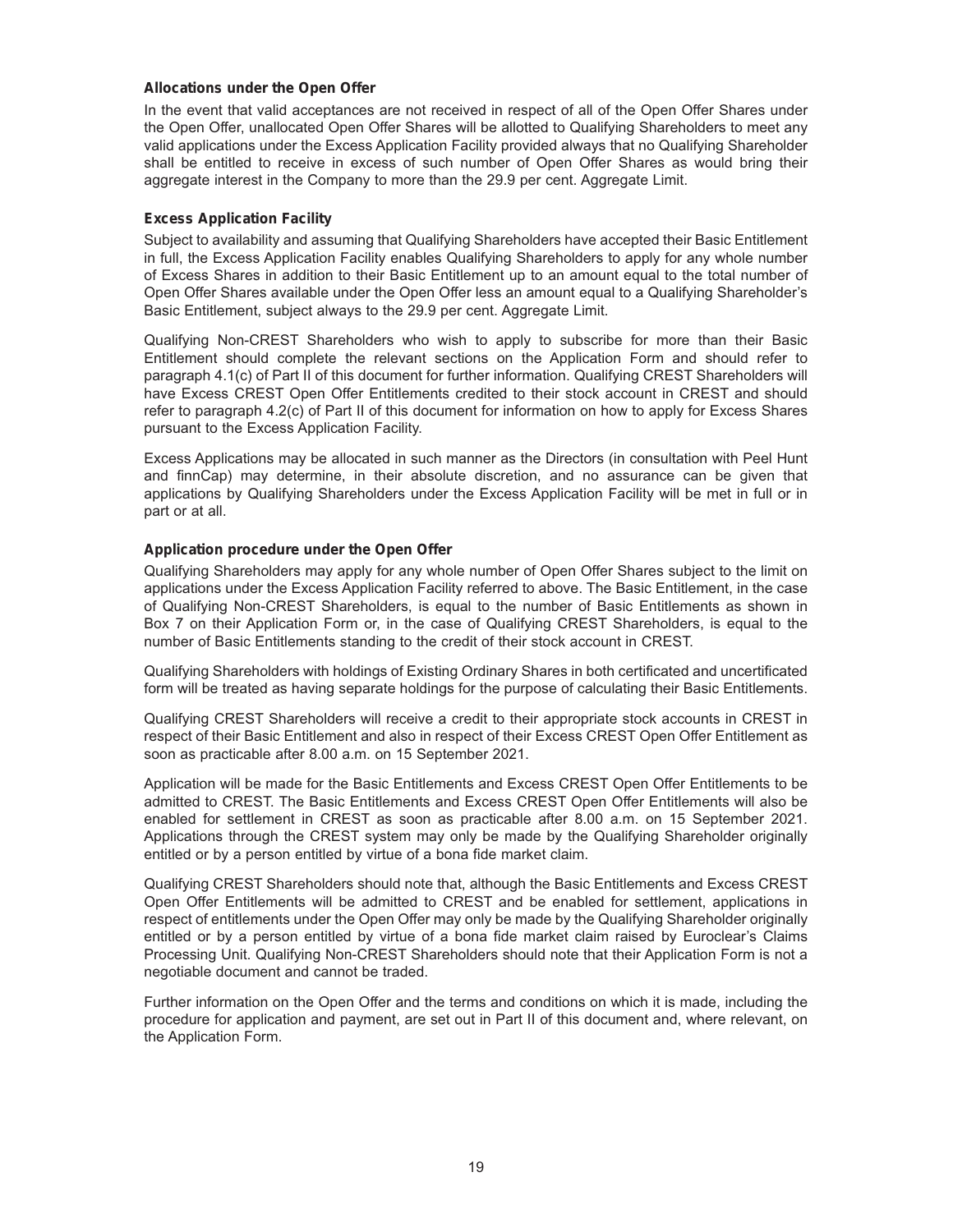#### *Conditionality*

The Placing and Open Offer are conditional upon the Placing and Open Offer Agreement becoming unconditional and not having been terminated in accordance with its terms. The Placing and Open Offer Agreement is conditional, amongst other things, upon the following:

- the passing, without amendment, of the Resolutions at the General Meeting;
- none of the warranties contained in the Placing and Open Offer Agreement, in the opinion of the Bookrunners (acting jointly and in good faith), being untrue or inaccurate or misleading at the date of the Placing and Open Offer Agreement or becoming untrue or inaccurate or misleading at any time between such date and Admission by reference to the facts and circumstances from time to time subsisting;
- the Company having complied with all of its obligations under the Placing and Open Offer Agreement which fall to be performed or satisfied on or prior to Admission; and
- Admission occurring by no later than 8.00 a.m. on 1 October 2021 (or such later time and/or date as may be agreed between the Company and Peel Hunt and finnCap), being no later than 8.00 a.m. on 22 October 2021.

If the conditions set out above are not satisfied or waived (where capable of waiver), the Fundraising will lapse and the New Ordinary Shares will not be allotted and issued and no monies will be received by the Company from investors in respect of the New Ordinary Shares.

All monies received from the Placees in respect of the Placing Shares will be returned to the Placees (at the Placees' risk and without interest) as soon as possible thereafter and any Basic Entitlements and Excess CREST Open Offer Entitlements admitted to CREST will, after that time and date, be disabled and application monies under the Open Offer will be refunded to the applicants, by cheque (at the applicant's risk) in the case of Qualifying Non-CREST Shareholders and by way of a CREST payment in the case of Qualifying CREST Shareholders, without interest, as soon as practicable thereafter.

The Placing and the Open Offer are separate and distinct transactions involving the issue of New Ordinary Shares. However, the Open Offer is conditional on the Placing and will not be implemented independently if for any reason the Placing lapses.

## **6. Effect of the Placing and the Open Offer**

The New Ordinary Shares will, following Admission, rank *pari passu* in all respects with the Existing Ordinary Shares in issue at the date of the Announcement and will carry the right to receive all dividends and distributions declared, made or paid on or in respect of the Ordinary Shares after Admission.

The issue of the Placing Shares, upon completion of the Placing pursuant to the terms of the Placing and Open Offer Agreement, are expected to represent approximately 27.5 per cent. of the Enlarged Share Capital assuming no take up under the Open Offer and 22.8 per cent. of the Enlarged Share Capital assuming full take up under the Open Offer.

The number of Open Offer Shares which will be issued on completion of the Open Offer will be dependent on the applications by Shareholders under the Open Offer. The issue of the Open Offer Shares upon completion of the Open Offer if taken up in full, are expected to represent approximately 17.2 per cent. of the Enlarged Share Capital, assuming full take up under the Open Offer.

#### *Application for Admission*

Application will be made to the London Stock Exchange for the New Ordinary Shares to be admitted to trading on AIM. Admission is expected to take place, and dealings on AIM are expected to commence, at 8.00 a.m. on 1 October 2021 (or such later time and/or date as may be agreed between the Company and Peel Hunt and finnCap, being no later than 8.00 a.m. on 22 October 2021). No temporary document of title will be issued.

## *Important notice*

*Qualifying Shareholders should note that the Open Offer is not a rights issue. Qualifying Shareholders should be aware that in the Open Offer, unlike with a rights issue, any Open Offer*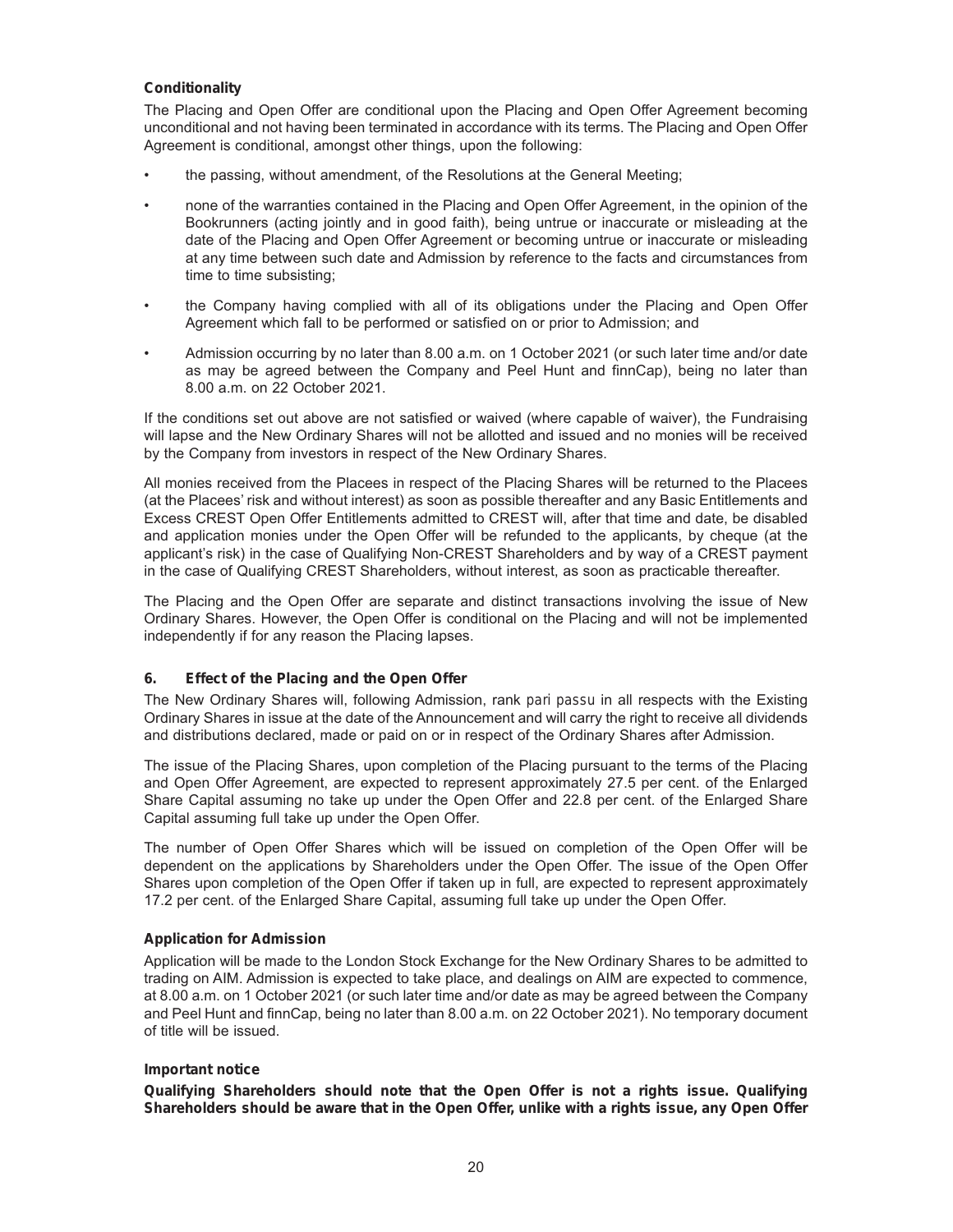*Shares not applied for by Qualifying Shareholders under their Basic Entitlements will not be sold in the market on behalf of, or placed for the benefit of, Qualifying Shareholders who do not apply under the Open Offer but may be allotted to Qualifying Shareholders to meet any valid applications under the Excess Application Facility and that the net proceeds will be retained for the benefit of the Company.*

*The Placing and the Open Offer are separate and distinct transactions involving the issue of New Ordinary Shares. However, the Open Offer is conditional on the Placing and will not be implemented independently if for any reason the Placing lapses.*

*Qualifying Shareholders are being invited to participate in the Open Offer and (subject to certain exceptions) will have received an Application Form with this document. However, Qualifying Shareholders are not entitled to participate in the Placing unless expressly invited by the Company and Peel Hunt or finnCap to do so.*

*In issuing this document and structuring the Placing and the Open Offer in this manner, the Company is relying on the exemption from issuing a prospectus in section 85(5) and paragraph 9 of Schedule 11A of FSMA and on paragraphs 43 and 60 of the Financial Services and Markets Act 2000 (Financial Promotion) Order 2005 (as amended).*

Any Qualifying Shareholder who has sold or transferred all or part of his registered holding(s) of Existing Ordinary Shares prior to the date on which the shares are marked 'ex-entitlement' is advised to consult his stockbroker, bank or other agent through or to whom the sale or transfer was effected as soon as possible since the invitation to apply for Open Offer Shares under the Open Offer may be a benefit which may be claimed from him by the purchasers under the rules of the London Stock Exchange.

## **7. The Placing and Open Offer Agreement**

Pursuant to the terms of the Placing and Open Offer Agreement, Peel Hunt and finnCap, as agents for the Company, have agreed to use their respective reasonable endeavours to procure Placees to take up the Placing Shares on the terms and subject to the conditions set out therein, at the Placing Price. The Placing and Open Offer Agreement is conditional upon, amongst other things, the conditions set out above.

The Placing and Open Offer Agreement contains customary warranties given by the Company in favour of Peel Hunt and finnCap in relation to, amongst other things, the accuracy of the information in the Announcement and other matters relating to the Group and its business. In addition, the Company has agreed to indemnify Peel Hunt (and its affiliates) and finnCap in relation to certain liabilities which they may incur in respect of the Placing.

Peel Hunt and finnCap each have the right to terminate their obligations under the Placing and Open Offer Agreement in certain circumstances prior to Admission. In particular, in the event of breach of the warranties or a material adverse change or if the Placing and Open Offer Agreement does not become unconditional where both Peel Hunt and finnCap terminate their obligations under the Placing and Open Offer Agreement, the Placing and Open Offer Agreement will cease and terminate.

#### **8. General Meeting**

The Directors do not currently have authority to allot all of the New Ordinary Shares under the Placing and Open Offer and, accordingly, the Company is seeking approval of Shareholders to grant additional authority to the Directors to allot the New Ordinary Shares and to disapply statutory pre-emption rights which would otherwise apply to the allotment at the General Meeting.

The General Meeting of the Company, notice of which is set out at the end of this document, is to be held at 11 a.m. on 30 September 2021 at 48 Grafton Street, Manchester M13 9XX. The General Meeting is being held for the purpose of considering and, if thought fit, passing the Resolutions in order to approve the authorities required to allot and issue the New Ordinary Shares.

Shareholders are reminded that the Fundraising is conditional, inter alia, on the passing of the Resolutions to be proposed at the General Meeting. Should the Resolutions not be passed, the Fundraising will not proceed and any associated monies in respect of the New Ordinary Shares will be returned to investors.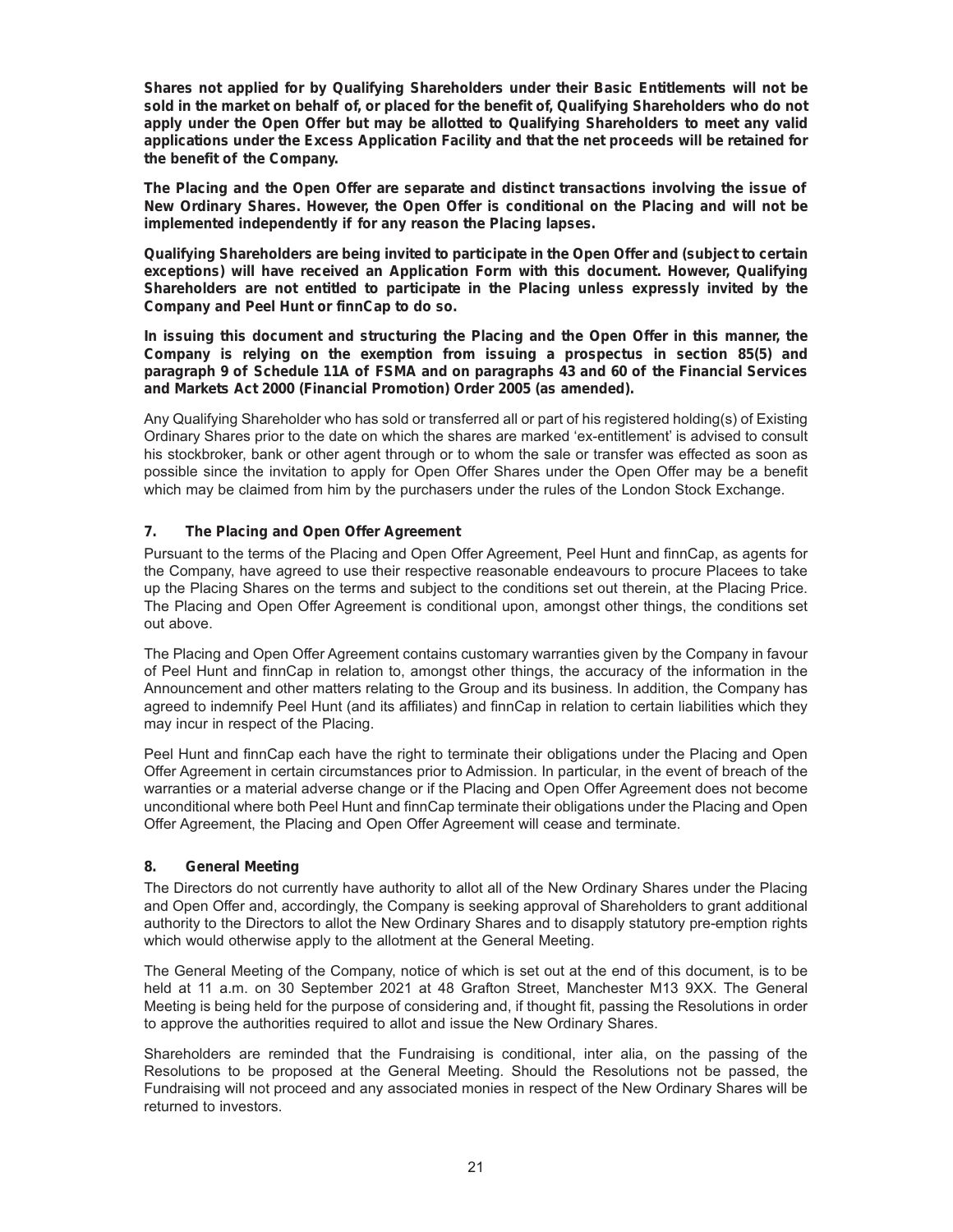**Notwithstanding the recent relaxation in public health advice in relation to public gatherings in response to the COVID-19 outbreak, the Company strongly encourages all Shareholders to submit their Form of Proxy, appointing the Chairman of the meeting as proxy, rather than attend the meeting in person. Only the formal business of the Resolutions will be carried out at the meeting and no update will be provided.**

A summary and explanation of the Resolutions is set out below. Please note that this is not the full text of the Resolutions and you should read this section in conjunction with the Resolutions contained in the Notice of General Meeting at the end of this document.

#### *Resolution 1: Authority to allot New Ordinary Shares*

This ordinary resolution will grant the Directors authority to allot up to 42,091,442 New Ordinary Shares for the purposes of the Placing and the Open Offer. The authority given by this Resolution will expire 90 days after the date of the passing of the Resolution. This authority will be in addition to the authorities given to the Directors at the annual general meeting of the Company which took place on 30 December 2020.

*Resolution 2: Disapplication of pre-emption rights in respect of the New Ordinary Shares* Conditional on the passing of Resolution 1, this special resolution disapplies statutory pre-emption rights in respect of the allotment up to 42,091,442 New Ordinary Shares to be allotted pursuant to the authority granted by Resolution 1 in connection with the Placing and Open Offer. The authority given by this Resolution will expire 90 days after the date of the passing of the Resolution. This authority will be in addition to the authorities given to the Directors at the annual general meeting of the Company which took place on 30 December 2020.

Save in respect of the allotment of the Placing Shares and Open Offer Shares, the grant of options to employees under employee share plans or other similar incentive arrangements and pursuant to the exercise of exiting options in respect of Ordinary Shares, the Directors have no current intention to allot shares or rights to subscribe or convert into shares, in the capital of the Company.

## *Action to be taken in respect of the General Meeting*

A Form of Proxy for use at the General Meeting accompanies this document. The Form of Proxy should be completed and signed in accordance with the instructions thereon and returned to the Company's Registrars Neville Registrars Limited, Neville House, Steelpark Road, Halesowen, B62 8HD by post by no later than 11 a.m. on 28 September 2021 (or if the General Meeting is adjourned, 48 hours before the time fixed for the adjourned meeting).

If you hold your Existing Ordinary Shares in uncertificated form in CREST, you may vote using the CREST electronic proxy appointment service or by using the procedures described in the CREST Manual. Further details are also set out in the notes accompanying the Notice of General Meeting at the end of this document. Proxies submitted by CREST must be transmitted so as to be received by the issuers agent (ID: 7RA11) by no later than 11 a.m. on 28 September 2021 (or if the General Meeting is adjourned, 48 hours before the time fixed for an adjourned meeting).

## **9. Dilutive impact of Placing and Open Offer**

The proposed issue of the Placing Shares and the Open Offer Shares pursuant to the Fundraising will dilute existing shareholdings of Shareholders. Qualifying Shareholders will be able to mitigate the extent of this dilution by applying for Open Offer Shares in the Open Offer.

The maximum dilution which a Shareholder will be subject to if he/she does not participate in the Open Offer, as a result of completion of the Placing and the Open Offer (assuming the Open Offer is taken up in full) is 39.9 per cent.

#### **10. Recommendations**

Shareholders should note that, if the Resolutions are not passed at the General Meeting, the Fundraising will not take place and the proceeds of the Fundraising will not be received by the Company. This would materially and adversely affect the Company's business plans and severely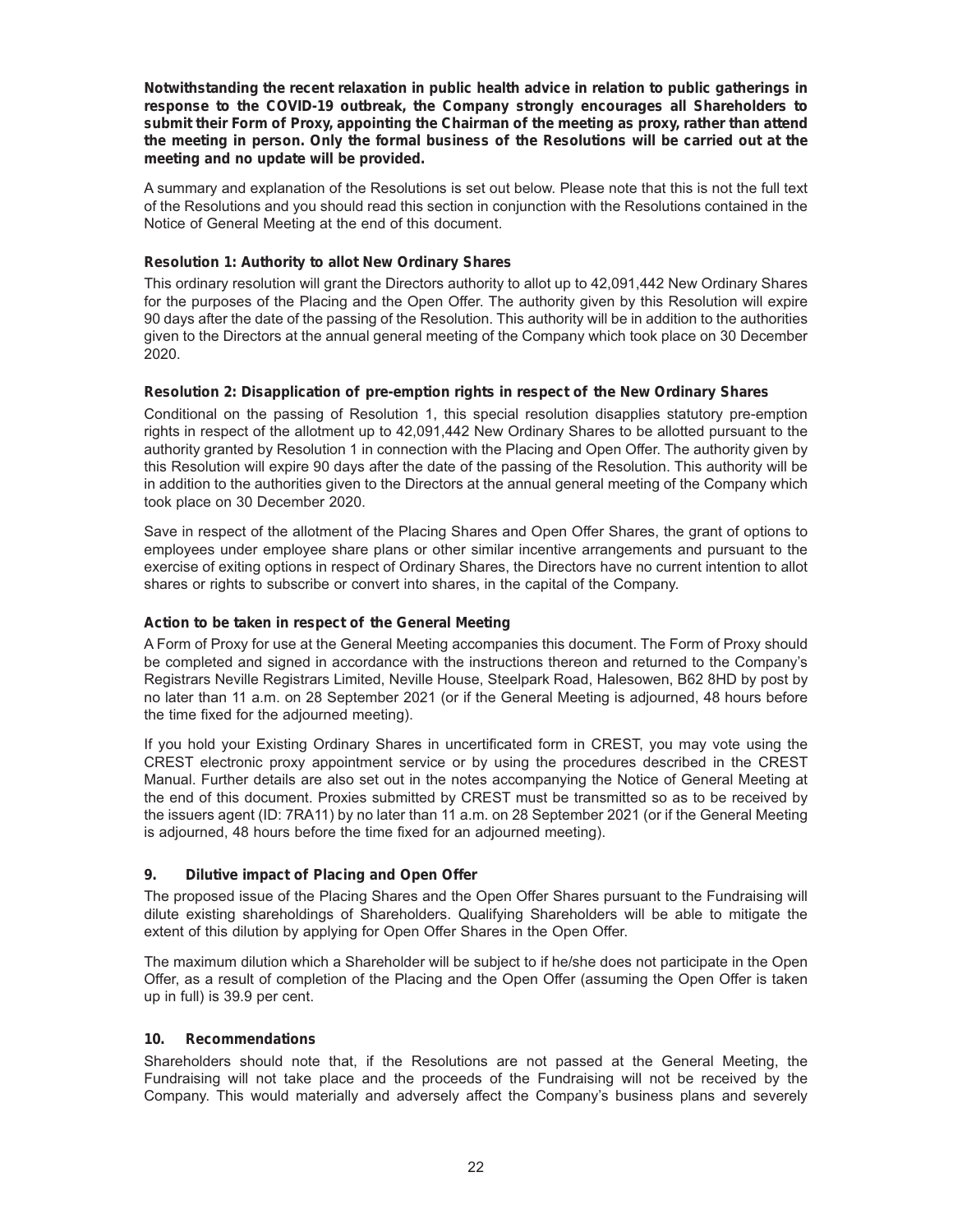impact its ability to finalise the development of GDR COV POC and launch the AIHL test and to continue to trade for the rest of the financial year.

If this were to happen, in order to have sufficient working capital to continue to trade, the Directors would need to explore alternative forms of funding for its operations which may not be available at all or if available, may be on commercially unacceptable terms and could lead to more substantial dilution for Shareholders than would be the case under the proposed Placing and Open Offer.

**Accordingly, the Directors consider that the Placing and Open Offer and the passing of the Resolutions are in the best interests of the Company and its Shareholders as a whole. Accordingly, the Directors unanimously recommend that Shareholders vote in favour of all of the Resolutions, as they intend to do in respect of their beneficial holdings of an aggregate of 1,059,862 Existing Ordinary Shares, representing approximately 1.7 per cent. of the Existing Ordinary Shares.**

Yours faithfully

**Ian Gilham** *Non-Executive Chairman*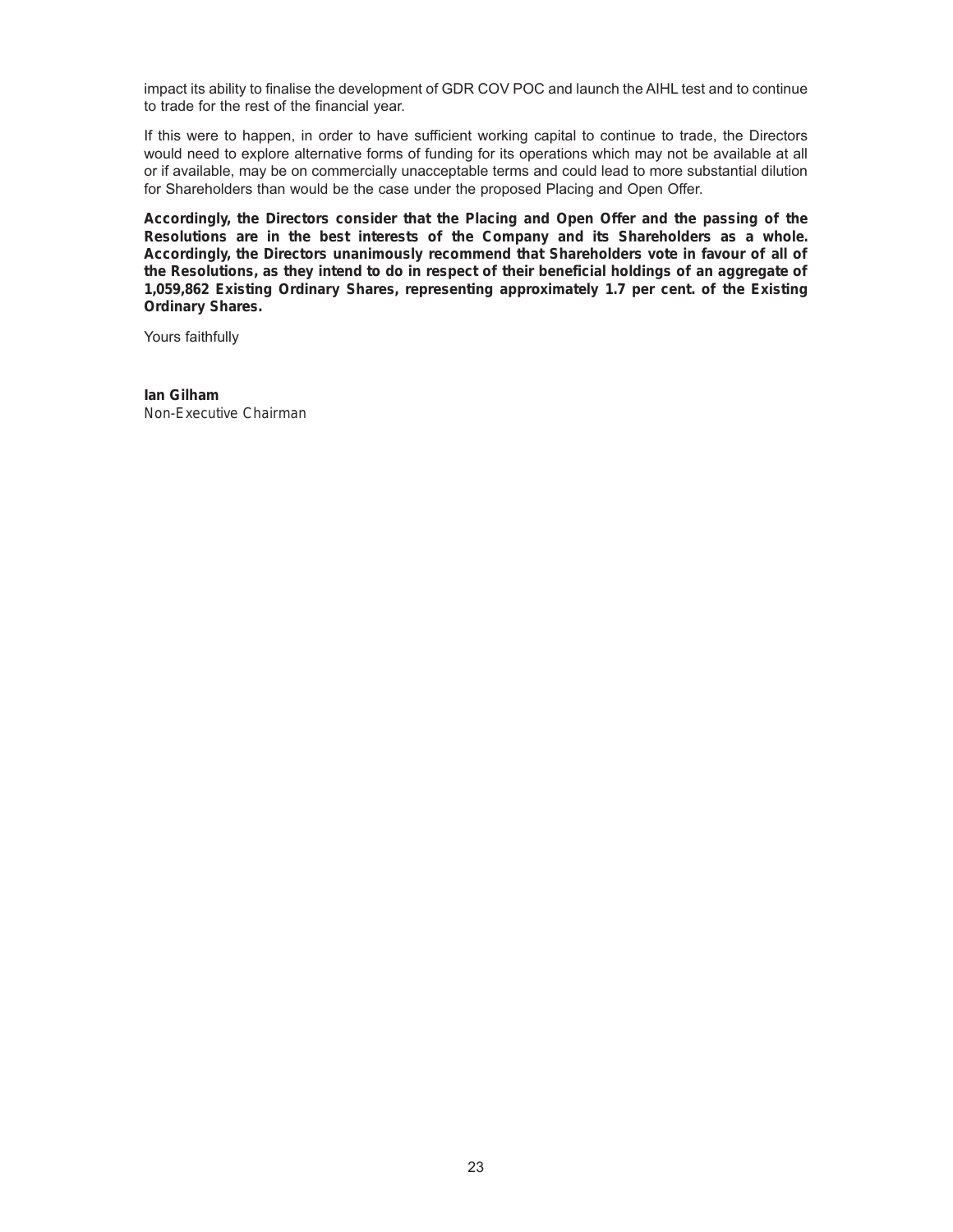## **PART II**

# **TERMS AND CONDITIONS OF THE OPEN OFFER**

#### **1. Introduction**

As explained in Part I of this document, the Company proposes to issue up to 18,091,442 Open Offer Shares at the Issue Price in order to raise up to approximately £4.5 million (before fees and expenses) by way of the Open Offer (assuming that the Open Offer is subscribed in full).

The Open Offer is an opportunity for Qualifying Shareholders to apply to subscribe for Open Offer Shares at the Issue Price in accordance with the terms of the Open Offer. Qualifying Shareholders are also being offered the opportunity to apply for additional Open Offer Shares in excess of their Basic Entitlements to the extent that other Qualifying Shareholders do not take up their Basic Entitlement in full.

The Open Offer has not been underwritten. There may be no more than 18,091,442 Open Offer Shares issued under the Open Offer.

The Open Offer Shares to be issued pursuant to the Open Offer will, following Admission, rank *pari passu* in all respects with the Existing Ordinary Shares and will carry the right to receive all dividends and distributions declared, made or paid on or in respect of the Ordinary Shares after Admission.

Any Qualifying Shareholder who has sold or transferred all or part of his registered holding(s) of Existing Ordinary Shares prior to 8.00 a.m. on 14 September 2021, when the Existing Ordinary Shares are marked "ex" the entitlement to the Open Offer, is advised to consult his stockbroker, bank or other agent through or to whom the sale or transfer was effected as soon as possible since the invitation to apply for Open Offer Shares under the Open Offer may be a benefit which may be claimed from him by the purchaser(s) under the rules of the London Stock Exchange.

The Open Offer is not conditional upon the level of applications made to subscribe under the Open Offer or upon any minimum level of proceeds being raised. For the purposes of section 578 of the Act, the Open Offer is being made on the basis that the Open Offer Shares subscribed for will be allotted in any event. Accordingly, even if the Open Offer is not fully subscribed, Open Offer Shares will be issued to Qualifying Shareholders who have applied (subject to the terms and conditions set out in this document and the Application Form).

A summary of the arrangements relating to the Open Offer is set out below. This document and, for Qualifying Non-CREST Shareholders, the Application Form contain the formal terms and conditions of the Open Offer. Your attention is drawn to paragraph 4 of this Part II which gives details of the procedure for application and payment for the Open Offer Shares. The attention of Overseas Shareholders is drawn to paragraph 6 of this Part II.

Open Offer Shares subscribed for under the Open Offer will not be EIS qualifying shares.

#### **2. The Open Offer**

Subject to the terms and conditions set out below (and, in the case of Qualifying Non-CREST Shareholders, in the Application Form), Qualifying Shareholders are being given the opportunity to apply for any number of Open Offer Shares (subject to the limit on the number of Excess Shares that can be applied for using the Excess Application Facility) at the Issue Price (payable in full on application and free of all expenses) and will have a Basic Entitlement of:

#### **2 Open Offer Shares for every 7 Existing Ordinary Shares**

registered in the name of each Qualifying Shareholder on the Record Date. Valid applications by Qualifying Shareholders will be satisfied in full up to their Basic Entitlements.

Basic Entitlements will be rounded down to the nearest whole number and any fractional entitlements to Open Offer Shares will be disregarded in calculating Basic Entitlements and will be aggregated and made available to Qualifying Shareholders under the Excess Application Facility. Qualifying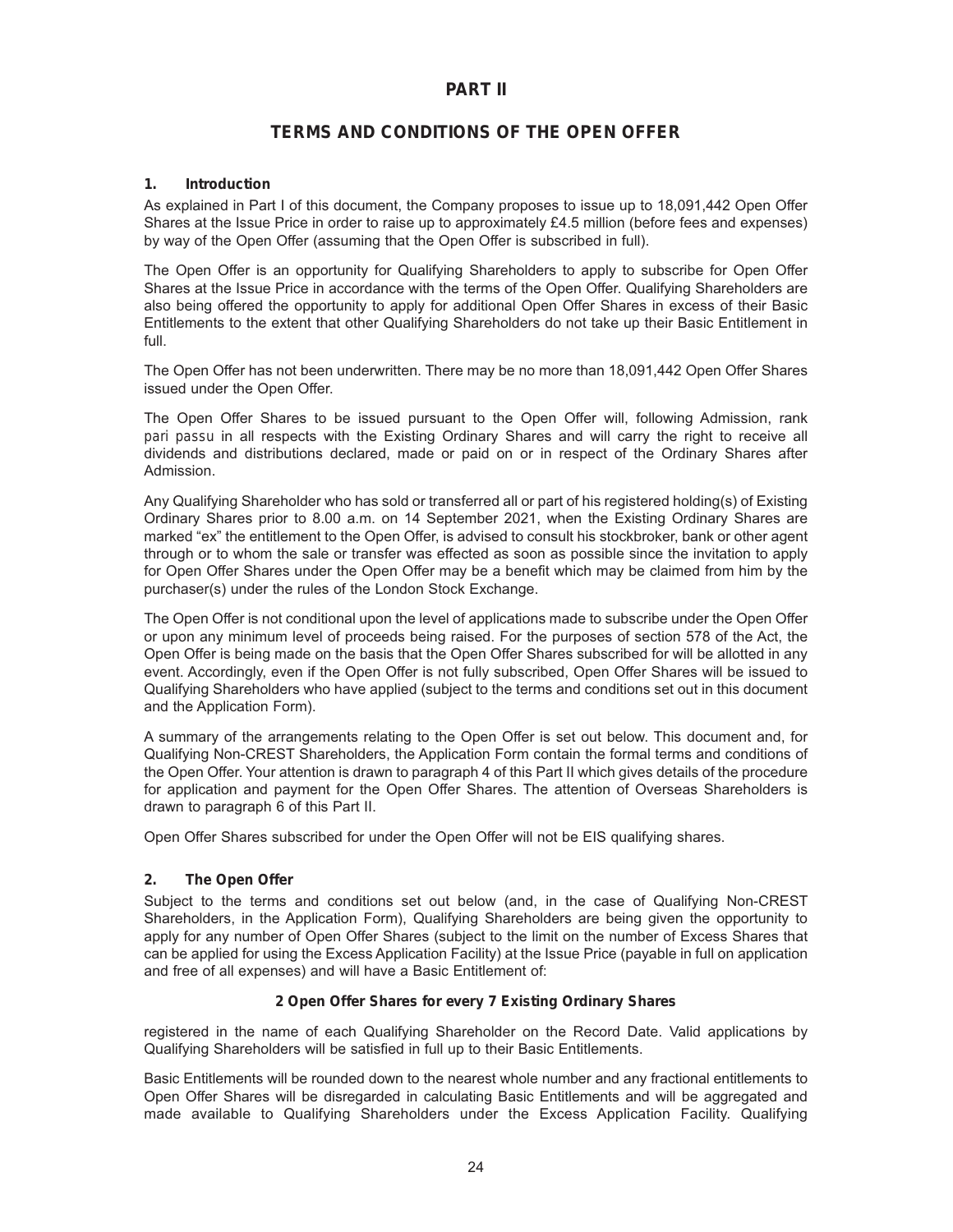Shareholders with fewer than 7 Existing Ordinary Shares will not be able to apply for Open Offer Shares. Qualifying Shareholders may apply to acquire less than their Basic Entitlement should they so wish.

Subject to availability, the Excess Application Facility will enable Qualifying Shareholders, provided they have taken up their Basic Entitlement in full, to apply for further Open Offer Shares in excess of their Basic Entitlement up to an amount equal to the total number of Open Offer Shares available under the Open Offer less an amount equal to a Qualifying Shareholder's Basic Entitlement, subject always to the 29.9 per cent. Aggregate Limit.

Please refer to paragraphs 4.1(c) and 4.2(c) of this Part II for further details of the Excess Application Facility.

Please note that holdings of Existing Ordinary Shares in certificated and uncertificated form will be treated as separate holdings for the purpose of calculating Basic Entitlements, as will holdings under different designations and in different accounts.

Qualifying CREST Shareholders will have their Basic Entitlements and Excess CREST Open Offer Entitlements credited to their stock accounts in CREST and should refer to paragraphs 4.2(a) to 4.2(l) of this Part II and also to the CREST Manual for further information on the relevant CREST procedures.

Qualifying Shareholders may apply for any whole number of Open Offer Shares subject to the limit on applications under the Excess Application Facility referred to above. The Basic Entitlement, in the case of Qualifying Non-CREST Shareholders, is equal to the number of Open Offer Shares shown in Box 7 on the Application Form or, in the case of Qualifying CREST Shareholders, is equal to the number of Basic Entitlements standing to the credit of their stock account in CREST.

The Excess Application Facility enables Qualifying Shareholders who have taken up their Basic Entitlement in full to apply for any whole number of Excess Shares in addition to their Basic Entitlement up to an amount equal to the total number of Open Offer Shares available under the Open Offer less an amount equal to a Qualifying Shareholder's Basic Entitlement, subject always to the 29.9 per cent. Aggregate Limit. Qualifying Non-CREST Shareholders who wish to apply to subscribe for more than their Basic Entitlement should complete Boxes 2, 3, 4 and 5 on the Application Form. Excess Applications may be allocated in such manner as the Directors may determine, in their absolute discretion, and no assurance can be given that applications by Qualifying Shareholders under the Excess Application Facility will be met in full or in part or at all.

The aggregate number of Open Offer Shares available for subscription pursuant to the Open Offer (including under the Excess Application Facility) is 18,091,442 Open Offer Shares.

**Qualifying Shareholders should note that the Open Offer is not a rights issue. Qualifying Non-CREST Shareholders should also note that their Application Forms are not negotiable documents and cannot be traded. Qualifying CREST Shareholders should note that, although the Basic Entitlements and Excess CREST Open Offer Entitlements will be credited to CREST and be enabled for settlement, applications in respect of Basic Entitlements and Excess CREST Open Offer Entitlements may only be made by the Qualifying Shareholder originally entitled or by a person entitled by virtue of a bona fide market claim raised by Euroclear s Claims Processing Unit. Qualifying Shareholders should be aware that in the Open Offer, unlike with a rights issue, any Open Offer Shares not applied for by Qualifying Shareholders under their Basic Entitlements will not be sold in the market on behalf of, or placed for the benefit of, Qualifying Shareholders who do not apply under the Open Offer, but may be allotted to Qualifying Shareholders to meet any valid applications under the Excess Application Facility and that the net proceeds will be retained for the benefit of the Company. Qualifying Shareholders who do not apply to take up Open Offer Shares will have no rights under the Open Offer.**

**Any Qualifying Shareholder who has sold or transferred all or part of his registered holding(s) of Existing Ordinary Shares prior to 8.00 a.m. on 14 September 2021 is advised to consult his stockbroker, bank or other agent through or to whom the sale or transfer was effected as soon as possible since the invitation to apply for Open Offer Shares under the Open Offer may be a benefit which may be claimed from him by the purchaser(s) under the rules of the London Stock Exchange.**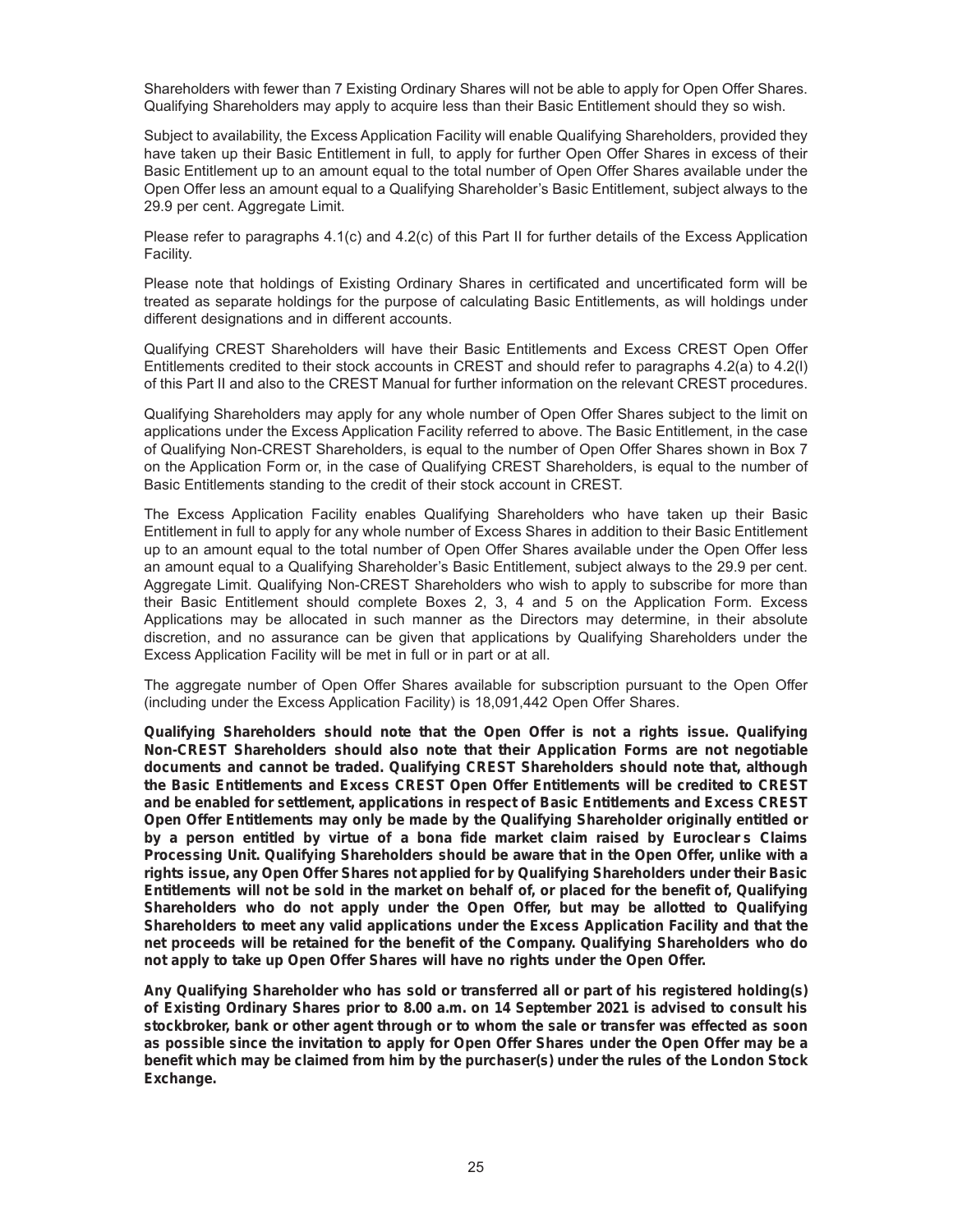The Existing Ordinary Shares are already admitted to CREST. No further application for admission to CREST is accordingly required for the New Ordinary Shares. All such New Ordinary Shares, when issued and fully paid, may be held and transferred by means of CREST.

Application will be made for the Basic Entitlements and Excess CREST Open Offer Entitlements to be admitted to CREST. The conditions for such admission having already been met, the Basic Entitlements and Excess CREST Open Offer Entitlements are expected to be admitted to CREST with effect from 15 September 2021.

The Open Offer Shares will be issued credited as fully paid and will rank *pari passu* in all respects with the Existing Ordinary Shares. The Open Offer Shares are not being made available in whole or in part to the public except under the terms of the Open Offer.

**3 Conditions and further terms of the Open Offer**

The Open Offer is conditional, *inter alia*, upon the following:

- the passing, without amendment, of the Resolutions at the General Meeting and the Resolutions becoming unconditional;
- the London Stock Exchange agreeing to admit (subject only to allotment where relevant) the Placing Shares and the Open Offer Shares to trading on AIM;
- Admission becoming effective by not later than 8.00 a.m. on 1 October 2021 (or such later time and/or date as may be agreed between the Company and Peel Hunt and finnCap, being no later than 8.00 a.m. on 22 October 2021);
- the Placing and Open Offer Agreement becoming unconditional in all respects (save for the condition relating to Admission) and not having been terminated in accordance with its terms; and
- the implementation of the Placing.

Accordingly, if any of these conditions are not satisfied or waived (where capable of waiver) by 8.00 a.m. on 1 October 2021 (or such later time and/or date as may be agreed between the Company and Peel Hunt and finnCap, being no later than 8.00 a.m. on 22 October 2021), the Open Offer will not proceed and any applications made by Qualifying Shareholders will be rejected. In such circumstances, application monies will be returned (at the applicant's sole risk), without payment of interest, as soon as practicable thereafter. Revocation of applications for Open Offer Shares cannot occur after dealings have begun.

No temporary documents of title will be issued in respect of Open Offer Shares held in uncertificated form. Definitive certificates in respect of Open Offer Shares taken up are expected to be posted to those Qualifying Shareholders who have validly elected to hold their Open Offer Shares in certificated form on or before 8 October 2021. In respect of those Qualifying Shareholders who have validly elected to hold their Open Offer Shares in uncertificated form, the Open Offer Shares are expected to be credited to their stock accounts maintained in CREST on 1 October 2021.

Application will be made for the Open Offer Shares to be admitted to trading on AIM. Admission is expected to occur on 1 October 2021, when dealings in such number of Open Offer Shares as are subscribed for are expected to begin.

All monies received by the Receiving Agent in respect of Open Offer Shares will be held in a separate non-interest bearing bank account opened solely for the Open Offer.

If for any reason it becomes necessary to adjust the expected timetable as set out in this document, the Company will make an appropriate announcement to a Regulatory Information Service giving details of the revised dates.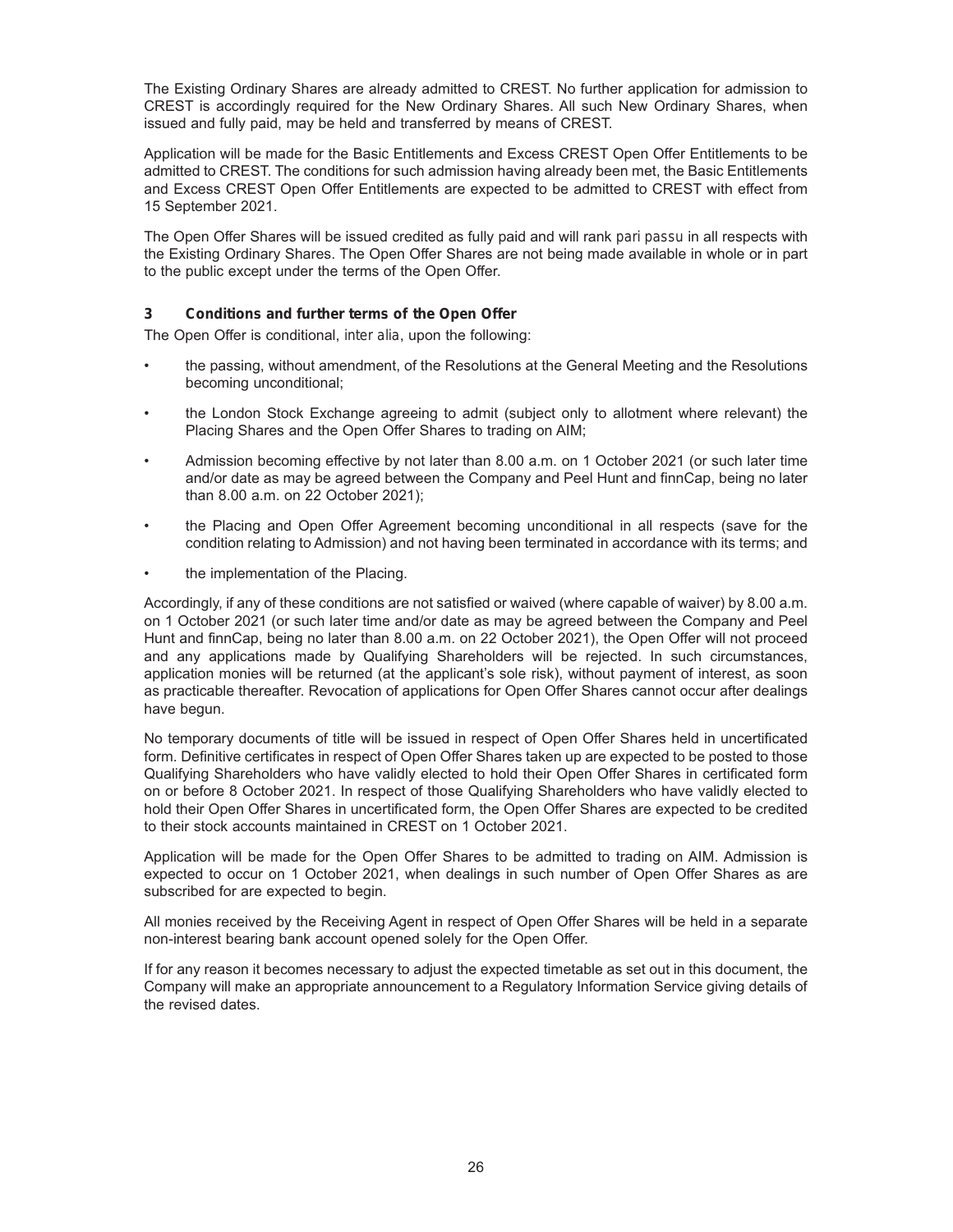#### **4. Procedure for application and payment**

The action to be taken by Qualifying Shareholders in respect of the Open Offer depends on whether, at the relevant time, a Qualifying Shareholder has an Application Form in respect of his Basic Entitlement or a Qualifying Shareholder has Basic Entitlements and Excess CREST Open Offer Entitlements credited to his CREST stock account in respect of such entitlement.

Qualifying Shareholders who hold their Existing Ordinary Shares in certificated form (that is, not in CREST) will be allotted Open Offer Shares in certificated form. Qualifying Shareholders who hold all or part of their Existing Ordinary Shares in uncertificated form (that is, in CREST) will be allotted Open Offer Shares in uncertificated form to the extent that their entitlement to Open Offer Shares arises as a result of holding Existing Ordinary Shares in uncertificated form. However, it will be possible for Qualifying Shareholders to deposit Basic Entitlements into, and withdraw them from, CREST. Further information on deposit and withdrawal from CREST is set out in paragraph 4.2(g) of this Part II.

CREST sponsored members should refer to their CREST sponsor, as only their CREST sponsor will be able to take the necessary action specified below to apply under the Open Offer in respect of the Basic Entitlements and Excess CREST Open Offer Entitlements of such members held in CREST. CREST members who wish to apply under the Open Offer in respect of their Basic Entitlements and Excess CREST Open Offer Entitlements in CREST should refer to the CREST Manual for further information on the CREST procedures referred to below.

Qualifying Shareholders who do not want to take up or apply for the Open Offer Shares under the Open Offer should take no action and should not complete or return the Application Form. Qualifying Shareholders are, however, strongly encouraged to vote at the General Meeting by completing and returning the Form of Proxy enclosed with this document.

- 4.1 *If you have an Application Form in respect of your entitlement under the Open Offer*
	- (a) *eneral*

Subject as provided in paragraph 6 of this Part II in relation to Overseas Shareholders, Qualifying Non-CREST Shareholders will receive an Application Form. The Application Form shows the number of Existing Ordinary Shares registered in their name on the Record Date in Box 6. It also shows the number of Open Offer Shares which represents their Basic Entitlement under the Open Offer, as shown by the total number of Basic Entitlements allocated to them set out in Box 7. Box 8 shows how much they would need to pay if they wish to take up their Basic Entitlement in full. Qualifying Non-CREST Shareholders wishing to take up their Basic Entitlement in full should complete Boxes 2, 4 and 5.

Any fractional entitlements to Open Offer Shares will be disregarded in calculating Qualifying Non-CREST Shareholders' Basic Entitlements and will be aggregated and made available to Qualifying Shareholders under the Excess Application Facility. Any Qualifying Non-CREST Shareholders with fewer than 7 Existing Ordinary Shares will not receive a Basic Entitlement. Any Qualifying Non-CREST Shareholder with fewer than 7 Existing Ordinary Shares will not be able to apply for Excess Shares pursuant to the Excess Facility (see paragraph 4.1(c) of this Part II). Qualifying Non-CREST Shareholders may apply for less than their Basic Entitlement should they wish to do so. Qualifying Non-CREST Shareholders wishing to apply for Open Offer Shares representing less than their Basic Entitlement may do so by completing Boxes 2, 4 and 5 of the Application Form. Subject to availability, and assuming that Qualifying Shareholders have accepted their Basic Entitlement in full, Qualifying Non-CREST Shareholders may also apply for any whole number of Excess Shares in excess of their Basic Entitlement up to an amount equal to the total number of Open Offer Shares available under the Open Offer less an amount equal to a Qualifying Non-CREST Shareholder's Basic Entitlement, subject always to the 29.9 per cent. Aggregate Limit, by completing Boxes 2, 3, 4 and 5 of the Application Form (see paragraph 4.1(c) of this Part II). Qualifying Non-CREST Shareholders may hold such an Application Form by virtue of a *bona fide* market claim (see paragraph 4.1(b) of this Part II).

The instructions and other terms set out in the Application Form part of the terms of the Open Offer to Qualifying Non-CREST Shareholders.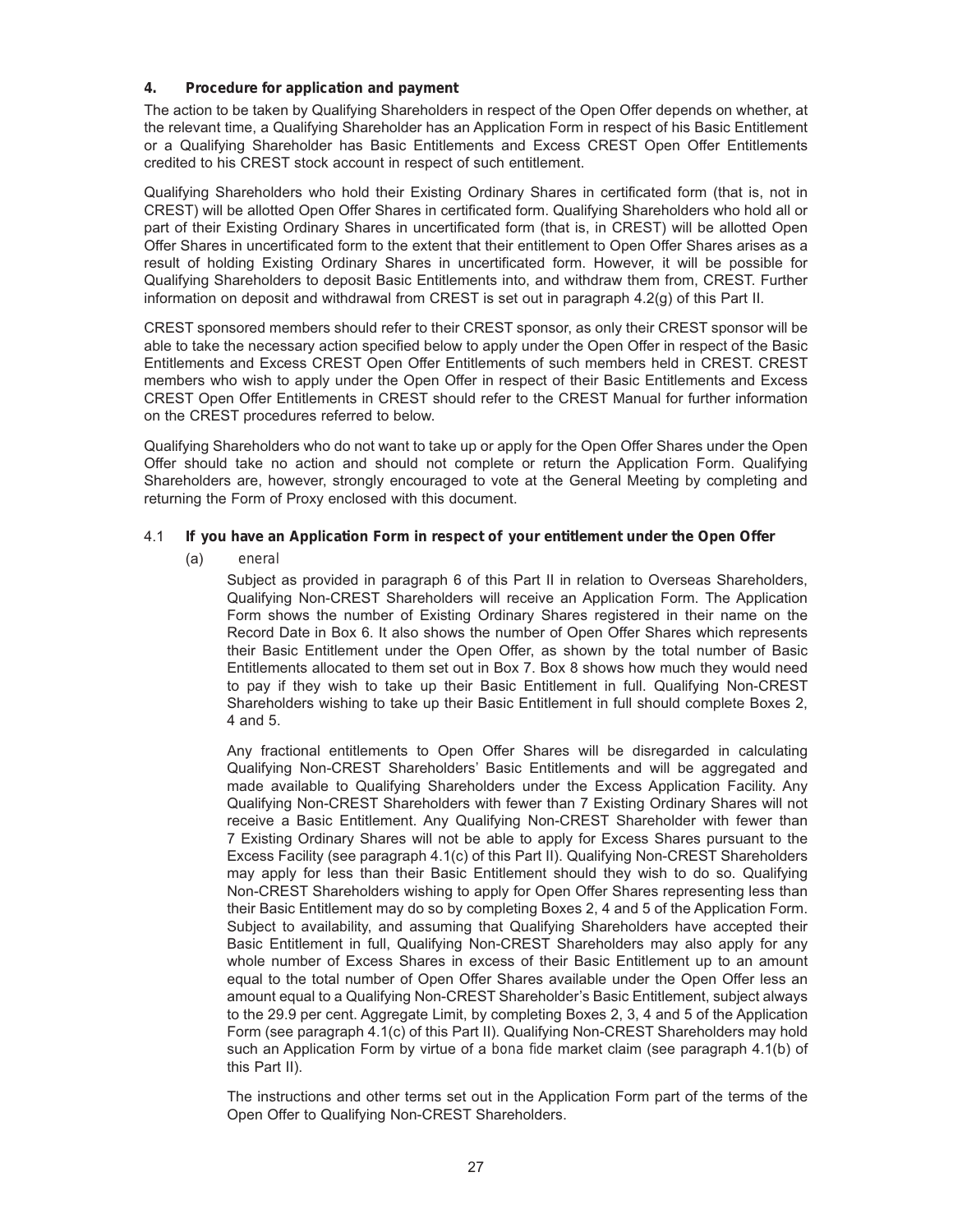#### (b) *Bona fide market claims*

Applications to acquire Open Offer Shares may only be made on the Application Form and may only be made by the Qualifying Non-CREST Shareholder named in it or by a person entitled by virtue of a *bona fide* market claim in relation to a purchase of Existing Ordinary Shares through the market prior to the date upon which the Existing Ordinary Shares were marked "ex" the entitlement to participate in the Open Offer. Application Forms may not be assigned, transferred or split, except to satisfy *bona fide* market claims up to 3.00 p.m. on 24 September 2021. The Application Form is not a negotiable document and cannot be separately traded. A Qualifying Non-CREST Shareholder who has sold or otherwise transferred all or part of his holding of Existing Ordinary Shares prior to the date upon which the Existing Ordinary Shares were marked "ex" the entitlement to participate in the Open Offer, should consult his broker or other professional adviser as soon as possible, as the invitation to acquire Open Offer Shares under the Open Offer may be a benefit which may be claimed by the purchaser. Qualifying Non-CREST Shareholders who have sold all or part of their registered holdings should, if the market claim is to be settled outside CREST, complete Box 10 on the Application Form and immediately send it to either the stockbroker, bank or other agent through whom the sale or transfer was effected for transmission to the purchaser or to the Receiving Agent in accordance with the instructions set out in the accompanying Application Form. Subject to certain exceptions, the Application Form should not, however, be forwarded to or transmitted in or into a Restricted Jurisdiction. If the market claim is to be settled outside CREST, the beneficiary of the claim should follow the procedures set out in the accompanying Application Form. If the market claim is to be settled in CREST, the beneficiary of the claim should follow the procedures set out in paragraph 4.2(b) of this Part II.

(c) *Excess Application Facilit*

Subject to availability and to the below, and assuming that Qualifying Non-CREST Shareholders have accepted their Basic Entitlement in full, Qualifying Non-CREST Shareholders may apply to acquire Excess Shares using the Excess Application Facility, should they wish. Qualifying Non-CREST Shareholders wishing to apply for Excess Shares, up to an amount equal to the total number of Open Offer Shares available under the Open Offer less an amount equal to a Qualifying Non-CREST Shareholder's Basic Entitlement, subject always to the 29.9 per cent. Aggregate Limit, may do so by completing Boxes 2, 3, 4 and 5 of the Application Form. The total number of Open Offer Shares is fixed and will not be increased in response to any Excess Applications. Excess Applications will therefore only be satisfied to the extent that other Qualifying Shareholders do not apply for their Basic Entitlements in full or where fractional entitlements have been aggregated and made available under the Excess Application Facility and where such Excess Application is not in excess of the relevant Qualifying Non-CREST Shareholder's 29.9 per cent. Aggregate Limit. Applications under the Excess Application Facility shall be allocated in such manner as the Directors may determine, in their absolute discretion, and no assurance can be given that the applications by Qualifying Non-CREST Shareholders will be met in full or in part or at all.

Excess monies in respect of applications which are not met in full will be returned to the applicant (at the applicant's risk) without interest as soon as practicable thereafter by way of cheque or CREST payment, as appropriate.

(d) *Application procedures*

Qualifying Non-CREST Shareholders wishing to apply to acquire all or any of the Open Offer Shares to which they are entitled should complete the Application Form in accordance with the instructions printed on it. Completed Application Forms should be posted along with a cheque or banker's draft written in black ink drawn in the appropriate form using the accompanying reply-paid envelope (if posted from the UK only) to Neville Registrars, Neville House, Steelpark Road, Halesowen, B62 8HD (who will act as Receiving Agent in relation to the Open Offer), so as to be received by the Receiving Agent by no later than 11 a.m. on 28 September 2021, after which time Application Forms will not be valid (subject to certain exceptions described below). Qualifying Non-CREST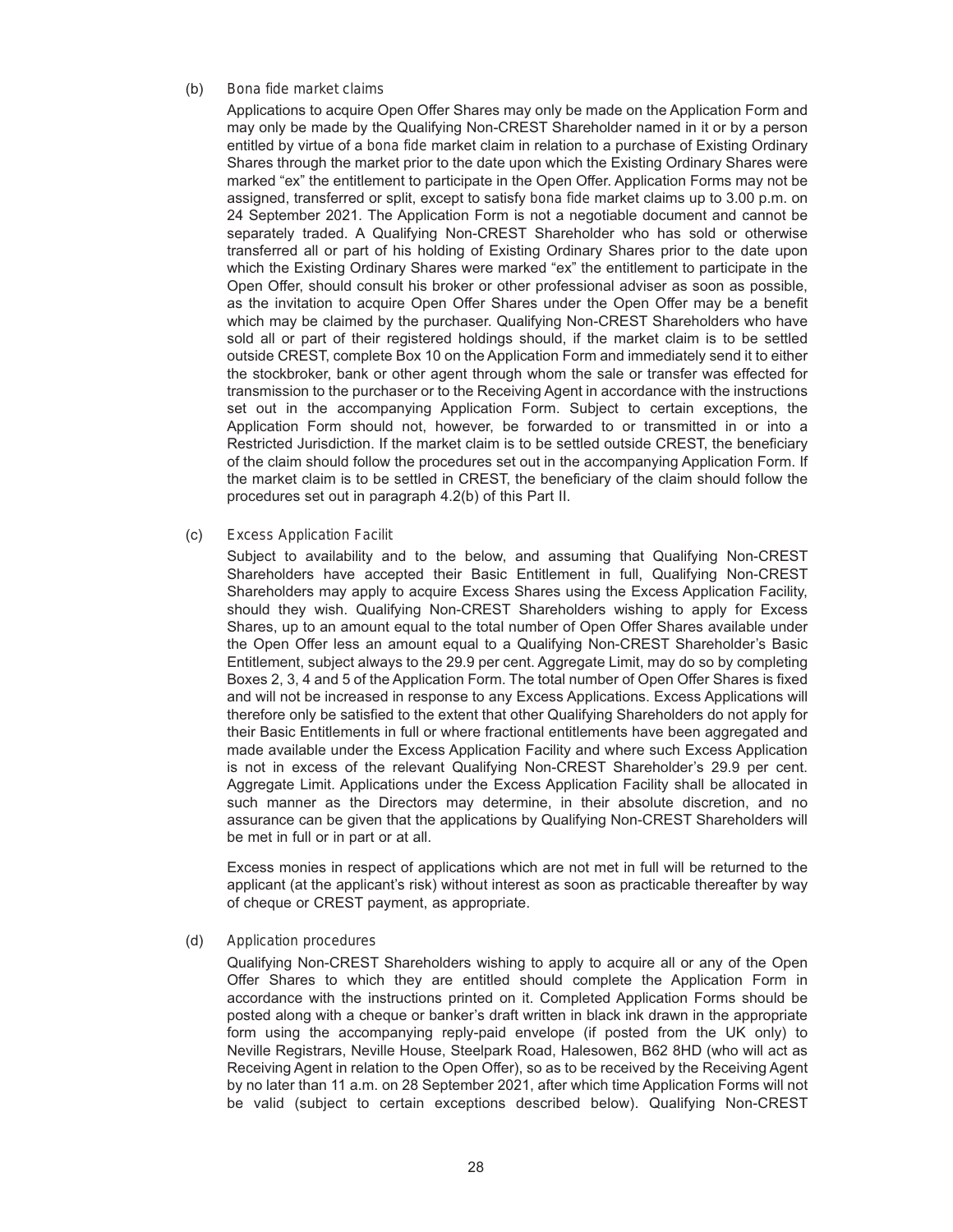Shareholders should note that applications, once made, will be irrevocable and receipt thereof will not be acknowledged. If an Application Form is being sent by first-class post in the UK, Qualifying Shareholders are recommended to allow at least four working days for delivery.

Completed Application Forms should be returned with a cheque or banker's draft written in black ink and drawn in sterling on a bank or building society in the UK which is either a member of the Cheque and Credit Clearing Company Limited or the CHAPS Clearing Company Limited or a member of either of the committees of the Scottish or Belfast Clearing Houses or which has arranged for its cheques and banker's drafts to be cleared through facilities provided by any of those companies or committees. Such cheques or banker's drafts must bear the appropriate sort code in the top right-hand corner and must be for the full amount payable on the application.

Cheques should be drawn on a personal account in respect of which the Qualifying Shareholder has sole or joint title to the funds and should be made payable to "Neville Registrars Limited re: Clients Account" and crossed "A/C Payee Only". Cheques drawn on a non-UK bank will be rejected. Third party cheques may not be accepted with the exception of building society cheques where the building society or bank has inserted the full name of the account holder and have either added either the building society or bank branch stamp. The name of the account holder should be the same as that shown on the Application Form. Payments via CHAPS, BACS or electronic transfer will not be accepted. Post dated cheques will not be accepted.

Cheques and banker's drafts will be presented for payment on receipt and it is a term of the Open Offer that cheques and banker's drafts will be honoured on first presentation. The Company may elect to treat as valid or invalid any applications made by Qualifying Non-CREST Shareholders in respect of which cheques are not so honoured. If cheques or banker's drafts are presented for payment before the conditions of the Open Offer are fulfilled, the application monies will be kept in a separate non-interest bearing bank account until all conditions are met. If the Open Offer does not become unconditional, no Open Offer Shares will be issued and all monies will be returned (at the applicant's sole risk), without payment of interest, to applicants as soon as practicable following the lapse of the Open Offer.

The Company may in its sole discretion, but shall not be obliged to, treat an Application Form as valid and binding on the person by whom or on whose behalf it is lodged, even if not completed in accordance with the relevant instructions or not accompanied by a valid power of attorney where required, or if it otherwise does not strictly comply with the terms and conditions of the Open Offer. The Company further reserves the right (but shall not be obliged) with the prior consent of Peel Hunt and finnCap to accept either:

- (i) Application Forms received after 11 a.m. on 28 September 2021; or
- (ii) applications in respect of which remittances are received before 11 a.m. on 28 September 2021 from authorised persons (as defined in FSMA) specifying the Open Offer Shares applied for and undertaking to lodge the Application Form in due course but, in any event, within two Business Days.

Multiple applications will not be accepted. All documents and remittances sent by post by or to an applicant (or as the applicant may direct) will be sent at the applicant's own risk.

If Open Offer Shares have already been allotted and issued to a Qualifying Non-CREST Shareholder and such Qualifying Non-CREST Shareholder's cheque or banker's draft is not honoured upon first presentation or such Qualifying Non-CREST Shareholder's application is subsequently otherwise deemed to be invalid, the Receiving Agent shall be authorised (in its absolute discretion as to manner, timing and terms) to make arrangements, on behalf of the Company, for the sale of such Qualifying Non-CREST Shareholder's Open Offer Shares and for the proceeds of sale (which for these purposes shall be deemed to be payments in respect of successful applications) to be paid to and retained by the Company. None of the Receiving Agent, Peel Hunt, finnCap, or the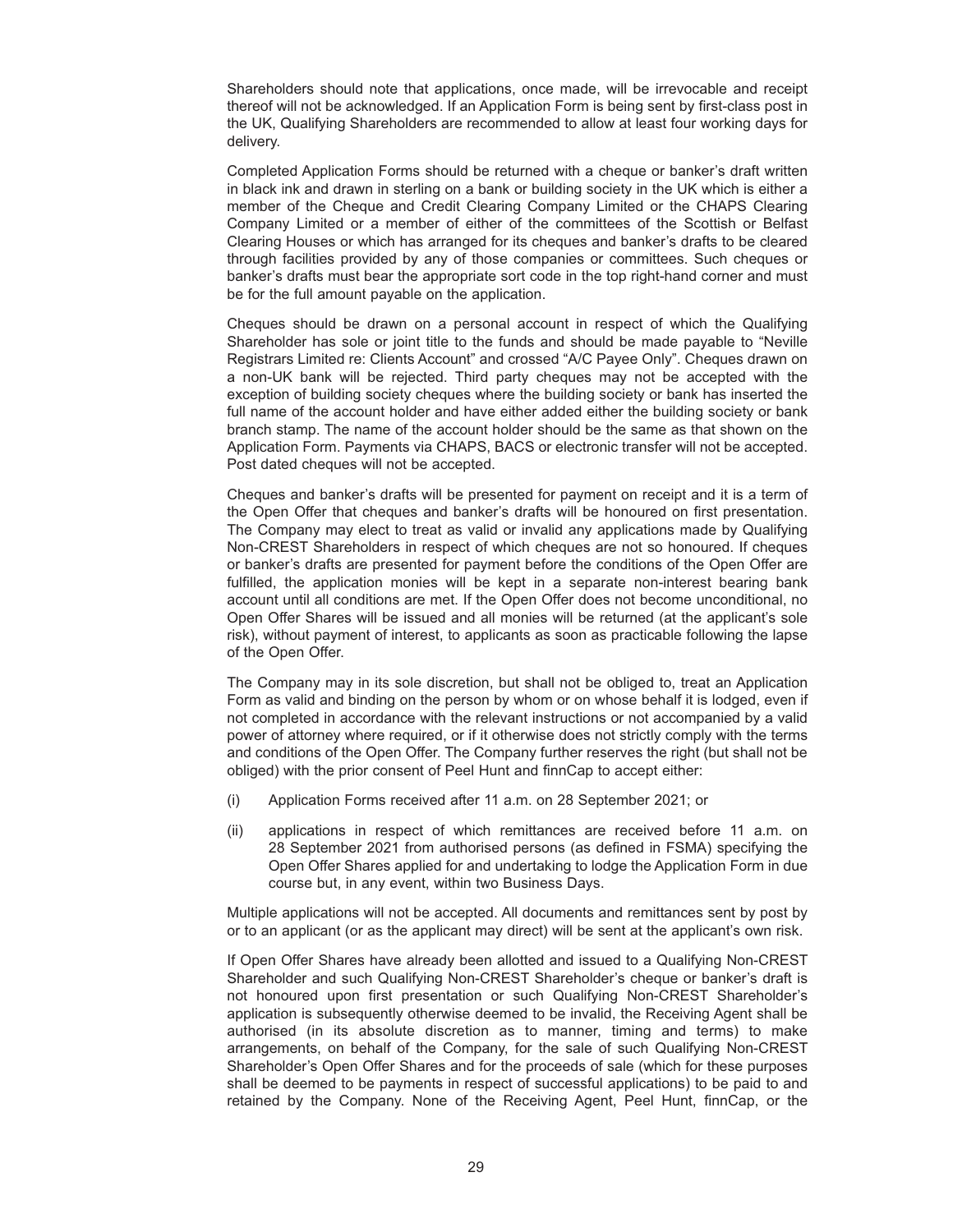Company, nor any other person, shall be responsible for, or have any liability for, any loss, expense or damage suffered by such Qualifying Non-CREST Shareholder as a result.

(e) *Effect of application*

By completing and delivering an Application Form, the applicant:

- (i) represents and warrants to the Company, Peel Hunt and finnCap that he has the right, power and authority, and has taken all action necessary, to make the application under the Open Offer and to execute, deliver and exercise his rights, and perform his obligations under any contracts resulting therefrom and that he is not a person otherwise prevented by legal or regulatory restrictions from applying for Open Offer Shares or acting on behalf of any such person on a non-discretionary basis; agrees with the Company, Peel Hunt and finnCap that all applications under the Open Offer and any contracts or non-contractual obligations resulting therefrom shall be governed by and construed in accordance with the laws of England;
- (ii) confirms to the Company, Peel Hunt and finnCap that in making the application he is not relying on any information or representation in relation to the Group other than those contained in this document, and the applicant accordingly agrees that no person responsible solely or jointly for this document or any part thereof, or involved in the preparation thereof, shall have any liability for any such information or representation not so contained herein and further agrees that, having had the opportunity to read this document, he will be deemed to have had notice of all information in relation to the Group contained in this document;
- (iii) confirms to the Company, Peel Hunt and finnCap that in making the application he is not relying and has not relied on Peel Hunt or any other person affiliated with Peel Hunt or finnCap or any other person affiliated with finnCap in connection with any investigation of the accuracy of any information contained in this document or his investment decision;
- (iv) confirms to the Company, Peel Hunt and finnCap that no person has been authorised to give any information or to make any representation concerning the Group or the Open Offer Shares (other than as contained in this document) and, if given or made, any such other information or representation should not be, and has not been, relied upon as having been authorised by the Company, Peel Hunt and finnCap;
- (v) represents and warrants to the Company, Peel Hunt and finnCap that he is the Qualifying Shareholder originally entitled to the Basic Entitlements or that he received such Basic Entitlements by virtue of a *bona fide* market claim;
- (vi) represents and warrants to the Company, Peel Hunt and finnCap that if he has received some or all of his Basic Entitlements from a person other than the Company, he is entitled to apply under the Open Offer in relation to such Basic Entitlements by virtue of a *bona fide* market claim;
- (vii) requests that the Open Offer Shares to which he will become entitled be issued to him on the terms set out in this document and the Application Form, subject to the Articles of Association of the Company;
- (viii) represents and warrants to the Company, Peel Hunt and finnCap that he is not, nor is he applying on behalf of any person who is, a citizen or resident, or which is a corporation, partnership or other entity created or organised in or under any laws, of any Restricted Jurisdiction or any jurisdiction in which the application for Open Offer Shares is prevented by law and he is not applying with a view to re-offering, re-selling, transferring or delivering any of the Open Offer Shares which are the subject of his application to, or for the benefit of, a person who is a citizen or resident or which is a corporation, partnership or other entity created or organised in or under any laws of any Restricted Jurisdiction or any jurisdiction in which the application for Open Offer Shares is prevented by law (except where proof satisfactory to the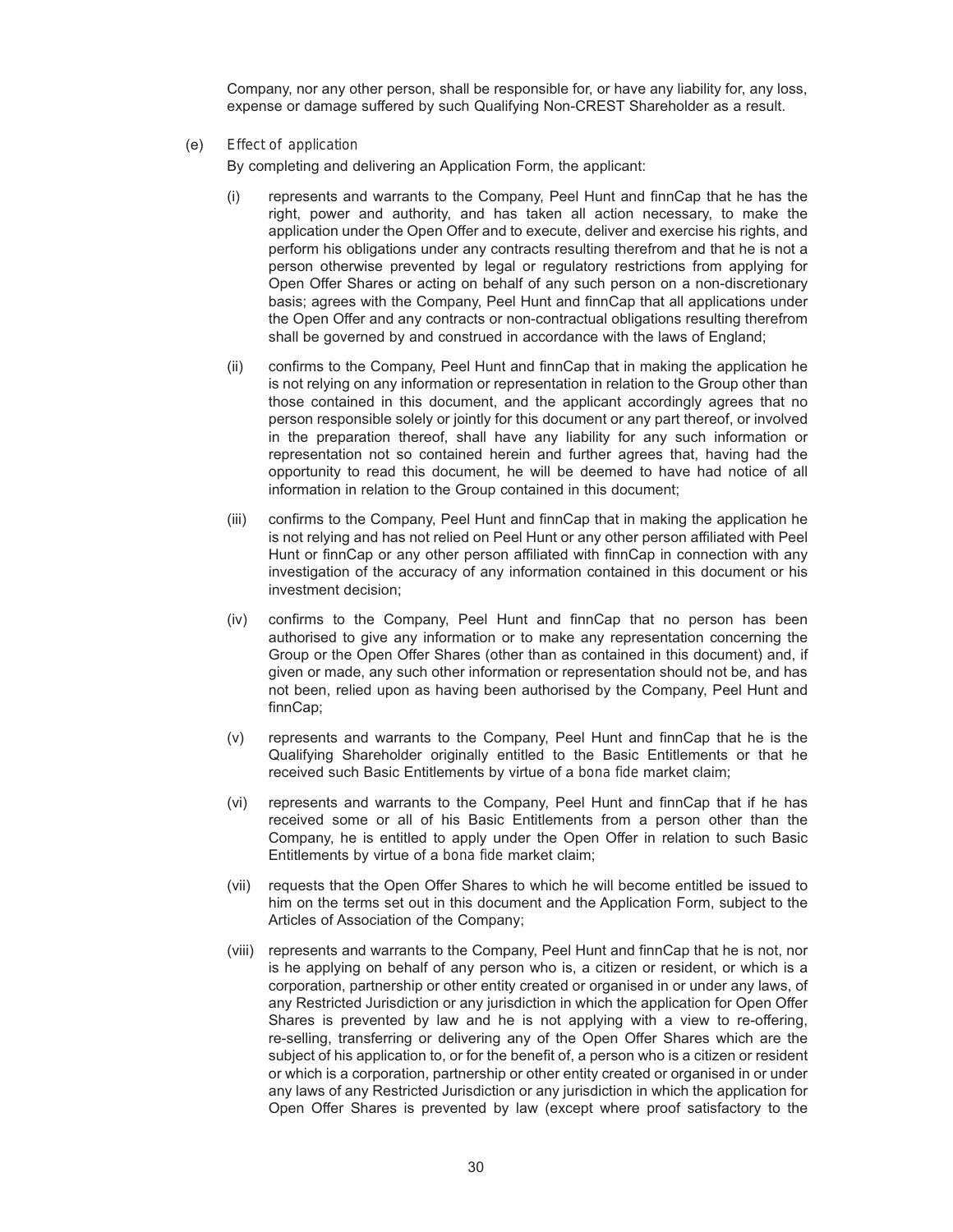Company has been provided to the Company that he is able to accept the invitation by the Company free of any requirement which it (in its absolute discretion) regards as unduly burdensome), nor acting on behalf of any such person on a non-discretionary basis nor any person(s) otherwise prevented by legal or regulatory restrictions from applying for Open Offer Shares under the Open Offer;

- (ix) confirms that the Open Offer Shares have not been offered to the applicant by the Company, Peel Hunt, finnCap or any of their respective affiliates, by means of any: (a) "directed selling efforts" as defined in Regulation S under the US Securities Act; or (b) "general solicitation" or "general advertising" as defined in Regulation D under the US Securities Act;
- (x) by becoming registered as a holder of Open Offer Shares, he acknowledges and agrees that the processing by the Company and/or the Registrars and/or Peel Hunt and/or finnCap of any personal data relating to him in the manner described above is undertaken for the purposes of: (a) performance of the contractual arrangements between them; and (b) to comply with applicable legal obligations. In providing the Company and/or the Registrars and/or Peel Hunt and/or finnCap with information, he hereby represents and warrants to each of them that he has notified any data subject of the processing of their personal data (including the details set out above) by the Company, the Registrars and/or Peel Hunt and/or finnCap and their respective affiliates and group companies, in relation to the holding of and using, their personal data for the Purposes. Any individual whose personal information is held or processed by a data controller: (a) has the right to ask for a copy of their personal information held; (b) to ask for any inaccuracies to be corrected or for their personal information to be erased; (c) object to the ways in which their information is used, and ask for their information to stop being used or otherwise restricted; and (d) ask for their personal information to be sent to them or to a third party (as permitted by law). A data subject seeking to enforce these rights should contact the relevant data controller. Individuals also have the right to complain to the UK Information Commissioner's Office about how their personal information has been handled; and
- (xi) represents and warrants to the Company, Peel Hunt and finnCap that he is not, and nor is he applying as nominee or agent for, a person who is or may be liable to notify and account for tax under the Stamp Duty Reserve Tax Regulations 1986 at any of the increased rates referred to in section 93 (depository receipts) or section 96 (clearance services) of the Finance Act 1986

All enquiries in connection with the procedure for application and completion of the Application Form, please contact Neville Registrars on 0121 585 1131 or +44 (0) 121 585 1131 (if calling from outside the UK). Calls are charged at the standard geographic rate and will vary by provider. Calls outside the United Kingdom will be charged at the applicable international rate. The helpline is open between  $9$  a.m.  $-5$  p.m., London time Monday to Friday excluding public holidays in England and Wales. Please note that Neville Registrars cannot provide any financial, legal or tax advice and calls may be recorded and monitored for security and training purposes.

**Qualifying Non-CREST Shareholders who do not want to take up or apply for the Open Offer Shares under the Open Offer should take no action and should not complete or return the Application Form. Qualifying Non-CREST Shareholders are, however, encouraged to vote at the General Meeting by attending in person or by completing and returning the Form of Proxy enclosed with this document.**

- 4.2 *If you have Basic Entitlements and Excess CREST Open Offer Entitlements credited to your stock account in CREST in respect of your entitlement under the Open Offer*
	- (a) *eneral*

Subject as provided in paragraph 6 of this Part II in relation to certain Overseas Shareholders, each Qualifying CREST Shareholder will receive a credit to his stock account in CREST in respect of his Basic Entitlement together with a credit Excess CREST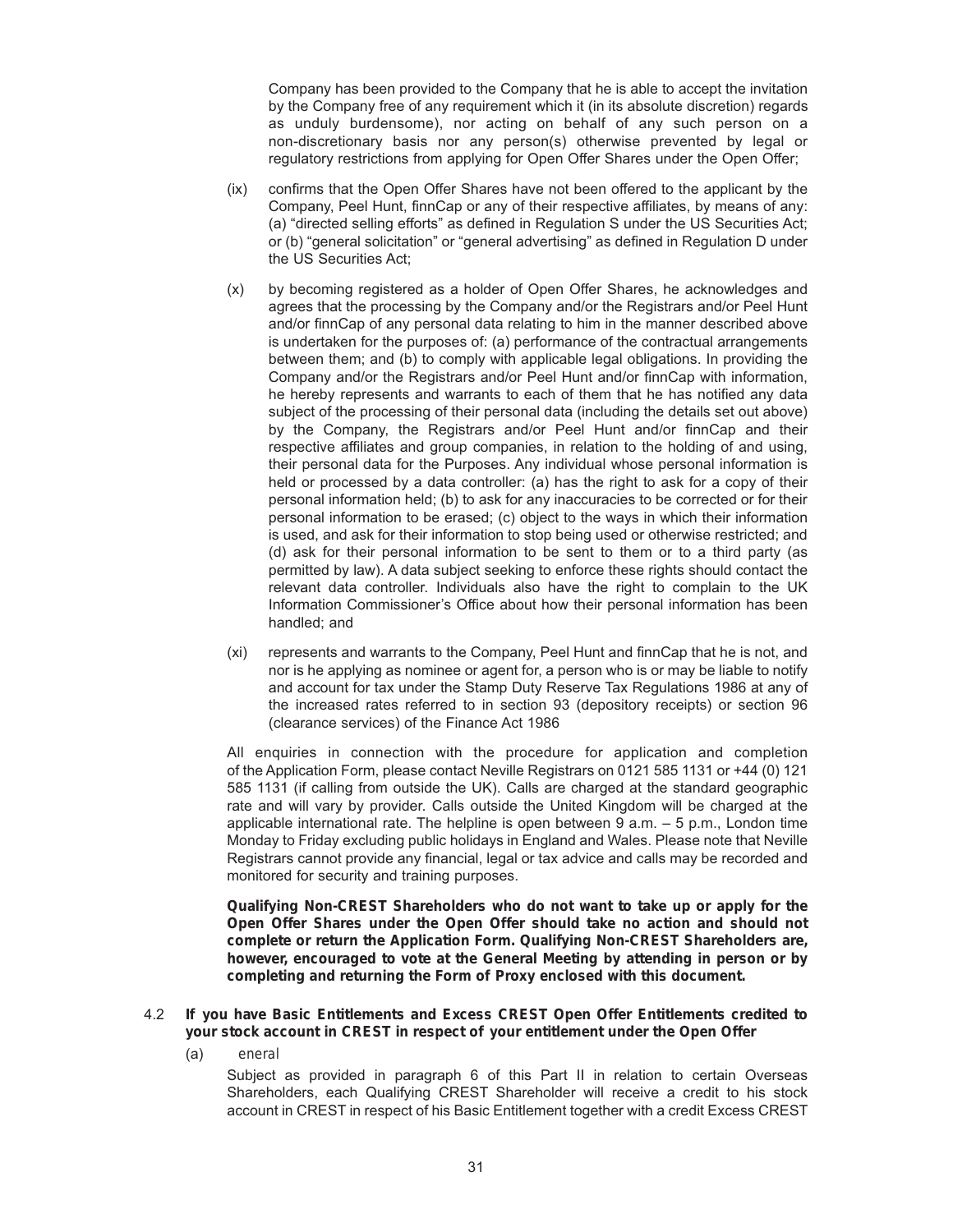Open Offer Entitlements. Qualifying CREST Shareholders should note that this is not a cap on the maximum number of Excess Shares they can apply for and if they wish to apply for more Excess Shares than the Excess CREST Open Offer Entitlement they have been credited then they should contract the Shareholder helpline on 0121 585 1131 or +44 (0) 121 585 1131 (if calling from outside of the UK to request an increased credit, ensuring to leave sufficient time for the additional Excess CREST Open Offer Entitlement to be credited to their account and for an application to be made in respect of those Excess CREST Open Offer Entitlements before the application deadline, subject always to the 29.9 per cent. Aggregate Limit) (see paragraph 4.2(c) of this Part II for further details). Any fractional entitlements to Open Offer Shares will be disregarded in calculating Qualifying Shareholders' Basic Entitlement and will be aggregated and made available under the Excess Application Facility. Any Qualifying CREST Shareholders with fewer than 7 Existing Ordinary Shares will not receive a Basic Entitlement. Any Qualifying Non-CREST Shareholder with fewer than 7 Existing Ordinary Shares will not be able to apply for Excess Shares pursuant to the Excess Application Facility (see paragraph 4.2(c) of this Part II).

The CREST stock account to be credited will be an account under the participant ID and member account ID that apply to the Existing Ordinary Shares held on the Record Date by the Qualifying CREST Shareholder in respect of which the Basic Entitlements and Excess CREST Open Offer Entitlements have been allocated.

If for any reason the Basic Entitlements and/or Excess CREST Open Offer Entitlements cannot be admitted to CREST, or the stock accounts of Qualifying CREST Shareholders cannot be credited, by close of business on 15 September 2021, or such later time and/or date as may be agreed between the Company, Peel Hunt and finnCap, an Application Form will be sent to each Qualifying CREST Shareholder in substitution for the Basic Entitlements and Excess CREST Open Offer Entitlements which should have been credited to his stock account in CREST. In these circumstances, the expected timetable as set out in this document will be adjusted as appropriate and the provisions of this document applicable to Qualifying Non-CREST Shareholders with Application Forms will apply to Qualifying CREST Shareholders who receive such Application Forms.

CREST members who wish to apply to acquire some or all of their entitlements to Open Offer Shares should refer to the CREST Manual for further information on the CREST procedures referred to below. Should you need advice with regard to these procedures, please contact Neville Registrars on 0121 585 1131 or +44 (0)121 585 1131 (if calling from outside the UK). Calls are charged at the standard geographic rate and will vary by provider. Calls outside the United Kingdom will be charged at the applicable international rate. The helpline is open between  $9$  a.m.  $-5$  p.m. (London Time), Monday to Friday excluding public holidays in England and Wales. Please note that Neville Registrars cannot provide any financial, legal or tax advice and calls may be recorded and monitored for security and training purposes.

(b) *Bona fide market claims*

Each of the Basic Entitlements and the Excess CREST Open Offer Entitlements will constitute a separate security for the purposes of CREST and will have a separate ISIN. Although Basic Entitlements and the Excess CREST Open Offer Entitlements will be admitted to CREST and be enabled for settlement, applications in respect of Basic Entitlements and the Excess CREST Open Offer Entitlements may only be made by the Qualifying Shareholder originally entitled or by a person entitled by virtue of a bona fide market claim transaction. Transactions identified by the Euroclear's Claims Processing Unit as "cum" the CREST Open Offer Entitlements and the Excess CREST Open Offer Entitlement will generate an appropriate market claim transaction and the relevant CREST Open Offer Entitlements and Euroclear's Claims Processing Unit will not generate market claims for Excess CREST Open Offer Entitlements and any Qualifying Shareholder who requires Excess CREST Open Offer Entitlement to be credited to their CREST Account should contact Neville Registrars on 0121 585 1131 or, if phone from outside the UK,  $+44$  (0) 121 585 1131. Lines are open from 9 a.m.  $-5$  p.m. (London Time) Monday to Friday excluding public holidays in England and Wales will thereafter be transferred accordingly.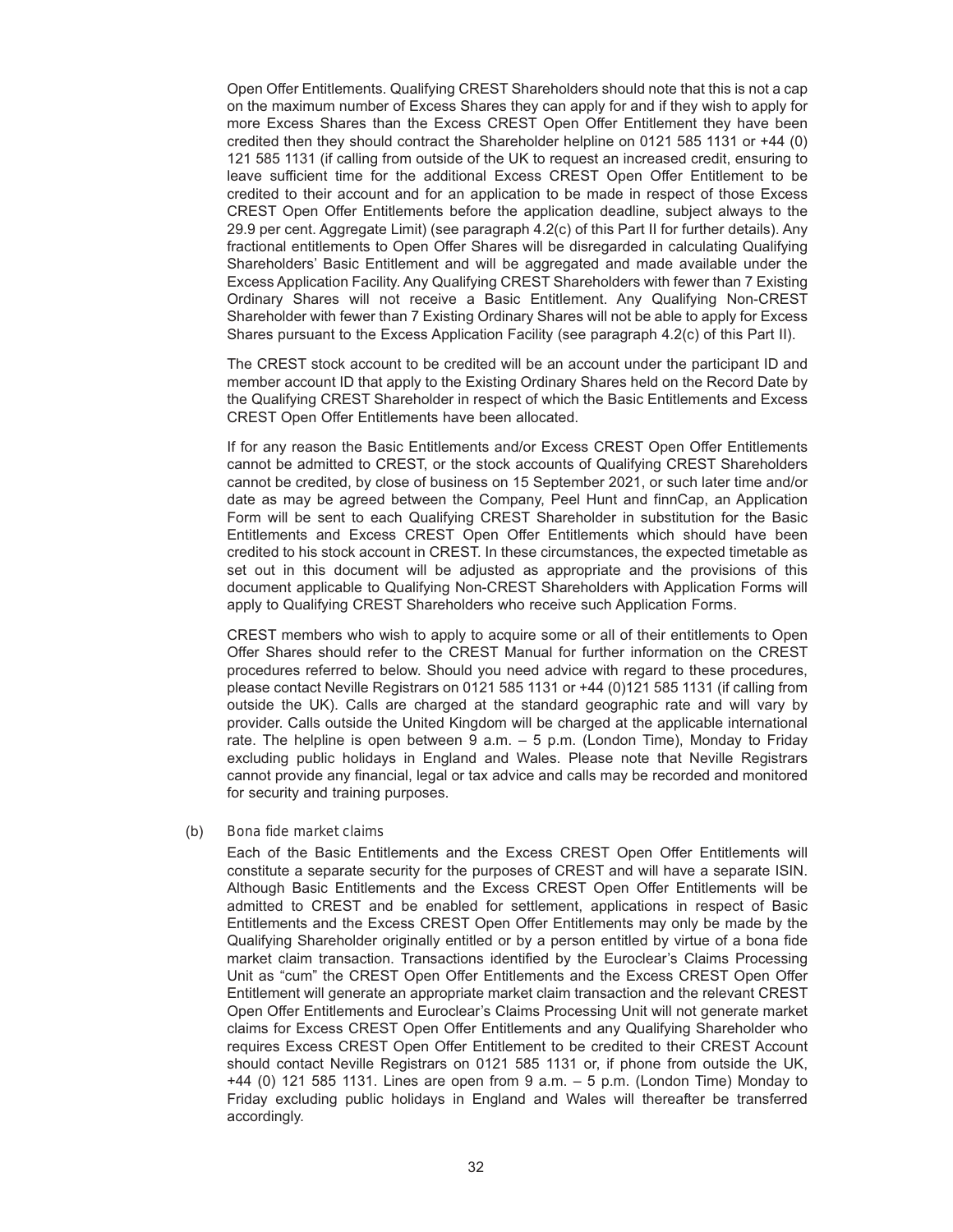#### (c) *Excess Application Facilit*

Subject to availability and to the below, and assuming that Qualifying CREST Shareholders have accepted their Basic Entitlement in full, Qualifying CREST Shareholders may apply to acquire Excess Shares using the Excess Application Facility, should they wish. The Excess Application Facility enables Qualifying CREST Shareholders to apply for Excess Shares in excess of their Basic Entitlement up to an amount equal to the total number of Open Offer Shares available under the Open Offer less an amount equal to a Qualifying CREST Shareholder's Basic Entitlement, subject always to the 29.9 per cent. Aggregate Limit.

An Excess CREST Open Offer Entitlement may not be sold or otherwise transferred.

Subject as provided in paragraph 6 of this Part II in relation to Overseas Shareholders, the CREST accounts of Qualifying CREST Shareholders will be credited with an Excess CREST Open Offer Entitlement in order for any applications for Excess Shares to be settled through CREST.

Qualifying CREST Shareholders should note that, although the Basic Entitlements and the Excess CREST Open Offer Entitlements will be admitted to CREST, they will have limited settlement capabilities (for the purposes of market claims only). Neither the Basic Entitlements nor the Excess CREST Open Offer Entitlements will be tradable or listed and applications in respect of the Open Offer may only be made by the Qualifying Shareholders originally entitled or by a person entitled by virtue of a *bona fide* market claim.

To apply for Excess Shares pursuant to the Open Offer, Qualifying CREST Shareholders should follow the instructions in paragraph 4.2(f) below and must not return a paper form and cheque.

Should a transaction be identified by the Euroclear's Claims Processing Unit as "cum" the CREST Open Offer Entitlement and the Excess CREST Open Offer Entitlements will thereafter be transferred accordingly. Euroclear's Claims Processing Unit will not generate market claims for the Excess CREST Open Offer Entitlements.

The total number of Open Offer Shares is fixed and will not be increased in response to any applications under the Excess Application Facility. Applications under the Excess Application Facility will therefore only be satisfied to the extent that other Qualifying Shareholders do not apply for their Basic Entitlements in full or where fractional entitlements have been aggregated and made available under the Excess Application Facility, subject always to the 29.9 per cent. Aggregate Limit. Applications under the Excess Application Facility shall be allocated in such manner as the Directors may determine, in their absolute discretion, and no assurance can be given that the applications by Qualifying Shareholders will be met in full or in part or at all.

Excess monies in respect of applications which are not met in full will be returned to the applicant (at the applicant's sole risk) without interest as soon as practicable thereafter by way of cheque or CREST payment, as appropriate.

#### (d) *E instructions*

Qualifying CREST Shareholders who are CREST members and who want to apply for Open Offer Shares in respect of all or some of their Basic Entitlement and Excess CREST Open Offer Entitlements in CREST must send (or, if they are CREST sponsored members, procure that their CREST sponsor sends) a USE instruction to Euroclear which, on its settlement, will have the following effect:

(i) the crediting of a stock account of the Receiving Agent under the participant ID and member account ID specified below, with a number of Basic Entitlements and/or Excess CREST Open Offer Entitlements corresponding to the number of Open Offer Shares applied for; and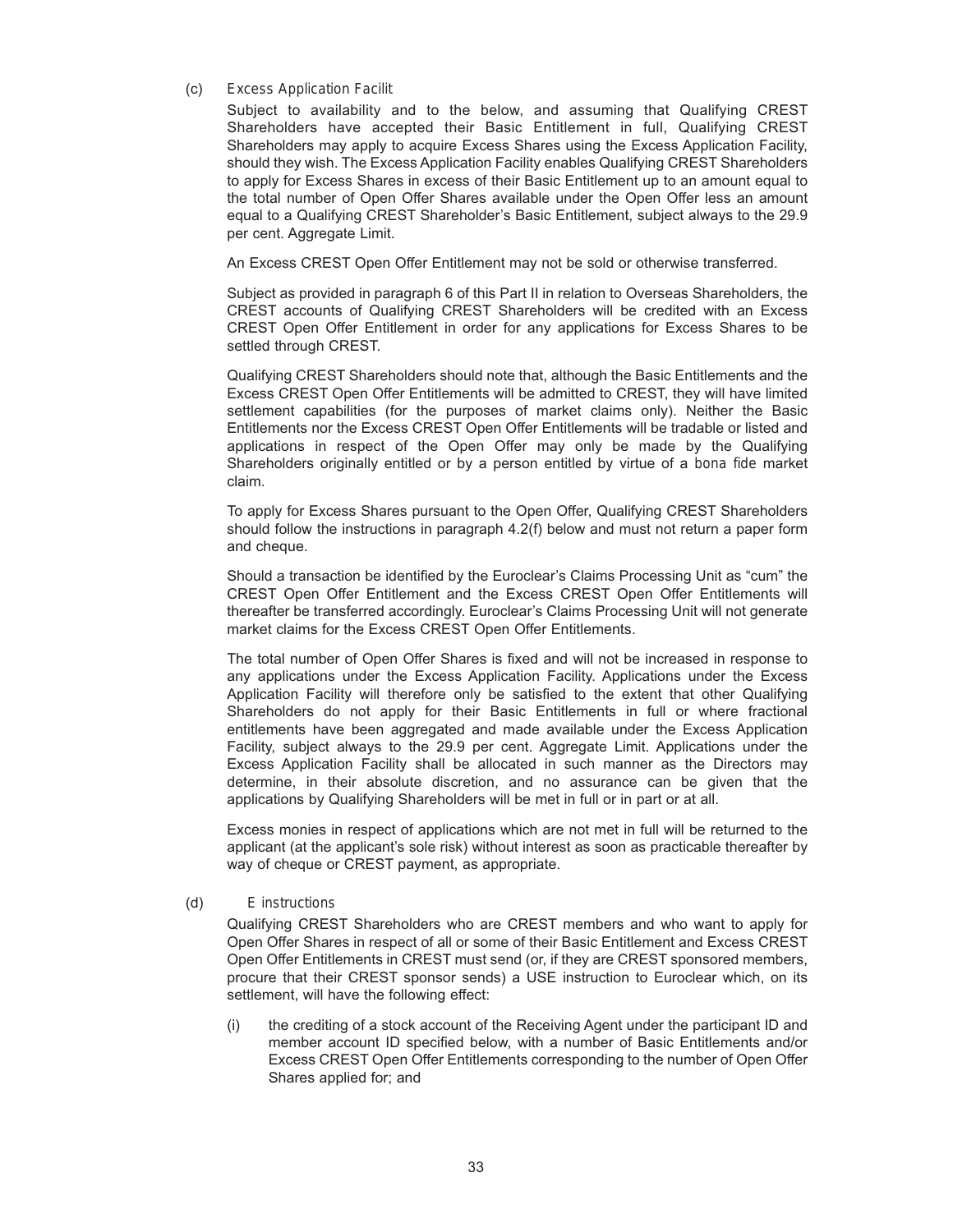(ii) the creation of a CREST payment, in accordance with the CREST payment arrangements, in favour of the payment bank of the Receiving Agent in respect of the amount specified in the USE instruction which must be the full amount payable on application for the number of Open Offer Shares referred to in paragraph 4.2(d)(i) above.

(e) *Content of E instruction in respect of Basic Entitlements*

The USE instruction must be properly authenticated in accordance with Euroclear's specifications and must contain, in addition to the other information that is required for settlement in CREST, the following details:

- (i) the number of Open Offer Shares for which application is being made (and hence the number of the Basic Entitlement(s) being delivered to the Receiving Agent);
- (ii) the ISIN of the Basic Entitlement. This is GB00BNHXFW97;
- (iii) the CREST participant ID of the accepting CREST member;
- (iv) the CREST member account ID of the accepting CREST member from which the Basic Entitlements are to be debited;
- (v) the participant ID of Neville Registrars in its capacity as Receiving Agent. This is 7RA11;
- (vi) the member account ID of Neville Registrars in its capacity as Receiving Agent. This is BASIC;
- (vii) the amount payable by means of a CREST payment on settlement of the USE instruction. This must be the full amount payable on application for the number of Open Offer Shares referred to in paragraph 4.2(e)(i) above;
- (viii) the intended settlement date. This must be on or before 11 a.m. on 28 September 2021; and
- (ix) the Corporate Action Number for the Open Offer. This will be available by viewing the relevant corporate action details in CREST.

In order for an application under the Open Offer to be valid, the USE instruction must comply with the requirements as to authentication and contents set out above and must settle on or before 11 a.m. on 28 September 2021.

In order to assist prompt settlement of the USE instruction, CREST members (or their sponsors, where applicable) may consider adding the following non-mandatory fields to the USE instruction:

- (i) a contact name and telephone number (in the free format shared note field); and
- (ii) a priority of at least 80.

CREST members and, in the case of CREST sponsored members, their CREST sponsors, should note that the last time at which a USE instruction may settle on 28 September 2021 in order to be valid is 11 a.m. on that day.

In the event that the Open Offer does not become unconditional by 8.00 a.m. on 1 October 2021 (or such later time and/or date as may be agreed between the Company, Peel Hunt and finnCap, being no later than 8.00 a.m. on 22 October 2021), the Open Offer will lapse, the Basic Entitlements and Excess CREST Open Offer Entitlements admitted to CREST will be disabled and the Receiving Agent will refund the amount paid by a Qualifying CREST Shareholder by way of a CREST payment, without interest, as soon as practicable thereafter.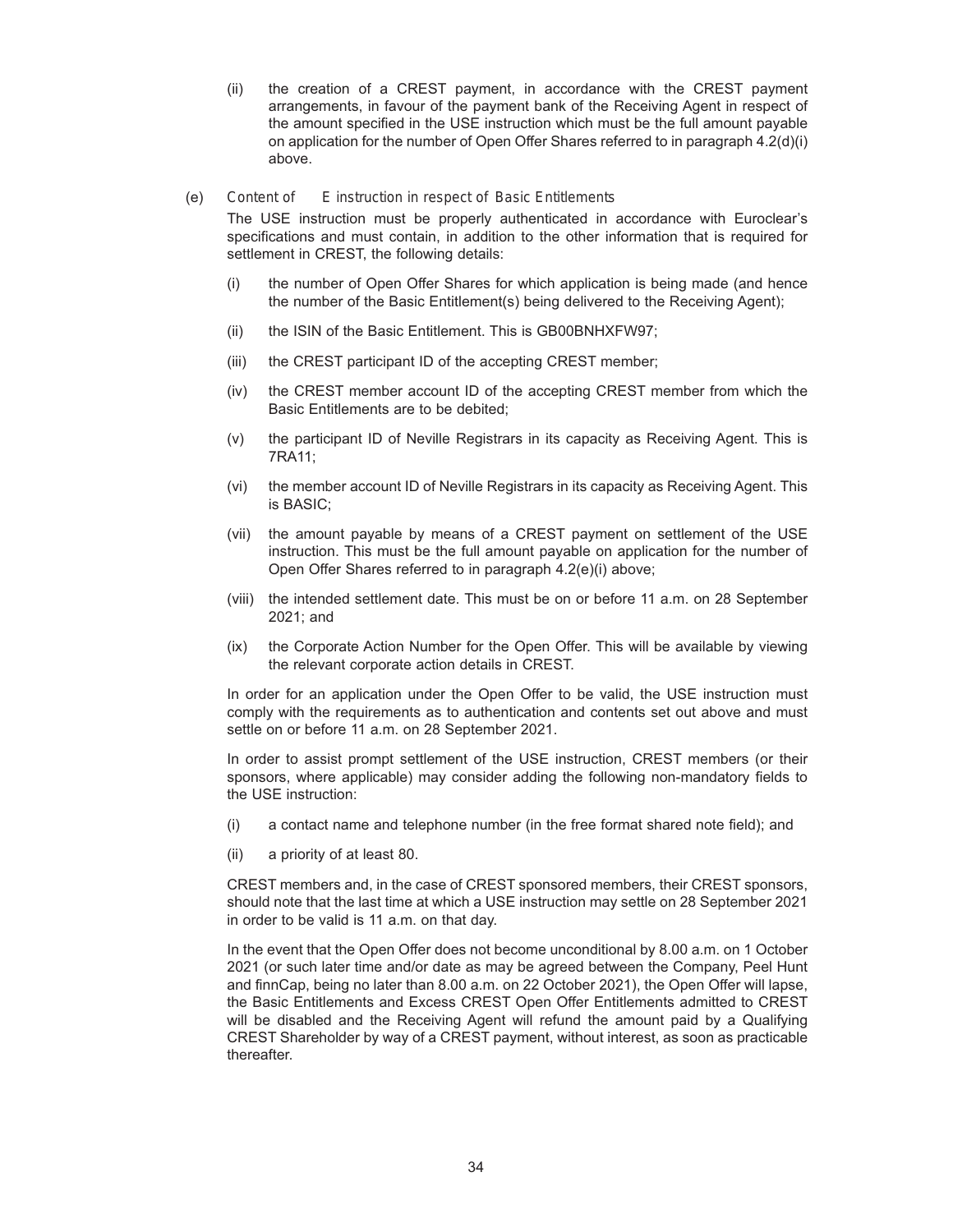(f) *Content of E instruction in respect of Excess C E Open Offer Entitlements*

The USE instruction must be properly authenticated in accordance with Euroclear specifications and must contain, in addition to the other information that is required for settlement in CREST, the following details:

- (i) the number of Open Offer Shares for which the application is being made (and hence the number of the Excess CREST Open Offer Entitlement(s) being delivered to the Receiving Agent);
- (ii) the ISIN of the Excess CREST Open Offer Entitlement. This is GB00BNHXFS51;
- (iii) the CREST participant ID of the accepting CREST member;
- (iv) the CREST member account ID of the accepting CREST member from which the Excess CREST Open Offer Entitlements are to be debited;
- (v) the participant ID of Neville Registrars in its capacity as Receiving Agent. This is 7RA11;
- (vi) the member account ID of Neville Registrars in its capacity as Receiving Agent. This is EXCESS;
- (vii) the amount payable by means of a CREST payment on settlement of the USE instruction. This must be the full amount payable on application for the number of Open Offer Shares referred to in paragraph 4.2(f)(i) above;
- (viii) the intended settlement date. This must be on or before 11 a.m. on 28 September 2021; and
- (ix) the Corporate Action Number for the Open Offer. This will be available by viewing the relevant corporate action details in CREST.

In order for the application in respect of an Excess CREST Open Offer Entitlement under the Open Offer to be valid, the USE instruction must comply with the requirements as to authentication and contents set out above and must settle on or before 11 a.m. on 28 September 2021.

In order to assist prompt settlement of the USE instruction, CREST members (or their sponsors, where applicable) may consider adding the following non-mandatory fields to the USE instruction:

- (i) a contact name and telephone number (in the free format shared note field); and
- (ii) a priority of at least 80.

CREST members and, in the case of CREST sponsored members, their CREST sponsors, should note that the last time at which a USE instruction may settle on 28 September 2021 in order to be valid is 11 a.m. on that day. Please note that automated CREST generated claims and buyer protection will not be offered on the Excess CREST Open Offer Entitlement security.

In the event that the Open Offer does not become unconditional by 8.00 a.m. on 1 October 2021 (or such later time and/or date as may be agreed between the Company, Peel Hunt and finnCap, being no later than 8.00 a.m. on 22 October 2021), the Open Offer will lapse, the Basic Entitlements and Excess CREST Open Offer Entitlements admitted to CREST will be disabled and the Receiving Agent will refund the amount paid by a Qualifying CREST Shareholder by way of a CREST payment, without interest, as soon as practicable thereafter.

(g) *Deposit of Basic Entitlements into and withdrawal from C E*

A Qualifying Non-CREST Shareholder's entitlement under the Open Offer as shown by the number of Basic Entitlements set out in his Application Form may be deposited into CREST (either into the account of the Qualifying Shareholder named in the Application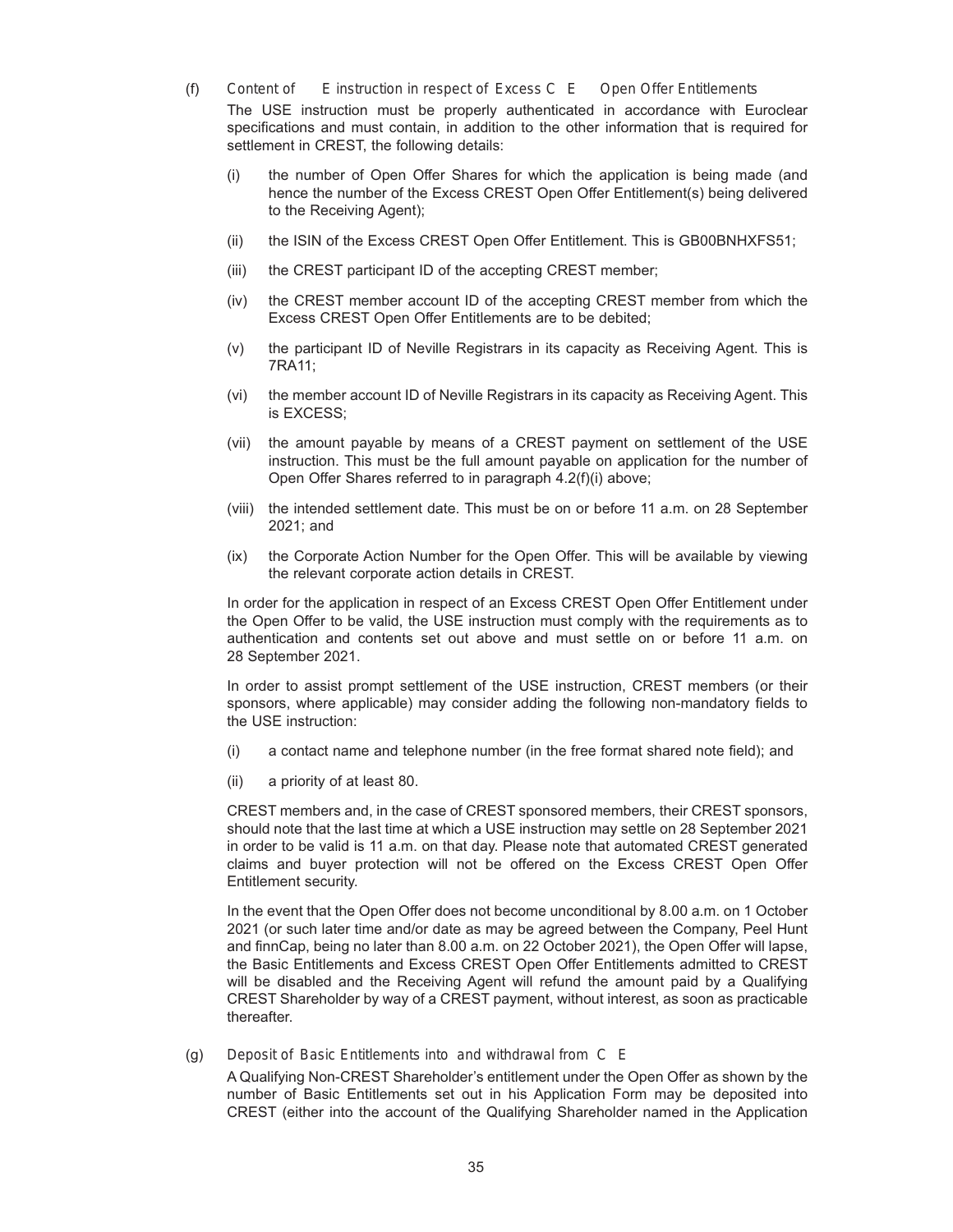Form or into the name of a person entitled by virtue of a *bona fide* market claim). Similarly, Basic Entitlements held in CREST may be withdrawn from CREST so that the entitlement under the Open Offer can be applied for through an Application Form. Normal CREST procedures (including timings) apply in relation to any such deposit or withdrawal, subject (in the case of a deposit into CREST) as set out in the Application Form.

A holder of an Application Form who is proposing to deposit the entitlement set out in such form into CREST is recommended to ensure that the deposit procedures are implemented in sufficient time to enable the person holding or acquiring the Basic Entitlements and the entitlement to apply under the Excess Application Facility following their deposit into CREST to take all necessary steps in connection with taking up the entitlement prior to 11 a.m. on 28 September 2021. After depositing their Basic Entitlement into their CREST account, CREST holders will, shortly after that, receive a credit for their Excess CREST Open Offer Entitlement which will be managed by the Receiving Agent.

In particular, having regard to normal processing times in CREST and on the part of the Receiving Agent, the recommended latest time for depositing an Application Form with the CREST Courier and Sorting Service, where the person entitled wishes to hold the entitlement under the Open Offer set out in such Application Form as Basic Entitlements or Excess CREST Open Offer Entitlements in CREST, is 3 p.m. on 23 September 2021 and the recommended latest time for receipt by Euroclear of a dematerialised instruction requesting withdrawal of Basic Entitlements from CREST is 4:30 p.m. on 22 September 2021, in either case so as to enable the person acquiring or (as appropriate) holding the Basic Entitlements and the entitlement to apply under the Excess Application Facility following the deposit or withdrawal (whether as shown in an Application Form or held in CREST) to take all necessary steps in connection with applying in respect of the Open Offer Entitlements and the entitlement to apply under the Excess Application Facility as the case may be prior to 11 a.m. on 28 September 2021.

Delivery of an Application Form with the CREST deposit form duly completed whether in respect of a deposit into the account of the Qualifying Shareholder named in the Application Form or into the name of another person, shall constitute a representation and warranty to the Company and the Receiving Agent by the relevant CREST member(s) that it is/they are not in breach of the provisions of the notes under the paragraph headed "Instructions for depositing entitlements under the Open Offer into CREST" on page 3 of the Application Form, and a declaration to the Company and the Receiving Agent from the relevant CREST member(s) that it is/they are not citizen(s) or resident(s) of any Restricted Jurisdiction or any jurisdiction in which the application for Open Offer Shares is prevented by law and, where such deposit is made by a beneficiary of a market claim, a representation and warranty that the relevant CREST member(s) is/are entitled to apply under the Open Offer by virtue of a *bona fide* market claim.

(h) *alidit of application*

A USE instruction complying with the requirements as to authentication and contents set out above which settles by no later than 11 a.m. on 28 September 2021 will constitute a valid application under the Open Offer.

(i) *C E procedures and timings*

**CREST members and (where applicable) their CREST sponsors should note that Euroclear does not make available special procedures in CREST for any particular corporate action. Normal system timings and limitations will therefore apply in relation to the input of a USE instruction and its settlement in connection with the Open Offer. It is the responsibility of the CREST member concerned to take (or, if the CREST member is a CREST sponsored member, to procure that his CREST sponsor takes) such action as shall be necessary to ensure that a valid application is made as stated above by 11 a.m. on 28 September 2021. In this connection CREST members and (where applicable) their CREST sponsors are referred, in particular, to those sections of the CREST Manual concerning practical limitations of the CREST system and timings.**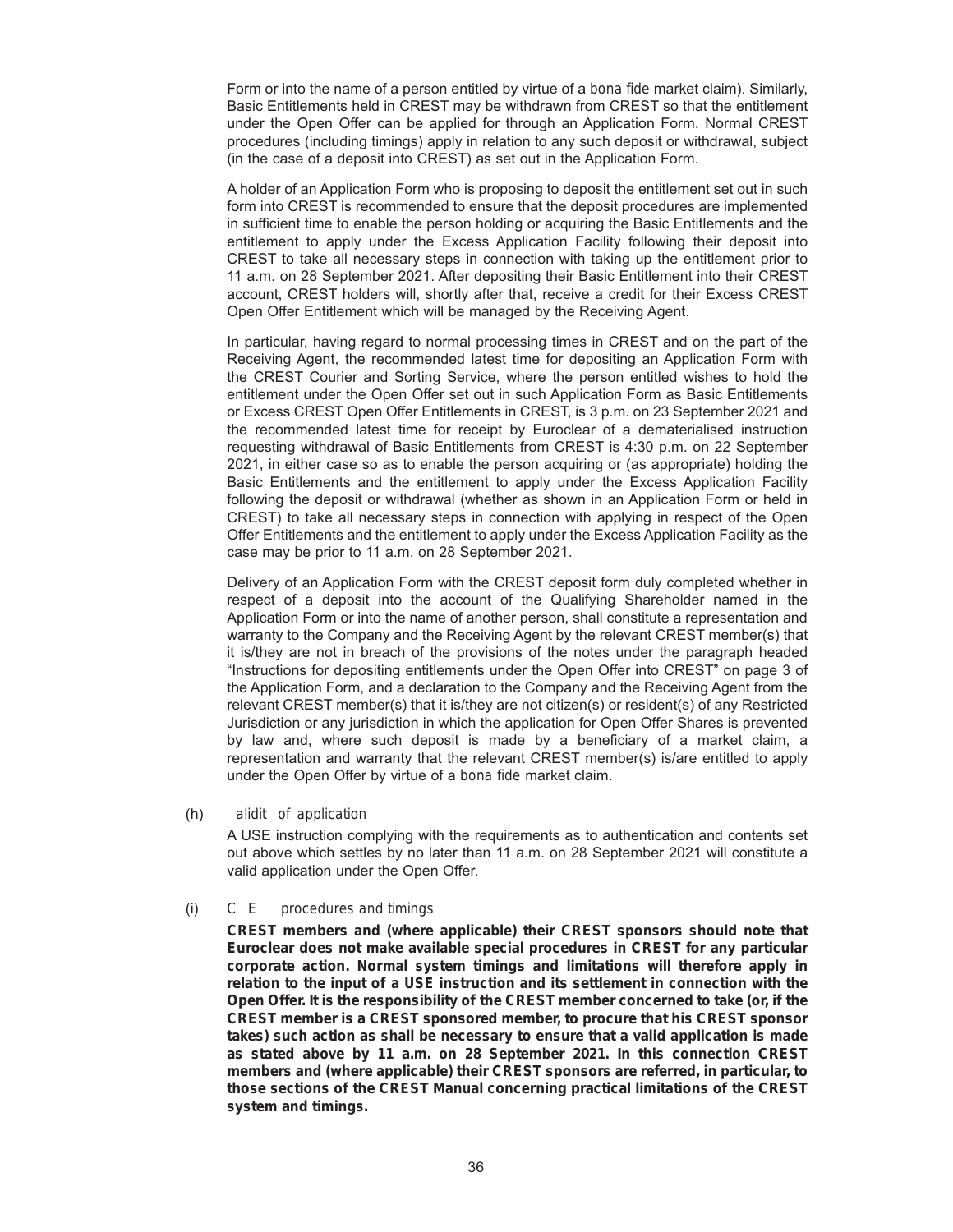(j) *Incorrect or incomplete applications*

If a USE instruction includes a CREST payment for an incorrect sum, the Company, through the Receiving Agent, reserves the right:

- (i) to reject the application in full and refund the payment to the CREST member in question, without payment of interest;
- (ii) in the case that an insufficient sum is paid, to treat the application as a valid application for such lesser whole number of Open Offer Shares as would be able to be applied for with that payment at the Issue Price, refunding any unutilised sum to the CREST member in question, without payment of interest; and
- (iii) in the case that an excess sum is paid, to treat the application as a valid application for all the Open Offer Shares referred to in the USE instruction, refunding any unutilised sum to the CREST member in question, without payment of interest.
- (k) *Effect of valid application*

A CREST member who makes or is treated as making a valid application in accordance with the above procedures thereby:

- (i) represents and warrants to the Company, Peel Hunt and finnCap that he has the right, power and authority, and has taken all action necessary, to make the application under the Open Offer and to execute, deliver and exercise his rights, and perform his obligations, under any contracts resulting therefrom and that he is not a person otherwise prevented by legal or regulatory restrictions from applying for Open Offer Shares or acting on behalf of any such person on a non-discretionary basis;
- (ii) agrees with the Company to pay the amount payable on application in accordance with the above procedures by means of a CREST payment in accordance with the CREST payment arrangements (it being acknowledged that the payment to the Receiving Agent's payment bank in accordance with the CREST payment arrangements shall, to the extent of the payment, discharge in full the obligation of the CREST member to pay to the Company the amount payable on application);
- (iii) agrees with the Company, Peel Hunt and finnCap that all applications under the Open Offer and any contracts or non-contractual obligations resulting therefrom shall be governed by, and construed in accordance with, the laws of England;
- (iv) confirms to the Company, Peel Hunt and finnCap that in making the application he is not relying on any information or representation in relation to the Group other than those contained in this document, and the applicant accordingly agrees that no person responsible solely or jointly for this document or any part thereof, or involved in the preparation thereof, shall have any liability for any such information or representation not so contained herein and further agrees that, having had the opportunity to read this document, he will be deemed to have had notice of all the information in relation to the Group contained in this document;
- (v) confirms to the Company, Peel Hunt and finnCap that in making the application he is not relying and has not relied on Peel Hunt or finnCap or any other person affiliated with Peel Hunt or finnCap or any other person affiliated with Peel Hunt or finnCap in connection with any investigation of the accuracy of any information contained in this document or his investment decision;
- (vi) confirms to the Company, Peel Hunt and finnCap that no person has been authorised to give any information or to make any representation concerning the Group or the Open Offer Shares (other than as contained in this document) and, if given or made, any such other information or representation should not be, and has not been, relied upon as having been authorised by the Company, Peel Hunt and finnCap;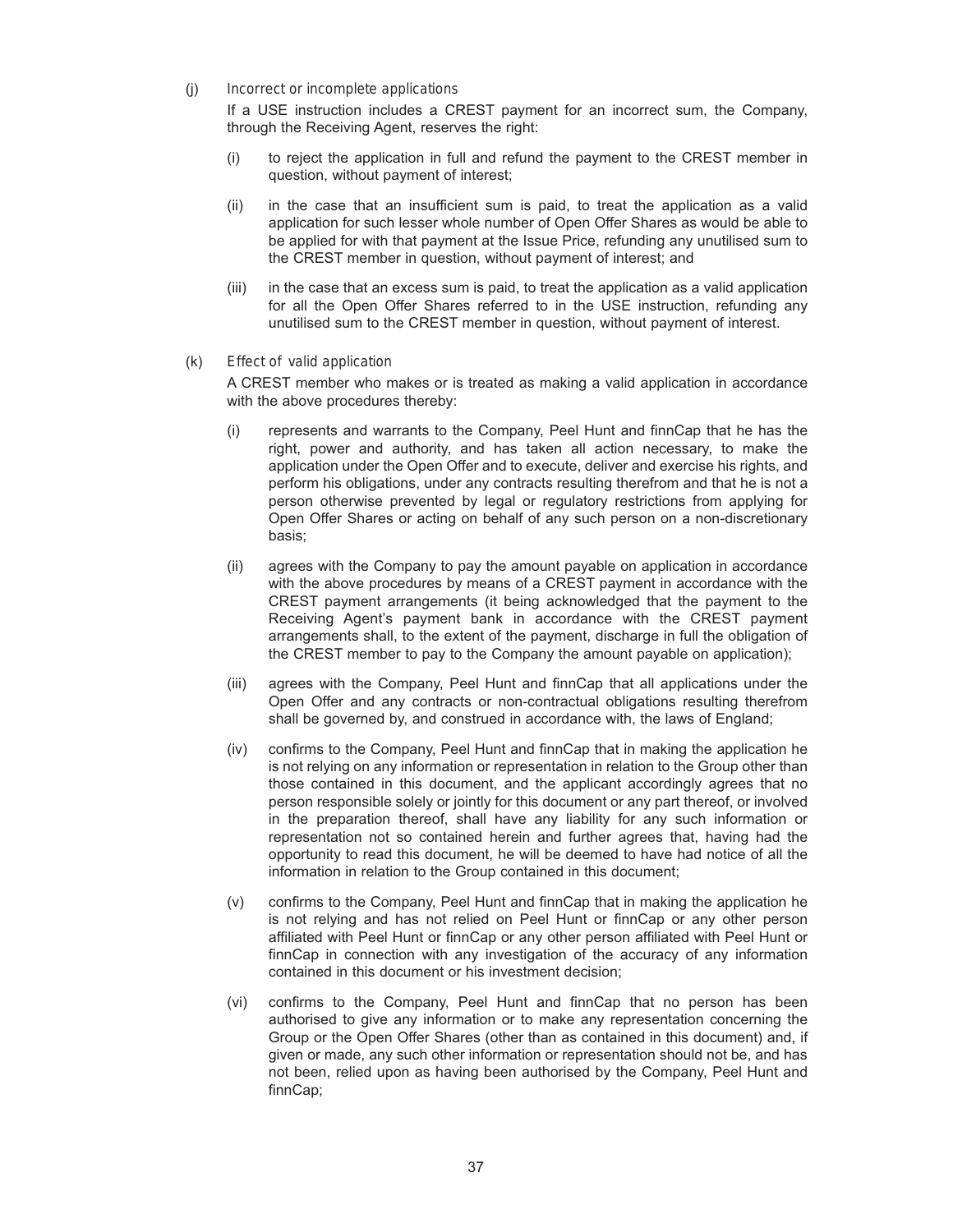- (vii) represents and warrants to the Company, Peel Hunt and finnCap that he is the Qualifying Shareholder originally entitled to the Basic Entitlements and Excess CREST Open Offer Entitlements or that he has received such Basic Entitlements and Excess CREST Open Offer Entitlements by virtue of a *bona fide* market claim;
- (viii) represents and warrants to the Company, Peel Hunt and finnCap that if he has received some or all of his Basic Entitlements and Excess CREST Open Offer Entitlements from a person other than the Company, he is entitled to apply under the Open Offer in relation to such Basic Entitlements and Excess CREST Open Offer Entitlements by virtue of a *bona fide* market claim;
- (ix) requests that the Open Offer Shares to which he will become entitled be issued to him on the terms set out in this document and subject to the Articles of Association of the Company (as amended by the Resolutions);
- (x) represents and warrants to the Company, Peel Hunt and finnCap that he is not, nor is he applying on behalf of any person who is, a citizen or resident, or which is a corporation, partnership or other entity created or organised in or under any laws, of any Restricted Jurisdiction or any jurisdiction in which the application for Open Offer Shares is prevented by law and he is not applying with a view to re-offering, re-selling, transferring or delivering any of the Open Offer Shares which are the subject of his application to, or for the benefit of, a person who is a citizen or resident or which is a corporation, partnership or other entity created or organised in or under any laws of any Restricted Jurisdiction or any jurisdiction in which the application for Open Offer Shares is prevented by law (except where proof satisfactory to the Company has been provided to the Company that he is able to accept the invitation by the Company free of any requirement which it (in its absolute discretion) regards as unduly burdensome), nor acting on behalf of any such person on a non-discretionary basis nor any person(s) otherwise prevented by legal or regulatory restrictions from applying for Open Offer Shares under the Open Offer;
- (xi) confirms that the Open Offer Shares have not been offered to the applicant by the Company, Peel Hunt, finnCap or any of their respective affiliates, by means of any: (a) "directed selling efforts" as defined in Regulation S under the US Securities Act; or (b) "general solicitation" or "general advertising" as defined in Regulation D under the US Securities Act;
- (xii) acknowledges and agrees that, pursuant to the General Data Protection Regulation as implemented in the United Kingdom by the Data Protection Act 2018 ("**GDPR**") the Company and/or the Registrars and/or Peel Hunt and/or finnCap, may hold personal data (as defined in the GDPR) relating to past and present Shareholders. Personal data may be retained on record for a period exceeding six years after it is no longer used. The Company, the Registrars and/or Peel Hunt and/or finnCap will only process such information for the purposes set out below (collectively, the "**Purposes**"), being to: (a) process his personal data to the extent and in such manner as is necessary for the performance of their obligations under the contractual arrangements between them, including as required by or in connection with his holding of Ordinary Shares in CREST, including processing personal data in connection with credit and money laundering checks on him; (b) communicate with him as necessary in connection with his affairs and generally in connection with his holding of Ordinary Shares in CREST; (c) provide personal data to such third parties as the Company, the Registrars and/or Peel Hunt and/or finnCap may consider necessary in connection with his affairs and generally in connection with his holding of Ordinary Shares or as the GDPR may require, including to third parties outside the European Economic Area; (d) without limitation, provide such personal data to their respective affiliates for processing, notwithstanding that any such party may be outside the European Economic Area; and (e) process his personal data for the Company's, the Registrars' and/or Peel Hunt and/or finnCap's internal administration.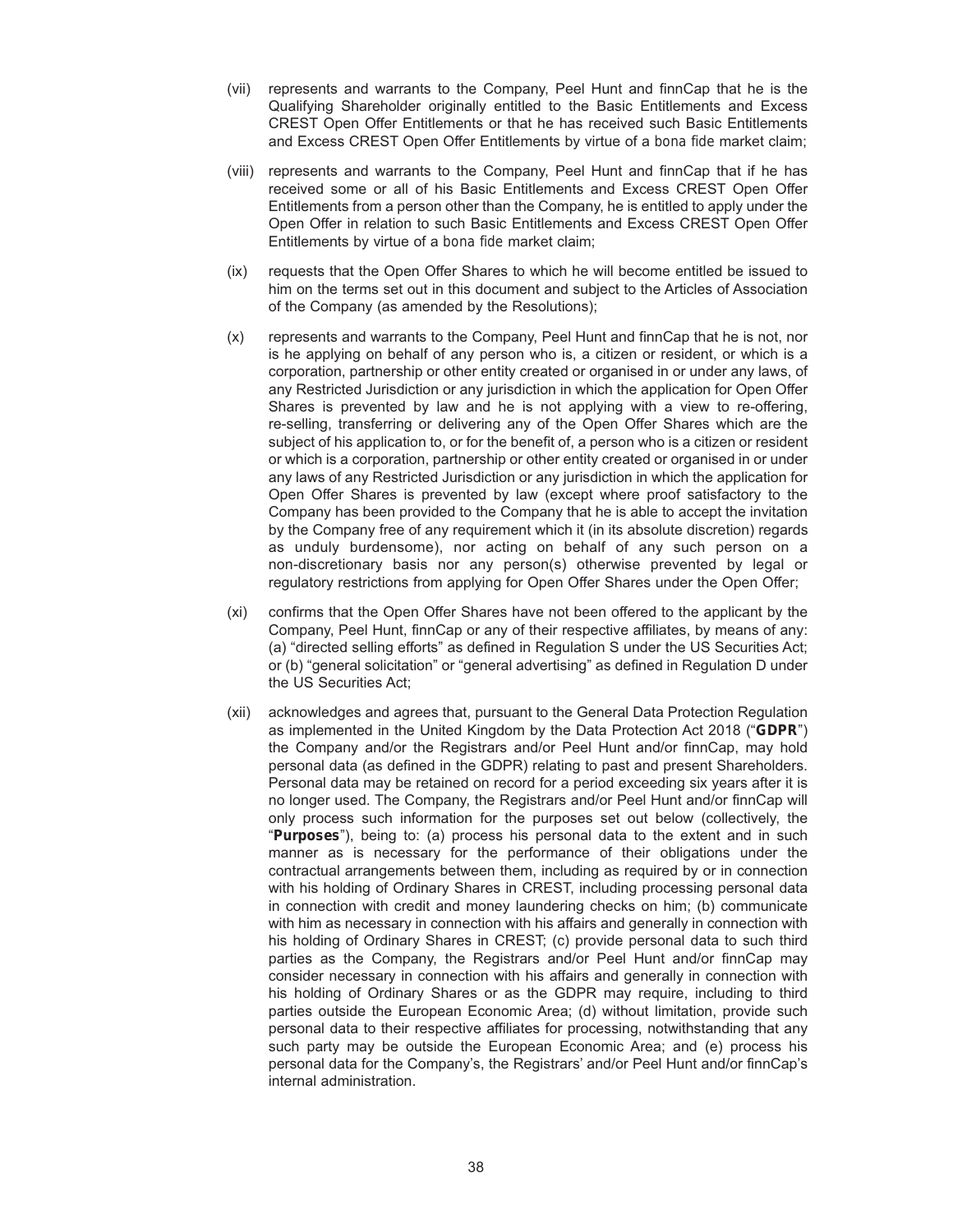- (xiii) by becoming registered as a holder of Open Offer Shares, he acknowledges and agrees that the processing by the Company and/or the Registrars and/or Peel Hunt and/or finnCap of any personal data relating to him in the manner described above is undertaken for the purposes of: (a) performance of the contractual arrangements between them; and (b) to comply with applicable legal obligations. In providing the Company and/or the Registrars and/or Peel Hunt and/or finnCap with information, he hereby represents and warrants to each of them that he has notified any data subject of the processing of their personal data (including the details set out above) by the Company, the Registrars and/or Peel Hunt and/or finnCap and their respective affiliates and group companies, in relation to the holding of, and using, their personal data for the Purposes. Any individual whose personal information is held or processed by a data controller: (a) has the right to ask for a copy of their personal information held; (b) to ask for any inaccuracies to be corrected or for their personal information to be erased; (c) object to the ways in which their information is used, and ask for their information to stop being used or otherwise restricted; and (d) ask for their personal information to be sent to them or to a third party (as permitted by law). A data subject seeking to enforce these rights should contact the relevant data controller. Individuals also have the right to complain to the UK Information Commissioner's Office about how their personal information has been handled; and represents and warrants to the Company, Peel Hunt and finnCap that he is not, and nor is he applying as nominee or agent for, a person who is or may be liable to notify and account for tax under the Stamp Duty Reserve Tax Regulations 1986 at any of the increased rates referred to in section 93 (depository receipts) or section 96 (clearance services) of the Finance Act 1986.
- (l) *Compan s discretion as to the re ection and validit of applications* The Company may in its sole discretion but with the prior consent of Peel Hunt and finnCap:
	- (i) treat as valid (and binding on the CREST member concerned) an application which does not comply in all respects with the requirements as to validity set out or referred to in this Part II;
	- (ii) accept an alternative properly authenticated dematerialised instruction from a CREST member or (where applicable) a CREST sponsor as constituting a valid application in substitution for or in addition to a USE instruction and subject to such further terms and conditions as the Company may determine;
	- (iii) treat a properly authenticated dematerialised instruction (in this sub-paragraph the "first instruction") as not constituting a valid application if, at the time at which the Receiving Agent receives a properly authenticated dematerialised instruction giving details of the first instruction or thereafter, either the Company or the Receiving Agent has received actual notice from Euroclear of any of the matters specified in Regulation 35(5)(a) of the CREST Regulations in relation to the first instruction. These matters include notice that any information contained in the first instruction was incorrect or notice of lack of authority to send the first instruction; and
	- (iv) accept an alternative instruction or notification from a CREST member or CREST sponsored member or (where applicable) a CREST sponsor, or extend the time for settlement of a USE instruction or any alternative instruction or notification, in the event that, for reasons or due to circumstances outside the control of any CREST member or CREST sponsored member or (where applicable) CREST sponsor, the CREST member or CREST sponsored member is unable validly to apply for Open Offer Shares by means of the above procedures. In normal circumstances, this discretion is only likely to be exercised in the event of any interruption, failure or breakdown of CREST (or any part of CREST) or on the part of the facilities and/or systems operated by the Registrar in connection with CREST.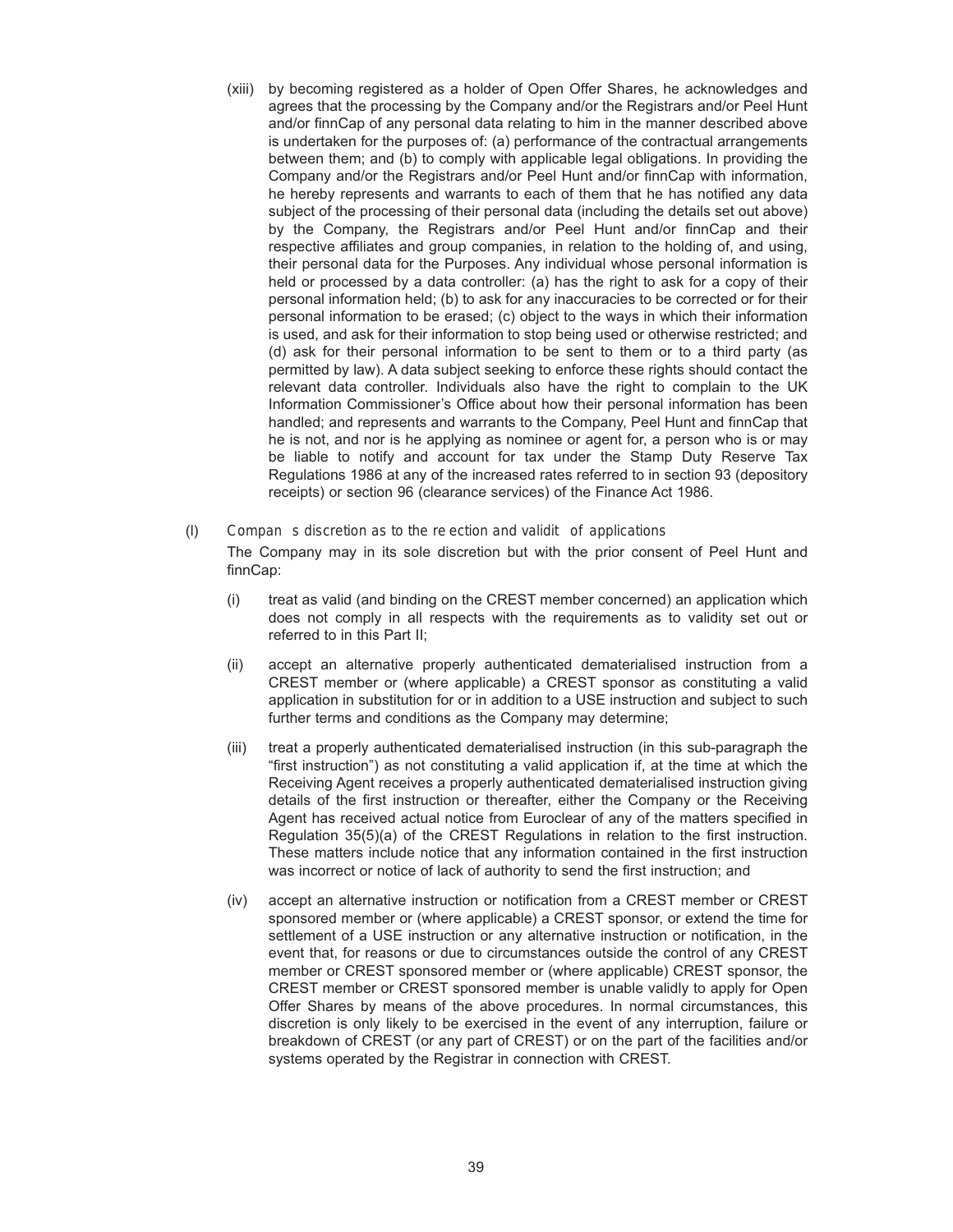#### **5. Money Laundering Regulations**

#### 5.1 *Holders of Application Forms*

To ensure compliance with the Money Laundering Regulations, the Receiving Agent may require, at its absolute discretion, verification of the identity of the person by whom or on whose behalf the Application Form is lodged with payment (which requirements are referred to below as the "verification of identity requirements"). If the Application Form is submitted by a UK regulated broker or intermediary acting as agent and which is itself subject to the Money Laundering Regulations, any verification of identity requirements are the responsibility of such broker or intermediary and not of the Receiving Agent. In such case, the lodging agent's stamp should be inserted on the Application Form.

The person lodging the Application Form with payment and in accordance with the other terms as described above (the "acceptor"), including any person who appears to the Receiving Agent to be acting on behalf of some other person, accepts the Open Offer in respect of such number of Open Offer Shares as is referred to therein (for the purposes of this paragraph 5, the "relevant Open Offer Shares") and shall thereby be deemed to agree to provide the Receiving Agent with such information and other evidence as the Receiving Agent may require to satisfy the verification of identity requirements.

If the Receiving Agent determines that the verification of identity requirements apply to any acceptor or application, the relevant Open Offer Shares (notwithstanding any other term of the Open Offer) will not be issued to the relevant acceptor unless and until the verification of identity requirements have been satisfied in respect of that acceptor or application. The Receiving Agent is entitled, in its absolute discretion, to determine whether the verification of identity requirements apply to any acceptor or application and whether such requirements have been satisfied, and neither the Receiving Agent nor the Company will be liable to any person for any loss or damage suffered or incurred (or alleged), directly or indirectly, as a result of the exercise of such discretion.

If the verification of identity requirements apply, failure to provide the necessary evidence of identity and address within a reasonable time may result in delays in the despatch of share certificates or in crediting CREST accounts. If, within a reasonable time following a request for verification of identity, the Receiving Agent has not received evidence satisfactory to it as aforesaid, the Company may, in its absolute discretion, treat the relevant application as invalid, in which event the monies payable on acceptance of the Open Offer will be returned (at the acceptor's risk) without interest to the account of the bank or building society on which the relevant cheque or banker's draft was drawn.

**Submission of an Application Form with the appropriate remittance will constitute a warranty to each of the Receiving Agent, the Company, Peel Hunt and finnCap from the applicant that the Money Laundering Regulations will not be breached by application of such remittance.**

- (a) The verification of identity requirements will not usually apply:
	- (i) if the applicant is an organisation required to comply with the Money Laundering Directive (the Council Directive on prevention of the use of the financial system for the purpose of money laundering (no.91/308/EEC)); or
	- (ii) if the acceptor is a regulated UK broker or intermediary acting as agent and is itself subject to the Money Laundering Regulations; or
	- (iii) if the applicant (not being an applicant who delivers his application in person) makes payment by way of a cheque drawn on an account in the applicant's name; or
	- (iv) if the aggregate subscription price for the Open Offer Shares is less than  $€10,000$ (approximately £8,500 as at the Latest Practicable Date).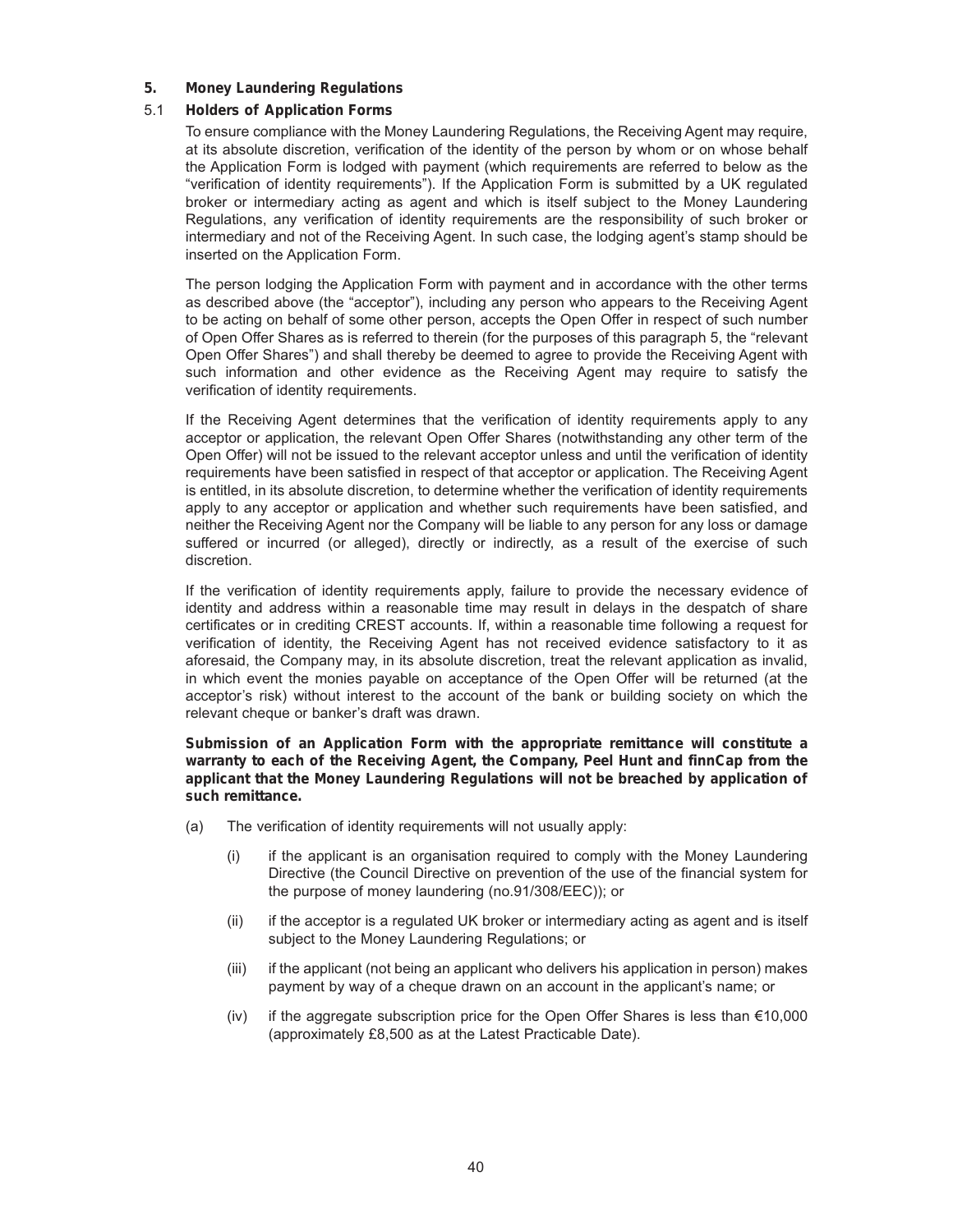- (b) In other cases the verification of identity requirements may apply. Satisfaction of these requirements may be facilitated in the following ways:
	- (i) if payment is made by cheque or banker's draft in sterling drawn on a branch in the UK of a bank or building society which bears a UK bank sort code number in the top right hand corner, the following applies. Cheques, should be written in black ink and made payable to "Neville Registrars Limited re: Clients Account" in respect of an application by a Qualifying Shareholder and crossed "A/C Payee Only" in each case. Third party cheques may not be accepted with the exception of building society cheques or bankers' drafts where the building society or bank has confirmed the name of the account holder by stamping or endorsing the cheque/bankers' draft to such effect. The account name should be the same as that shown on the Application Form; or
	- (ii) if the Application Form is lodged with payment by an agent which is an organisation of the kind referred to in paragraph 5.1(a)(i) above or which is subject to anti-money laundering regulation in a country which is a member of the Financial Action Task Force (the non-European Union members of which are Argentina, Australia, Brazil, Canada, China, Hong Kong, Iceland, Japan, Mexico, New Zealand, Norway, Russian Federation, Singapore, the Republic of Korea, the Republic of South Africa, Switzerland, Turkey, UK Crown Dependencies and the US and, by virtue of their membership of the Gulf Cooperation Council, Bahrain, Kuwait, Oman, Qatar, Saudi Arabia and the United Arab Emirates), the agent should provide with the Application Form, written confirmation that it has that status and a written assurance that it has obtained and recorded evidence of the identity of the person for whom it acts and that it will on demand make such evidence available to the Receiving Agent. If the agent is not such an organisation, it should contact the Receiving Agent at Neville Registrars, Neville House, Steelpark Road, Halesowen, B62 8HD.
	- (iii) To confirm the acceptability of any written assurance referred to in paragraph 5.1(b)(ii) above, or in any other case, the acceptor please contact Neville Registrars on 0121 585 1131 or if phoning outside the UK +44 (0) 121 585 1131. Calls are charged at the standard geographic rate and will vary by provider. Calls outside the United Kingdom will be charged at the applicable international rate. The helpline is open between 9 a.m. – 5 p.m. (London Time), Monday to Friday excluding public holidays in England and Wales. Please note that Neville Registrars cannot provide any financial, legal or tax advice and calls may be recorded and monitored for security and training purposes.
	- (iv) If, within a reasonable period of time following a request for verification of identity, and in any case by no later than 11 a.m. on 28 September 2021, the Receiving Agent has not received evidence satisfactory to it as aforesaid, the Receiving Agent may, at its discretion, as agent of the Company, reject the relevant application, in which event the monies submitted in respect of that application will be returned without interest to the applicant (without prejudice to the rights of the Company to undertake proceedings to recover monies in respect of the loss suffered by it as a result of the failure to produce satisfactory evidence as aforesaid).

#### 5.2 *Basic Entitlements and Excess CREST Open Offer Entitlements in CREST*

If you hold your Basic Entitlements and Excess CREST Open Offer Entitlements in CREST and apply for Open Offer Shares in respect of all or some of your Basic Entitlements and Excess CREST Open Offer Entitlements as agent for one or more persons and you are not a UK or EU regulated person or institution (e.g. a UK financial institution), then, irrespective of the value of the application, the Receiving Agent is obliged to take reasonable measures to establish the identity of the person or persons on whose behalf you are making the application. You must therefore contact the Receiving Agent before sending any USE instruction or other instruction so that appropriate measures may be taken.

Submission of a USE instruction which on its settlement constitutes a valid application as described above constitutes a warranty and undertaking by the applicant to provide promptly to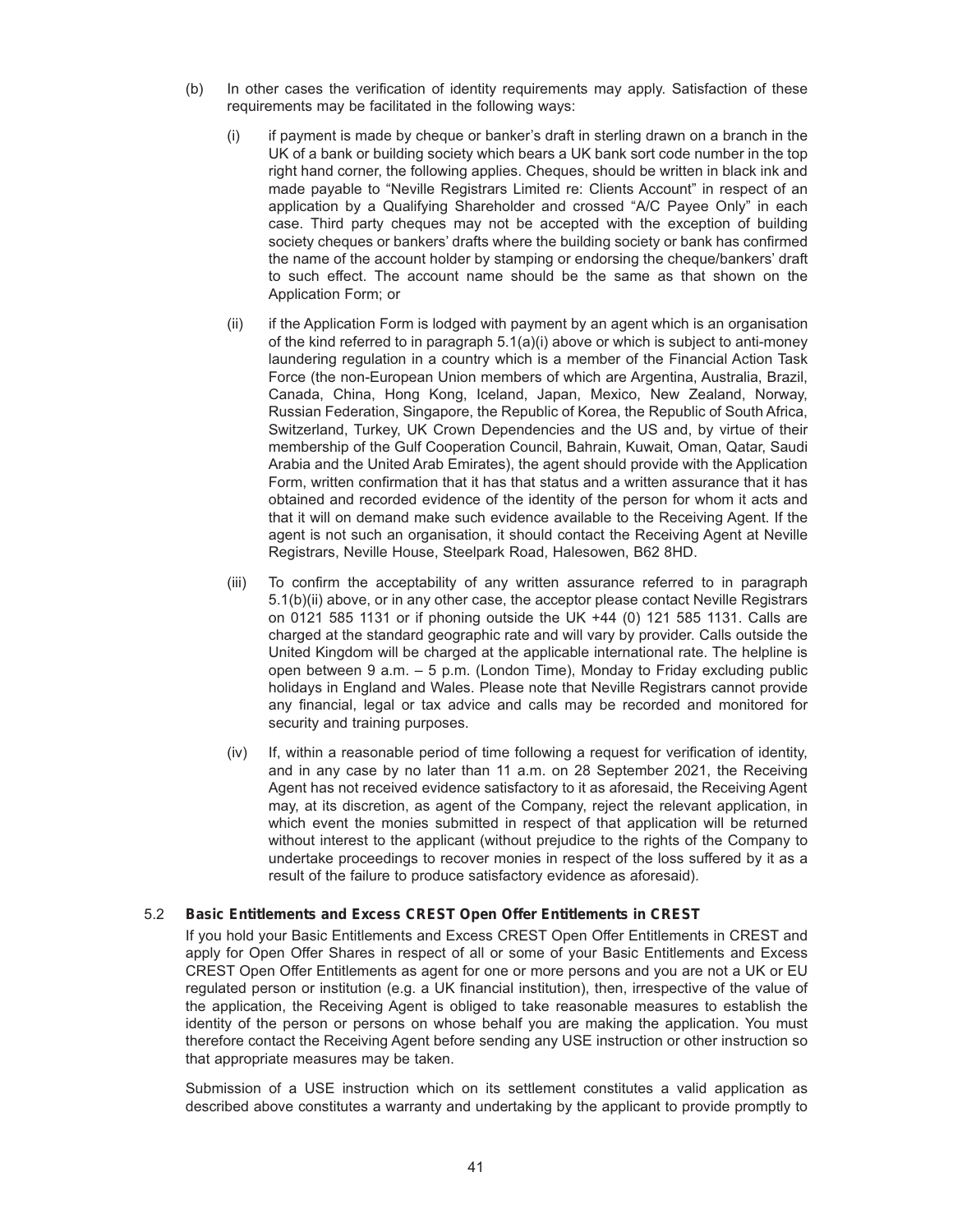the Receiving Agent such information as may be specified by the Receiving Agent as being required for the purposes of the Money Laundering Regulations. Pending the provision of evidence satisfactory to the Receiving Agent as to identity, the Receiving Agent may in its absolute discretion take, or omit to take, such action as it may determine to prevent or delay issue of the Open Offer Shares concerned. If satisfactory evidence of identity has not been provided within a reasonable time, then the application for the Open Offer Shares represented by the USE instruction will not be valid. This is without prejudice to the right of the Company to take proceedings to recover any loss suffered by it as a result of failure to provide satisfactory evidence as to the identity of the person or persons on whose behalf the application is made.

#### **6. Overseas Shareholders**

The making of the Open Offer to persons resident in, or who are citizens of, or who have a registered address in, countries other than the UK may be affected by the law or regulatory requirements of the relevant jurisdiction. The comments set out in this paragraph 6 are intended as a general guide only and any Overseas Shareholders who are in any doubt as to their position should consult their professional advisers without delay.

#### 6.1 *General*

**The distribution of this document and the Application Form and the making of the Open Offer to persons who have registered addresses in, or who are resident or ordinarily resident in, or citi ens of, or which are corporations, partnerships or other entities created or organised under the laws of countries other than the UK or to persons who are nominees of or custodians, trustees or guardians for citi ens, residents in or nationals of, countries other than the UK may be affected by the laws or regulatory re uirements of the relevant jurisdictions. Those persons should consult their professional advisers as to whether they re uire any governmental or other consents or need to observe any applicable legal re uirement or other formalities to enable them to apply for Open Offer Shares under the Open Offer.**

No action has been or will be taken by the Company or Peel Hunt or finnCap or any other person to permit a public offering or distribution of this document (or any other offering or publicity materials or application forms) relating to the Open Offer Shares) in any jurisdiction where action for that purpose may be required, other than in the UK.

Receipt of this document and/or an Application Form and/or a credit of Basic Entitlements or Excess CREST Open Offer Entitlements to a stock account in CREST will not constitute an invitation or offer of securities for subscription, sale or purchase in those jurisdictions in which it would be illegal to make such an invitation or offer and, in those circumstances, this document and/or the Application Form must be treated as sent for information only and should not be copied or redistributed.

Due to restrictions under the securities laws of the Restricted Jurisdictions and certain commercial considerations, Application Forms will not be sent to, and neither Basic Entitlements nor Excess CREST Open Offer Entitlements will be credited to stock accounts in CREST of, Excluded Overseas Shareholders or their agents or intermediaries, except where the Company is satisfied, at its sole and absolute discretion, that such action would not result in the contravention of any registration or other legal requirement in the relevant jurisdiction.

No person receiving a copy of this document and/or an Application Form and/or a credit of Basic Entitlements or Excess CREST Open Offer Entitlements to a stock account in CREST in any territory other than the UK may treat the same as constituting an invitation or offer to him, nor should he in any event use any such Application Form and/or credit of Basic Entitlements or Excess CREST Open Offer Entitlements to a stock account in CREST unless, in the relevant territory, such an invitation or offer could lawfully be made to him and such Application Form and/or credit of Basic Entitlements or Excess CREST Open Offer Entitlements to a stock account in CREST could lawfully be used, and any transaction resulting from such use could be effected, without contravention of any registration or other legal or regulatory requirements.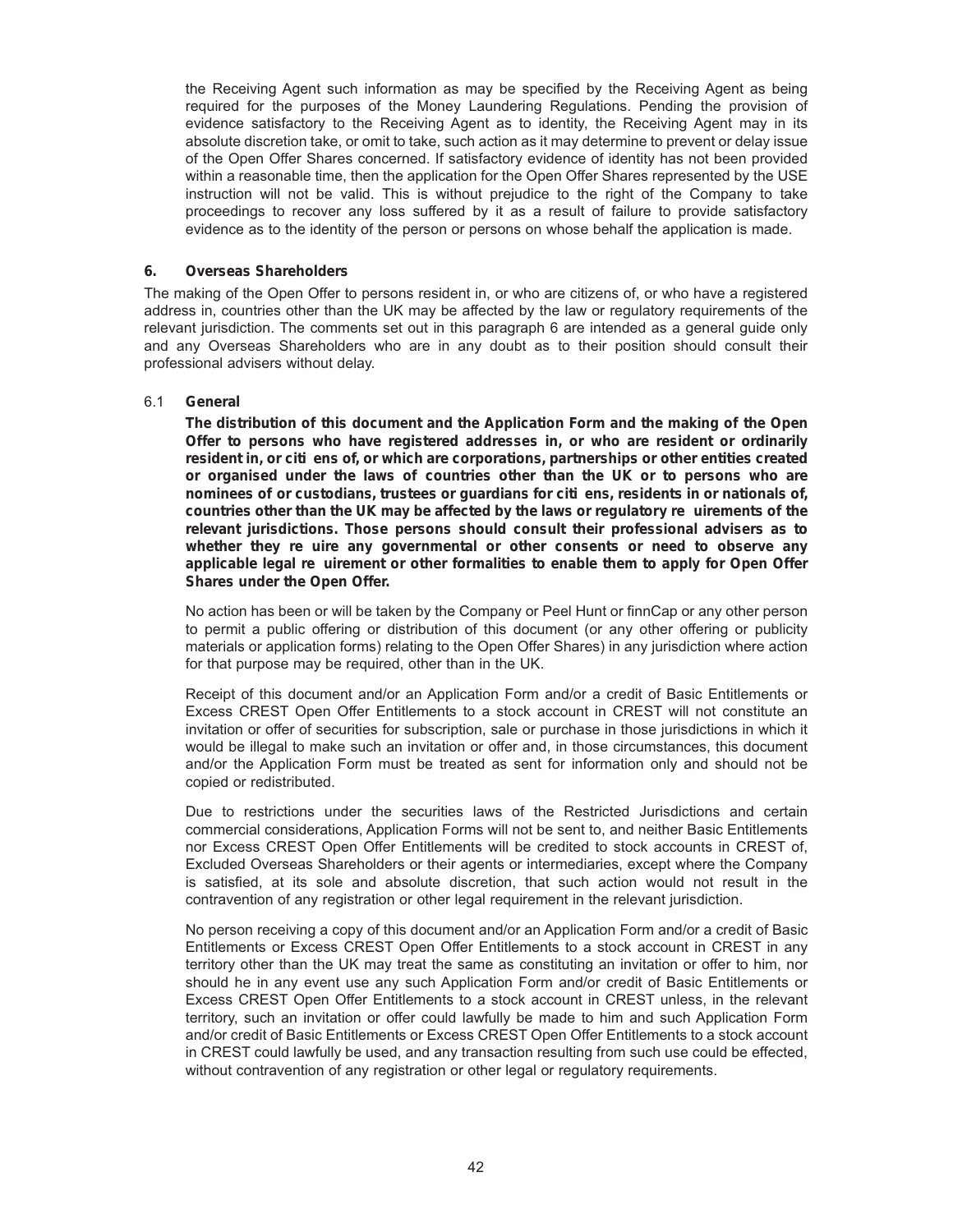In circumstances where an invitation or offer would contravene any registration or other legal or regulatory requirements, this document and/or the Application Form must be treated as sent for information only and should not be copied or redistributed.

It is the responsibility of any person (including, without limitation, custodians, agents, nominees and trustees for any such person) outside the UK wishing to apply for Open Offer Shares under the Open Offer to satisfy himself as to the full observance of the laws of any relevant territory in connection therewith, including obtaining any governmental or other consents that may be required, observing any other formalities required to be observed in such territory and paying any issue, transfer or other taxes due in such territory.

Neither the Company nor Peel Hunt nor finnCap (nor any of their respective representatives) is making any representation to any offeree or purchaser of Open Offer Shares regarding the legality of an investment in the Open Offer Shares by such offeree or purchaser under the laws applicable to such offeree or purchaser.

Persons (including, without limitation, custodians, agents, nominees and trustees) receiving a copy of this document and/or an Application Form and/or a credit of Basic Entitlements or Excess CREST Open Offer Entitlements to a stock account in CREST, in connection with the Open Offer or otherwise, should not distribute or send either of those documents nor transfer Basic Entitlements or Excess CREST Open Offer Entitlements in or into any jurisdiction where to do so would or might contravene local securities laws or regulations. If a copy of this document and/or an Application Form and/or a credit of Basic Entitlements or Excess CREST Open Offer Entitlements to a stock account in CREST is received by any person in any such territory, or by his custodian, agent, nominee or trustee, he must not seek to apply for Open Offer Shares unless the Company, Peel Hunt and finnCap determine that such action would not violate applicable legal or regulatory requirements. Any person (including, without limitation, custodians, agents, nominees and trustees) who does forward a copy of this document and/or an Application Form and/or transfers Basic Entitlements or Excess CREST Open Offer Entitlements into any such territory, whether pursuant to a contractual or legal obligation or otherwise, should draw the attention of the recipient to the contents of this Part lI and specifically the contents of this paragraph 6.

Subject to paragraphs 6.2 to 6.8 below, any person (including, without limitation, custodians, agents, nominees and trustees for any such person) outside the UK wishing to apply for Open Offer Shares must satisfy himself as to the full observance of the applicable laws of any relevant territory, including obtaining any requisite governmental or other consents, observing any other requisite formalities and pay any issue, transfer or other taxes due in such territories.

The Company reserves the right to treat as invalid any application or purported application for Open Offer Shares that appears to the Company or its agents to have been executed, effected or despatched by an Excluded Overseas Shareholder or on behalf of such a person by their agent or intermediary or in a manner that may involve a breach of the laws or regulations of any jurisdiction or if the Company or its agents believe that the same may violate applicable legal or regulatory requirements or if it provides an address for delivery of the share certificates of Open Offer Shares or, in the case of a credit of Basic Entitlements or Excess CREST Open Offer Entitlements to a stock account in CREST, to a CREST member whose registered address would be, in a Restricted Jurisdiction or any other jurisdiction outside the UK in which it would be unlawful to deliver such share certificates or make such a credit.

The attention of Overseas Shareholders is drawn to paragraphs 6.2 to 6.8 below.

Notwithstanding any other provision of this document or the Application Form, the Company reserves the right to permit any Qualifying Shareholder who is an Excluded Overseas Shareholder to apply for Open Offer Shares if the Company, in its sole and absolute discretion, is satisfied that the transaction in question is exempt from, or not subject to, the legislation or regulations giving rise to the restrictions in question.

Overseas Shareholders who wish, and are permitted, to apply for Open Offer Shares should note that payment must be made in sterling denominated cheques or bankers' drafts or where such an Overseas Shareholder is a Qualifying CREST Shareholder, through CREST.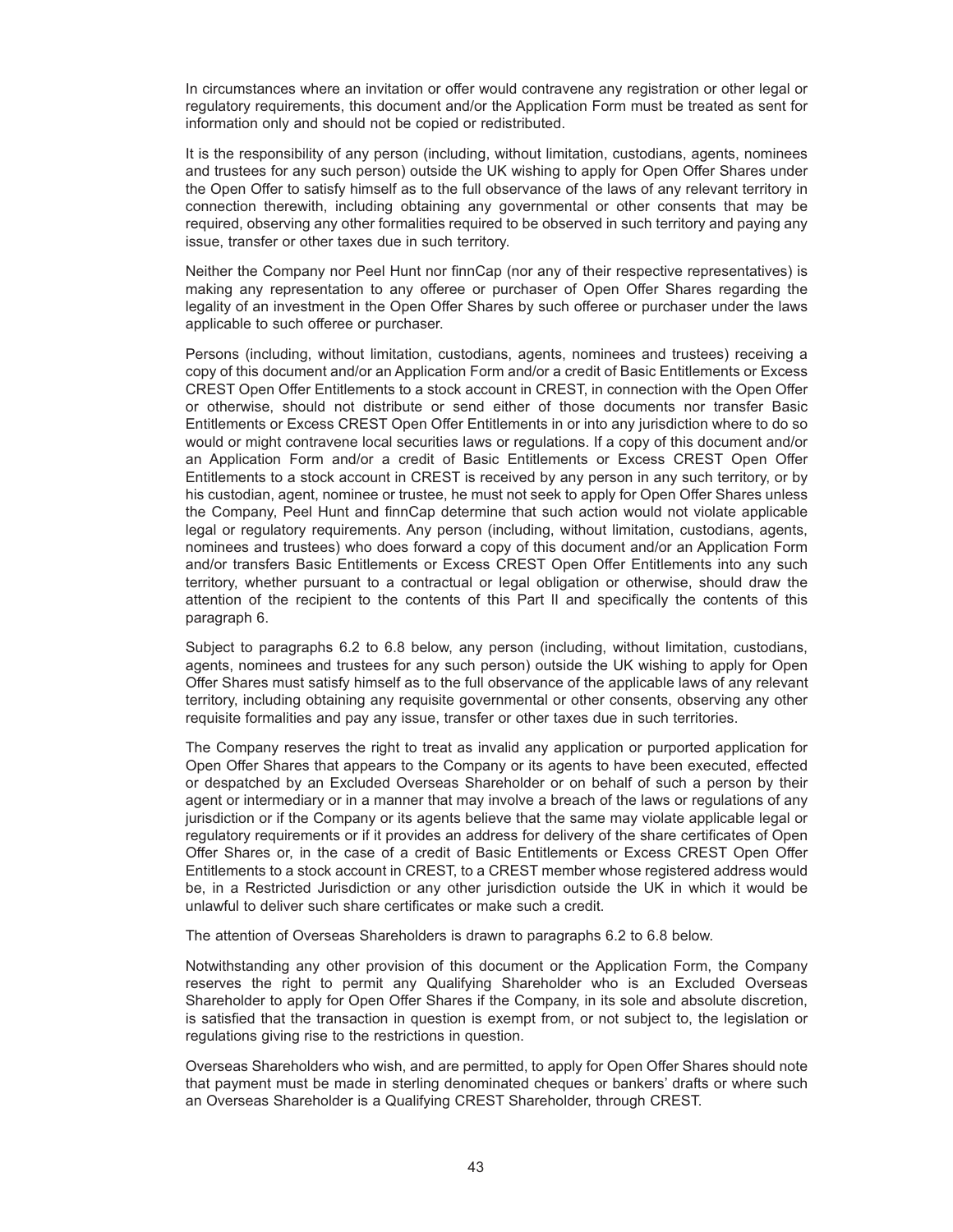Due to restrictions under the securities laws of the Restricted Jurisdictions and subject to certain exceptions, Excluded Overseas Shareholders will not quality to participate in the Open Offer and will not be sent an Application Form nor will their stock accounts in CREST be credited with Basic Entitlements or Excess CREST Open Offer Entitlements.

The Open Offer Shares have not been and will not be registered under the relevant laws of any Restricted Jurisdiction or any state, province or territory thereof and may not be offered, sold, resold, transferred, delivered or distributed, directly or indirectly, in or into any Restricted Jurisdiction or to, or for the account or benefit of, any person with a registered address in, or who is resident or ordinarily resident in, or a citizen of, any Restricted Jurisdiction except pursuant to an applicable exemption.

No public offer of Open Offer Shares is being made by virtue of this document or the Application Forms into any Restricted Jurisdiction. Receipt of this document and/or an Application Form and/or a credit of a Basic Entitlement or an Excess CREST Open Offer Entitlement to a stock account in CREST will not constitute an invitation or offer of securities for subscription, sale or purchase in those jurisdictions in which it would be illegal to make such an invitation or offer and, in those circumstances, this document and/or the Application Form must be treated as sent for information only and should not be copied or redistributed.

#### 6.2 *nited States*

Subject to certain exceptions, this document is intended for use only in connection with offers of Open Offer Shares outside the United States and neither this document nor any Application Form is to be sent or given to any person within the United States. The Open Offer Shares offered hereby are not being registered under the US Securities Act, for the purposes of sales outside of the United States.

This document may not be transmitted in or into the United States and may not be used to make offers or sales to US holders of Existing Ordinary Shares.

Subject to certain exceptions, the Open Offer Shares will be distributed, offered or sold, as the case may be, outside the United States in offshore transactions within the meaning of, and in accordance with, Regulation S under the US Securities Act.

Each person to which the Open Offer Shares are distributed, offered or sold outside the United States will be deemed by its subscription for the Open Offer Shares to have represented and agreed, on its behalf and on behalf of any investor accounts for which it is subscribing the Open Offer Shares, as the case may be, that:

- (i) it is acquiring the Open Offer Shares from the Company in an "offshore transaction" as defined in Regulation S under the US Securities Act; and
- (ii) the Open Offer Shares have not been offered to it by the Company or Peel Hunt and finnCap or any of their affiliates by means of any "directed selling efforts" as defined in Regulation S under the US Securities Act.

Each subscriber acknowledges that the Company, Peel Hunt and finnCap will rely upon the truth and accuracy of the foregoing representations and agreements, and agrees that if any of the representations and agreements deemed to have been made by such subscriber by its subscription for the Open Offer Shares are no longer accurate, it shall promptly notify the Company, Peel Hunt and finnCap. If such subscriber is subscribing for the Open Offer Shares as a fiduciary or agent for one or more investor accounts, each subscriber represents that it has sole investment discretion with respect to each such account and full power to make the foregoing representations and agreements on behalf of each such account.

Each subscriber acknowledges that it will not resell the Open Offer Shares without registration or an available exemption or safe harbour from registration under the US Securities Act.

6.3 *Canada*

This document is not, and is not to be construed as, a prospectus, an advertisement or a public offering of these securities in Canada. No securities commission or similar regulatory authority in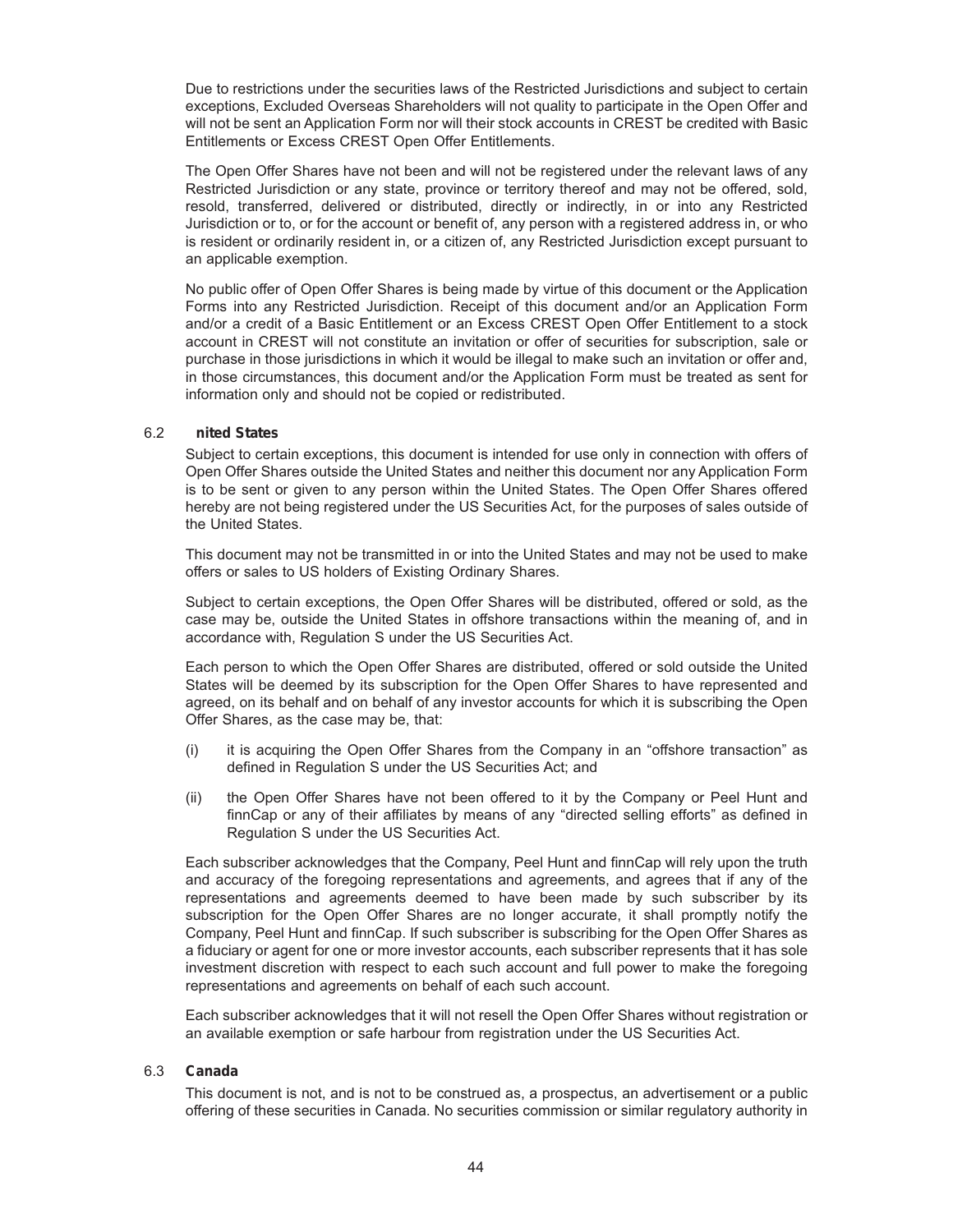Canada has reviewed or in any way passed upon this document or the merits of the Open Offer Shares, and any representation to the contrary is an offence.

In addition, the relevant exemptions are not being obtained from the appropriate provincial authorities in Canada. Accordingly, the Open Offer Shares are not being offered for subscription by persons resident in Canada or any territory or possessions thereof. Applications from any Canadian Person who appears to be or whom the Company has reason to believe to be so resident or the agent of any person so resident will be deemed to be invalid. No Application Form will be sent to and no Basic Entitlements or Excess CREST Open Offer Entitlements will be credited to a stock account in CREST of any Shareholder in the Company whose registered address is in Canada. If any Application Form is received by any Shareholder in the Company whose registered address is elsewhere but who is, in fact, a Canadian Person or the agent of a Canadian Person so resident, he should not apply under the Open Offer.

For the purposes of this paragraph 6.3, "Canadian Person" means a citizen or resident of Canada, including the estate of any such person or any corporation, partnership or other entity created or organised under the laws of Canada or any political sub-division thereof.

#### 6.4 *Australia*

Neither this document nor the Application Form has been lodged with, or registered by, the Australian Securities and Investments Commission. A person may not: (i) directly or indirectly offer for subscription or purchase or issue an invitation to subscribe for or buy or sell, the Open Offer Shares; or (ii) distribute any draft or definitive document in relation to any such offer, invitation or sale, in Australia or to any resident of Australia (including corporations and other entities organised under the laws of Australia but not including a permanent establishment of such a corporation or entity located outside Australia). Accordingly, no Application Form will be issued to, and no Basic Entitlements or Excess CREST Open Offer Entitlements will be credited to a CREST stock account of, Shareholders in the Company with registered addresses in, or to residents of, Australia. For the avoidance of doubt, the Investor, (which is an entity incorporated in, and with a significant presence in, Australia), will not be participating in the Open Offer.

#### 6.5 *Other Restricted urisdictions*

Due to restrictions under the securities laws of the Restricted Jurisdictions and subject to certain exemptions, Shareholders who have registered addresses in, or who are resident or ordinarily resident in, or citizens of, any Restricted Jurisdiction will not qualify to participate in the Open Offer and will not be sent an Application Form nor will their stock accounts in CREST be credited with Basic Entitlements or Excess CREST Open Offer Entitlements. The Open Offer shares have not been and will not be registered under the relevant laws of any Restricted Jurisdiction or any state, province or territory thereof and may not be offered, sold, resold, delivered or distributed, directly or indirectly, in or into any Restricted Jurisdiction or to, or for the account or benefit of, any person with a registered address in, or who is resident or ordinarily resident in, or a citizen of, any Restricted Jurisdiction except pursuant to an applicable exemption.

No offer of Open Offer Shares is being made by virtue of this document or the Application Form into any Restricted Jurisdiction.

#### 6.6 *Other overseas territories*

Application Forms will be sent to Qualifying Non-CREST Shareholders and Basic Entitlements or Excess CREST Open Offer Entitlements will be credited to the stock account in CREST of Qualifying CREST Shareholders. Qualifying Shareholders in jurisdictions other than the Restricted Jurisdictions may, subject to the laws of their relevant jurisdiction, take up Open Offer Shares under the Open Offer in accordance with the instructions set out in this document and the Application Form. Such Qualifying Shareholders who have registered addresses in, or who are resident or ordinarily resident in, or citizens of, countries other than the UK should, however, consult appropriate professional advisers as to whether they require any governmental or other consents or need to observe any further formalities to enable them to apply for any Open Offer Shares.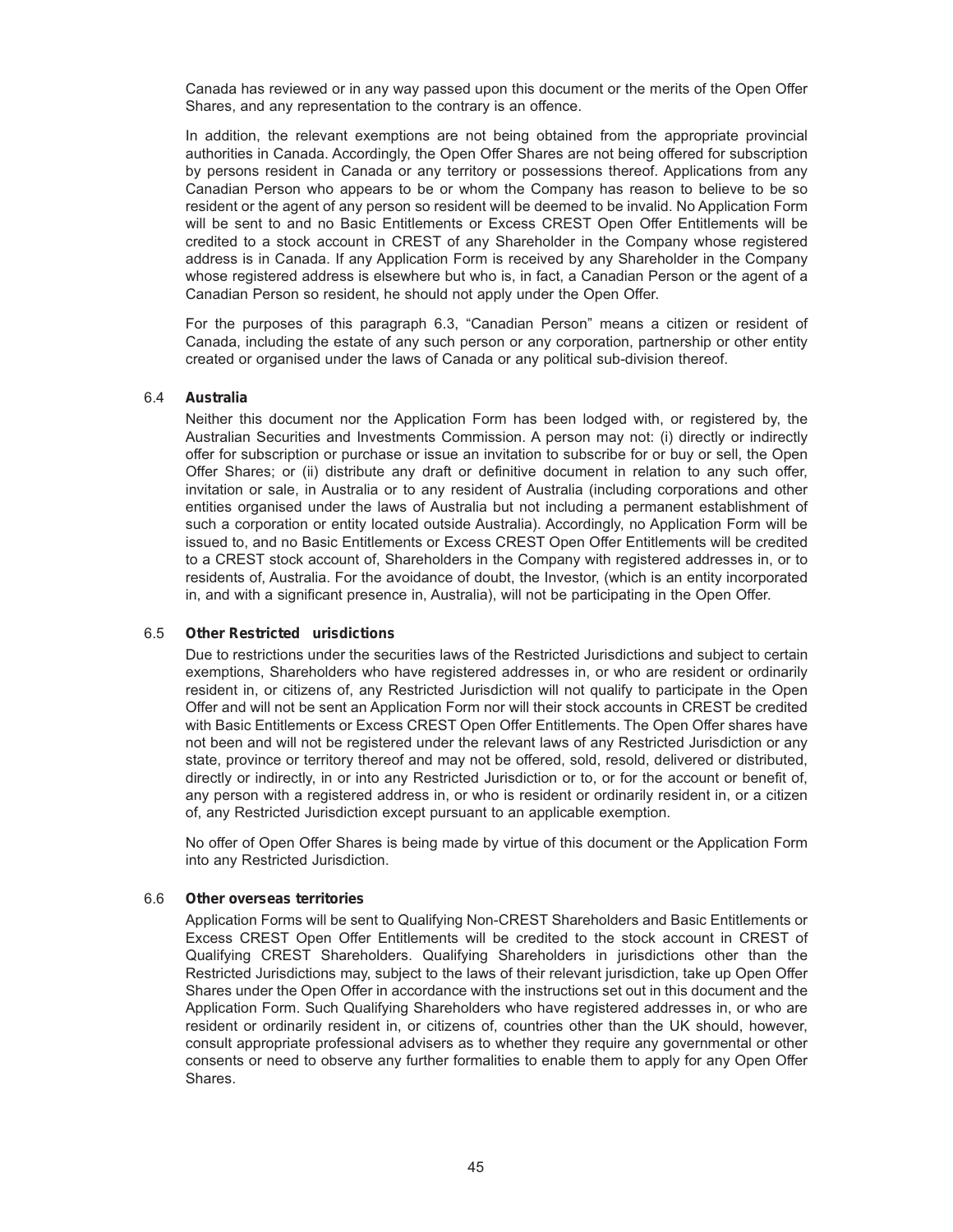- 6.7 *Representations and warranties relating to Overseas Shareholders*
	- (a) *ualif ing Non-C E hareholders*

Any person completing and returning an Application Form or requesting registration of the Open Offer Shares comprised therein represents and warrants to the Company, Peel Hunt, finnCap and the Receiving Agent that, except where proof has been provided to the Company's satisfaction that such person's use of the Application Form will not result in the contravention of any applicable legal requirements in any jurisdiction:

- (i) such person is not requesting registration of the relevant Open Offer Shares from within any Restricted Jurisdiction;
- (ii) such person is not in any territory in which it is unlawful to make or accept an offer to acquire Open Offer Shares or to use the Application Form in any manner in which such person has used or will use it;
- (iii) such person is not acting on a non-discretionary basis for a person located within any Restricted Jurisdiction (except as agreed with the Company) or any territory referred to in (ii) above at the time the instruction to accept was given; and
- (iv) such person is not acquiring Open Offer Shares with a view to the offer, sale, resale, transfer, delivery or distribution, directly or indirectly, of any such Open Offer Shares into any of the above territories. The Company and/or the Receiving Agent may treat as invalid any acceptance or purported acceptance of the allotment of Open Offer Shares comprised in an Application Form if it:
	- (A) appears to the Company or its agents to have been executed, effected or despatched from a Restricted Jurisdiction or in a manner that may involve a breach of the laws or regulations of any jurisdiction or if the Company or its agents believe that the same may violate applicable legal or regulatory requirements; or
	- (B) provides an address in a Restricted Jurisdiction for delivery of the share certificates of Open Offer Shares (or any other jurisdiction outside the UK in which it would be unlawful to deliver such share certificates); or
	- (C) purports to exclude the representation and warranty required by this sub-paragraph 6.7(a).
- (b) *ualif ing C E hareholders*

A CREST member or CREST sponsored member who makes a valid acceptance in accordance with the procedures set out in this Part II represents and warrants to the Company, Peel Hunt and finnCap that, except where proof has been provided to the Company's satisfaction that such person's acceptance will not result in the contravention of any applicable legal requirement in any jurisdiction: (i) neither it nor its client is within any Restricted Jurisdiction; (ii) neither it nor its client is in any territory in which it is unlawful to make or accept an offer to acquire Open Offer Shares; (iii) it is not accepting on a non-discretionary basis for a person located within any Restricted Jurisdiction or any territory referred to in (ii) above at the time the instruction to accept was given; and (iv) neither it nor its client is acquiring any Open Offer Shares with a view to the offer, sale, resale, transfer, delivery or distribution, directly or indirectly, of any such Open Offer Shares into any of the above territories.

6.8 *aiver*

The provisions of this paragraph 6 and of any other terms of the Open Offer relating to Overseas Shareholders may be waived, varied or modified as regards specific Shareholders or on a general basis by the Company, in its absolute discretion with the prior consent of Peel Hunt and finnCap. Subject to this, the provisions of this paragraph 6 supersede any terms of the Open Offer inconsistent herewith. References in this paragraph 6 to Shareholders shall include references to the person or persons executing an Application Form and, in the event of more than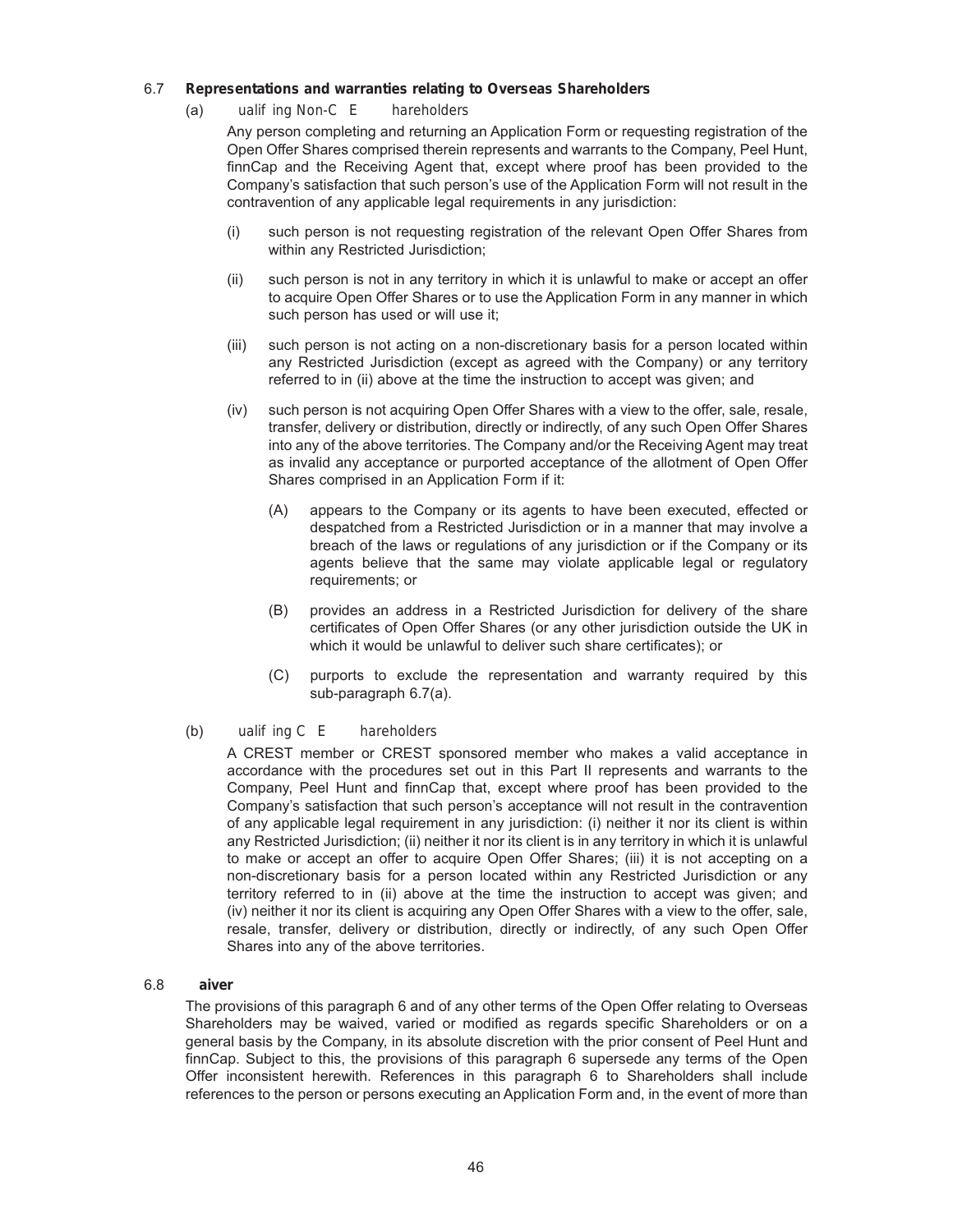one person executing an Application Form, the provisions of this paragraph 6 shall apply to them jointly and to each of them.

## **7. No withdrawal rights**

An application under the Open Offer once made is irrevocable and cannot be withdrawn or changed.

#### **8. Admission, settlement and dealings**

The result of the Open Offer is expected to be announced on 29 September 2021. Application will be made to AIM for admission to trading of the New Ordinary Shares. It is expected that, subject to the Placing and the Open Offer becoming unconditional in all respects (save for Admission), Admission will become effective and that dealings in such number of Open Offer Shares subscribed for, fully paid, will commence at 8.00 a.m. on 1 October 2021.

The Existing Ordinary Shares are already admitted to CREST. No further application for admission to CREST is accordingly required for the New Ordinary Shares. All such New Ordinary Shares, when issued and fully paid, may be held and transferred by means of CREST.

Basic Entitlements and Excess CREST Open Offer Entitlements held in CREST are expected to be disabled in all respects after 11 a.m. on 28 September 2021 (being the latest practicable date for applications under the Open Offer). If the conditions to the Open Offer described above are satisfied, the Open Offer Shares will be issued in uncertificated form to those persons who submitted a valid application for the Open Offer Shares by utilising the CREST application procedures and whose applications have been accepted by the Company. The Receiving Agent will instruct Euroclear to credit the appropriate stock accounts of such persons with such persons' entitlements to Open Offer Shares with effect from Admission (expected to be on 1 October 2021). The stock accounts to be credited will be accounts under the same CREST participant IDs and CREST member account IDs in respect of which the USE instruction was given.

Notwithstanding any other provision of this document, the Company reserves the right to send Qualifying CREST Shareholders an Application Form instead of crediting the relevant stock account with Basic Entitlements and Excess CREST Open Offer Entitlements, and to allot and/or issue any Open Offer Shares in certificated form. In normal circumstances, this right is only likely to be exercised in the event of an interruption, failure or breakdown of CREST (or of any part of CREST) or on the part of the facilities and/or systems operated by the Registrar in connection with CREST.

For Qualifying Non-CREST Shareholders who have applied by using an Application Form, share certificates in respect of the Open Offer Shares validly applied for are expected to be dispatched by post by 8 October 2021. No temporary documents of title will be issued and, pending the issue of definitive certificates transfers will be certified against the register of members of the Company. All documents or remittances sent by or to applicants, or as they may direct, will be sent through the post at their own risk. For more information as to the procedure for application, Qualifying Non-CREST Shareholders are referred to paragraph 4.1 of this Part II, and the Application Form.

The result of the Open Offer will be announced and made public through an announcement on a Regulatory Information Service as soon as reasonably practicable after the results are known.

#### **9. Times and dates**

The Company shall, in its discretion, and after consultation with its financial and legal advisers, be entitled to amend the dates on which Application Forms are despatched or amend or extend the latest date for acceptance under the Open Offer and all related dates set out in this document and in such circumstances shall make an announcement on a Regulatory Information Service.

## **10. Taxation**

Certain statements regarding United Kingdom taxation in respect of the Open Offer Shares and the Open Offer are set out in Part IV of this document. Shareholders who are in any doubt as to their tax position in relation to taking up their entitlements under the Open Offer, or who are subject to tax in any jurisdiction other than the United Kingdom, should immediately consult a suitable professional adviser.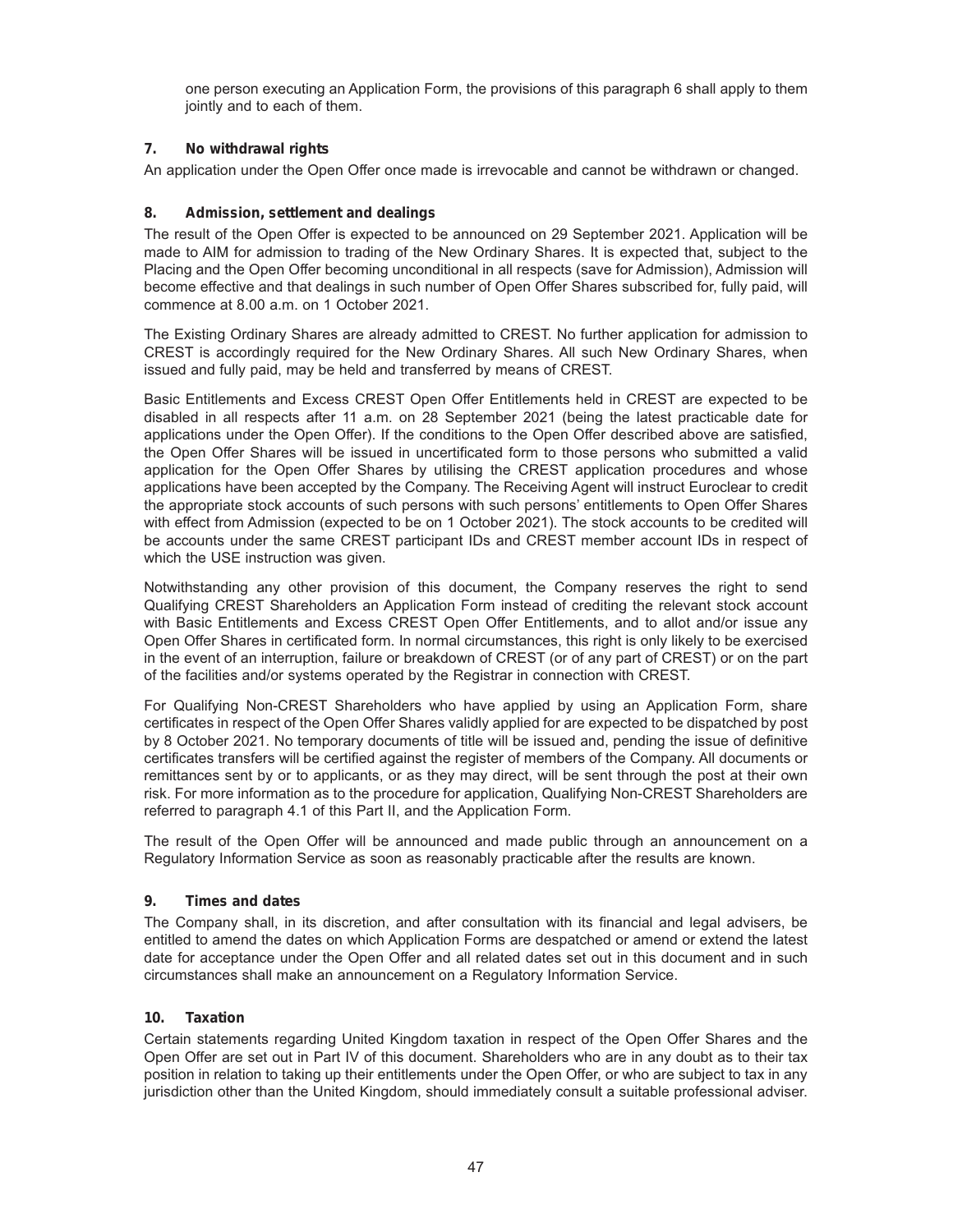## **11. Governing law and jurisdiction**

The terms and conditions of the Open Offer as set out in this document, the Application Form and any non-contractual obligation related thereto shall be governed by, and construed in accordance with, the laws of England. The courts of England are to have exclusive jurisdiction to settle any dispute which may arise out of or in connection with the Open Offer, this document or the Application Form including, without limitation, disputes relating to any non-contractual obligations arising out of or in connection with the Open Offer, this document or the Application Form. By taking up Open Offer Shares under the Open Offer in accordance with the instructions set out in this document and, where applicable, the Application Form Qualifying Shareholders irrevocably submit to the jurisdiction of the courts of England and waive any objection to proceedings in any such court on the ground of venue or on the ground that proceedings have been brought in an inconvenient forum.

#### **12. Further Information**

Your attention is drawn to the further information set out in this document and also to the terms, conditions and other information printed on any Application Form.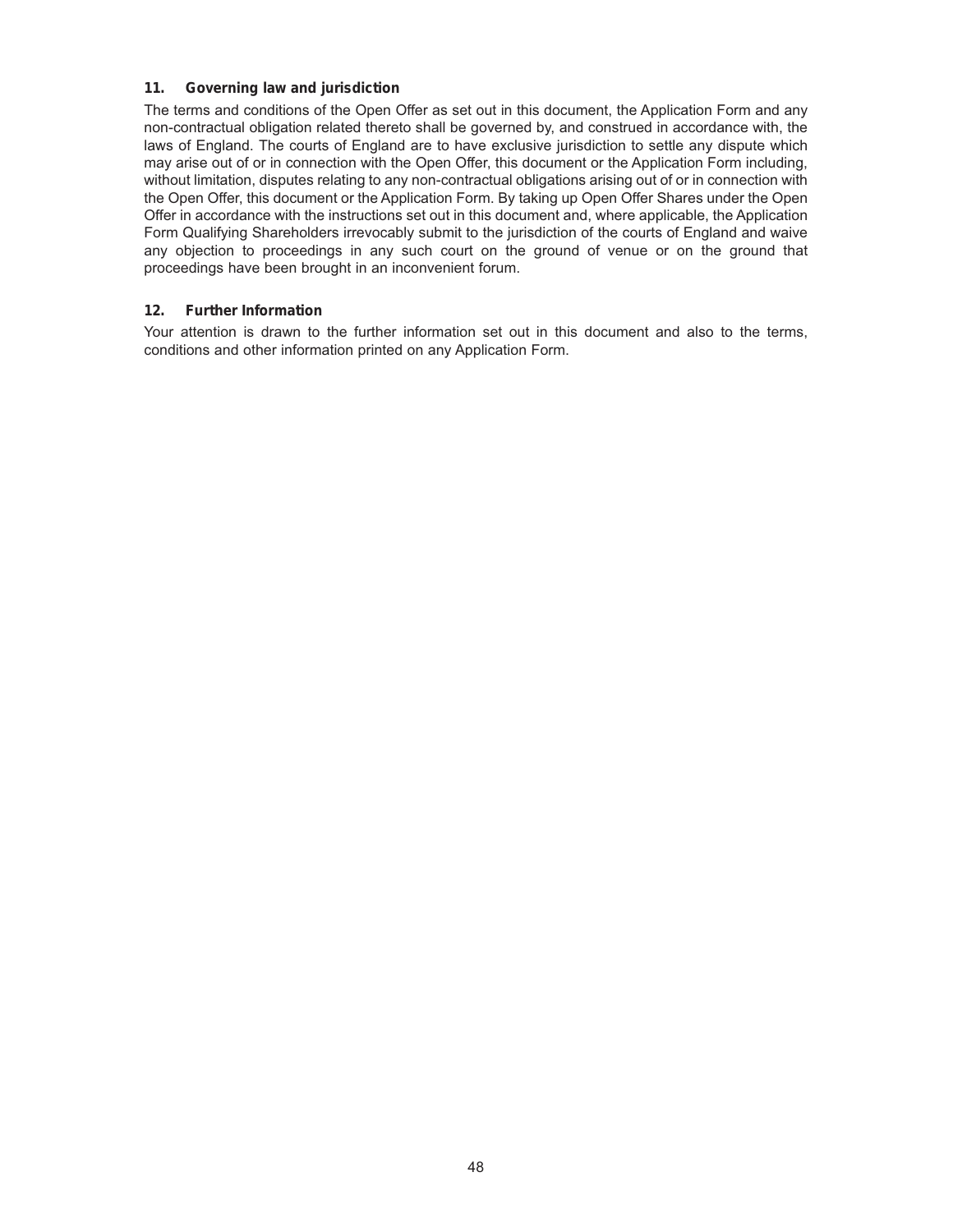## **PART III**

## **RISK FACTORS**

**Potential investors should carefully consider the risks described below before making a decision to invest in the Company. This Part III contains what the Directors believe to be certain of the principal risk factors associated with an investment in the Company. It should be noted that this list is not exhaustive and that other risk factors will apply to an investment in the Company. If any of the following risks actually occur, the Company s business, financial condition and or results or future operations could be materially adversely affected. In such circumstances, the trading price of the New Ordinary Shares could decline and an investor may lose all or part of their investment. There can be no certainty that the Company will be able to implement successfully the strategy set out in this document or documents referred to in this document. Additional risks and uncertainties not currently known to the Directors or which the Directors currently deem immaterial, may also have an adverse effect on the Company.**

This document contains forward-looking statements that involve risks and uncertainties. The Company's actual results could differ materially from those anticipated in the forward-looking statements as a result of many factors, including the risks faced by the Company which are described below and elsewhere in this document. Prospective investors should carefully consider the other information in this document. The risks listed below do not necessarily comprise all the risks associated with an investment in the Company.

An investment in the Company may not be suitable for all recipients of this document. Investors are accordingly advised to consult an independent financial adviser duly authorised under FSMA and who specialises in advising upon the acquisition of shares and other securities before making a decision to invest.

#### **GENERAL RISKS**

An investment in the Company is only suitable for investors capable of evaluating the risks and merits of such investment and who have sufficient resources to bear any loss that may result from the investment. A prospective investor should consider with care whether an investment in the Company is suitable for him or her in the light of his or her personal circumstances and the financial resources available to him or her.

Investment in the Company should not be regarded as short-term in nature. There can be no guarantee that any appreciation in the value of the Ordinary Shares will occur or that the commercial objectives of the Company will be achieved. Investors may not get back the full amount initially invested.

The prices of shares and the income derived from them can go down as well as up. Past performance is not necessarily a guide to future performance.

## **RISKS RELATING TO THE BUSINESS AND OPERATIONS OF THE GROUP**

#### *Impact of Brexit*

The Group faces risks in relation to the political and economic instability associated with the UK leaving the European Union, the end of the transition period as well as potential changes to the legal framework applicable to its business along with consequential risks arising from the removal of the free movement rights both in terms of people, services and goods. The UK may require new standards to the prevailing CE/UKCA standards requiring additional regulatory approval of the Group's products before they can be offered for sale in the UK.

It could also potentially make it more difficult for the Group to operate its business in the EU as a result of the increase in tariffs or taxes and/or more burdensome regulations being imposed on UK companies (such as changes in applicable legislation affecting the regulatory pathway of the Group's products, both in Europe and in the UK). This could restrict the Group's future prospects and adversely impact its financial condition.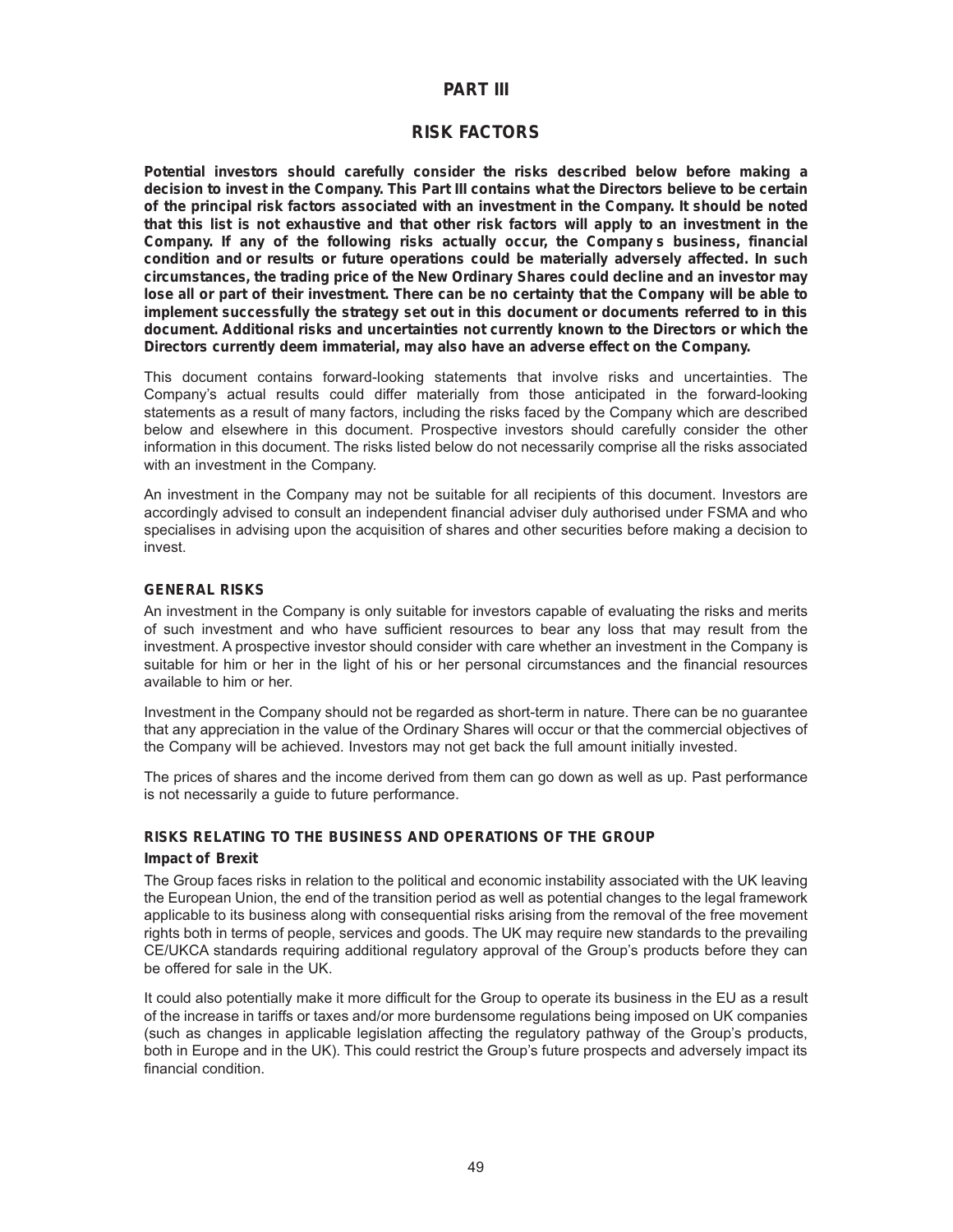#### *COVID-19*

There is still significant uncertainty worldwide in relation to the social and economic impact from the spread of COVID-19 and the various national responses. National and international travel restrictions and social distancing measures could prevent or restrict the Group's personnel from visiting countries where restrictions are in place.

To the extent medical resources at national and local levels continue to be focused on mitigating the impact of COVID-19, this could impact on the assessment and utilisation of the Group's products.

Should Group personnel become infected or show symptoms, they could be required to self-isolate and/or take extended time off work.

Any continued or reintroduced national social distancing responses including those requiring alternative working methods (i.e. home-working) may not be suitable for all Group employees.

#### *Regulatory and reimbursement*

The Group's products are subject to regulation in every jurisdiction in which they are sold. Further, the Group is in the process of obtaining approvals and/or accreditations for certain of its products. The Group's strategy relies on regulatory approval of its products and availability of funds from Government and other large organisations to fund diagnostics and/or drug treatments.

Changes in either the content or timetable of regulatory requirements or the process for obtaining approvals and/or accreditations and changes or restrictions in the availability of Government or other funding could adversely affect the timing or level of related product sales. Should it be the case that the Group's products become subject to further regulatory or other restrictions, then the Group may incur further research and/or development costs, could be required to apply for regulatory approvals, that could have a material adverse effect on its financial position or prospects, or may not meet new approval/accreditation standards. If the availability of Government or other funding is restricted it could have a material adverse effect on the development or sale of products and could have a material adverse effect on the Group's financial position or prospects.

#### *Financial position*

The Group has historically been loss making and its future capital needs are uncertain and may necessitate the need to raise additional funds in the future until it builds a portfolio of profitable diagnostic assays. There can be no certainty when, or if, profitability or positive operating cash flow will be achieved. Further, in the longer term, the Group cannot be certain of its future financing needs or that suitable financing will be available in the required amounts or on acceptable terms. The Group's future capital needs, and other business reasons at that time, may require the Company to issue additional equity or obtain a credit facility. If additional equity or equity-linked securities were to be issued this may result in the dilution of existing shareholders' holdings. The incurrence of indebtedness would result in debt service obligations and could result in operating and financing covenants that would restrict the Group's operations. The failure to raise such funds or sufficient funds means the Group could continue to have going concern challenges until it builds a portfolio of profitable diagnostic assays.

#### *Products still in development*

Any of the Group's products which are in development or subject to testing are subject to risk inherent in product development. The Company's products ( *enedrive CO 1 ID it* the and the Genedrive® MT-RNR1 System) are still in development and therefore subject to risk inherent in product development. For example, the Genedrive® COV19 ID Kit has been tested to date using contrived samples and with minimal testing on clinical samples. There is a risk that the product does not perform on clinical samples in the same way as on contrived samples.

During the development process products may fail validation or not perform to the specifications intended, or not achieve the desired level of market penetration or sales. If the prevalence of the relevant disease reduces for any reason, it could have a material adverse effect on the financial prospects of the products and the Company.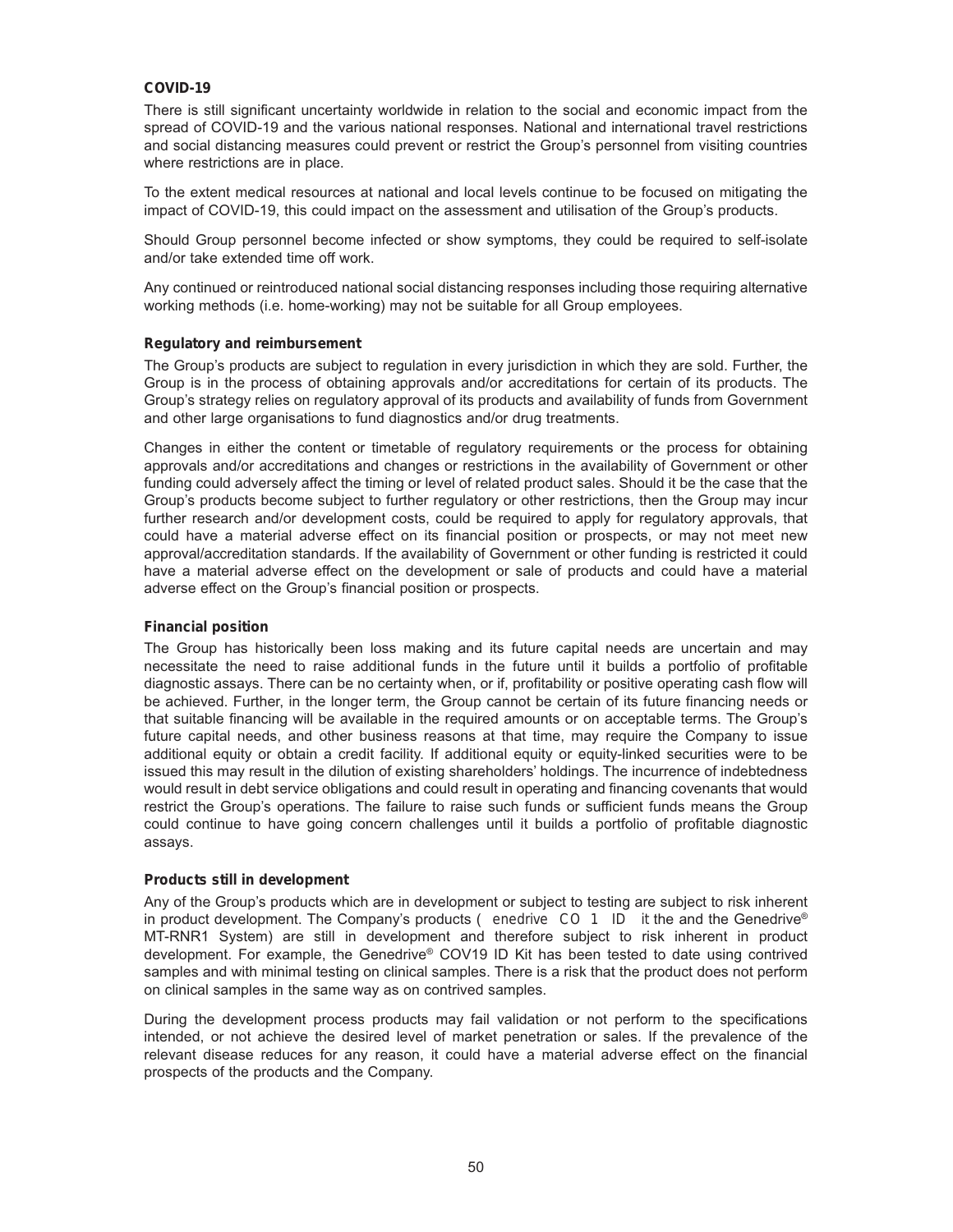#### *Competitors*

Competitors may develop products which have the same or similar functionality and characteristics and target similar health challenges which therefore compete with the Group's products. Further other diagnostic technologies and products have been developed since COVID-19 emerged which could be more effective and cheaper than the Company's products. Loss of first-to-market advantage or reduction in market share could have a material adverse effect on the Group's financial position or prospects.

#### *Dependency on distribution partners for revenue generation*

The Group uses, in certain jurisdictions, an indirect sales model whereby distributors, agents and other channel partners sell the Company's products. There are risks in this model because the Group does not control the pricing of its products and services and relies on the skills of partners' sales teams to generate revenue. The Group cannot ensure that it will be able to retain its distributors, renew existing distribution agreements on commercially favourable terms, enter into new distribution agreements for target geographical markets or that distribution partners will dedicate the resources necessary for the commercial success of the Group's products.

#### *Dependency on key suppliers*

The manufacture of the Group's products involves a number of raw materials and components, some of which may only be available from a limited number of third parties. Failure by a third party to deliver raw materials or components or a third party ceasing to manufacture components, competition for or other restriction on the availability or timing or supplies could result in delays in the manufacture of products or the need to redesign certain elements. Such an event could have an adverse impact on the revenues and profitability of the Group and its ability to manufacture certain products and diagnostic assays.

#### *Direct selling model*

The Group's products to date have largely been marketed via an indirect sales model whereby distributors, agents and other channel partners sell the Company's products in certain jurisdictions. The Company has limited experience in establishing and operating successfully a direct sales team. Any delay in recruiting, training or otherwise establishing an effective direct sale team for any of the Company's products, including for Genedrive® MT-RNR1 Kit, could have an adverse impact on the amount and timing of generating revenues.

#### *Management of the Group's business strategy*

There can be no certainty that the Group will be able to implement successfully its stated strategy. The ability of the Group to implement its strategy in rapidly evolving and competitive markets will require effective management planning and operational controls.

Medical resources at national and local levels will be focused on mitigating the impact of COVID-19 which could impact on the assessment and utilisation of the Group's products.

If the Company is unable to implement its business strategy it could have a material adverse effect on its financial position or prospects

#### *Dependence on key executives and personnel*

The Group's development and prospects are dependent upon training and retaining qualified professional, scientific and technical operating staff. Whilst the Group has entered into contractual arrangements with these individuals with the aim of securing the services of each of them, retention of these services cannot be guaranteed and the loss of the services of any of the Directors, senior management or key personnel may have a material adverse effect on the Group and its commercial and financial performance, and damage the value of an investment in the Ordinary Shares.

#### *Ability to recruit and retain skilled personnel*

The ability to continue to attract and retain employees with the appropriate expertise and skills cannot be guaranteed. Finding and hiring any additional personnel and replacements could be costly and might require the Group to grant significant equity awards or other incentive compensation, which could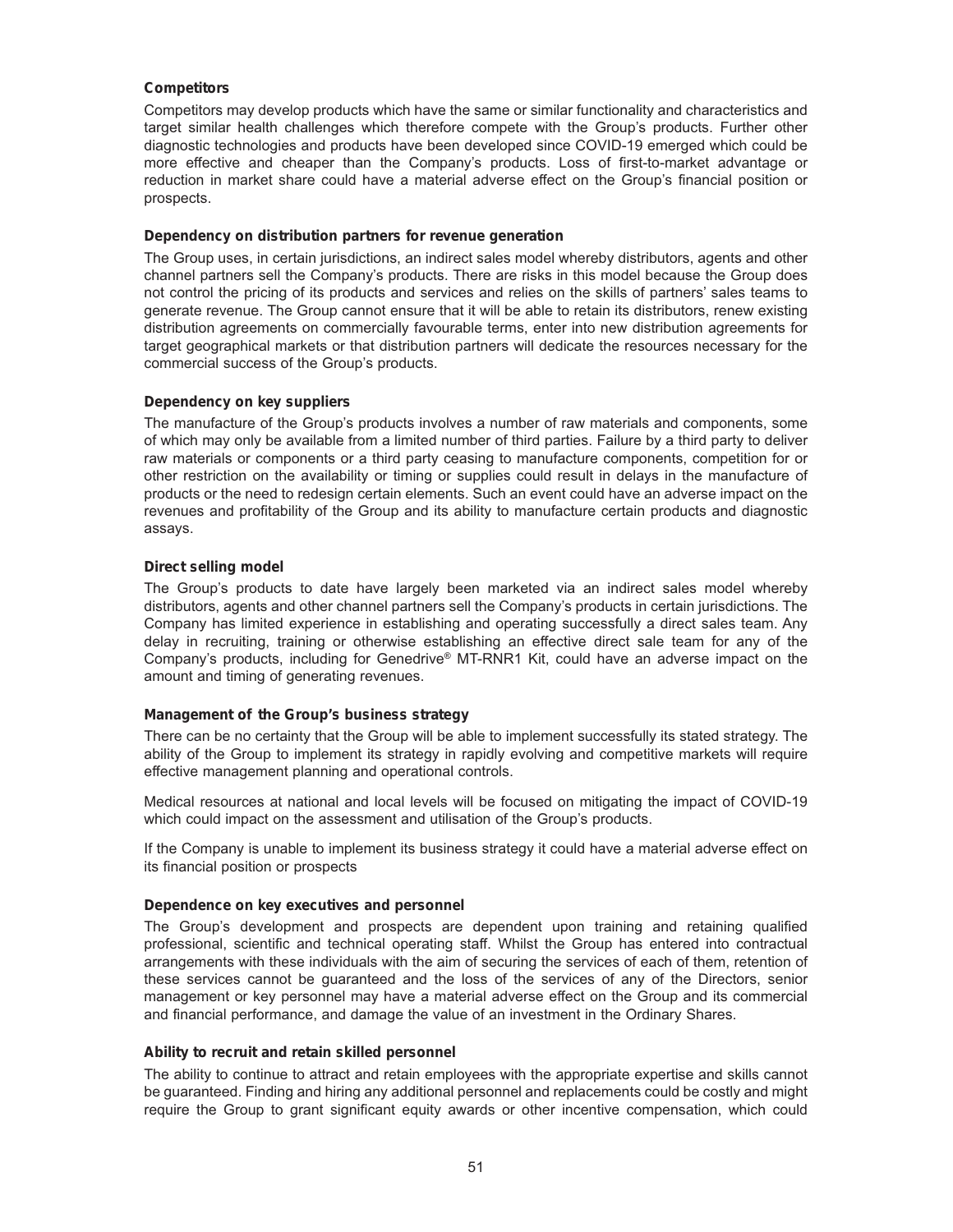adversely impact its financial results, and there can be no assurance that the Group will have sufficient financial resources. Effective product development and innovation, upon which the Group's success is dependent, is in turn dependent upon attracting and retaining talented technical and engineering personnel, who represent a significant asset and serve as the source of the Group's technological and product innovations. In addition, to expand the Group's customer base and increase sales, the Group will need to continue to hire qualified sales personnel. If the Group is unable to hire, train and retain such personnel in a timely manner, the development and introduction of the Group's products could be delayed and its ability to sell its products and otherwise to grow its business will be impaired and the delay and inability may have a detrimental effect upon the performance of the Group.

#### **RISKS RELATING TO THE ORDINARY SHARES**

*The market of the Ordinary Shares may fluctuate significantly*

The market price of the Ordinary Shares may, in addition to being affected by the Company's actual or forecast operating results, fluctuate significantly as a result of factors beyond the Company's control, including among others:

- (a) changes in securities analysts' recommendations or the failure to meet the expectations of securities analysts;
- (b) fluctuations in stock market prices and volumes, and general market volatility; and
- (c) the introduction of new legislation affecting pubs, restaurants and the leisure industry.

Any or all of these events could result in a material decline in the market price of the Ordinary Shares, regardless of the actual performance of the Group. Shareholders should be aware that the value of the Ordinary Shares may go down as well as up and may not reflect the underlying asset values or prospects of the Company.

#### *Future issues of Ordinary Shares will result in immediate dilution*

The Group may require additional capital in the future which may not be available to it. If available, future financings to provide this capital may dilute Shareholders' proportionate ownership in the Company. The Company may raise capital in the future through public or private equity financings or by raising debt securities convertible into Ordinary Shares, or rights to acquire these securities. Any such issues may exclude the pre-emption rights pertaining to the then outstanding shares. If the Company raises significant amounts of capital by these or other means, it could cause dilution for the Company's existing Shareholders. Moreover, the further issue of Ordinary Shares could have a negative impact on and/or increase the volatility of the market price of the Ordinary Shares.

Furthermore, the issue of additional Ordinary Shares may be on more favourable terms than the Fundraising.

The Company may also issue further Ordinary Shares, or create further options over Ordinary Shares, as part of its employee remuneration policy, which could in aggregate create a dilution in the value of the Ordinary Shares and the proportion of the Company's share capital in which investors are interested.

In addition, the issue of additional Ordinary Shares by the Company, or the possibility of such issue or exercise, may cause the market price of the Ordinary Shares to decline and may make it more difficult for Shareholders to sell Ordinary Shares at a desirable time or price.

The proposed issue of the New Offer Shares in the Placing and Open Offer will also dilute existing shareholdings of Shareholders. Qualifying Shareholders will be able to mitigate the extent of this dilution by applying for Shares in the Open Offer.

#### *Future sale of Ordinary Shares*

The Company is unable to predict when and if substantial numbers of Ordinary Shares will be sold in the open market. Any such sales, or the perception that such sales might occur, could result in a material fall in the market price of the Ordinary Shares. The ability of an investor to sell Ordinary Shares will also depend on there being a willing buyer for them at an acceptable price. Consequently, it might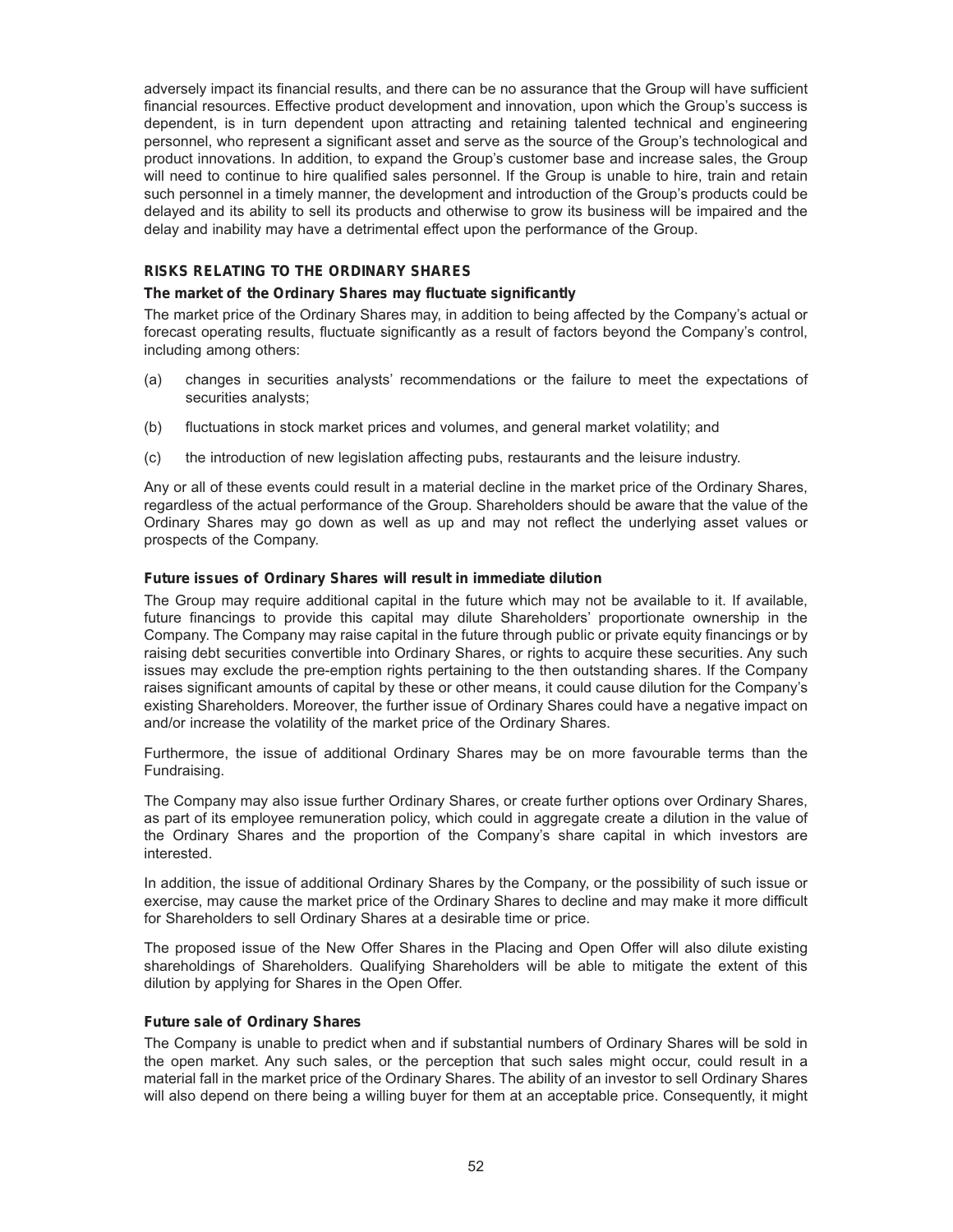be difficult for an investor to realise his/her investment in the Group and he/she may lose all of his/her investment.

#### *Risk relating to Open Offer entitlements*

If a Shareholder does not take up his Open Offer Entitlement, their interest in the Company will be diluted. Shareholders' proportionate ownership and voting interest in the Company will be reduced pursuant to the Placing and Open Offer. In addition, to the extent that Shareholders do not take up their Basic Entitlement under the Open Offer, their proportionate ownership and voting interest in the Company will be further reduced.

#### *Investment in publicly quoted securities*

The New Ordinary Shares will be traded on AIM and no application is being made for the admission of the Ordinary Shares to the Official List. Investment in securities traded on AIM is perceived to involve a higher degree of risk and be less liquid than investment in companies whose securities are listed on the "Official List" in the UK and traded on the London Stock Exchange's main market for listed securities. AIM is a market designed primarily for emerging or smaller companies to which a higher investment risk tends to be attached rather than for larger or more established companies. A prospective investor should be aware of the risks of investing in such companies and should make the decision to invest only after careful consideration and, if appropriate, consultation with an independent financial adviser authorised under FSMA who specialises in advising on the acquisition of shares and other securities.

An investment in Ordinary Shares traded on AIM may be difficult to realise. Although AIM has been in existence since June 1995, Admission to AIM does not guarantee that there will be a liquid market for New Ordinary Shares. An active public market for New Ordinary Shares may not develop or be sustained after Admission and the market price of the Ordinary Shares may fall below the Issue Price. Prospective investors should be aware that the value of the Ordinary Shares may go down as well as up and that the market price of the Ordinary Shares may not reflect the underlying value of the Company. Investors may therefore realise less than, or lose all of, their investment.

#### *Potentially volatile share price and liquidity*

An investment in a share which is traded on AIM, such as the Ordinary Shares, may be difficult to realise and carries a high degree of risk. The ability of an investor to sell Ordinary Shares will depend on there being a willing buyer for them at an acceptable price. The Ordinary Shares may be illiquid and, accordingly, an investor may find it difficult to sell Ordinary Shares, either at all or at an acceptable price. Consequently, it might be difficult for an investor to realise his/her investment in the Group and he/she may lose all of his/her investment.

The share price of companies quoted on AIM can be highly volatile and shareholdings illiquid. The price at which the Ordinary Shares are quoted and the price at which investors may realise their investment in the Company may be influenced by a significant number of factors, some specific to the Company and its operations and some which affect quoted companies generally. These factors could include the performance of the Company, large purchases or sales of Ordinary Shares, legislative changes and general, economic, political or regulatory conditions.

#### *No guarantee that the Ordinary Shares will continue to be traded on AIM*

The Company cannot assure investors that the Ordinary Shares will always continue to be traded on AIM or on any other exchange. If such trading were to cease, certain investors may decide to sell their shares, which could have an adverse impact on the price of the Ordinary Shares. Additionally, if in the future the Company decides to obtain a listing on another exchange in addition or as an alternative to AIM, the level of liquidity of the Ordinary Shares traded could decline.

#### *Forward-looking Statements*

This document contains forward-looking statements that involve risks and uncertainties. All statements, other than those of historical fact, contained in this document are forward-looking statements. The Group's actual results could differ materially from those anticipated in the forward-looking statements as a result of many factors. Investors are urged to read this entire document carefully before making an investment decision.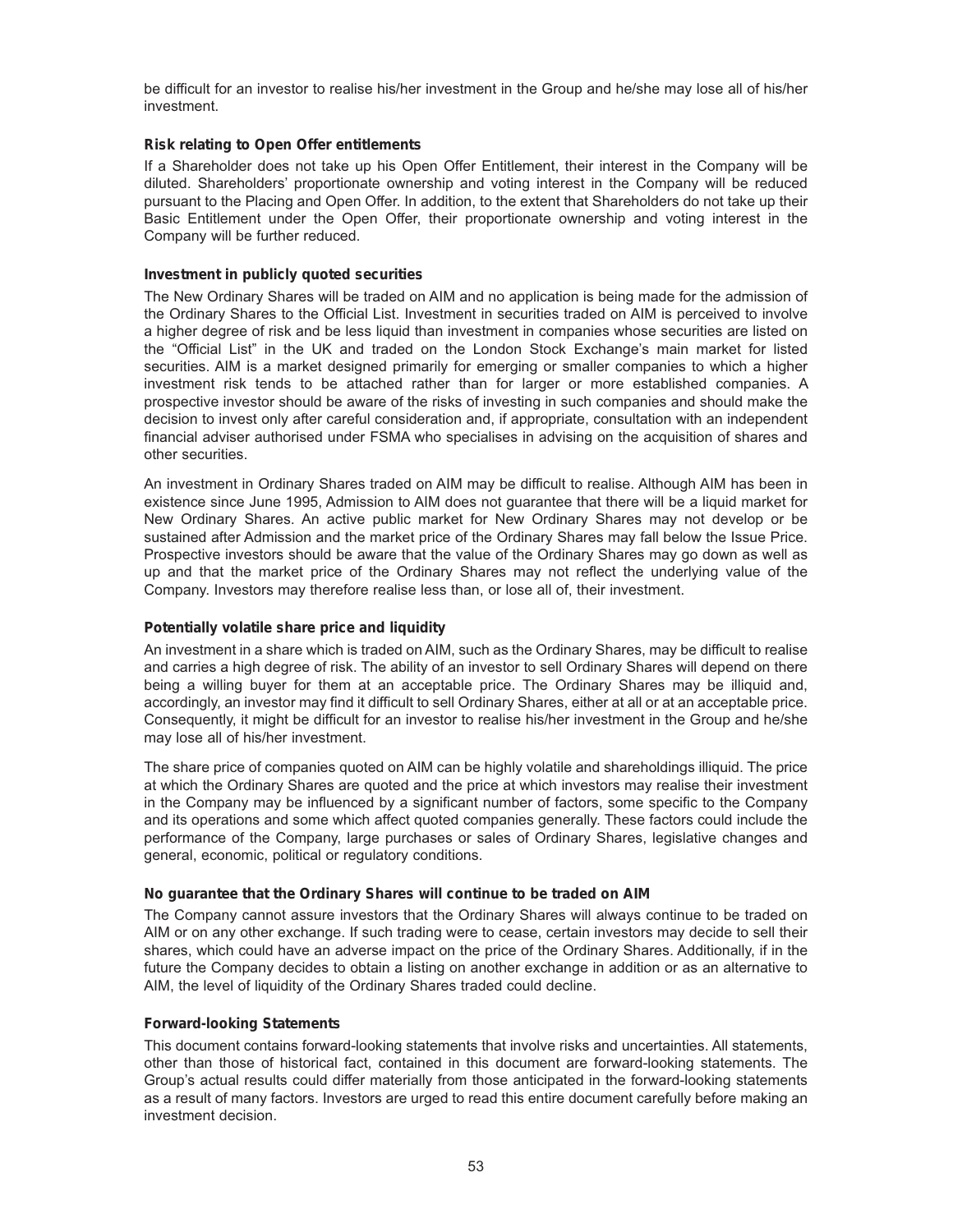The forward-looking statements in this document are based on the relevant Directors' beliefs and assumptions and information only as of the date of this document, and the forward-looking events discussed in this document might not occur. Therefore, investors should not place any reliance on any forward-looking statements. Except as required by law or regulation, the Directors undertake no obligation to publicly update any forward-looking statements, whether as a result of new information, future earnings or otherwise.

**It should be noted that the risk factors listed above are not intended to be exhaustive and do not necessarily comprise all of the risks to which the Group is or may be exposed or all those associated with an investment in the Group. In particular, the Group s performance is likely to be affected by changes in market and or economic conditions, political, judicial, and administrative factors and in legal, accounting, regulatory and tax re uirements in the areas in which it operates and holds its major assets. There may be additional risks and uncertainties that the Directors do not currently consider to be material or of which they are currently unaware, which may also have an adverse effect upon the Group.**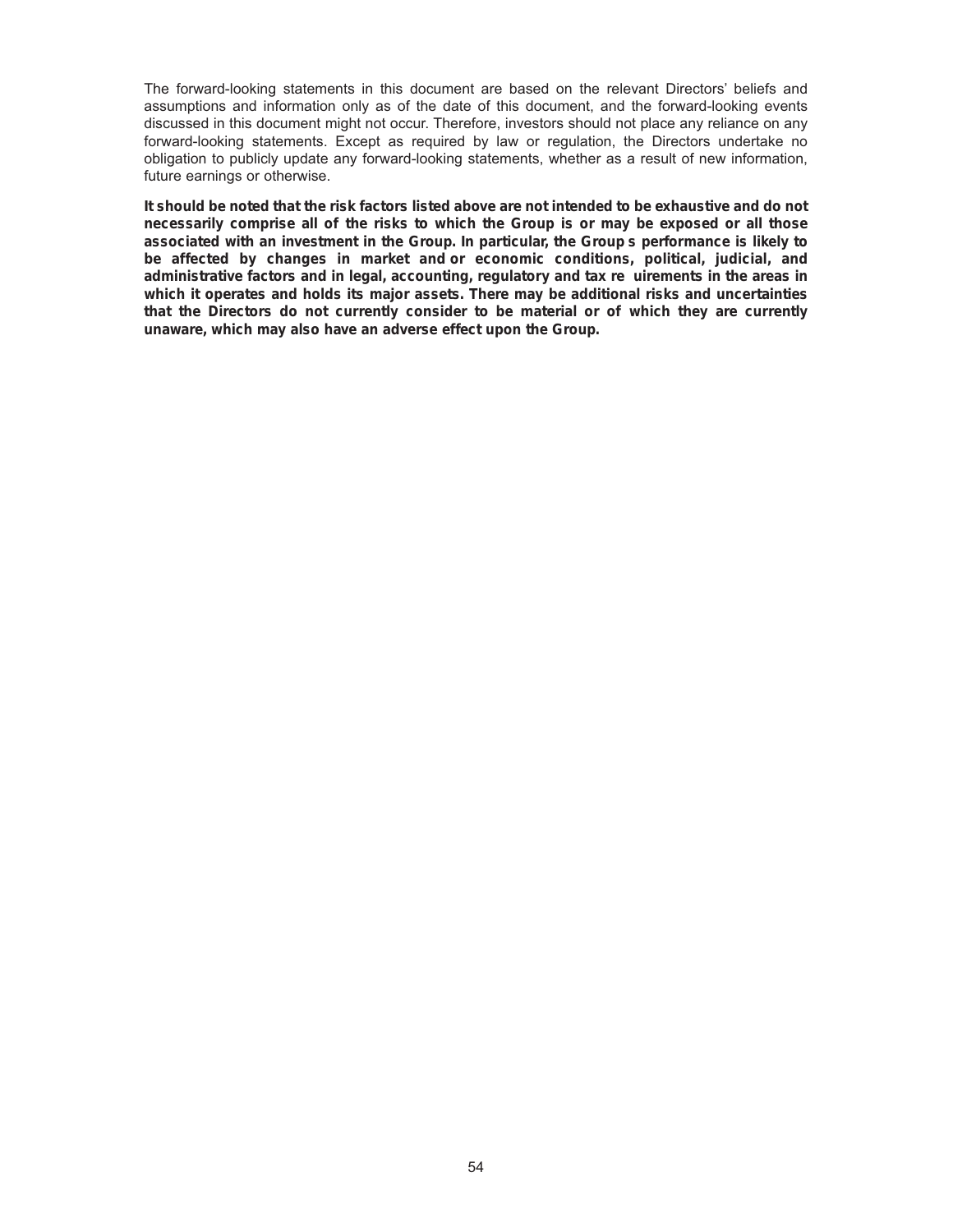## **PART IV**

## **TAXATION**

The following information is given in summary form and as a general guide only and is based on tax legislation and, where relevant, current HM Revenue & Customs practice, at the date of this document. Such legislation and practice is liable to change (in some cases with retrospective effect). The information relates to the tax position of holders of New Ordinary Shares in the capital of the Company who are resident and domiciled in the United Kingdom for tax purposes.

The statements below do not constitute advice to any Shareholder or potential investor on his or her personal tax position, and may not apply to certain classes of investor (such persons carrying on a trade in the United Kingdom or holding the shares as trustees, or United Kingdom insurance companies). This summary is not a complete and exhaustive analysis of all the potential UK tax consequences for holders of New Ordinary Shares. Any Shareholder or potential investor should obtain advice from his or her own investment or taxation adviser before subscribing for New Ordinary Shares.

#### **1. Taxation of dividends**

1.1 *Income tax*

Under current United Kingdom taxation legislation, no withholding tax will be deducted from dividends paid by the Company.

Individual Shareholders resident in the UK receiving dividends from the Company may be liable to income tax on such dividends, subject to any applicable reliefs and exemptions. In the tax year ending 5 April 2022, no income tax is payable in respect of the first £2,000 of dividend income received from all sources in the tax year (although such income would still count towards the basic, higher and additional rate thresholds). For dividends received in excess of £2,000 in a tax year, the dividend income would be taxable at 7.5 per cent., 32.5 per cent. and 38.1 per cent. for basic rate, higher rate and additional rate taxpayers, respectively.

1.2 *Corporation tax*

With certain exceptions for traders in securities, a holder of New Ordinary Shares that is a company resident (for taxation purposes) in the United Kingdom and receives a dividend paid by the Company, should generally not be subject to tax in respect of the dividend.

- **2. Taxation of chargeable gains**
- (a) Under current HM Revenue & Customs practice, the subscription by a Shareholder for shares under the Open Offer up to his minimum entitlement is expected to be treated as a reorganisation of share capital for the purposes of the UK taxation of chargeable gains. To the extent that it is so treated, a Shareholder should not be treated as disposing of the shares already held by him in the Company; the shares issued should be treated as acquired at the same time as the Existing Ordinary Shares held by that Shareholder in respect of which the new shares were offered, and the cost of acquisition of the new shares should be pooled with the expenditure allowable on the relevant Existing Ordinary Shares for the purposes of determining the amount of any chargeable gain arising on a subsequent disposal. Any subscription by a shareholder for shares under the Open Offer in excess of his minimum entitlement should be treated as a new acquisition outside the scope of the rules on reorganisations of share capital. As a matter of UK tax law, the acquisition of Open Offer Shares may not, strictly speaking, constitute a reorganisation of share capital, and there is no guarantee that the HM Revenue & Customs practice mentioned above will be followed, particularly where an open offer is not made to all shareholders.
- (b) A UK resident individual shareholder who disposes of, or who is deemed to dispose of, their shares in the Company may be liable to capital gains tax in relation thereto at a flat rate of either 10 or 20 per cent. (in the tax year ending 5 April 2022), of any chargeable gain thereby realised (after taking into account any applicable reliefs and exemptions). To the extent that any chargeable gains or part thereof, aggregated with taxable income arising in a tax year, exceed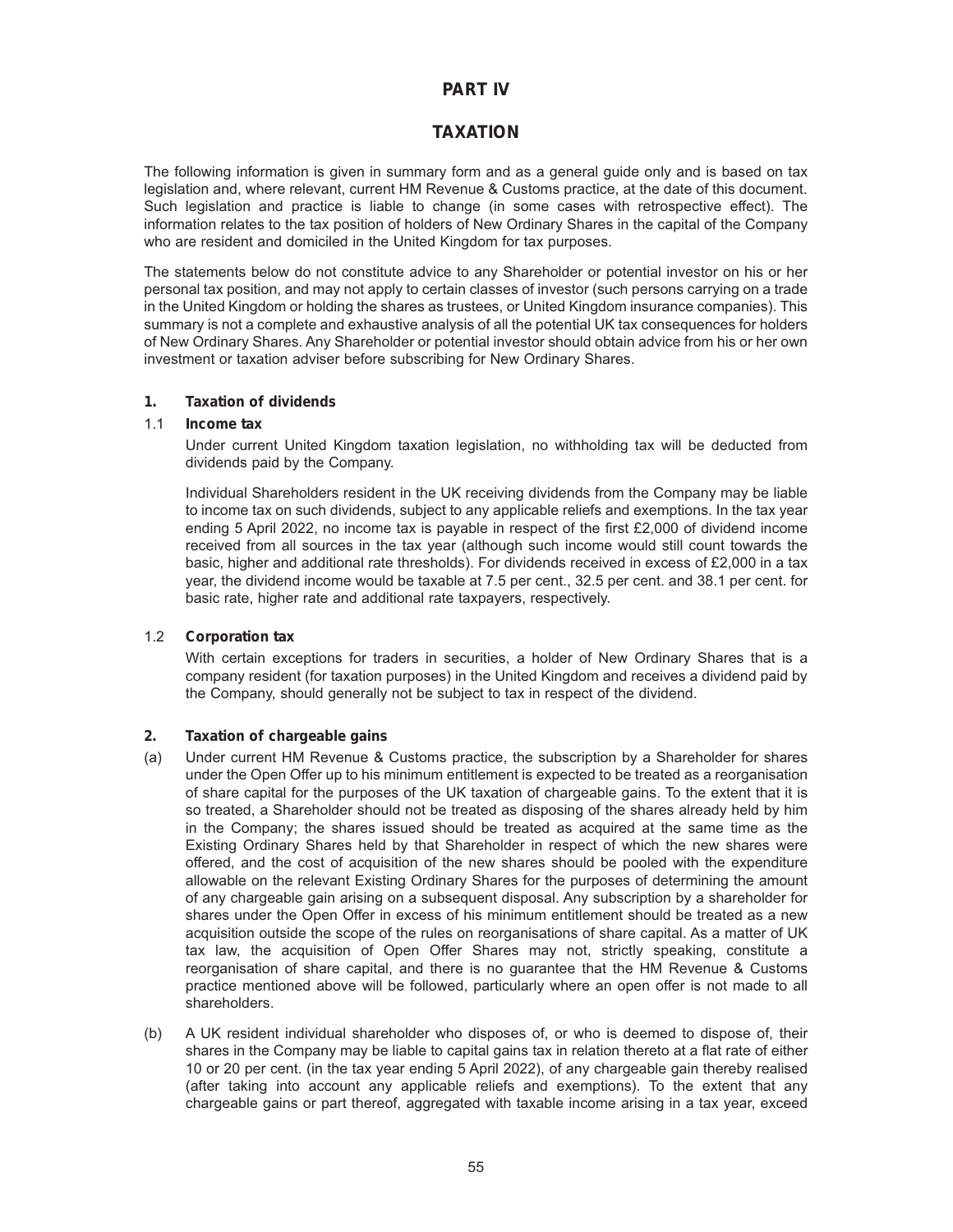the upper limit of the basic rate income tax band, capital gains tax will be charged at 20 per cent. (in the tax year ending 5 April 2022). In computing the gain, the Shareholder should be entitled to deduct from proceeds the cost to him of the shares (together with incidental costs of acquisition and disposal).

(c) A UK resident corporate shareholder disposing of its shares in the Company may be liable to corporation tax on chargeable gains in relation thereto at the usual rates of corporation tax applicable to it (currently 19 per cent.). In computing the chargeable gain liable to corporation tax, the Shareholder should be entitled to deduct from the disposal proceeds, the cost to it of the shares, together with incidental costs of acquisition, as increased by indexation allowance, and disposal costs.

#### **3. Stamp Duty and Stamp Duty Reserve Tax**

No United Kingdom stamp duty should be payable on the issue by the Company of New Ordinary Shares. No stamp duty or stamp duty reserve tax should be payable on transactions in shares traded on AIM where the shares are not also listed on a recognised stock exchange.

**Shareholders and or potential investors who are in any doubt as to their tax position in relation to taking up their entitlements under the Open Offer, or who are subject to tax in any jurisdiction other than the UK, should immediately consult a suitable professional adviser. Any person who is in any doubt as to his or her tax position or who may be subject to tax in any jurisdiction other than the United Kingdom should consult his or her own professional adviser.**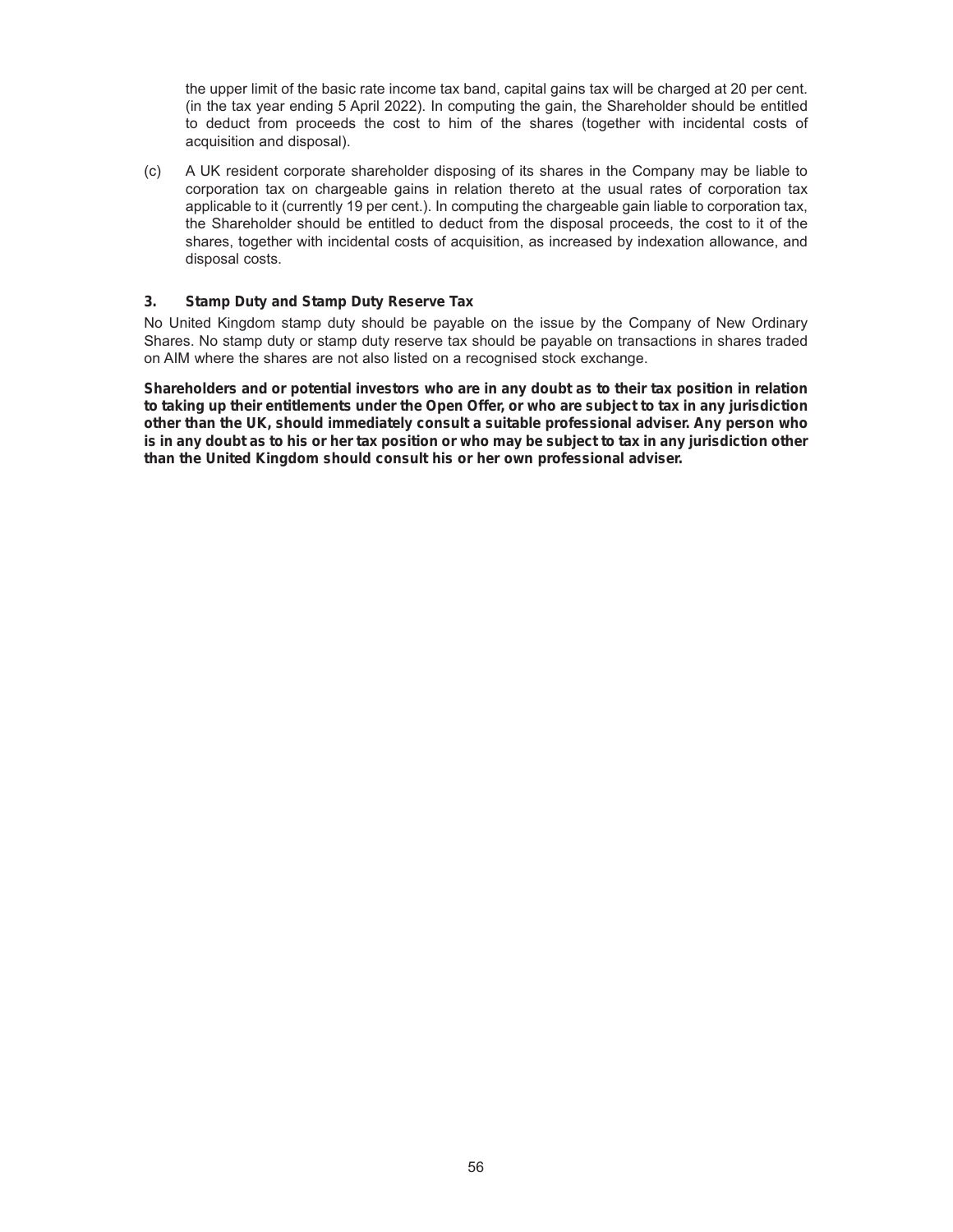## **PART V**

# **QUESTIONS AND ANSWERS ABOUT THE OPEN OFFER**

The questions and answers set out in this Part V are intended to be in general terms only and, as such, you should read Part II of this document for full details of what action to take. If you are in any doubt as to the action you should take, you are recommended to seek your own personal financial advice immediately from your stockbroker, bank manager, fund manager, solicitor, accountant or other appropriate independent financial adviser, who is duly authorised under the FSMA if you are in the United Kingdom, or, if not, from another appropriately authorised independent financial adviser.

This Part V deals with general questions relating to the Open Offer and more specific questions relating principally to persons resident in the United Kingdom who hold their Existing Ordinary Shares in certificated form only. If you are an Overseas Shareholder, you should read paragraph 6 of Part II of this document and you should take professional advice as to whether you are eligible and/or you need to observe any formalities to enable you to take up your Basic Entitlements. If you hold your Existing Ordinary Shares in uncertificated form (that is, through CREST) you should read Part II of this document for full details of what action you should take. If you are a CREST sponsored member, you should also consult your CREST sponsor. *If ou do not know whether our Existing Ordinar hares are in certificated or uncertificated form please call the hareholder helpline on 0121 8 11 1 or (0) 121 8 11 1 (if calling from outside the ) between a.m. and p.m. ( ondon ime) onda to Frida . Calls are charged at the standard geographic rate and will var b provider. Calls outside the will be charged at the applicable international rate. Please note that for legal reasons the hareholder helpline is onl able to provide information contained in this document and information relating to the Compan s register of members and is unable to give advice on the merits of the Open Offer or to provide legal business financial tax or investment advice.*

The contents of this document should not be construed as legal, business, accounting, tax, investment or other professional advice. Each prospective investor should consult his/her or its own appropriate professional advisers for advice.

#### **1. What is an Open Offer**

An open offer is a way for companies to raise money. Companies usually do this by giving their existing shareholders a right to acquire further shares at a fixed price in proportion to their existing shareholdings. In this particular instance, shareholders will also be offered the opportunity to apply for additional shares in excess of their entitlement to the extent that other Qualifying Shareholders do not take up their entitlements in full.

This Open Offer is an invitation by the Company to Qualifying Shareholders to apply to acquire up to an aggregate of 2 Open Offer Shares for every 7 Existing Ordinary Shares held at a price of 25 pence per share. If you hold Existing Ordinary Shares on the Record Date or have a bona fide market claim, other than, subject to certain exceptions, where you are a Shareholder with a registered address or located in the United States, or any other Restricted Jurisdiction, you will be entitled to buy Open Offer Shares under the Open Offer.

The Open Offer is being made on the basis of 2 Open Offer Shares for every 7 Existing Ordinary Shares held by Qualifying Shareholders on the Record Date. If your entitlement to Open Offer Shares is not a whole number, you will not be entitled to buy a fraction of an Open Offer Share and your entitlement will be rounded down to the nearest whole number.

The Excess Application Facility allows Qualifying Shareholders to apply for Open Offer Shares in excess of their Basic Entitlements, subject always to the 29.9 per cent. Aggregate Limit. If applications under the Excess Application Facility are received for more than the total number of Open Offer Shares available following take up of Basic Entitlements, such applications may be allocated in such manner as the Directors may (in consultation with Peel Hunt and finnCap) determine, in their absolute discretion, and no assurance can be given that any applications under the Excess Application Facility by Qualifying Shareholders will be met in full or in part or at all.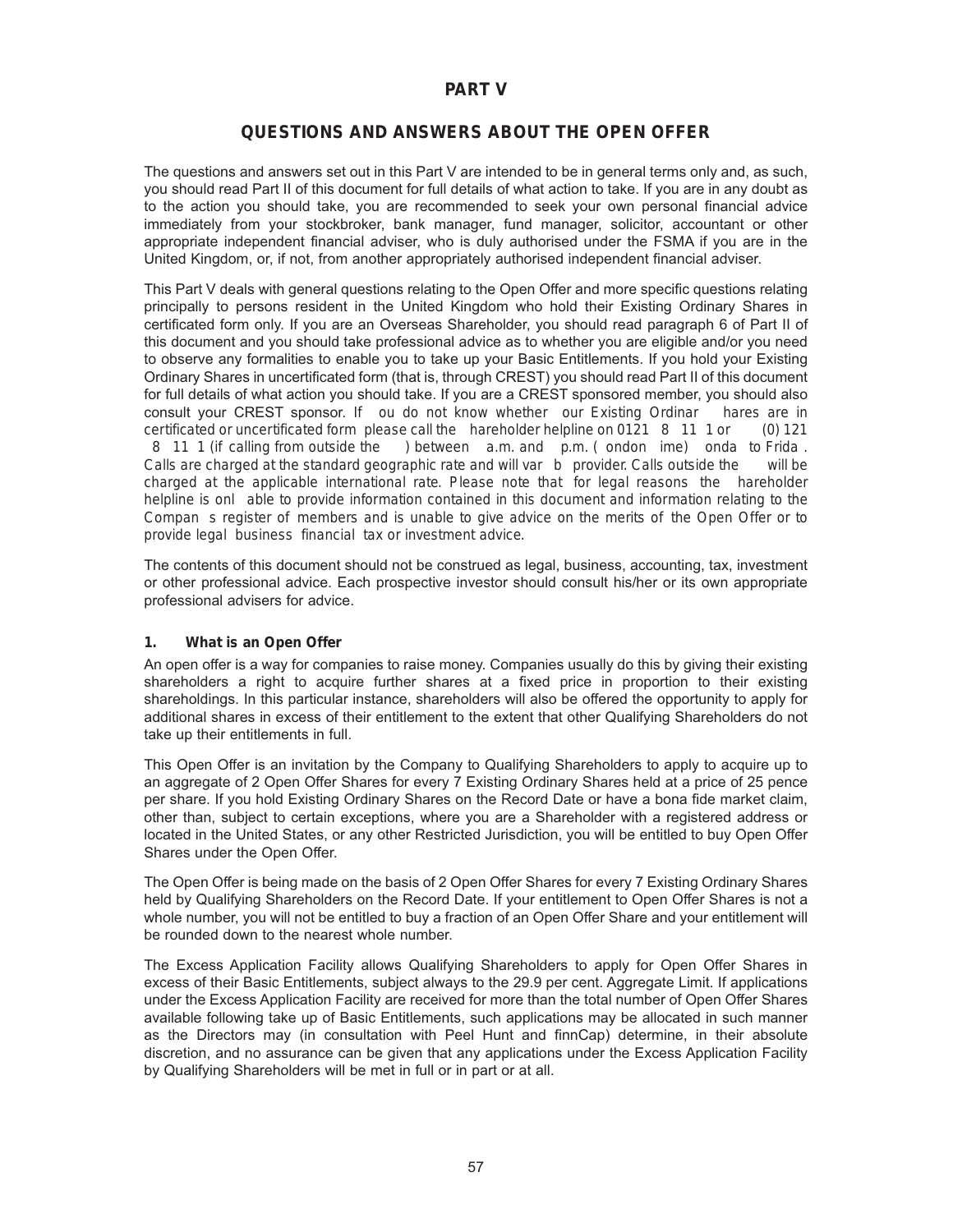Unlike in a rights issue, Application Forms are not negotiable documents and neither they nor the Basic Entitlements can themselves be traded. Shareholders will not be able to apply for any New Ordinary Shares which are the subject of the Placing.

**2. I hold my Existing Ordinary Shares in certificated form. How do I know I am eligible to participate in the Open Offer**

If you receive an Application Form and, subject to certain exceptions, are not a holder with a registered address or located in the United States or any other Restricted Jurisdiction, then you should be eligible to participate in the Open Offer as long as you have not sold all of your Existing Ordinary Shares before 8.00 a.m. on 14 September 2021 (the time when the Existing Ordinary Shares are expected to be marked "ex-entitlement" by the London Stock Exchange).

**3. I hold my Existing Ordinary Shares in certificated form. How do I know how many Open Offer Shares I am entitled to take up**

If you hold your Existing Ordinary Shares in certificated form and, subject to certain exceptions, do not have a registered address and are not located in the United States or any other Restricted Jurisdiction, you will be sent an Application Form that shows:

- (i) how many Existing Ordinary Shares you held at the close of business on the Record Date;
- (ii) how many Open Offer Shares are comprised in your Basic Entitlement; and
- (iii) how much you need to pay if you want to take up your right to buy all your entitlement to Open Offer Shares

Subject to certain exceptions, if you have a registered address in the United States or any other Restricted Jurisdiction, you will not receive an Application Form.

If you would like to apply for any of or all of the Open Offer Shares comprised in your Basic Entitlement you should complete the Application Form in accordance with the instructions printed on it and the information provided in this document. Completed Application Forms should be returned, along with a cheque or banker's draft written in black ink drawn in the appropriate form, by post to Neville Registrars, Neville House, Steelpark Road, Halesowen, B62 8HD so as to be received by the Receiving Agent by no later than 11 a.m. on 28 September 2021, after which time Application Forms will no longer be valid.

- **4. I hold my Existing Ordinary Shares in certificated form and am eligible to receive an Application Form. What are my choices in relation to the Open Offer**
- 4.1 *If you do not want to participate in the Open Offer*

If you do not want to take up the Open Offer Shares to which you are entitled, you do not need to do anything. In these circumstances, you will not receive any Open Offer Shares. You will also not receive any money when the Open Offer Shares you could have taken up are sold, as would happen under a rights issue. You cannot sell your Application Form or your Basic Entitlement to anyone else. If you do not return your Application Form subscribing for the Open Offer Shares to which you are entitled by 11 a.m. on 28 September 2021, the Company has made arrangements under which the Company has agreed to issue the Open Offer Shares to other Qualifying Shareholders under the Excess Application Facility. If you do not take up your Basic Entitlement then following the issue of the Open Offer Shares pursuant to the Open Offer, your interest in the Company will be significantly diluted. Even if a Qualifying Shareholder subscribes for the basic entitlement under the Open Offer, their economic interest would be proportionately diluted by the issue of New Ordinary Shares pursuant to the Placing.

4.2 *If you want to take up some but not all of your Basic Entitlement*

If you want to take up some but not all of the Open Offer Shares to which you are entitled, you should write the number of Open Offer Shares you want to take up in Boxes 2, 4 and 5 of your Application Form. For example, if you are entitled to take up 50 shares but you only want to take up 25 shares, then you should write '25' in Box 2 and '25' in Box 4. To work out how much you need to pay for the Open Offer Shares, you need to multiply the number of Open Offer Shares you want (in this example, '25') by 25 pence, which is the price of each Open Offer Share (giving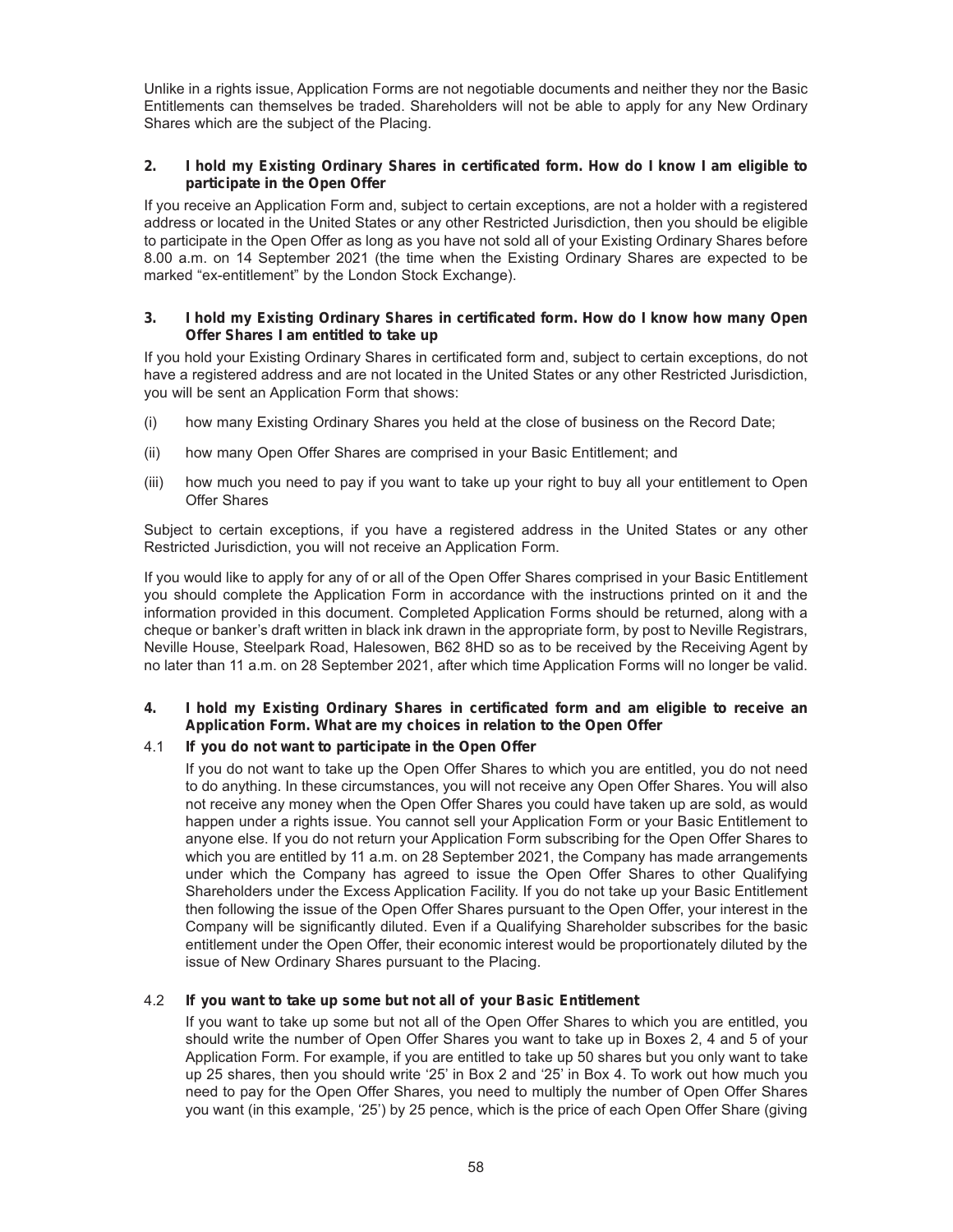you an amount of £12.50 in this example). You should write this amount in Box 5, rounding down to the nearest whole pence and this should be the amount your cheque or banker's draft is made out for. You should then return the completed Application Form (ensuring that all joint holders sign (if applicable), together with a cheque or banker's draft for that amount, by post to Neville Registrars, Neville House, Steelpark Road, Halesowen, B62 8HD so as to be received by the Receiving Agent by no later than 11 a.m. on 28 September 2021, after which time Application Forms will not be valid. If you post your Application Form by first-class post, you should allow at least four Business Days for delivery.

Completed Application Forms should be returned with a cheque or banker's draft drawn in sterling on a bank or building society in the UK which is either a member of the Cheque and Credit Clearing Company Limited or the CHAPS Clearing Company Limited or which has arranged for its cheques and banker's drafts to be cleared through facilities provided by any of those companies or committees. Such cheques or banker's drafts must bear the appropriate sort code in the top right-hand corner and must be for the full amount payable on the application.

Cheques should be drawn on a personal account in respect of which the Qualifying Shareholder has sole or joint title to the funds and should be made payable to "Neville Registrars Limited re: Clients Account". Cheques drawn on a non-UK bank will be rejected. Third party cheques may not be accepted with the exception of building society cheques where the building society or bank has inserted the full name of the account holder and have either added the building society or bank branch stamp. The name of the account holder should be the same as that shown on the Application Form. Payments via CHAPS, BACS or electronic transfer will not be accepted. Post-dated cheques will not be accepted.

A definitive share certificate will then be sent to you for the Open Offer Shares that you take up. Your definitive share certificate for Open Offer Shares is expected to be despatched to you at your own risk by no later than 8 October 2021.

#### 4.3 *If you want to take up all of your Basic Entitlement*

If you want to take up all of the Open Offer Shares to which you are entitled, you should write the number of Open Offer Shares comprised in your Basic Entitlement (as indicated in Box 7 of the Application Form) in Box 2 and 4 of your Application Form. For example, if you are entitled to take up 50 shares and want to take up all 50 shares, then you should write '50' in Box 2 and '50' in Box 4. The amount you need to pay for the Open Offer Shares is set out in Box 8. You should write this amount in Box 5 and this should be the amount your cheque or banker's draft is made out for. You should then return the completed Application Form (ensuring that all joint holders sign (if applicable)), together with your cheque or banker's draft for the amount (as indicated in Box 8 of your Application Form), payable to "Neville Registrars Limited re: Clients Account" and crossed "A/C Payee Only", by post to Neville Registrars, Neville House, Steelpark Road, Halesowen, B62 8HD so as to be received by the Receiving Agent by no later than 11 a.m. on 28 September 2021, after which time Application Forms will not be valid. If you post your Application Form by firstclass post, you should allow at least four Business Days for delivery.

Completed Application Forms should be returned with a cheque or banker's draft written in black ink and drawn in sterling on a bank or building society in the UK which is either a member of the Cheque and Credit Clearing Company Limited or the CHAPS Clearing Company Limited or which has arranged for its cheques and banker's drafts to be cleared through facilities provided by any of those companies. Such cheques or banker's drafts must bear the appropriate sort code in the top right-hand corner and must be for the full amount payable on the application.

Cheques should be drawn on a personal account in respect of which the Qualifying Shareholder has sole or joint title to the funds and should be made payable to "Neville Registrars Limited: Re Clients Account" and crossed "A/C Payee Only". Third party cheques (other than building society cheques or banker's drafts where the building society or bank has confirmed that the relevant Qualifying Shareholder has title to the underlying funds by completing the account name on the back of the cheque or draft and adding the branch stamp) may not be accepted. Payments via CHAPS, BACS or electronic transfer will not be accepted. Post-dated cheques will not be accepted.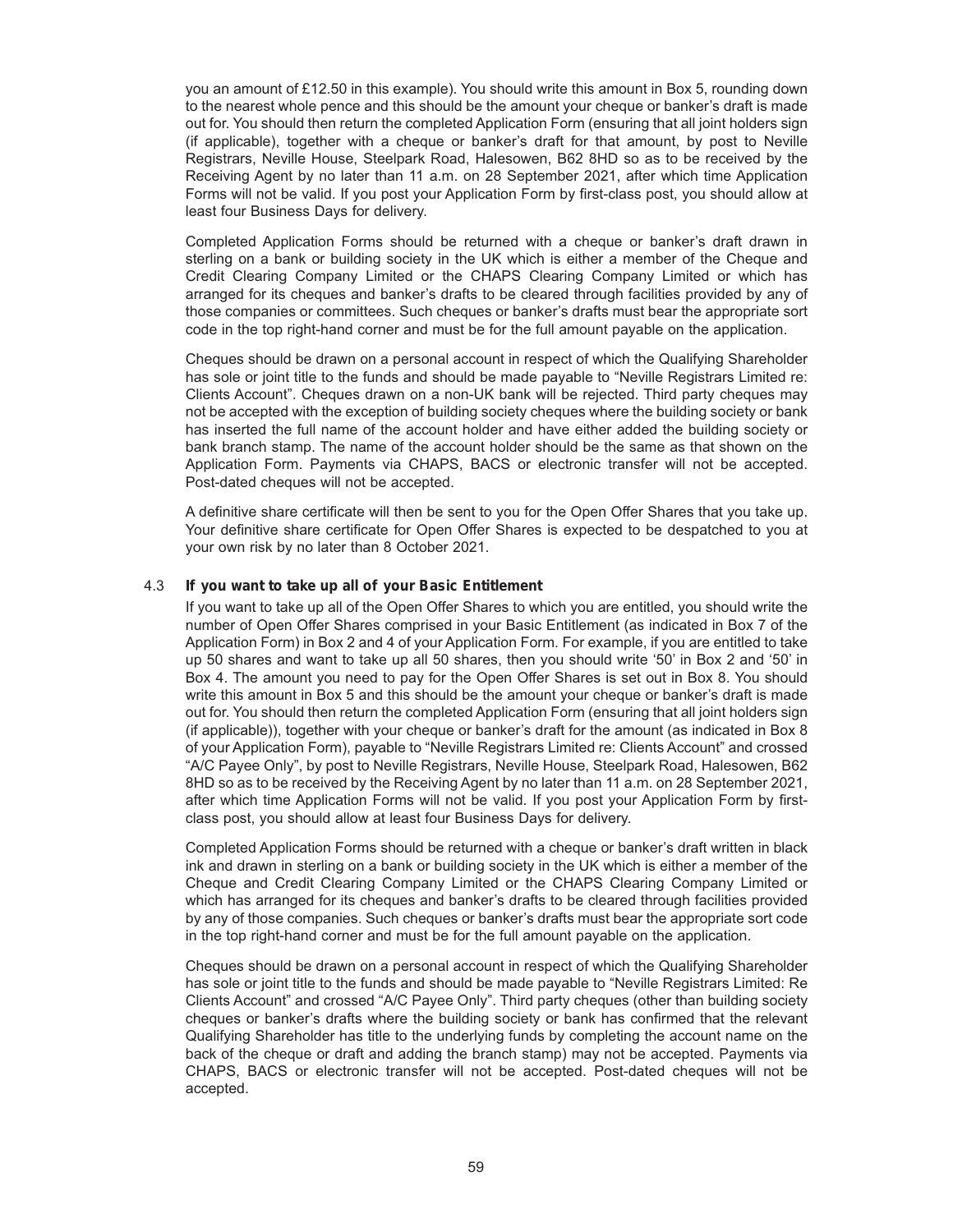A definitive share certificate will then be sent to you for the Open Offer Shares that you take up. Your definitive share certificate for Open Offer Shares is expected to be despatched to you at your own risk by no later than 8 October 2021.

#### 4.4 *If you want to apply for more than your Basic Entitlement*

Provided you have agreed to take up your Basic Entitlement in full, you can apply for further Open Offer Shares under the Excess Application Facility. You should write the number of Open Offer Shares comprised in your Basic Entitlement (as indicated in Box 7 of the Application Form) in Box 2 and write the number of additional Open Offer Shares for which you would like to apply in Box 3. You should then add the totals in Boxes 2 and 3 and insert the total number of Open Offer Shares for which you would like to apply in Box 4. For example, if you have a Basic Entitlement for 50 Open Offer Shares but you want to apply for 75 Open Offer Shares in total, then you should write '50' in Box 2, '25' in Box 3 and '75' in Box 4. To work out how much you need to pay for the Open Offer Shares, you need to multiply the number of Open Offer Shares you want (in this example, '75') by 25 pence, which is the price of each Open Offer Share (giving you an amount of £18.75 in this example). You should write this amount in Box 5, rounding down to the nearest whole pence. You should then return your Application Form (ensuring that all joint holders sign (if applicable) by post to Neville Registrars Limited, Neville House, Steelpark Road, Halesowen, B62 8HD so as to be received by the Receiving Agent by no later than 11 a.m. on 28 September 2021. If applications under the Excess Application Facility are received for more than the total number of Open Offer Shares available following take up of Basic Entitlements, such applications may be allocated in such manner as the Directors may determine, in their absolute discretion, and no assurance can be given that any applications under the Excess Application Facility by Qualifying Shareholders will be met in full or in part or at all.

Completed Application Forms should be returned with a cheque or banker's draft written in black ink and be drawn in sterling on a bank or building society in the UK which is either a member of the Cheque and Credit Clearing Company Limited or the CHAPS Clearing Company Limited or which has arranged for its cheques and banker's drafts to be cleared through facilities provided by any of those companies. Such cheques or banker's drafts must bear the appropriate sort code in the top right-hand corner and must be for the full amount payable on the application.

Cheques should be drawn on a personal account in respect of which the Qualifying Shareholder has sole or joint title to the funds and should be made payable to "Neville Registrars Limited re: Clients Account" and crossed "A/C Payee Only". Cheques drawn on a non-UK bank will be rejected. Third party cheques may not be accepted with the exception of building society cheques where the building society or bank has inserted the full name of the account holder and have either added the building society or bank branch stamp. The name of the account holder should be the same as that shown on the Application Form. Payments via CHAPS, BACS or electronic transfer will not be accepted. Post-dated cheques will not be accepted.

A definitive share certificate will then be sent to you for the Open Offer Shares that you take up. Your definitive share certificate for Open Offer Shares is expected to be despatched to you at your own risk by no later than 8 October 2021.

#### **5. I hold my Existing Ordinary Shares in uncertificated form in CREST. What do I need to do in relation to the Open Offer**

CREST members should follow the instructions set out in Part II of this document. Persons who hold Existing Ordinary Shares through a CREST member should be informed by the CREST member through which they hold their Existing Ordinary Shares of (i) the number of Open Offer Shares which they are entitled to acquire under their Basic Entitlement and (ii) how to apply for Open Offer Shares in excess of their Basic Entitlements under the Excess Application Facility provided they choose to take up their Basic Entitlement in full and should contact them should they not receive this information.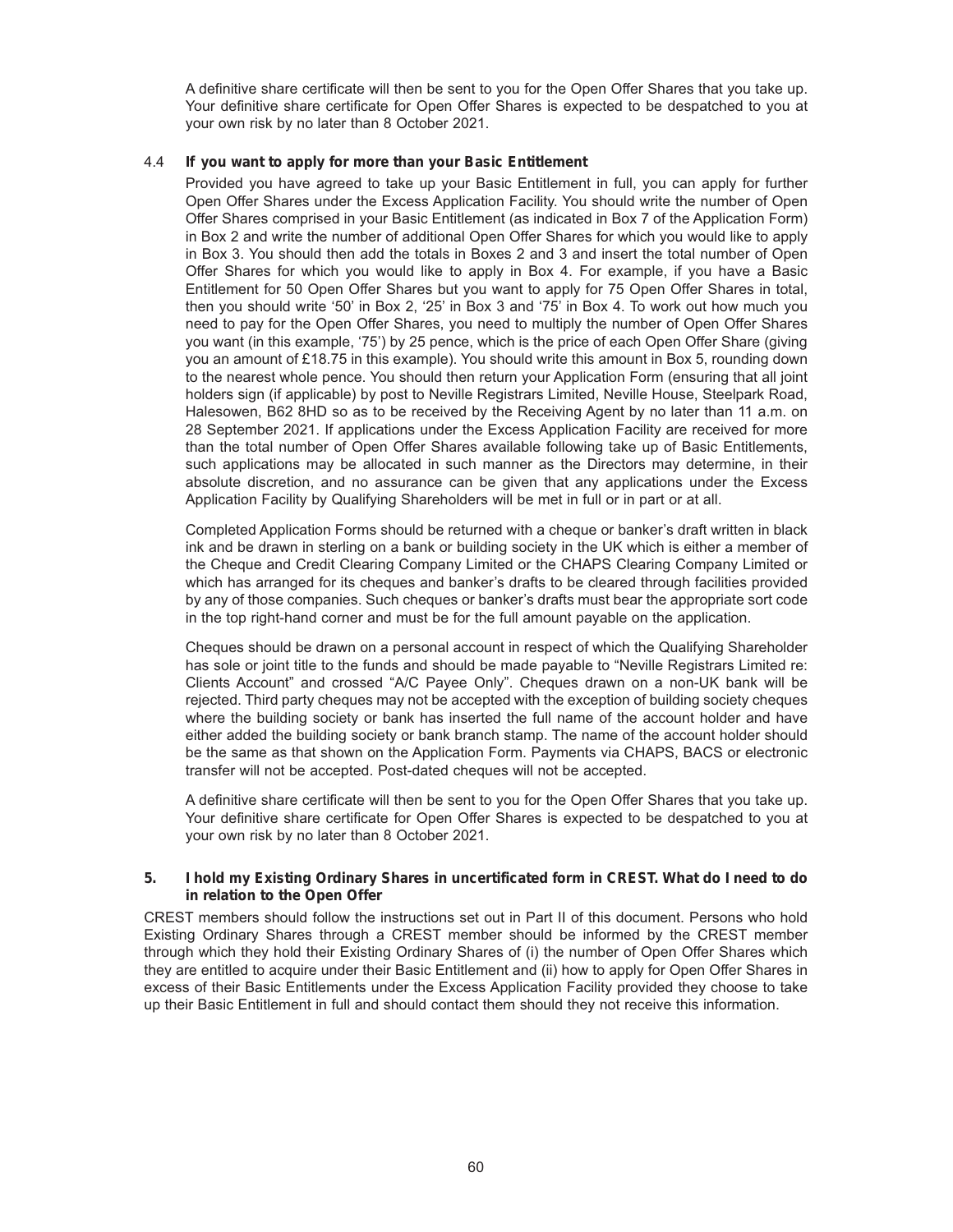**6. I ac uired my Existing Ordinary Shares prior to the Record Date and hold my Existing Ordinary Shares in certificated form. What if I do not receive and Application Form or I have lost my Application Form**

If you do not receive an Application Form, this probably means that you are not eligible to participate in the Open Offer. Some Qualifying Non-CREST Shareholders, however, will not receive an Application Form but may still be eligible to participate in the Open Offer, namely:

- (a) Qualifying CREST Shareholders who held their Existing Ordinary Shares in uncertificated form on 10 September 2021 and who have converted them to certificated form:
- (b) Qualifying Non-CREST Shareholders who bought Existing Ordinary Shares before 10 September 2021 but were not registered as the holders of those shares at 6.00 p.m. on 10 September 2021; and
- (c) certain Overseas Shareholders.

If you do not receive an Application Form but think that you should have received one or you have lost your Application Form, please contact the Receiving Agent, Neville Registrars, on 0121 585 1131 or +44 (0) 121 585 1131 (if calling from outside the UK). Calls are charged at the standard geographic rate and will vary by provider. Calls outside the United Kingdom will be charged at the applicable international rate. The helpline is open between 9 a.m.  $-5$  p.m. (London Time). Monday to Friday excluding public holidays in England and Wales. Please note that Neville Registrars cannot provide any financial, legal or tax advice and calls may be recorded and monitored for security and training purposes.

## **7. Can I trade my Basic Entitlement**

Qualifying Shareholders should be aware that the Open Offer is not a rights issue. As such, Qualifying Non-CREST Shareholders should also note that their Application Forms are not negotiable documents and cannot be traded. Qualifying CREST Shareholders should note that, although the Basic Entitlements will be admitted to CREST they will have limited settlement capabilities (for the purposes of market claims only), the Basic Entitlements will not be tradable or listed and applications in respect of the Open Offer may only be made by the Qualifying Shareholders originally entitled or by a person entitled by virtue of a bona fide market claim. Open Offer Shares for which application has not been made under the Open Offer will not be sold in the market for the benefit of those who do not apply under the Open Offer and Qualifying Shareholders who do not apply to take up their Basic Entitlement will have no rights under the Open Offer or receive any proceeds from it. The Open Offer Shares have not been placed subject to clawback nor have they been underwritten.

## **8. What if I change my mind**

If you are a Qualifying Non-CREST Shareholder, once you have sent your Application Form and payment to the Receiving Agent, you cannot withdraw your application or change the number of Open Offer Shares for which you have applied.

**9. What if the number of Open Offer Shares to which I am entitled is not a whole number am I entitled to fractions of Open Offer Shares**

If the number is not a whole number, you will not receive a fraction of an Open Offer Share and your entitlement will be rounded down to the nearest whole number.

**10. I hold my Existing Ordinary Shares in certificated form. What should I do if I have sold some or all of my Existing Ordinary Share**

If you hold shares in the Company directly and you sell some or all of your Existing Ordinary Shares before 8 a.m. on 14 September 2021, you should contact the buyer or the person company through whom you sell your shares. The buyer may be entitled to apply for Open Offer Shares under the Open Offer. If you sell any of your Existing Ordinary Shares on or after 8 a.m. on 14 September 2021, you may still take up and apply for the Open Offer Shares as set out on your Application Form.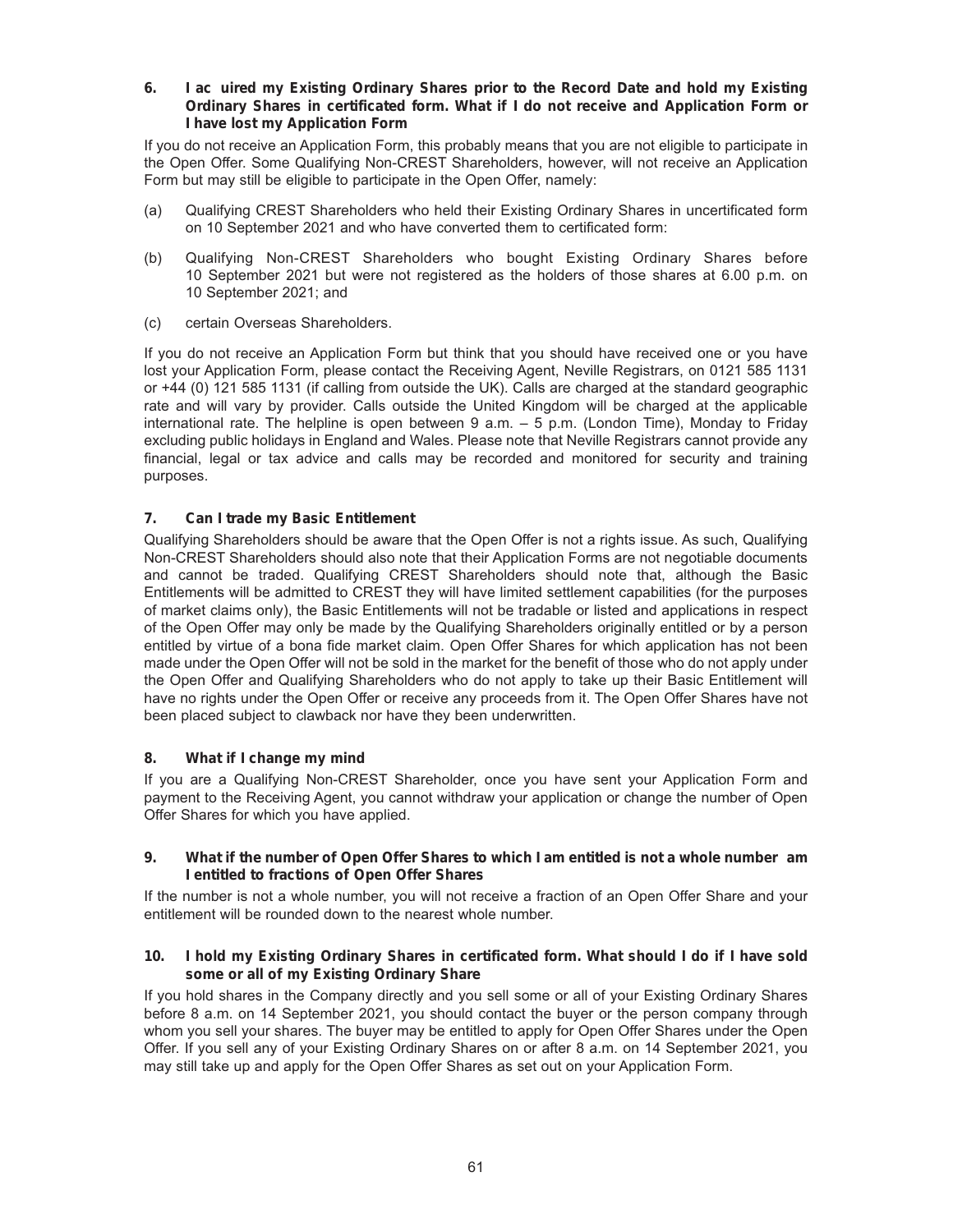## **11. I hold my Existing Ordinary Shares in certificated form. How do I pay**

Completed Application Forms should be returned with a cheque or banker's draft written in black ink and drawn in sterling on a bank or building society in the UK which is either a member of the Cheque and Credit Clearing Company Limited or the CHAPS Clearing Company Limited or a member of either of the committees of the Scottish or Belfast Clearing Houses or which has arranged for its cheques and banker's drafts to be cleared through facilities provided by any of those companies. Such cheques or banker's drafts must bear the appropriate sort code in the top right-hand corner and must be for the full amount payable on the application.

Cheques should be drawn on a personal account in respect of which the Qualifying Shareholder has sole or joint title to the funds and should be made payable to "Neville Registrars Limited re: Clients Account" and crossed "A/C Payee Only". Cheques drawn on a non-UK bank will be rejected. Third party cheques may not be accepted with the exception of building society cheques where the building society or bank has inserted the full name of the account holder and have either added the building society or bank branch stamp. The name of the account holder should be the same as that shown on the Application Form. Payments via CHAPS, BACS or electronic transfer will not be accepted. Post-dated cheques will not be accepted.

## **12. Will the Existing Ordinary Shares that I hold now be affected by the Open Offer**

If you decide not to apply for any of the Open Offer Shares to which you are entitled under the Open Offer, or only apply for some of your entitlement, your proportionate ownership and voting interest in the Company will be reduced.

**13. I hold my Existing Ordinary Shares in certificated form. Where do I send my Application Form**

You should send your completed Application Form by post together with the monies in the appropriate form, to Neville Registrars Limited, Neville House, Steelpark Road, Halesowen, B62 8HD. If you post your Application Form by first class post, you should allow at least four Business Days for delivery. If you do not want to take up or apply for Open Offer Shares then you need take no further action.

**14. I hold my Existing Ordinary Shares in certificated form. When do I have to decide if I want to apply for Open Offer Shares**

The Receiving Agent must receive the Application Form by no later than 11 a.m. on 28 September 2021, after which time Application Forms will not be valid. If an Application Form is being sent by first class post in the UK, Qualifying Shareholders are recommended to allow at least four Business Days for delivery.

## **15. How do I transfer my entitlements into the CREST system**

If you are a Qualifying Non-CREST Shareholder, but are a CREST member and want your Open Offer Shares to be in uncertificated form, you should complete the CREST deposit form (contained in the Application Form), and ensure it is delivered to the CREST Courier and Sorting Service in accordance with the instructions in the Application Form. CREST sponsored members should arrange for their CREST sponsors to do this.

**16. I hold my Existing Ordinary Shares in certificated form. When will I receive my new share certificate**

It is expected that the Receiving Agent will post all new share certificates by 8 October 2021.

**17. If I buy Ordinary Shares after the Record Date, will I be eligible to participate in the Open Offer**

If you bought your Ordinary Shares after the Record Date, you are unlikely to be able to participate in the Open Offer in respect of such Ordinary Shares.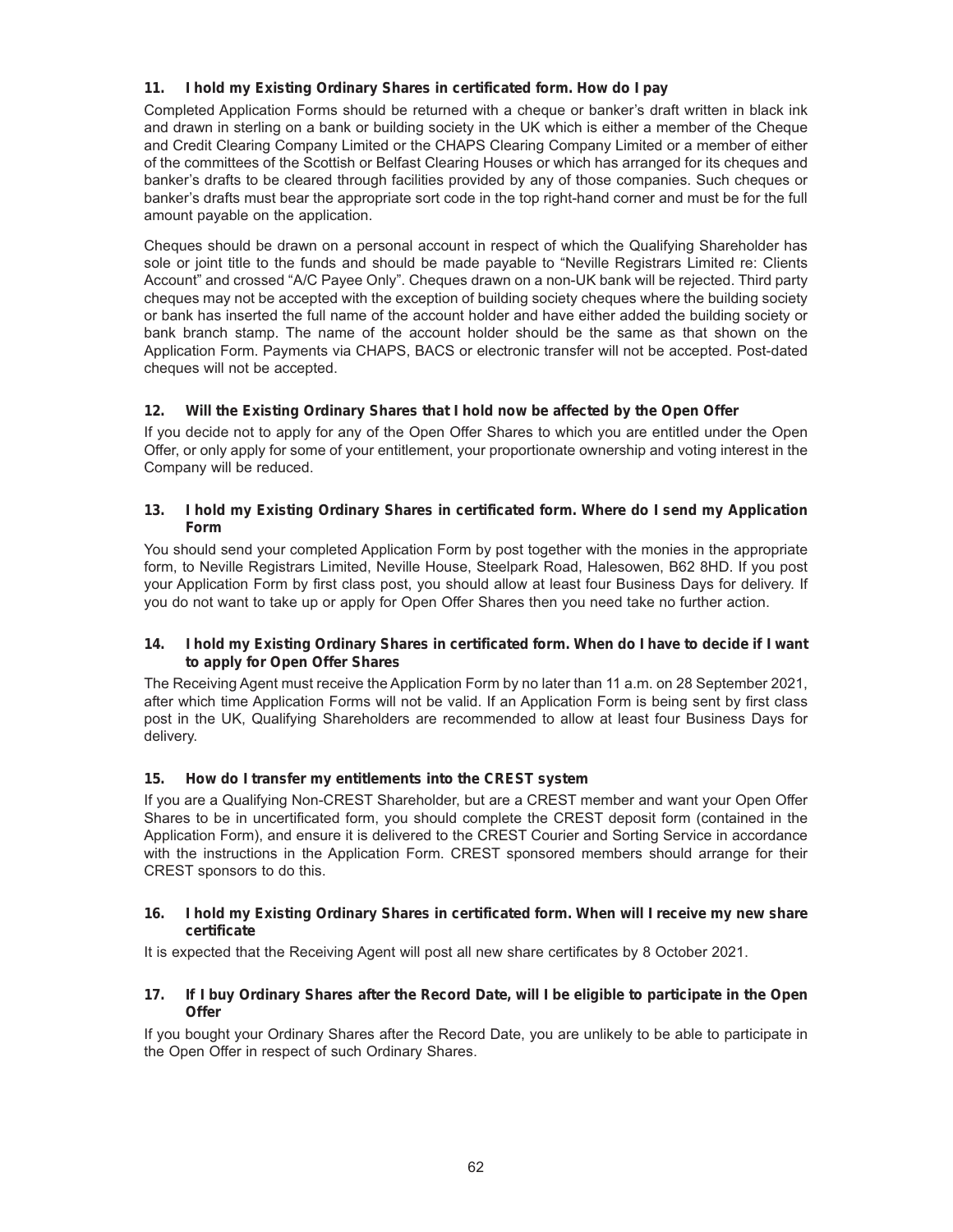#### **18. What should I do if I live outside the United Kingdom**

Your ability to apply to acquire Open Offer Shares may be affected by the laws of the country in which you live and you should take professional advice as to whether you require any governmental or other consents or need to observe any other formalities to enable you to take up your Basic Entitlement. Shareholders with registered addresses or who are located in the United States or any Restricted Jurisdiction are, subject to certain exceptions, not eligible to participate in the Open Offer. Your attention is drawn to the information in paragraph 6 of Part II of this document.

## **19. What should I do if I need further assistance**

Should you require further assistance please call the Receiving Agent, Neville Registrars 0121 585 1131 or +44 (0) 121 585 1131 (if calling from outside the UK). Calls are charged at the standard geographic rate and will vary by provider. Calls outside the United Kingdom will be charged at the applicable international rate. The helpline is open between 9 a.m. – 5 p.m. (London Time), Monday to Friday excluding public holidays in England and Wales. Please note that Neville Registrars cannot provide any financial, legal or tax advice and calls may be recorded and monitored for security and training purposes.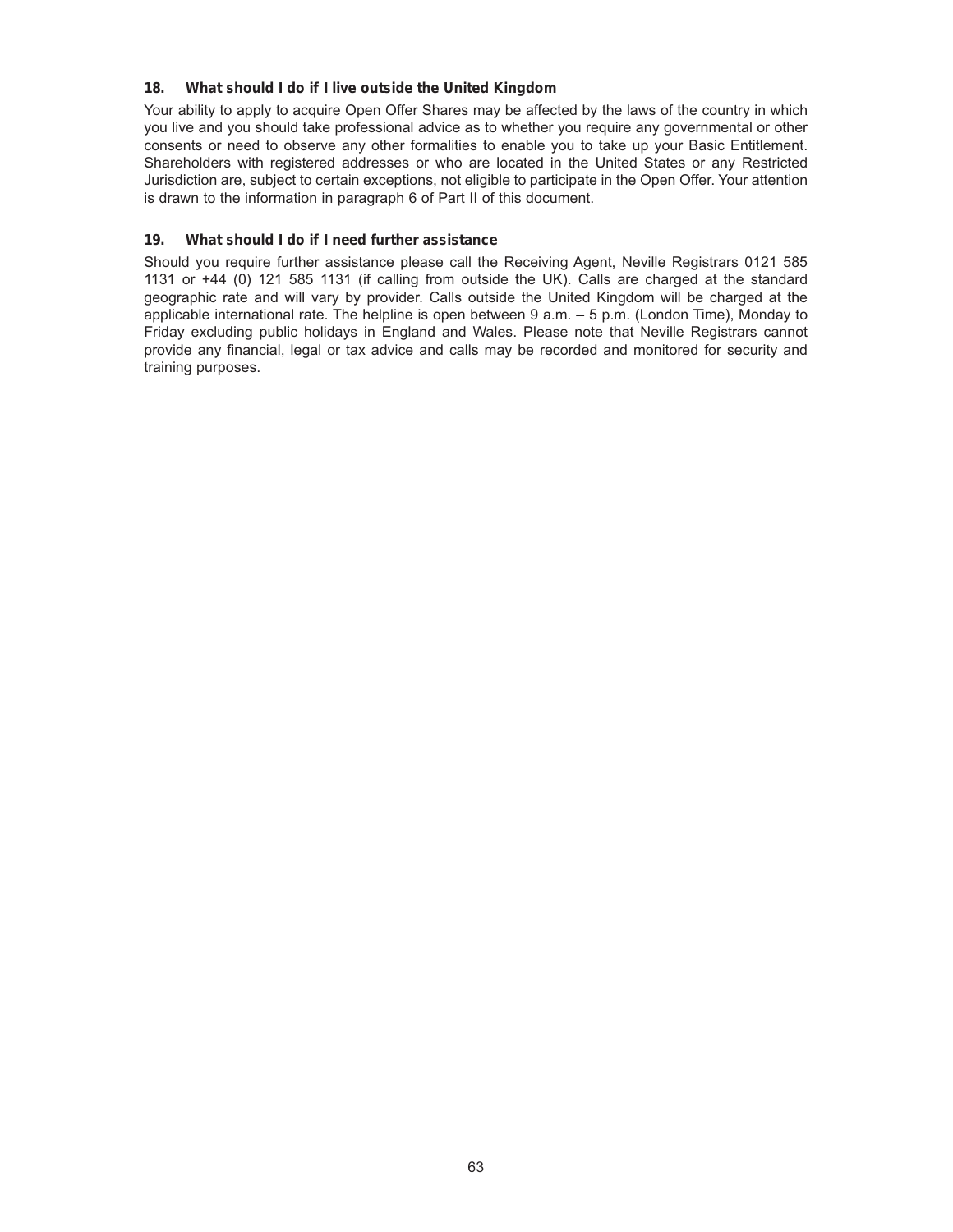## **PART VI**

## **NOTICE OF GENERAL MEETING**

#### **genedrive plc**

#### (*Incorporated and registered in England and Wales with registered no. 0610862*)

**Notice is hereby given that a General Meeting of genedrive plc (the Company ) will be held at 11.00 a.m. on 30 September 2021 at 48 Grafton Street, Manchester M13 9XX for the purposes of considering and, if thought fit, passing the following resolutions, of which Resolution 1 will be proposed as an ordinary resolution and Resolution 2 will be proposed as special resolution.**

#### **RESOLUTION 1 Authority to allot New Ordinary Shares**

That the directors of the Company be and they are hereby generally and unconditionally authorised for the purposes of section 551 of the Companies Act 2006 (the "**2006 Act**"), in addition to all existing authorities to the extent unused, to exercise all powers of the Company to allot ordinary shares in the Company and to grant rights to subscribe for or convert any security into shares in the Company up to an aggregate nominal amount of £631,371.63 on, and subject to, such terms as the directors may determine, but so that this authority is limited to the allotment of ordinary shares in connection with the Placing and the Open Offer (as defined in the document containing the notice convening this meeting). This authority, unless renewed, extended, varied or revoked by the Company in a general meeting, shall expire 90 days after the date of the passing of this resolution, save that the Company may, before such expiry, make offers or agreements which would or might require shares to be allotted in the Company after such expiry and the directors may allot shares in the Company in pursuance of any such offer or agreement notwithstanding the expiry of the authority given by this resolution.

#### **RESOLUTION 2 Disapplication of pre-emption rights**

That, subject to and conditional on the passing of Resolution 1 above, the directors of the Company be and they are hereby empowered pursuant to section 570(1) of the Companies Act 2006 (the "**2006 Act**"), in addition to all existing authorities to the extent unused, to allot equity securities (as defined in section 560(1) of the 2006 Act) of the Company for cash pursuant to the authority conferred by resolution 1 above as if section 561(1) of the 2006 Act did not apply to any such allotment. This power, unless renewed, extended, varied or revoked by the Company in general meeting, shall expire 90 days after the date of the passing of this resolution, save that the Company may, before such expiry, make offers or agreements which would or might require equity securities to be allotted in the Company after such expiry and the directors may allot such securities in pursuance of any such offer or agreement notwithstanding the expiry of the authority given by this resolution.

**By Order of the Board** *egistered Office* **Matthew Fowler Matthew Fowler 1988** *Compan ecretar* Manchester

14 September 2021 M13 9XX

#### **IMPORTANT NOTICE RE COVID-19**

**Notwithstanding the relaxation in public health advice for public gatherings in light of the response to the COVID-19 outbreak, the Company encourages all Shareholders to submit their Form of Proxy, appointing the Chairman of the meeting as proxy, rather than attend the meeting in person. Only the formal business of the Resolutions will be carried out at the meeting and no update will be provided.**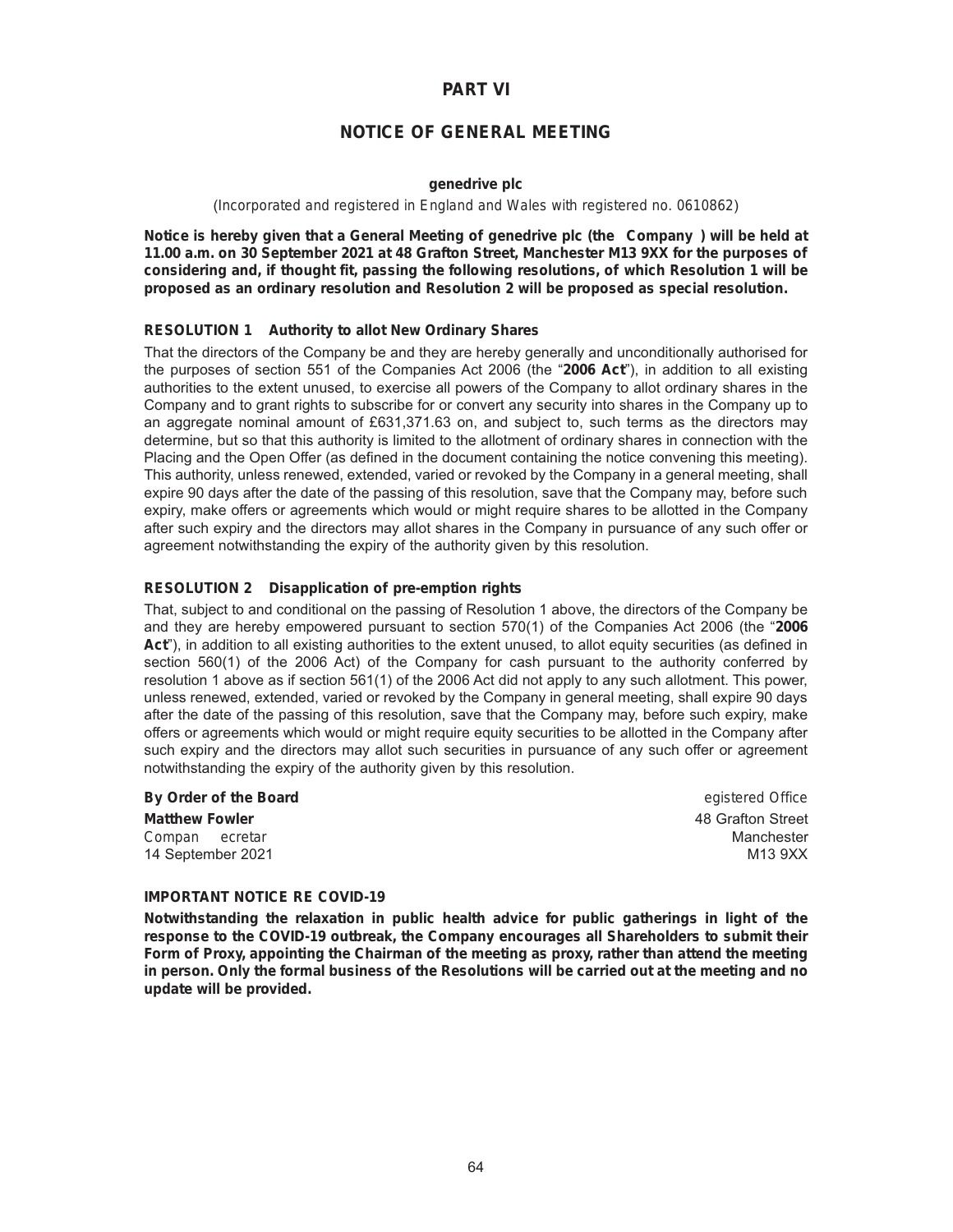#### **NOTES TO THE NOTICE OF GENERAL MEETING**

- 1. A member entitled to attend and vote at the General Meeting is also entitled to appoint one or more proxies of their own choice to exercise all or any of their rights to attend, speak and vote on their behalf at the General Meeting. A member can only appoint a proxy using the procedures set out in these notes and the notes to the accompanying form of proxy.
- 2. A member may appoint more than one proxy in relation to the General Meeting provided that each proxy is appointed to exercise the rights attached to a different share or shares held by that member. A member may not appoint more than one proxy to exercise rights attached to any one share. The proxy need not be a member of the Company, but must attend the General Meeting to represent the member. Please refer to the notes to the form of proxy for further information on appointing a proxy, including how to appoint multiple proxies.
- 3. In the absence of instructions, the person appointed as proxy may vote or abstain from voting as he/she thinks fit on the specified Resolutions and, unless otherwise instructed, may also vote or abstain from voting on any other matter (including amendments to the Resolutions) which may properly come before the General Meeting.
- 4. In the case of joint holders of a share, the vote of the senior who tenders a vote, whether in person or by proxy, shall be accepted to the exclusion of the votes of the other joint holders. For this purpose, seniority is determined by the order in which the names of the holders stand in the Company's register of members in respect of the joint holding.
- 5. Any corporation which is a member can appoint one or more corporate representatives who may exercise on its behalf all of its powers as a member, provided that each representative is appointed to exercise the rights attached to a different share or shares held by the member.
- 6. Pursuant to regulation 41 of the CREST Regulations, the Company specifies that only those members registered on the Register of Members at 6.00 p.m. on 28 September 2021 (the "Specified Time") (or if the General Meeting is adjourned to a time more than 48 hours after the Specified Time, taking no account of any part of a day that is not a working day, by close of business on the day which is two working days prior to the time of the adjourned General Meeting) shall be entitled to attend and vote thereat in respect of the number of shares registered in their name at that time. If the General Meeting is adjourned to a time not more than 48 hours after the Specified Time (taking no account of any part of a day that is not a working day), that time will also apply for the purposes of determining the entitlement of members to attend and vote (and for the purposes of determining the number of votes they may cast) at the adjourned General Meeting. Changes to the Register of Members of the Company after the relevant deadline shall be disregarded in determining rights to attend and vote.

#### **Appointment of proxy using hard copy proxy form**

- 7. Members may appoint a proxy or proxies by completing and returning a form of proxy by post to the offices of the Company's registrars, Neville Registrars Limited, Neville House, Steelpark Road, Halesowen, B62 8HD. In the case of a member which is a corporation, the proxy form must be executed under its common seal or signed on its behalf by a duly authorised officer or an attorney. Any power of attorney or any other authority under which the proxy form is signed (or a duly certified copy of such power of authority) must be included with the proxy form. Any such power of attorney or other authority cannot be submitted electronically.
- 8. To be effective, the appointment of a proxy, or the amendment to the instructions given for a previously appointed proxy, must be received by the Company's registrars by the method outlined in note 7 above no later than 11 a.m. on 28 September 2021. If you submit more than one valid proxy appointment, the appointment received last before the latest time for the receipt of proxies will take precedence.

#### **Appointment of proxy using CREST electronic proxy appointment service**

- 9. CREST members who wish to appoint a proxy or proxies by utilising the CREST electronic proxy appointment service may do so for the General Meeting and any adjournment(s) of it by using the procedures described in the CREST Manual (available from www.euroclear.com. CREST Personal Members or other CREST sponsored members, and those CREST members who have appointed a voting service provider(s), should refer to their CREST sponsor or voting service provider(s), who will be able to take the appropriate action on their behalf.
- 10. In order for a proxy appointment made by means of CREST to be valid, the appropriate CREST message (a **CREST Proxy Instruction**) must be properly authenticated in accordance with Euroclear UK & Ireland Limited's (EUI) specifications and must contain the information required for such instructions, as described in the CREST Manual. The message must be transmitted so as to be received by the issuer's agent (ID: 7RA11) by the latest time(s) for receipt of proxy appointments specified in this notice of General Meeting. For this purpose, the time of receipt will be taken to be the time (as determined by the timestamp applied to the message by the CREST Applications Host) from which the issuer's agent is able to retrieve the message by enquiry to CREST in the manner prescribed by CREST.
- 11. CREST members and, where applicable, their CREST sponsors or voting service providers should note that EUI does not make available special procedures in CREST for any particular messages. Normal system timings and limitations will therefore apply in relation to the input of CREST Proxy Instructions. It is the responsibility of the CREST member concerned to take (or, if the CREST member is a CREST personal member or sponsored member or has appointed a voting service provider(s), to procure that his CREST sponsor or voting service provider(s) take(s)) such action as shall be necessary to ensure that a message is transmitted by means of the CREST system by any particular time. In this connection, CREST members and, where applicable, their CREST sponsors or voting service providers are referred, in particular, to those sections of the CREST Manual concerning practical limitations of the CREST system and timings.
- 12. The Company may treat as invalid a CREST Proxy Instruction in the circumstances set out in regulation 35(5)(a) of the CREST Regulations.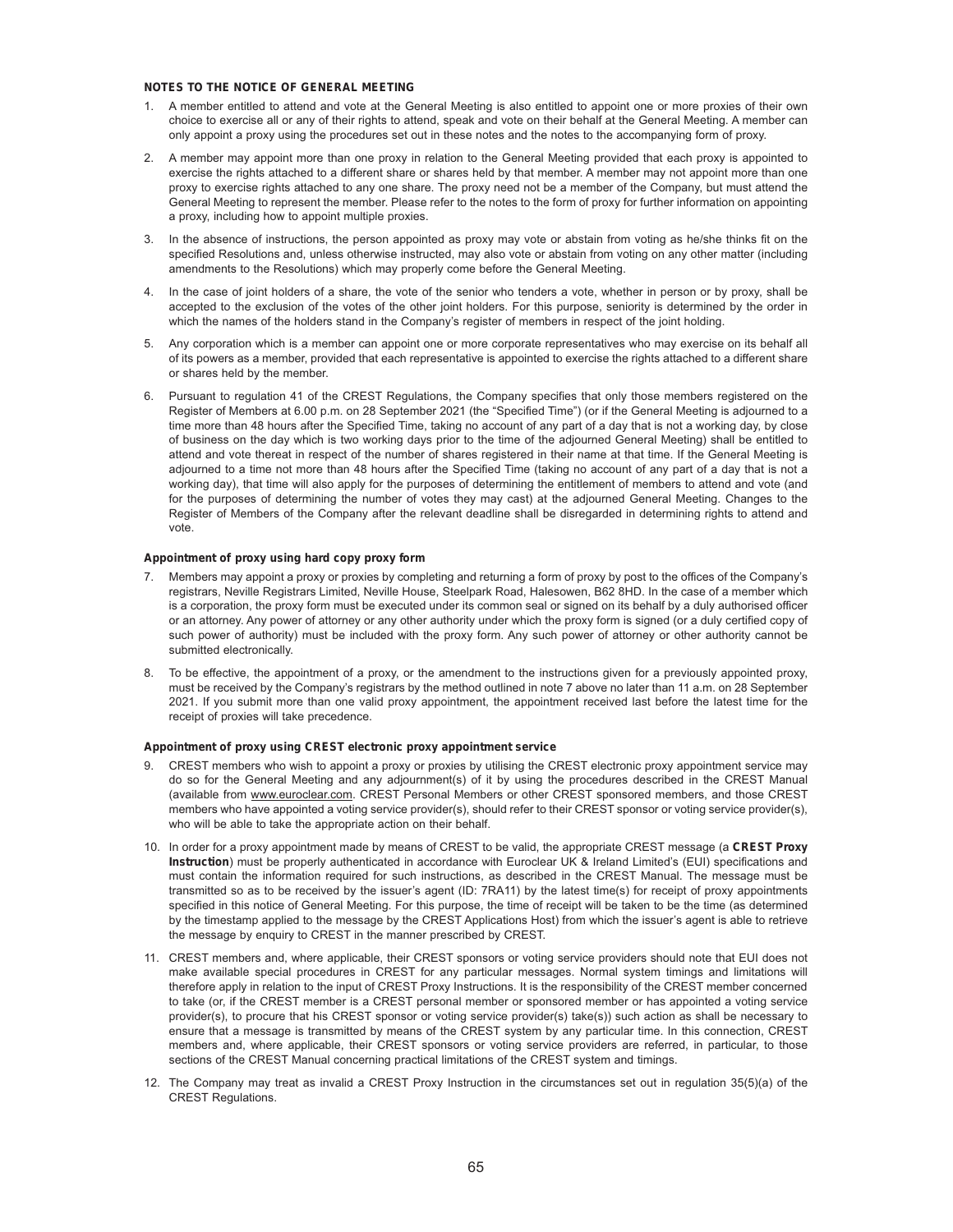**Termination of proxy appointments**

- 13. Completion and return of the form of proxy will not preclude a member from attending and voting in person at the General **Meeting**
- 14. In order to terminate the authority of a proxy, or a corporate representative of a corporation, you will need to inform the Company by sending a signed hard copy notice clearly stating your intention to revoke such appointment to the Company's registrars. To be effective, the notice of termination must be received by the Company's registrars by the method outlined in note 7 above no later than 11 a.m. on 28 September 2021.

#### **Voting Rights**

- 15. As at 13 September 2021, being the latest practicable date prior to the printing of this Notice, the Company's issued capital consisted of 63,320,048 Ordinary Shares carrying one vote each. Therefore, the total voting rights in the Company as at 13 September 2021 are 63,320,048.
- 16. Resolution 1 is proposed as an Ordinary Resolution. This means that for this Resolution to be passed more than half of the votes cast on such Resolution must be in favour of such Resolution. Resolution 2 is proposed as a Special Resolution. This means that for such Resolution to be passed, at least three-quarters of the votes cast on such Resolutions must be in favour of such Resolution.

#### **Communications**

17. This Notice, together with information about the total numbers of shares in the Company in respect of which members are entitled to exercise voting rights at the General Meeting as at 13 September 2021, being the latest practicable date prior to the printing of this Notice, will be available on the Company's website at www.genedriveplc.com.